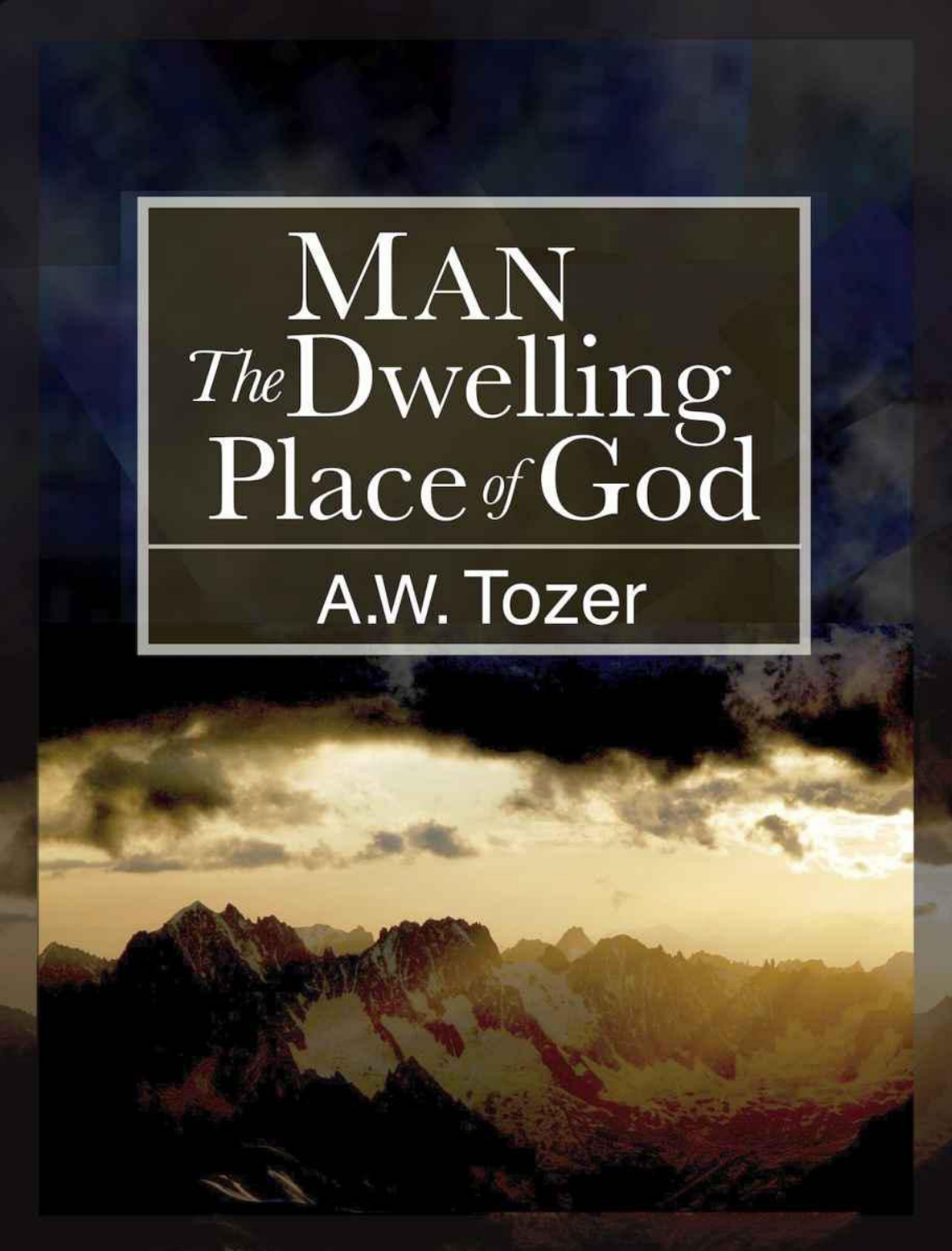© Copyright 2012 Fig. All Rights Reserved. No part of this publication may be reproduced, stored in<br>or introduced into a retrieval system, or transmitted, in any form, or by any means (electronic,<br>mechanical, photo-copying

First Electronic Edition: September 2012. ISBN: 978-1-62154-665-8

**The Fig Classic Series.** Clickto view more titles in our catalog *or* visit us at fig-books.com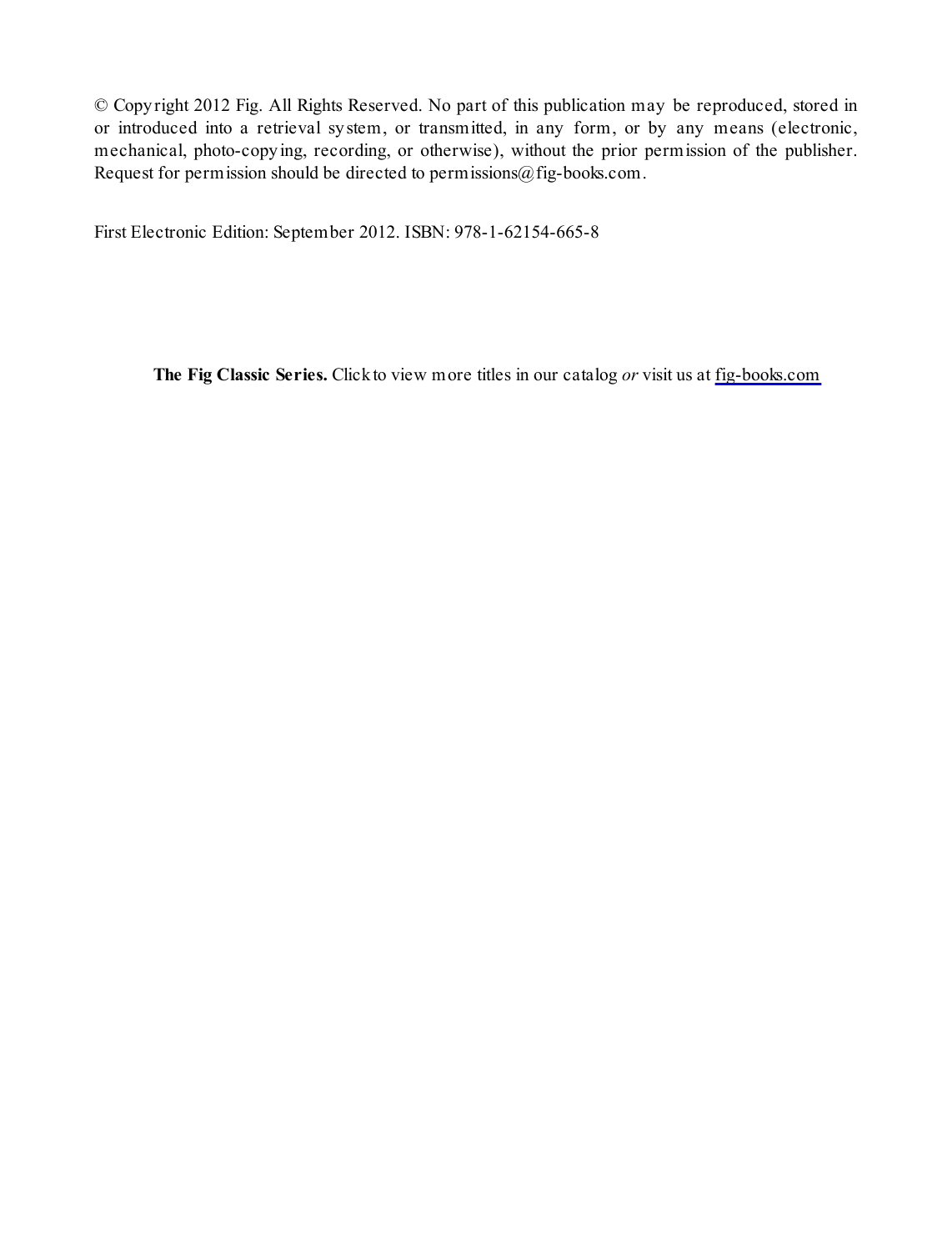MAN The Dwelling Place of God A.W. Tozer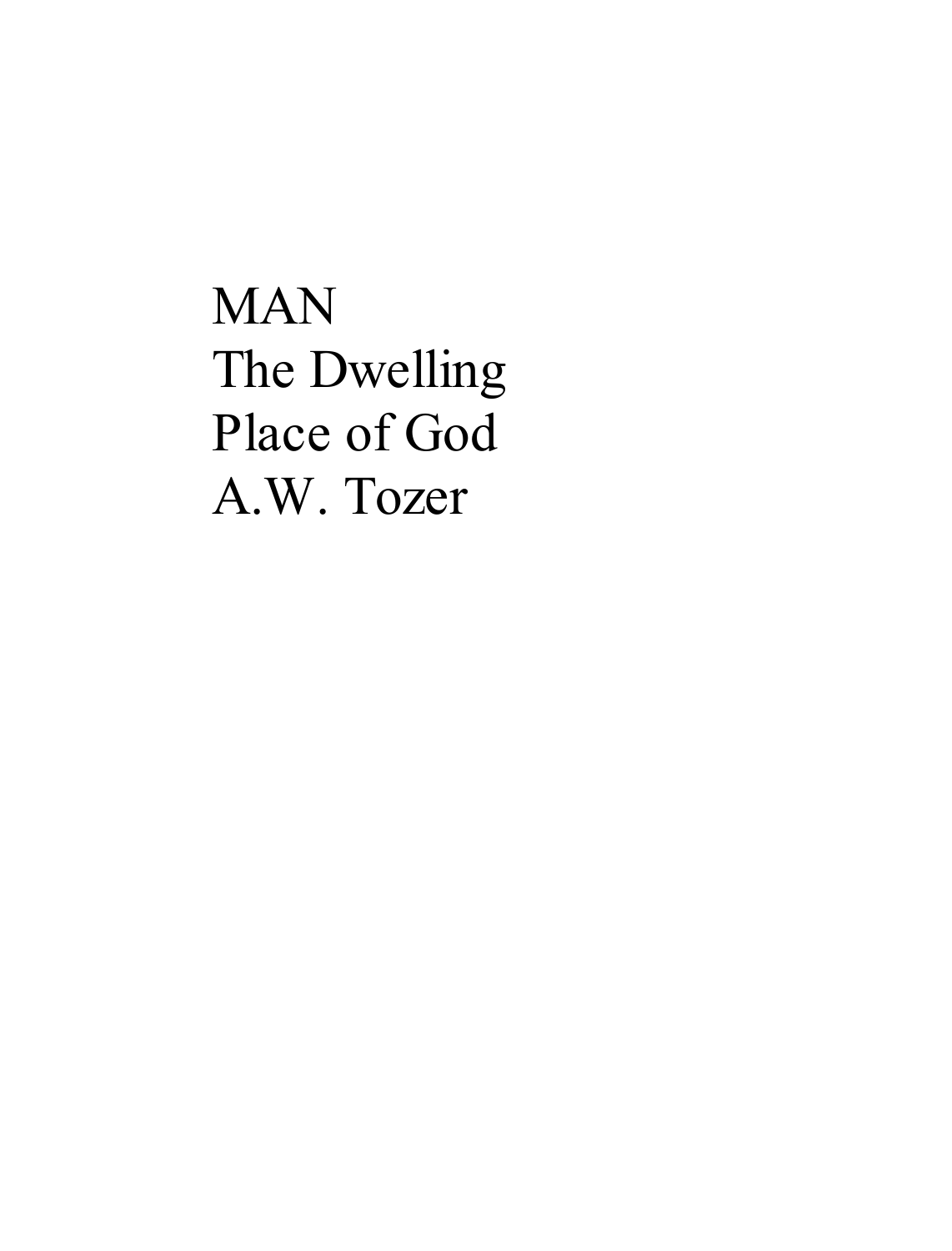#### Introduction

THE SUPREME INTEREST in the life of A. W. Tozer was God: He who spoke and brought the world into being, Who justly rules over men and nations, yet deigns to make man His dwelling place. He believed that all that really matters is for man to be in right relationship with God, that his first duty-and privilege-is "to glorify God and enjoy Him forever." For this reason he delighted to speak to men of God's majesty and wonder and grace and he ever sought to instruct and exhort Christians to let this be the purpose of their lives. He grieved that they should be content with less.

Nothing he preached or wrote was merely academic or theoretical. What he said about God came out of many hours spent in His presence and with His Word. What he wrote about men was what he knew of his own heart and observed in others. With the Spirit's anointing came discernment; perception and clarity issued out of a disciplined mind. A broad knowledge averted dullness, and a lively wit brought freshness.

The chapters in this book deal with many aspects of one subject: the relationship of God and man. They are above all practical and all who read themwill profit.

Anita M. Bailey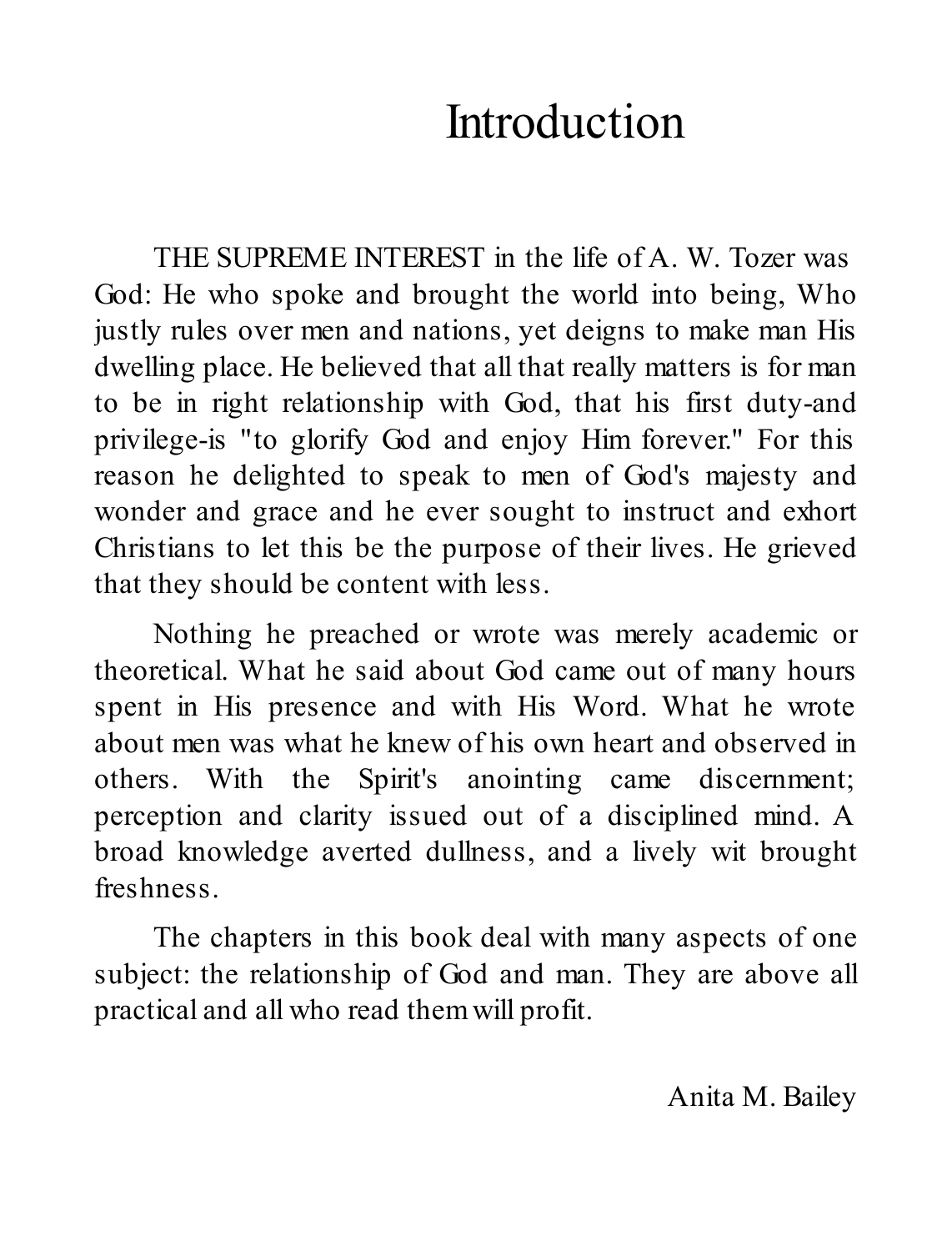1

### Man: The Dwelling Place of God

DEEP INSIDE EVERY MAN there is a private sanctum where dwells the mysterious essence of his being. This far-in reality is that in the man which is what it is of itself without reference to any other part of the man's complexnature. It is the man's "I Am," a gift fromthe I AM who created him.

The I AM which is God is underived and selfexistent; the "I Am" which is man is derived from God and dependent every moment upon His creative fiat for its continued existence. One is the Creator, high over all, ancient of days, dwelling in light unapproachable. The other is a creature and, though privileged beyond all others, is still but a creature, a pensioner on God's bounty and a suppliant before His throne.

The deep-in human entity of which we speak is called in the Scriptures the spirit of man. "For what man knoweth the things of man, save the spirit of man which is in him? even so the things of God knoweth no man, but the Spirit of God" (I Cor. 2:11) . As God's selfknowledge lies in the eternal Spirit, so man's selfknowledge is by his own spirit, and his knowledge of God is by the direct impression of the Spirit of God upon the spirit of man.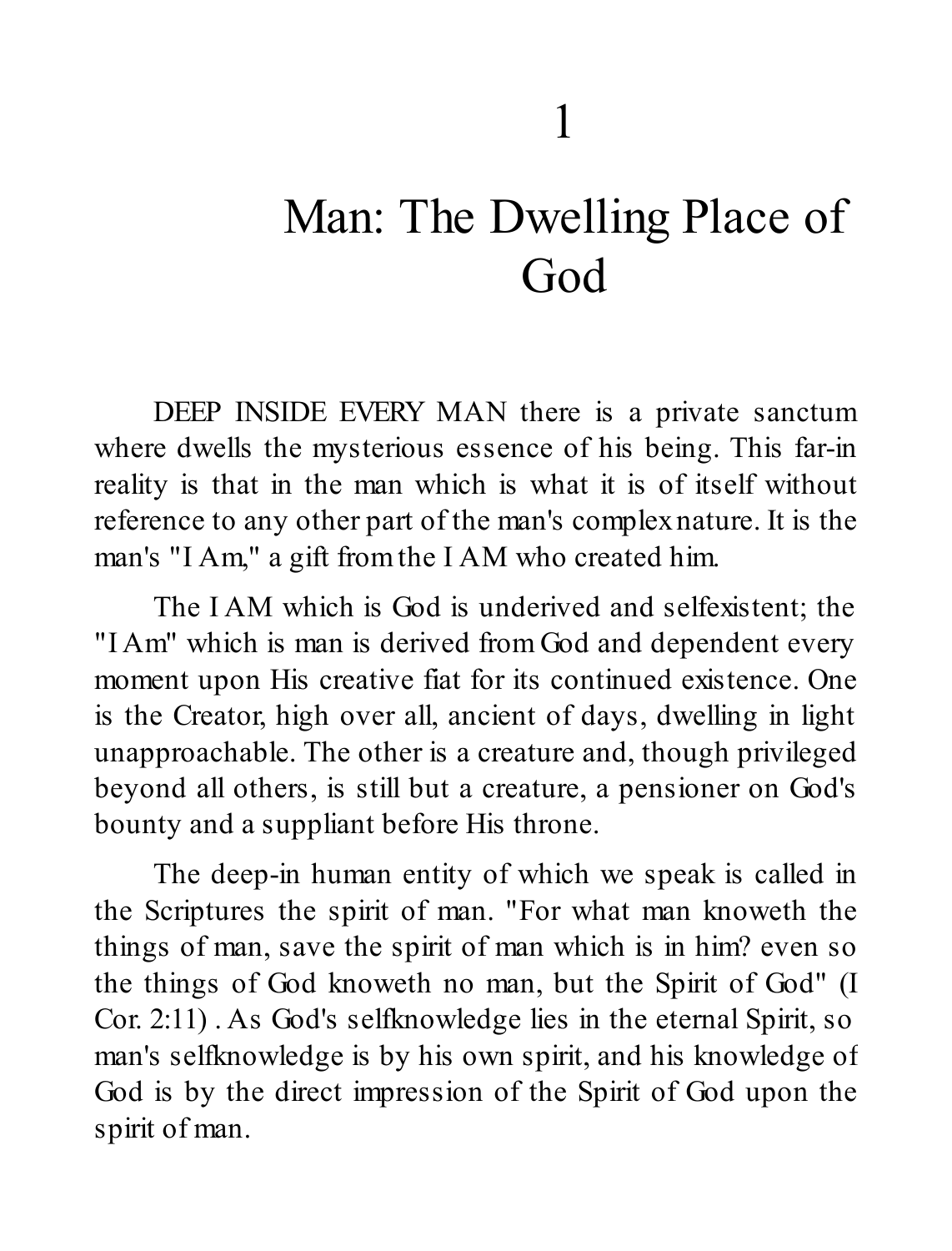The importance of all this cannot be overestimated as we think and study and pray. It reveals the essential spirituality of mankind. It denies that man is a creature having a spirit and declares that he is a spirit having a body. That which makes him a human being is not his body but his spirit, in which the image of God originally lay.

One of the most liberating declarations in the New Testament is this: "The true worshippers shall worship the Father in spirit and in truth: for the Father seeketh such to worship him. God is a Spirit: and they that worship him must worship him in spirit and in truth" (John 4:23, 24) . Here the nature of worship is shown to be wholly spiritual. True religion is removed from diet and days, from garments and ceremonies, and placed where it belongs-in the union of the spirit of man with the Spirit of God.

From man's standpoint the most tragic loss suffered in the Fall was the vacating of this inner sanctumby the Spirit of God. At the far-in hidden center of man's being is a bush fitted to be the dwelling place of the Triune God. There God planned to rest and glow with moral and spiritual fire. Man by his sin forfeited this indescribably wonderful privilege and must now dwell there alone. For so intimately private is the place that no creature can intrude; no one can enter but Christ; and He will enter only by the invitation of faith. "Behold, I stand at the door, and knock: if any man hear my voice, and open the door, I will come in to him, and will sup with him, and he with me" (Rev. 3:20).

By the mysterious operation of the Spirit in the new birth,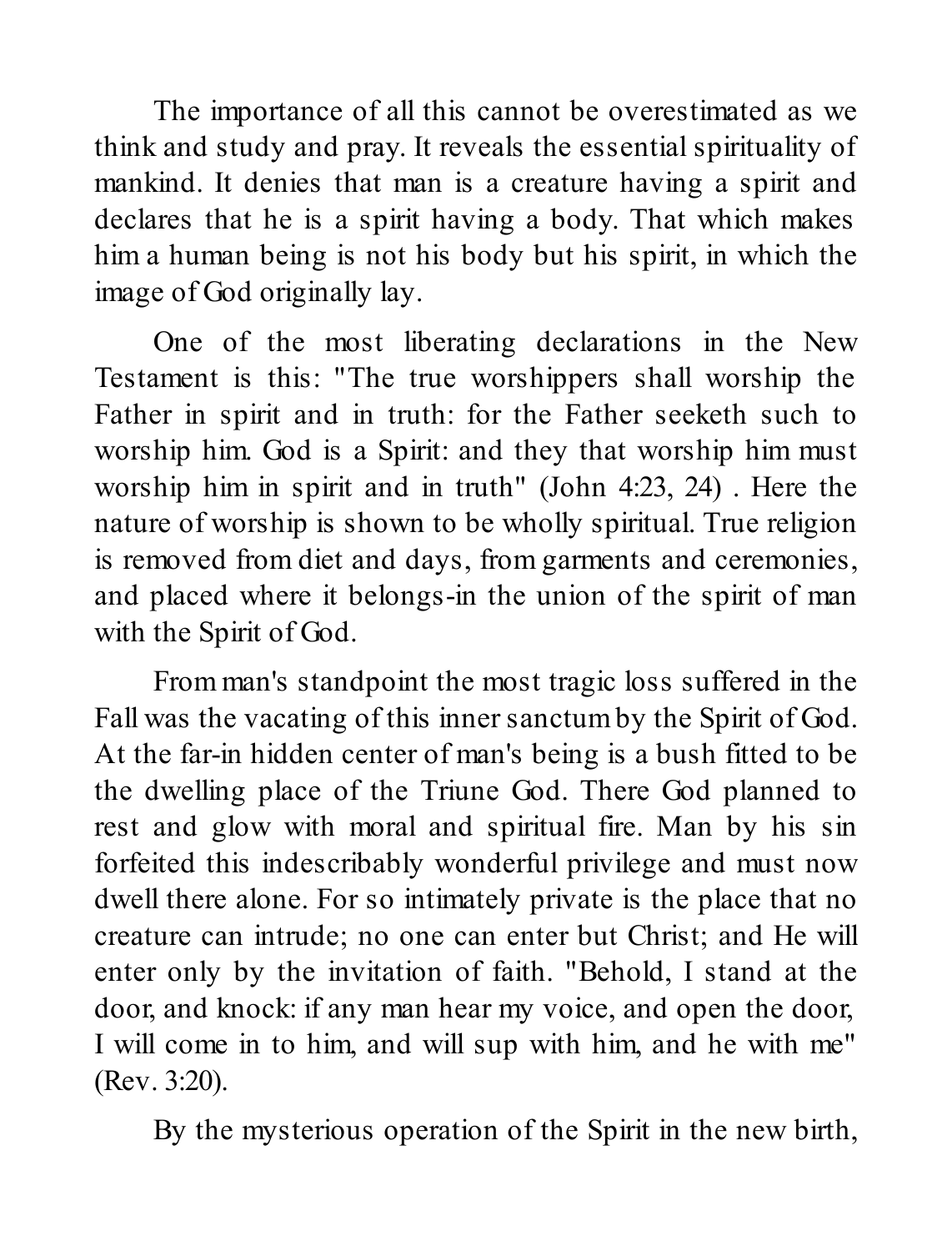that which is called by Peter "the divine nature" enters the deep-in core of the believer's heart and establishes residence there. "If any man have not the Spirit of Christ, he is none of his," for "the Spirit itself beareth witness with our spirit, that we are the children of God" (Rom. 8:9, 16). Such a one is a true Christian, and only such. Baptism, confirmation, the receiving of the sacraments, church membership-these mean nothing unless the supreme act of God in regeneration also takes place. Religious externals may have a meaning for the God-inhabited soul; for any others they are not only useless but may actually become snares, deceiving them into a false and perilous sense of security.

"Keep thy heart with all diligence" is more than a wise saying; it is a solemn charge laid upon us by the One who cares most about us. To it we should give the most careful heed lest at any time we should let it slip.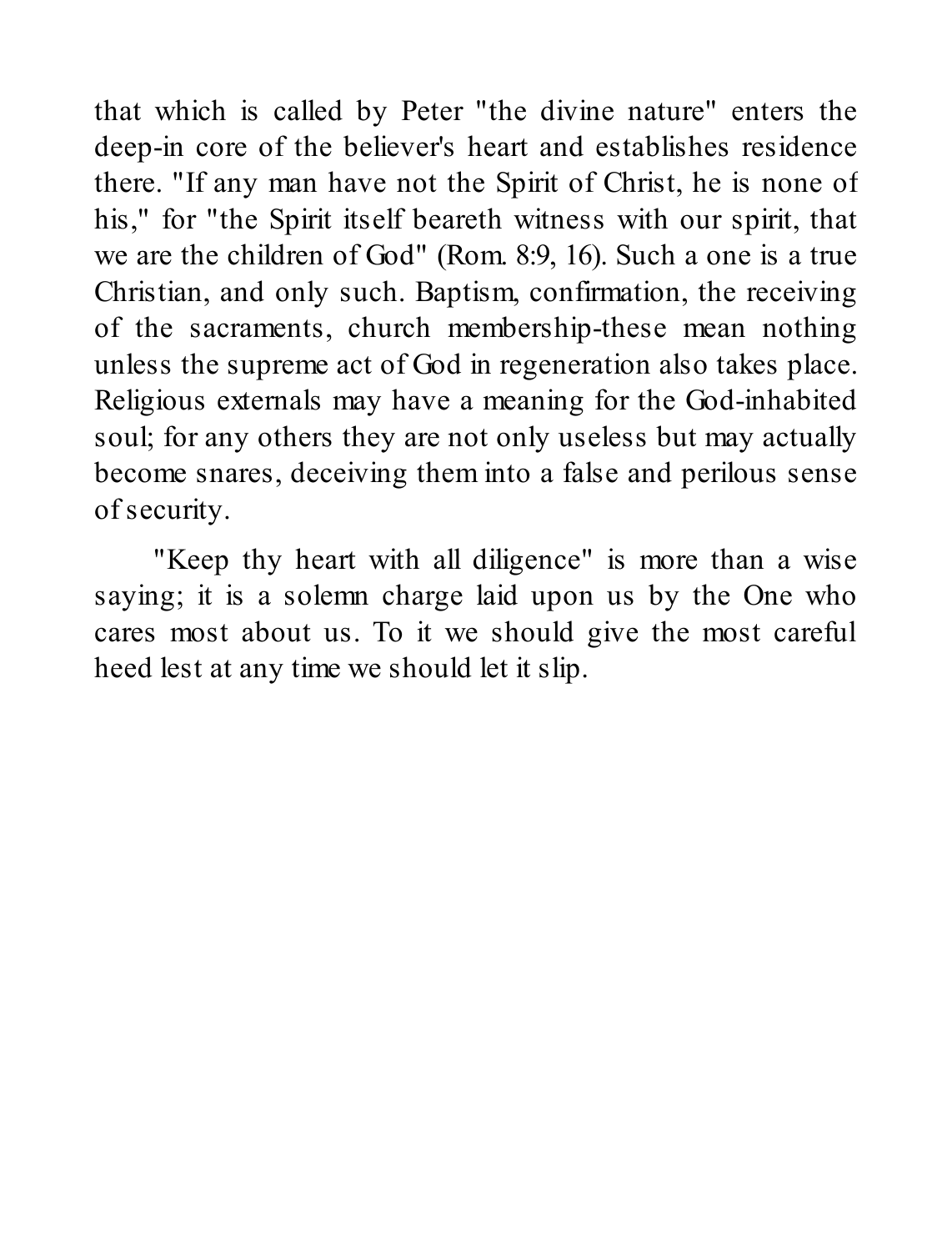#### The Call of Christ

TO BE CALLED TO FOLLOW CHRIST is a high honor; higher indeed than any honor men can bestow upon each other.

Were all the nations of the earth to unite in one great federation and call a man to head that federation, that man would be honored above any other man that ever lived. Yet the humblest man who heeds the call to follow Christ has an honor far above such a man; for the nations of the earth can bestow only such honor as they possess, while the honor of Christ is supreme over all. God has given Him a name that is above every name.

This being true and being known to the heavenly intelligences, the methods we use to persuade men to follow Christ must seem to them extremely illogical if not downright wrong.

Evangelical Christians commonly offer Christ to mankind as a nostrum to cure their ills, a way out of their troubles, a quick and easy means to the achievement of personal ends. They use the right words, but their emphasis is awry. The message is so presented as to leave the hearer with the impression that he is being asked to give up much to gain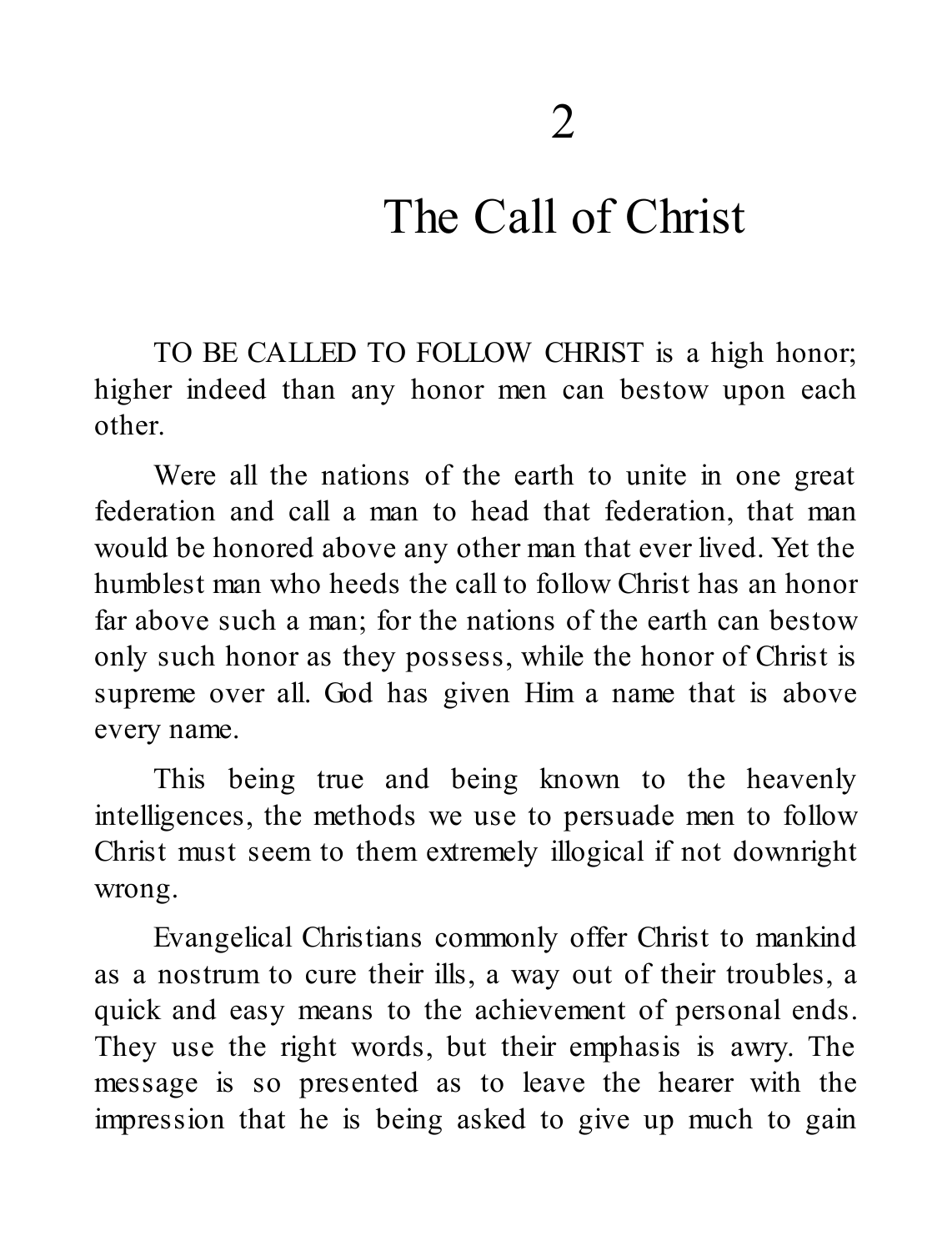more. And that is not good, however well intentioned it may be.

What we do is precisely what a good salesman does when he presents the excellence of his product as compared with that of his closest competitor. The customer chooses the better of the two, as who would not? But the weakness of the whole salesmanship technique is apparent: the idea of selfish gain is present in the whole transaction.

Jesus Christ is a Man come to save men. In Him the divine nature is married to our human nature, and wherever human nature exists there is the raw material out of which He makes followers and saints. Our Lord recognizes no classes, high or low, rich or poor, old or young, man or woman: all are human and all are alike to Him. His invitation is to all mankind.

In New Testament times persons from many and varied social levels heard His call and responded: Peter the fisherman; Levi the publican; Luke the physician; Paul the scholar; Mary the demon possessed; Lydia the businesswoman; Paulus the statesman. A few great and many common persons came. They all came and our Lord received them all in the same way and on the same terms.

From any and every profession or occupation men and women may come if they will. The simple rule is that if the occupation is good, continue in it if you so desire; if it is bad, abandon it at once and seek another. If the call includes detachment from all common pursuits to give full time to the work of the gospel, then no profession or occupation, no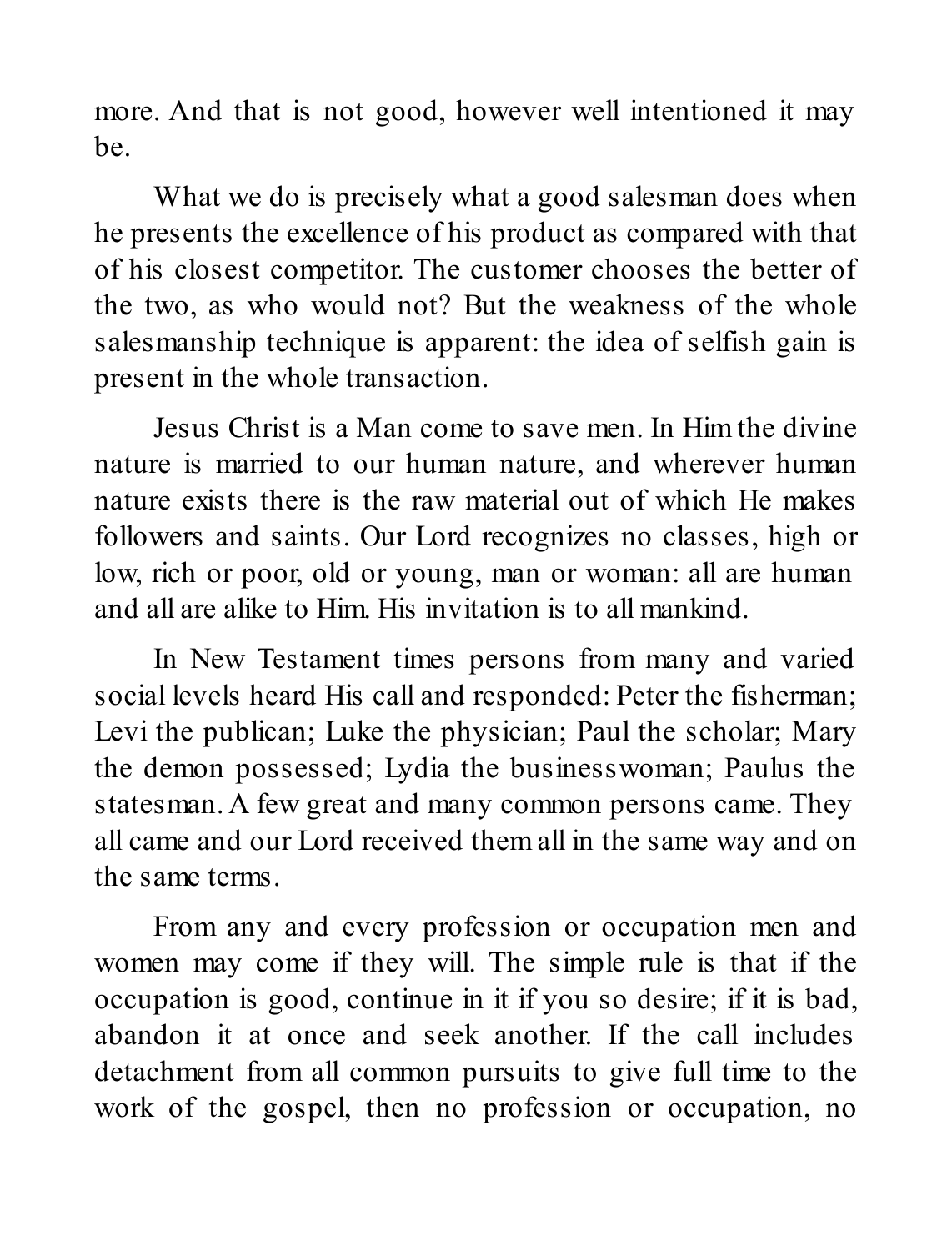matter how good or how noble, must keep us from obeying the call.

The activities in which men engage may be divided into two categories: the morally bad and the morally neutral. The activities of the burglar, the gambler, the dictator, the procurer, the dope addict, the gangster and all who prey upon society are bad; nothing can make them better. The call of Christ is away from all such. This is not to be questioned or debated, but accepted without delay and acted upon at once.

But the majority of our human activities are not evil in themselves; they are neutral. The laborer, the statesman, the housewife, the doctor, the teacher, the engineer-such as these engage in activities that are neither good nor bad. Their moral qualities are imparted by the one who engages in them. So the call of Christ is not away from such things, for they may be sanctified by the prayer and faith of the individual, and thus turned into a positive good.

One thing is certain: the call of Christ is always a promotion. Were Christ to call a king from his throne to preach the gospel to some tribe of aborigines, that king would be elevated above anything he had known before. Any movement toward Christ is ascent, and any direction away from Him is down.

Yet though we recognize the honor bestowed upon us, there is no place for pride, for the follower of Christ must shoulder his cross and a cross is an object of shame and a symbol of rejection.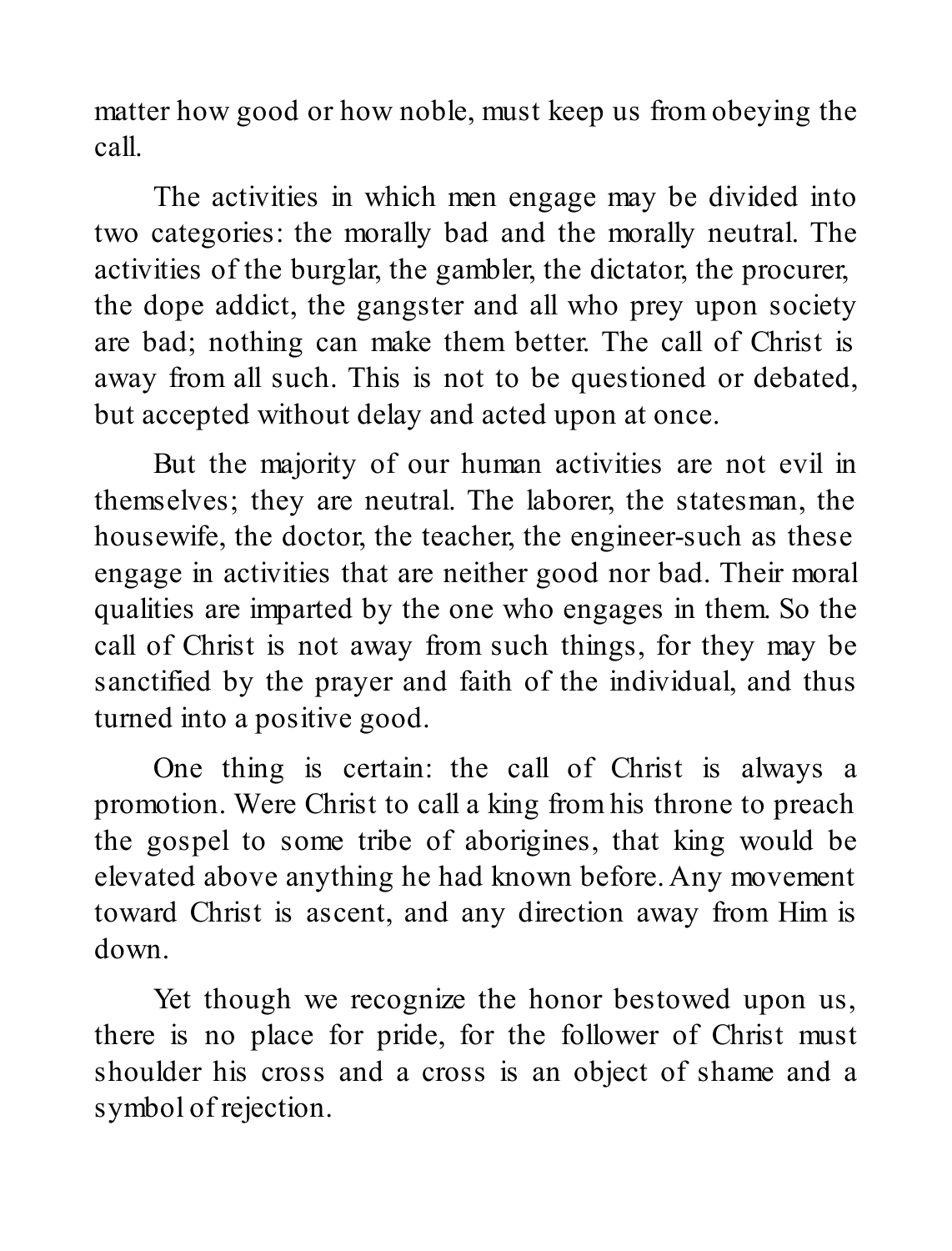Before God and the angels it is a great honor to follow Christ, but before men it is not so. The Christ the world pretends now to honor was once rejected and crucified by that same world. The great saint is honored only after he is dead. Rarely is he known as a saint while he lives. The plaudits of the world come too late, when he can no longer hear them; and perhaps it is better that way. Not many are selfless enough to endure honor without injury to their souls.

In those early Galilean days Christ's followers heard His call, forsook the old life, attached themselves to Him, began to obey His teachings and joined themselves to His band of disciples. This total commitment was their confirmation of faith. Nothing less would do.

And it is not different today. He calls us to leave the old life and to begin the new. There must never be any vacuum, never any place of neutrality where the world cannot identify us. Peter warming himself at the world's fire and trying to seem unconcerned is an example of the kind of halfway discipleship too many are satisfied with. The martyr leaping up in the arena, demanding to be thrown to the lions along with his suffering brethren, is an example of the only kind of dedication that God approves.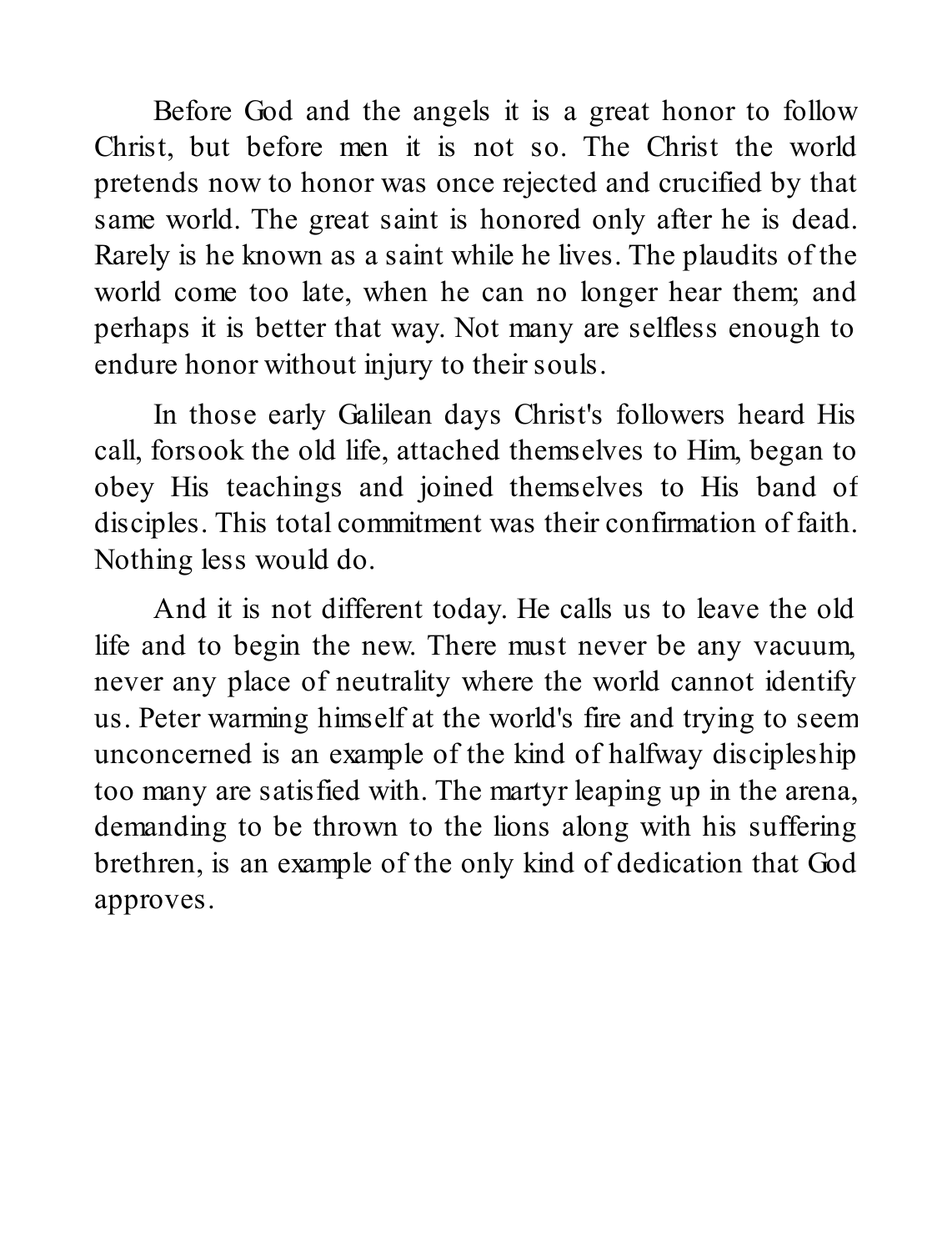# What We Think of Ourselves Is Important

THE MAN WHO IS SERIOUSLY CONVINCED that he deserves to go to hell is not likely to go there, while the man who believes that he is worthy of heaven will certainly never enter that blessed place.

I use the word "seriously" to accent true conviction and to distinguish it frommere nominal belief.

It is possible to go through life believing that we believe, while actually having no conviction more vital than a conventional creed inherited from our ancestors or picked up from the general religious notions current in our social circle. If this creed requires that we admit our own depravity we do so and feel proud of our fidelity to the Christian faith. But fromthe way we love, praise and pamper ourselves it is plain enough that we do not consider ourselves worthy of damnation.

A revealing proof of this is seen in the squeamish way religious writers use words. An amusing example is found in a cautious editorial change made in the song "The Comforter Has Come." One stanza reads:

"O boundless love divine!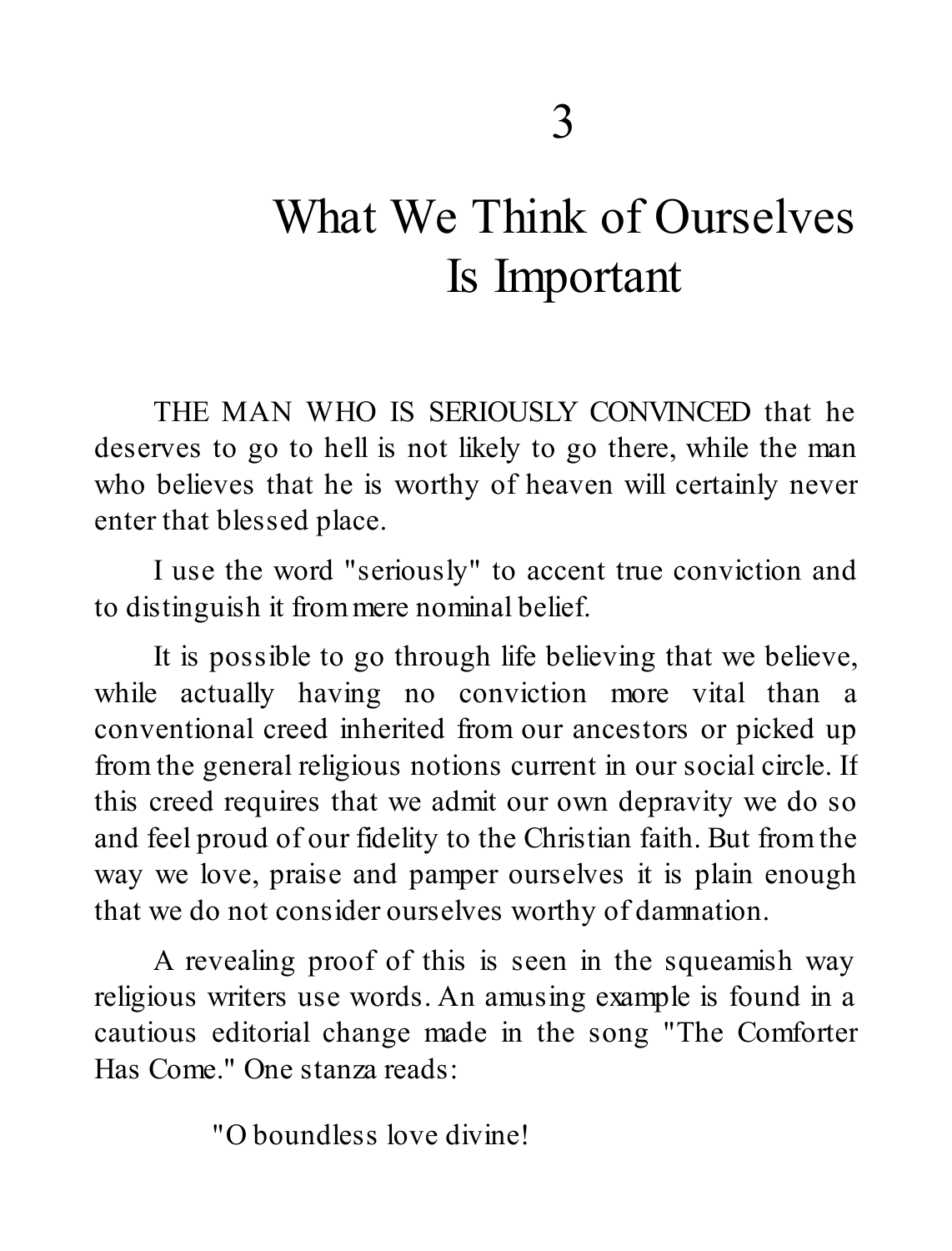How shall this tongue of mine, To wondering mortals tell The matchless grace divine - That I, a child of hell, Should in His image shine!"

That is how Dr. Bottome felt it and that is how he wrote it; and the man who has seen the holiness of God and the pollution of his own heart will sing it as it was written, for his whole inner life will respond to the experience. Even if he cannot find chapter and verse to brand hint a child of hell, Ins heart indicts him and he eagerly accuses himself before God as fit only for perdition. This is to experience something profounder than theology, more painfully intimate than creed, and while bitter and harsh it is true to the man's Spirit illuminated view of himself. In so confessing, the enlightened heart is being faithful to the terrible fact while it is singing its own condemnation. This I believe is greatly pleasing to God.

It is, I repeat, amusing if somewhat distressing to come upon an editorial change in this song, which was made obviously in the interest of correct theology, but is once removed fromreality and twice removed fromtrue moral feeling. In one hymnal it is made to read,

> "That I a child of SIN Should in His image shine!"

The fastidious song cobbler who made that alteration simply could not think of himself as ever having been a "child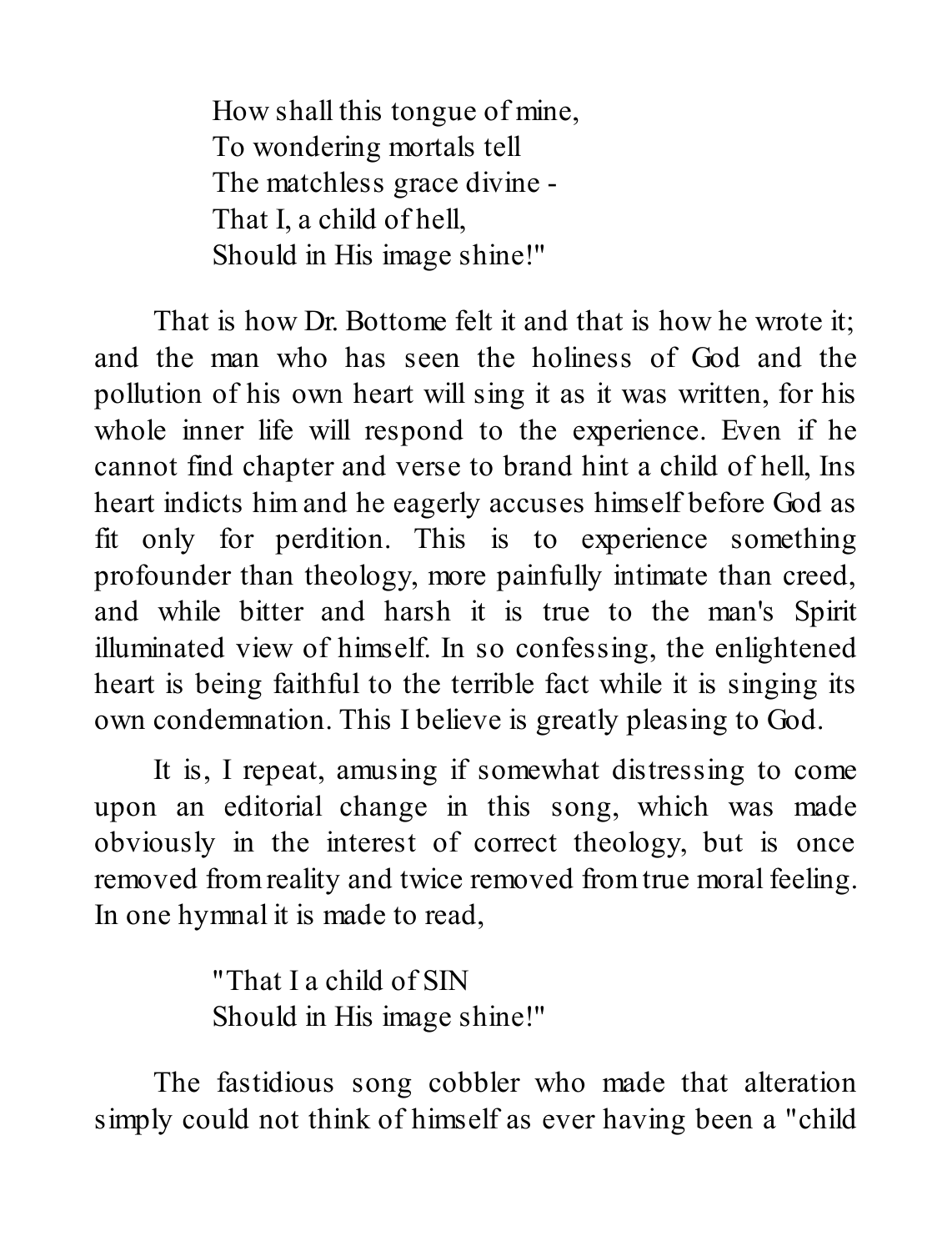of hell." A finicky choice of words sometimes tells us more about a man than the man knows about himself.

This one instance, if isolated in Christian literature, ought not be too significant, but when this kind of thing occurs everywhere as thick as dandelions in a meadow it becomes highly significant indeed. The mincing religious prudery heard in the average pulpit is all a part of this same thing-- art unwillingness to admit the depths of our inner depravity. We do not actually assent to God's judgement of us except as we hold it as a superficial creed. When the pressure is on we back out. A child of sin? Maybe. A child of hell? No.

Our Lord -told of two men who appeared before God in prayer, a Pharisee who recited his virtues and a publican who beat on his breast and pleaded for mercy. The first was rejected, the other justified.

We manage to live with that story in some degree of comfort only by keeping it at full arm's length and never permitting it to catch hold of our conscience. These two men are long ago dead and their story has become it little religious classic. We are different, and how can anything so remote apply to us? So we reason on a level only slightly above our unconscious, and draw what comfort we can from the vagueness and remoteness of it all.

But why should we not face up to it? The truth is that this happened not a long while ago, but yesterday, this morning; not far-away, but here where some of us last knelt to pray. These two men are not dead, but alive, and are found in the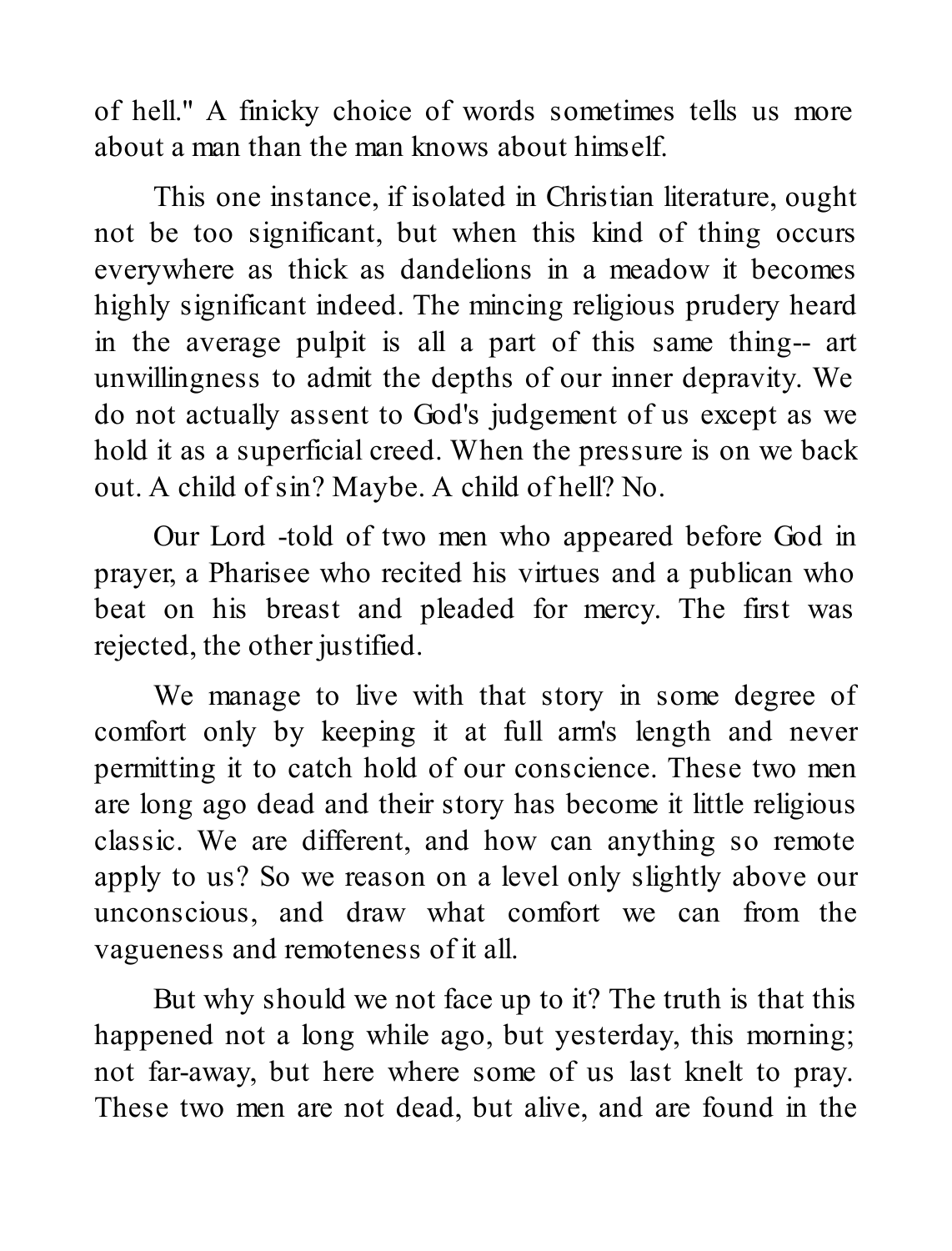local church, at the missionary convention and the deeper life conference here, now, today.

Every man lives at last by his secret philosophy as an airplane flies on its electric beam. It is the profound conviction that we are wholly unworthy of future blessedness, that, we are indeed by nature fitted only for destruction, that leads to true repentance. The man who inwardly believes that lie is too good to perish will certainly perish unless he experiences a radical change of heart about himself.

The poor quality of Christian that grows out of our modern evangelistic meeting may be accounted for by the absence of real repentance accompanying the initial spiritual experience of the converts. And the absence of repentance is the result of an inadequate view of sin and sinfulness held by those who present themselves in the inquiry room.

"No fears, no grace," said Bunyan. "Though there is not always grace where there is fear of hell, yet, to be sure, there is no grace where there is no fear of God." And again, "I care not at all for that profession which begins not in heaviness of mind .... For the fear of God is the beginning of wisdom, and they that lack the beginning have neither middle nor end."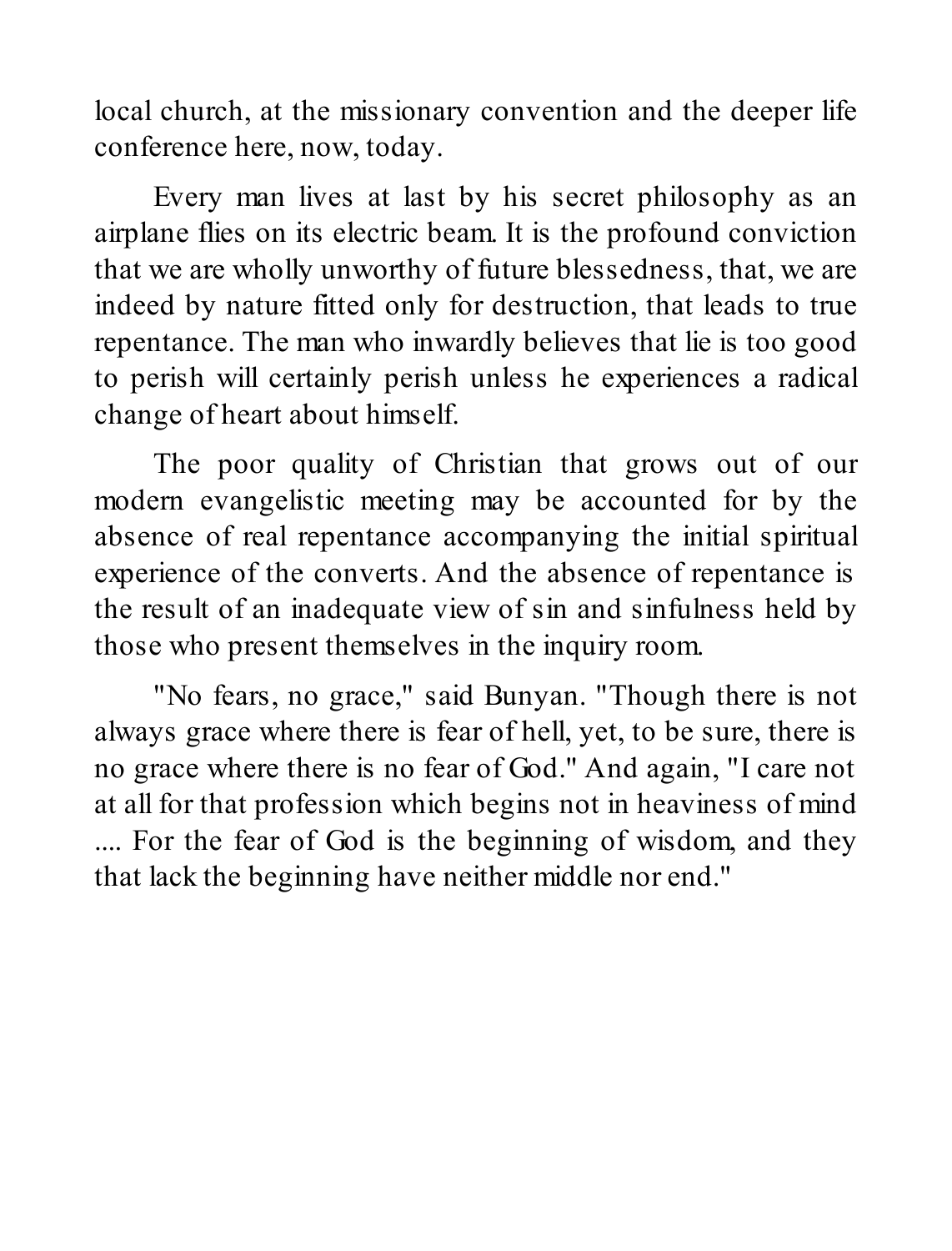## The Onceborn and the Twice-born

CLASSIFICATION IS ONE OF THE MOST DIFFICULT of all tasks. Even in the realm of religion there are enough lights and shades to make it injudicious to draw too fine a line between men and men. If the religious world were composed of squares of solid black and solid white classification would be easy; but unfortunately it is not.

It is a grave error for us evangelicals to assume that the children of God are all in our communion and that all who are not associated with us are ipso facto enemies of the Lord. The Pharisees made that mistake and crucified Christ as a consequence.

With all this in mind, and leaning over backwards to be fair and charitable, there is yet one distinction which we dare make, which indeed we must make if we are to think the thoughts of God after Him and bring our beliefs into harmony with the Holy Scriptures. That distinction is the one which exists between two classes of human beings, the onceborn and the twice-born.

That such a distinction does in fact exist was taught by our Lord with great plainness of speech, in contexts which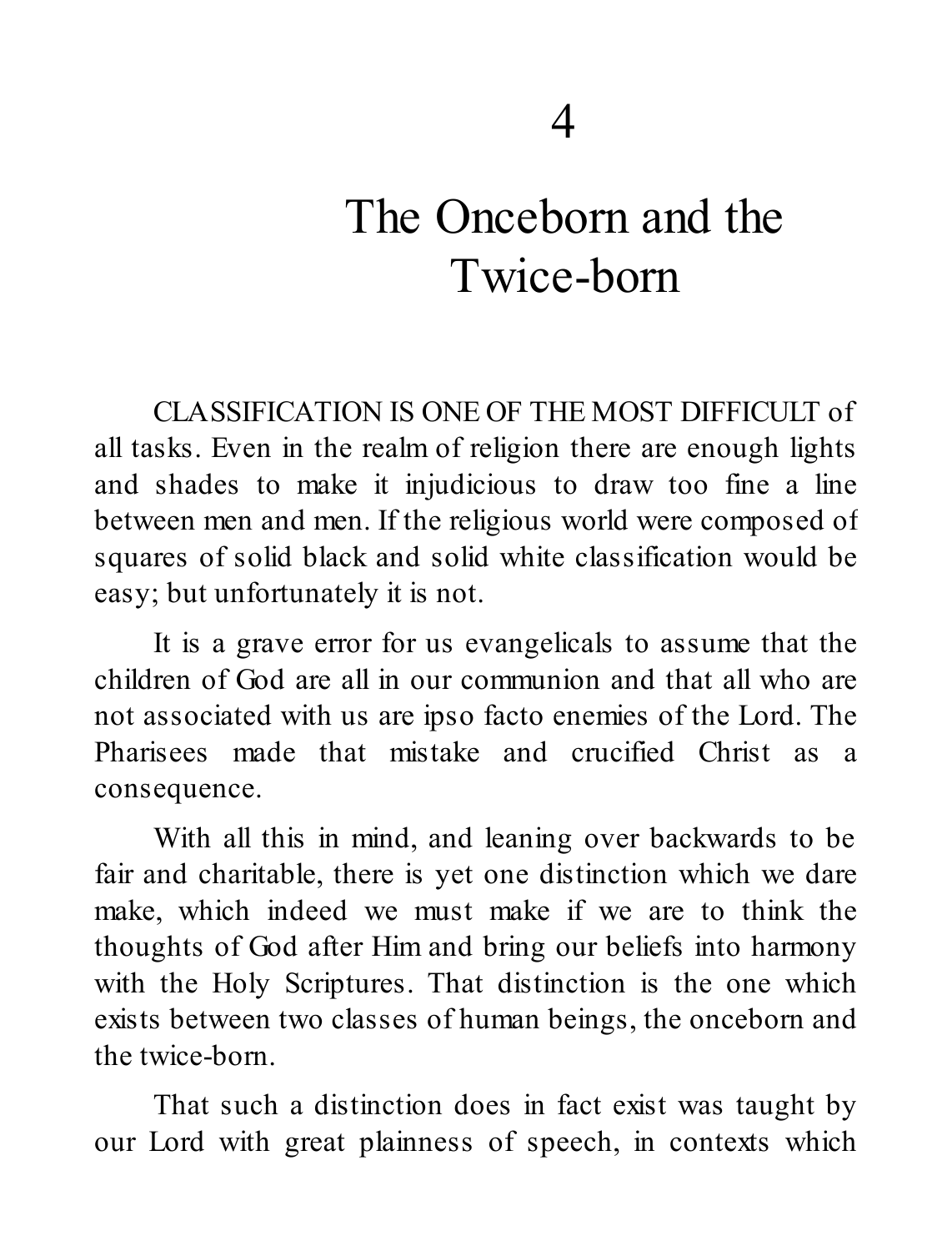preclude the possibility that He was merely speaking figuratively. "Except a man be born again, he cannot see the kingdom of God," He said, and the whole chapter where these words are found confirms that He was speaking precisely, setting forth meanings as blunt and downright as it is possible for language to convey.

"Ye must be born again," said Christ. "That which is born of the flesh is flesh; and that which is born of the Spirit is spirit." This clear line of demarcation runs through the entire New Testament, quite literally dividing one human being from another and making a distinction as sharp as that which exists between different genera of the animal kingdom.

Just who belongs to one class and who to the other it is not always possible to judge, though the two kinds of life ordinarily separate from each other. Those who are twice-born crystallize around the Person of Christ and cluster together in companies, while the onceborn are held together only by the ties of nature, aided by the ties of race or by common political and social interests.

Our Lord warned His disciples that they would be persecuted. "In the world ye shall have tribulation," He said, and "Blessed are they which are persecuted for righteousness' sake: for theirs is the kingdom of heaven. Blessed are ye, when men shall revile you, and persecute you, and shall say all manner of evil against you falsely, for my sake."

These are only two of many passages of the New Testament warning of persecution or recording the fact of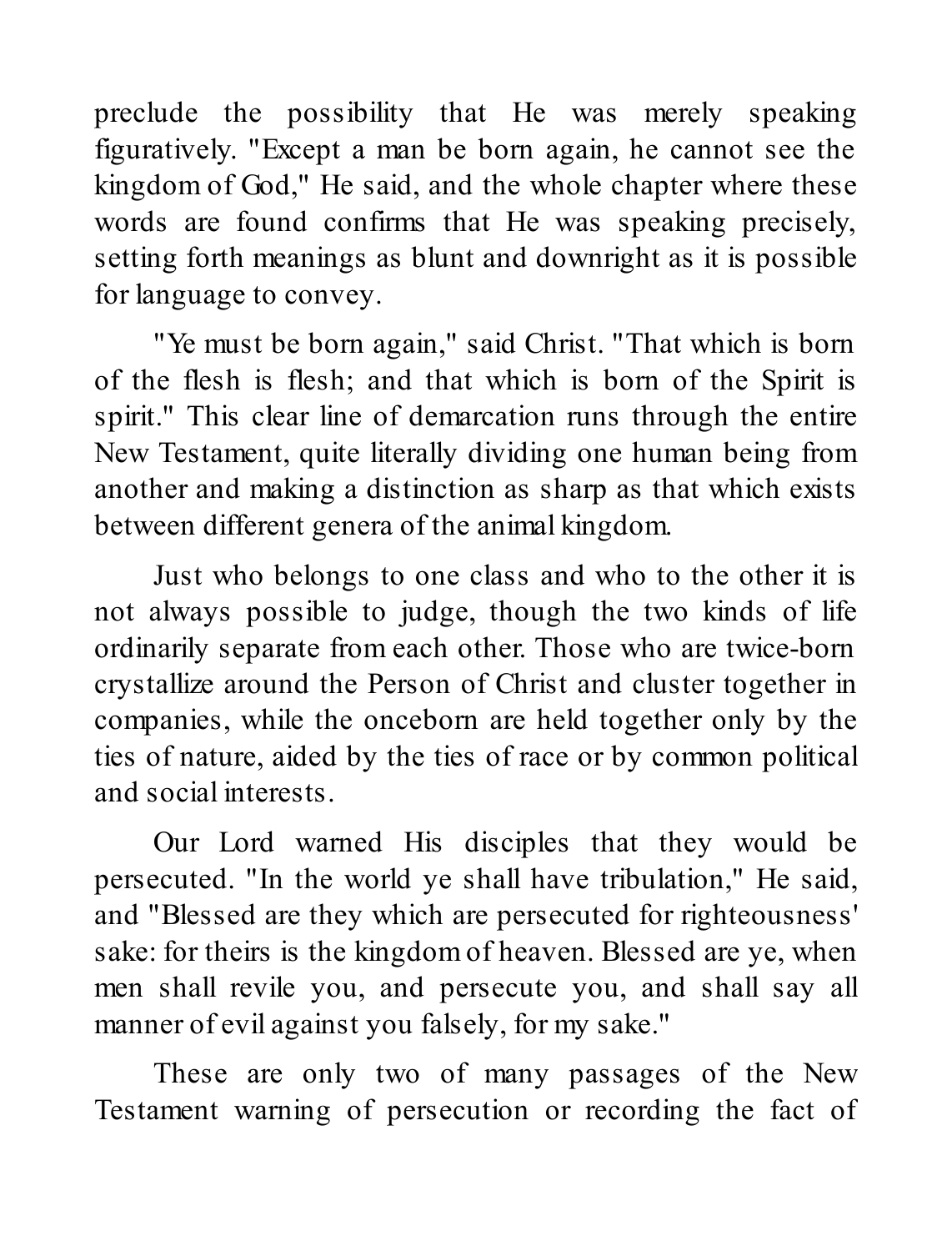harassment and attack suffered by the followers of the Lord. This same idea runs through the entire Bible fromthe onceborn Cain who slew the twice-born Abel to the Book of the Revelation where the end of human history comes in a burst of blood and fire.

That hostility exists between the onceborn and the twiceborn is known to every student of the Bible; the reason for it was stated by Christ when He said, "If ye were of the world, the world would love his own: but because ye are not of the world, but I have chosen you out of the world, therefore the world hateth you." The rule was laid down by the apostle Paul when he wrote, "But as then he that was born after the flesh persecuted him that was born after the Spirit, even so it is now."

Difference of moral standards between the onceborn and the twice-born, and their opposite ways of life, may be contributing causes of this hostility; but the real cause lies deeper. There are two spirits abroad in the earth: the spirit that works in the children of disobedience and the Spirit of God. These two can never be reconciled in time or in eternity. The spirit that dwells in the onceborn is forever opposed to the Spirit that inhabits the heart of the twice-born. This hostility began somewhere in the remote past before the creation of man and continues to this day. The modern effort to bring peace between these two spirits is not only futile but contrary to the moral laws of the universe.

To teach that the spirit of the onceborn is at enmity with the Spirit of the twice-born is to bring down upon one's head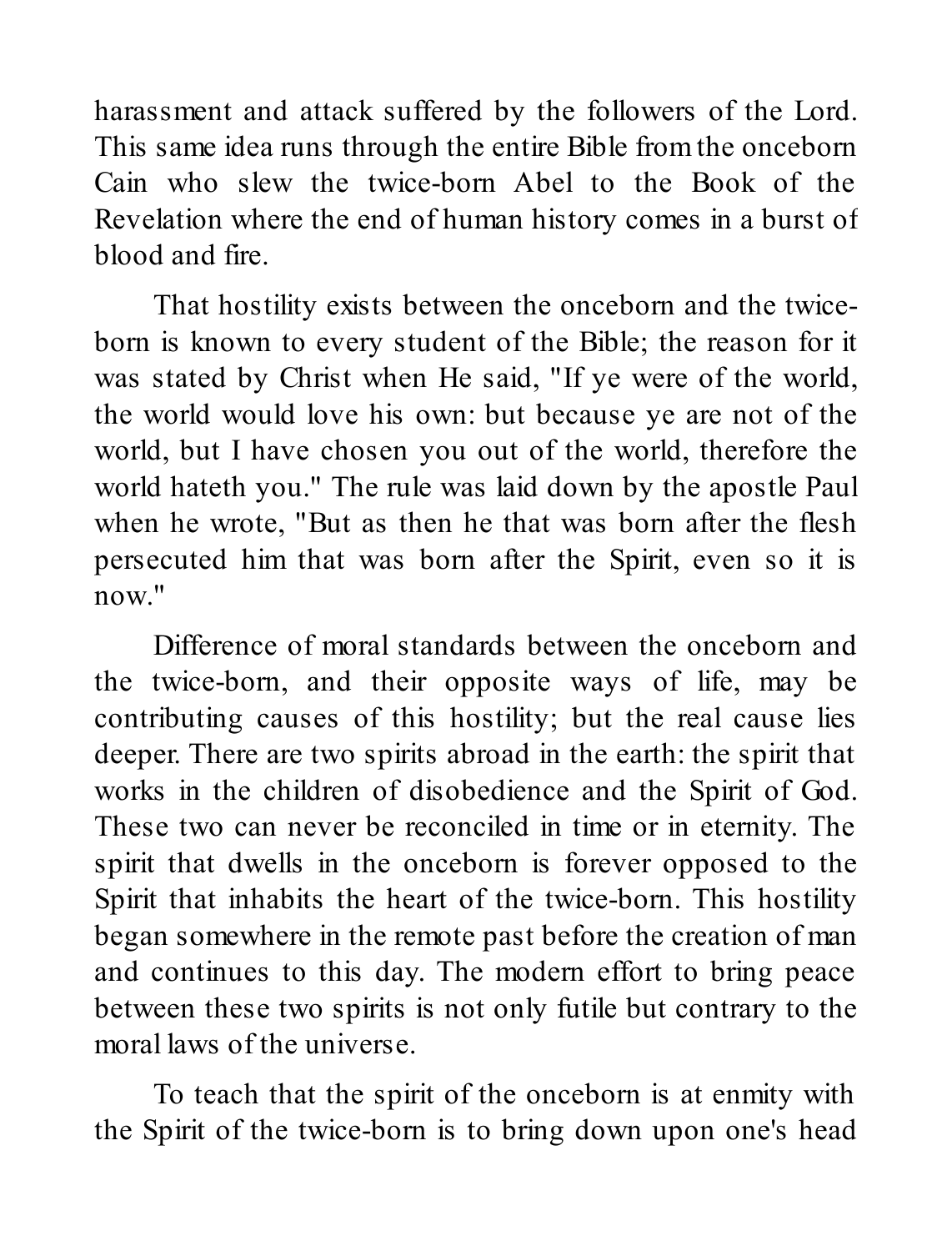every kind of violent abuse. No language is too bitter to hurl against the conceited bigot who would dare to draw such a line of distinction between men. Such malignant ideas are at odds with the brotherhood of man, says the onceborn, and are held only by the apostles of disunity and hate. This mighty rage against the twice-born only serves to confirm the truth they teach. But this no one seems to notice.

What we need to restore power to the Christian testimony is not soft talk about brotherhood but an honest recognition that two human races occupy the earth simultaneously: a fallen race that sprang from the loins of Adam and a regenerate race that is born of the Spirit through the redemption which is in Christ Jesus.

To accept this truth requires a tough-mindedness and a spiritual maturity that modern Christians simply do not possess. To face up to it hardly contributes to that "peace of mind" after which our religious weaklings bleat so plaintively.

For myself, I long ago decided that I would rather know the truth than be happy in ignorance. If I cannot have both truth and happiness, give me truth. We'll have a long time to be happy in heaven.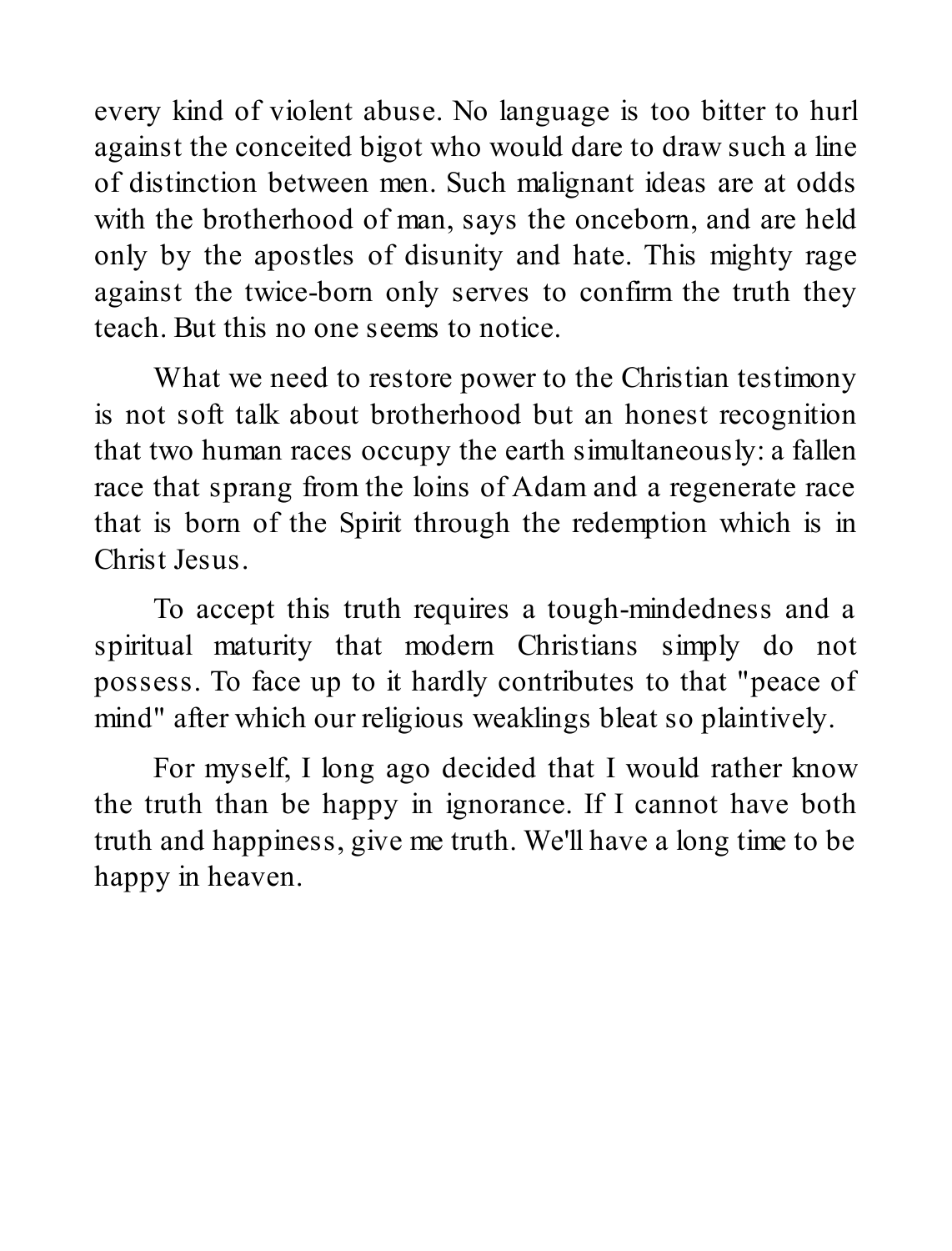# On the Origin and Nature of Things

THE CELEBRATED PRAYER of the great German astronomer, Kepler, has been a benediction to many: "O God, I thank Thee that Thou hast permitted me to think Thy thoughts after Thee."

This prayer is theologically sound because it acknowledges the priority of God in the universe. "In the beginning God" is undoubtedly the most important sentence in the Bible. It is in God that all things begin, and all thoughts as well. In the words of Augustine, "But Thou, O Lord, who ever livest, and in whom nothing dies, since before the world was, and, indeed, before all that can be called `before,' Thou existest, and art the God and Lord of all creatures; and with Thee fixedly abide the causes of all unstable things and the changing sources of all things changeable, and the eternal reasons of all things reasoning and temporal."

Whatever new thing anyone discovers is already old, for it is 1-tt the present expression of a previous thought of God. The idea of the thing precedes the thing itself; and when things raise thoughts in the thinker's mind these are the ancient thoughts of God, however imperfectly understood.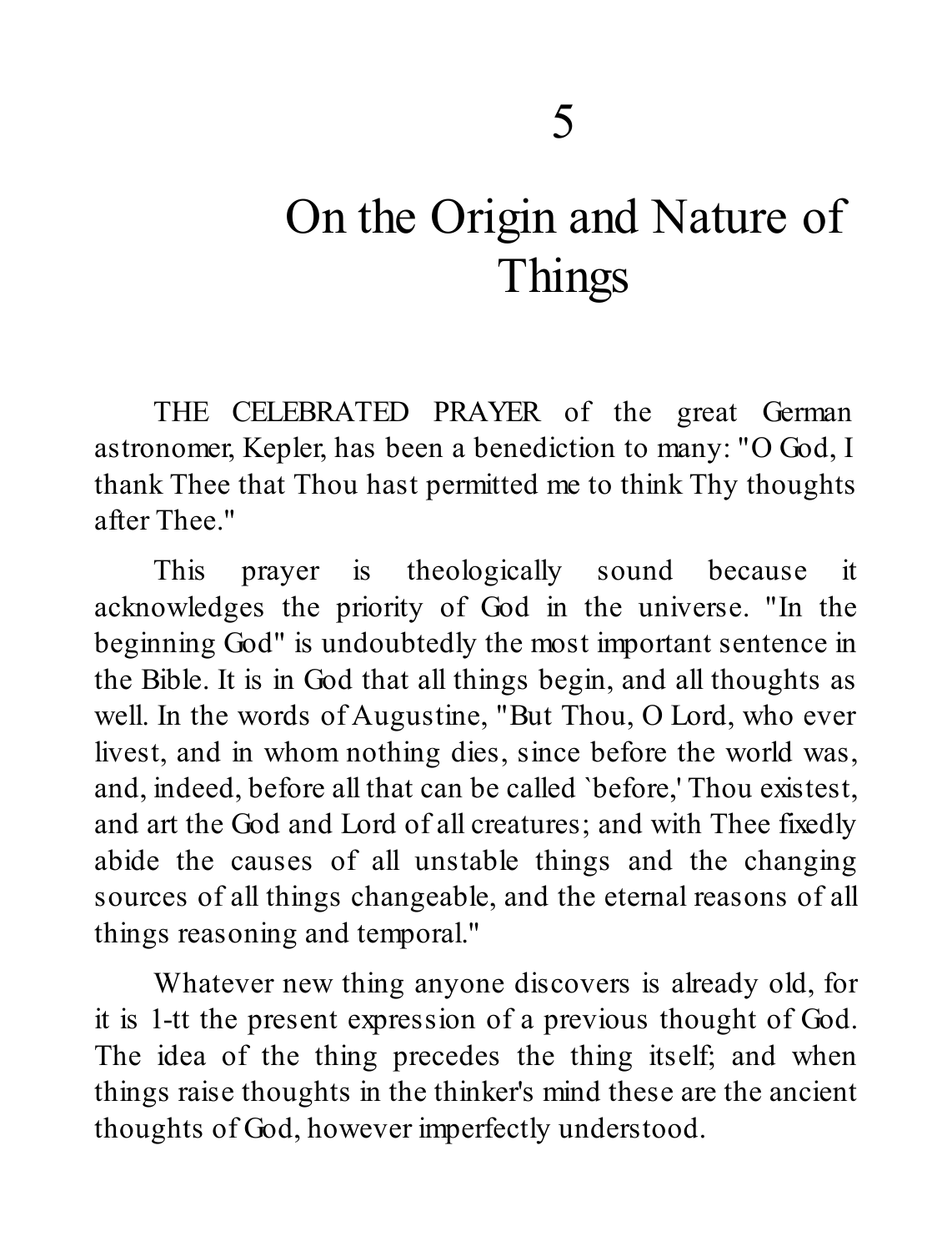When a true thought enters any man's mind, be he saint or sinner, it must of necessity be God's thought, for God is the origin of all true thoughts and things. That is why many real truths are spoken and written by persons other than Christians. Should an atheist, for instance, state that two times two equals four, he would be stating a truth and thinking God's thought after Him, even though he might deny that God exists at all.

In their search for facts men have confused truths with truth. The words of Christ, "Ye shall know the truth, and the truth shall make you free," have been wrenched from their context and used to stir people to the pursuit of knowledge of many kinds with the expectation of being made "free" by knowledge. Certainly this is not what Christ had in mind when He uttered the words.

Such truths as men discover in the earth beneath and in the astronomic heavens above are properly not truths but facts. We call them truths, as I do here, but they are no more than parts of the jigsaw puzzle of the universe, and when correctly fitted together they provide at least a hint of what the vaster picture is like. But I repeat, they are not truth, and more important, they are not the truth. Were every missing piece discovered and laid in place we would still not have the truth. for the truth is not a composite of thoughts and things. The truth should be spelled with a capital T, for it is nothing less than the Son of God, the Second Person of the blessed Godhead.

The human mind requires an answer to the question concerning the origin and nature of things. The world as we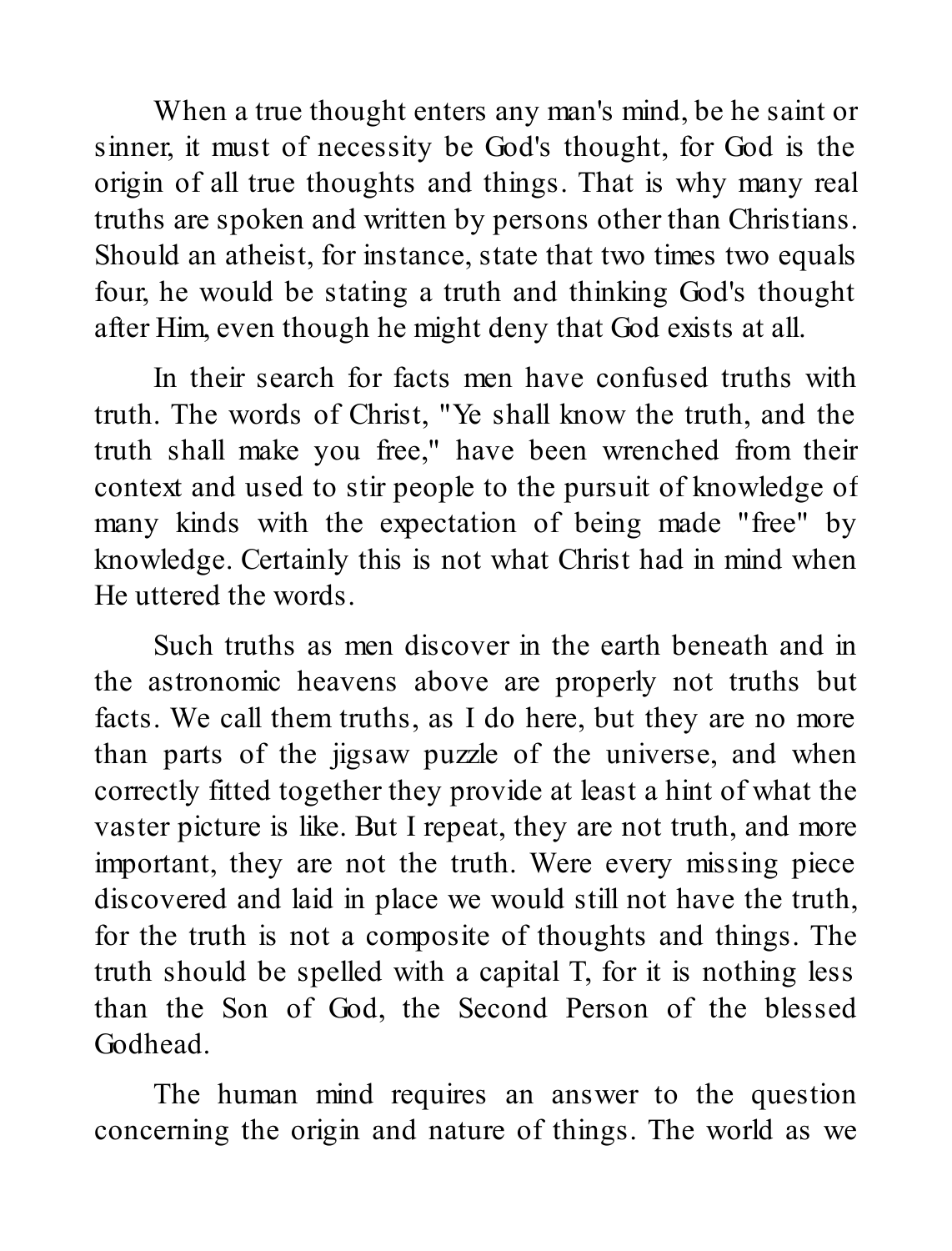find it must be accounted for in some way. Philosophers and scientists have sought to account for it, the one by speculation, the other by observation, and in their labors they have come upon many useful and inspiring facts. But they have not found the final Truth. That comes by revelation and illumination.

They who believe the Christian revelation know that the universe is a creation. It is not eternal, since it had a beginning, and it is not the result of a succession of happy coincidences whereby an all but infinite number of matching parts accidentally found each other, fell into place and began to hum. So to believe would require a degree of credulity few persons possess. "I had rather believe all the fables in the Legend, and the Talmud, and the Alcoram," said Bacon, "than that this universal frame is without a mind. And therefore God never wrought miracles to convince atheism, because His ordinary works convince it."

Those who have faith are not thrown back upon speculation for the secret of the universe. Faith is an organ of knowledge. "Through faith we understand that the worlds were framed by the word of God, so that things which are seen were not made of things which do appear." The voice of Eternal Wisdom declares, "In the beginning God created" and "In the beginning was the Word .... All things were made by him; and without himwas not any thing made that was made."

All things came out of the Word, which in the New Testament means the thought and will of God in active expression and is identified with our Lord Jesus Christ. It is the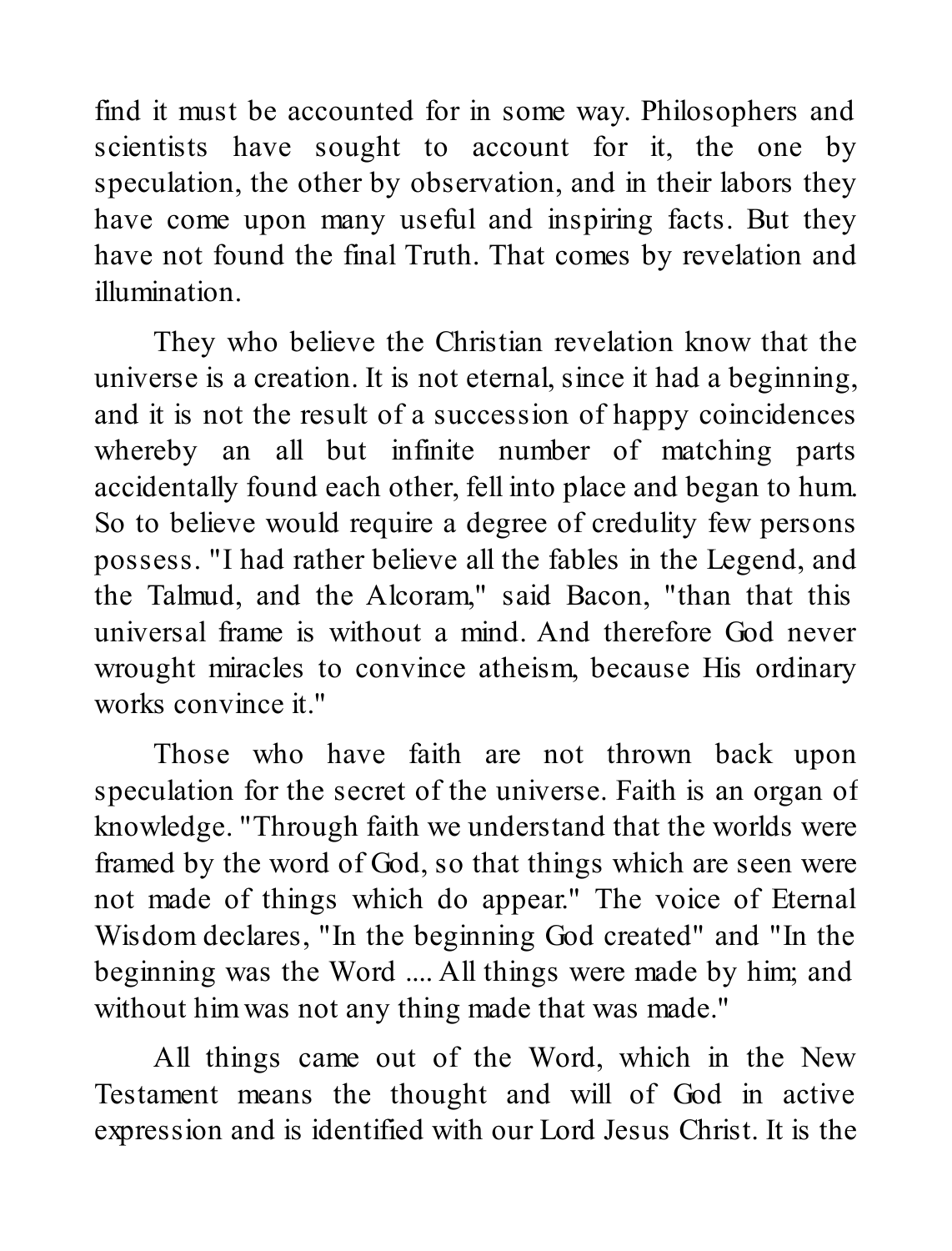Son who is the Truth that makes men free.

Not facts, not scientific knowledge, but eternal Truth delivers men, and that eternal Truth became flesh to dwell among us. "This is life eternal, that they might know thee the only true God, and Jesus Christ, whomthou hast sent."

Not only the origin of things is revealed, but the nature of things as well. Because the origin of all things is spirit, all things are at bottomspiritual also. This is a moral universe; it is governed by moral laws and will be judged by moral laws at last. Man above all creatures possesses moral perception and is answerable to the spiritual laws that pervade and sustain the world. Pure materialism-that is, the doctrine that matter is the primordial constituent of the universe is not natural to the human mind. It requires a chronic violation of our basic instincts to accept it as an explanation of the nature of things. And Paul tells us in the first two chapters of his Epistle to the Romans how men get into a state of mind to accept such falsehood.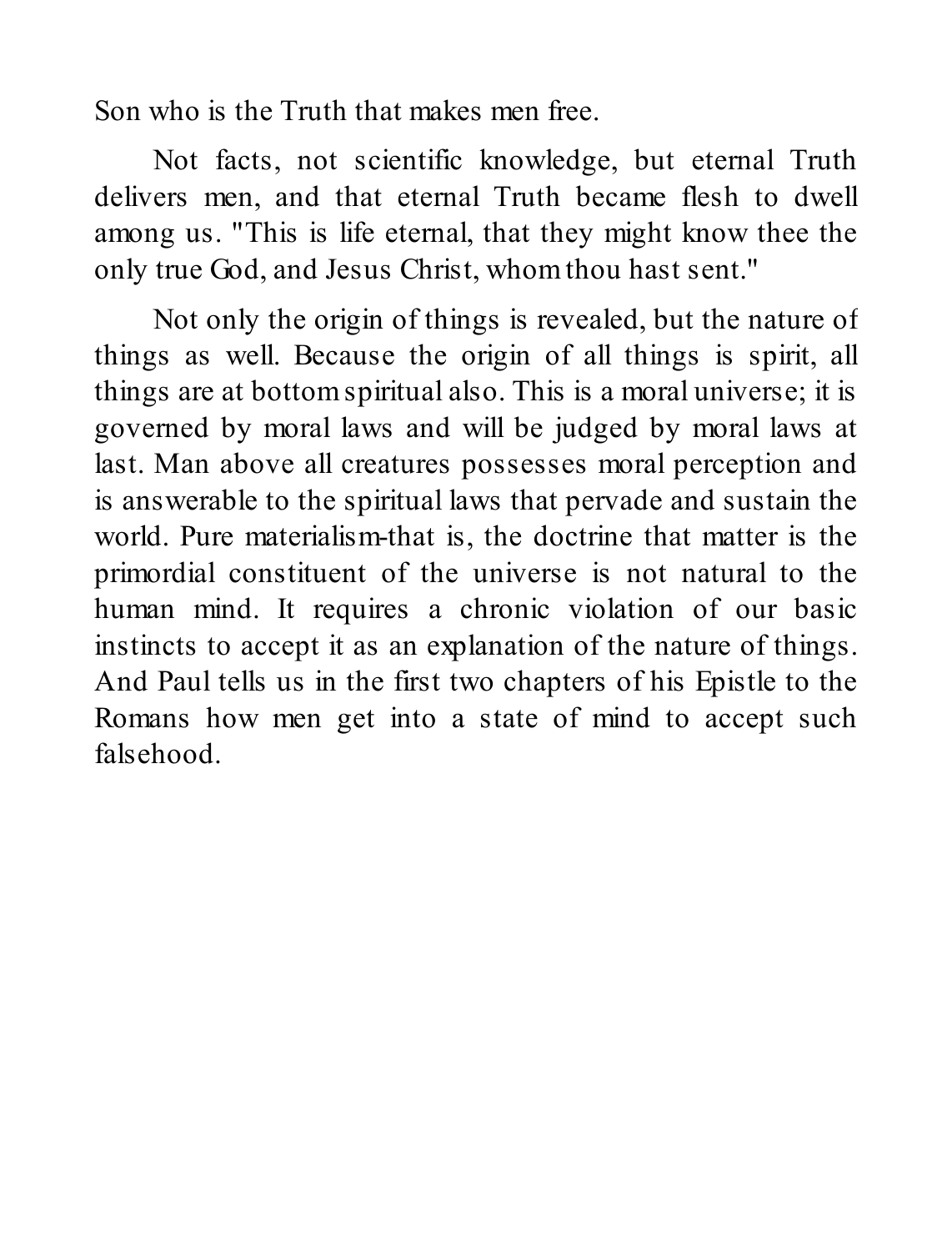### Why People Find the Bible Difficult

THAT MANY PERSONS FIND THE BIBLE HARD to understand will not be denied by those acquainted with the facts. Testimony to the difficulties encountered in Bible reading is too full and too widespread to be dismissed lightly.

In human experience there is usually a complex of causes rather than but one cause for everything, and so it is with the difficulty we run into with the Bible. To the question, Why is the Bible hard to understand? no snap answer can be given; the pert answer is sure to be the wrong one. The problem is multiple instead of singular, and for this reason the effort to find a single solution to it will be disappointing.

In spite of this I venture to give a short answer to the question, and while it is not the whole answer it is a major one and probably contains within itself most of the answers to what must be an involved and highly complex question. 1 believe that we find the Bible difficult because we try to read it as we would read any other book, and it is not the same as any other book.

The Bible is not addressed to just anybody. Its message is directed to a chosen few. Whether these few are chosen by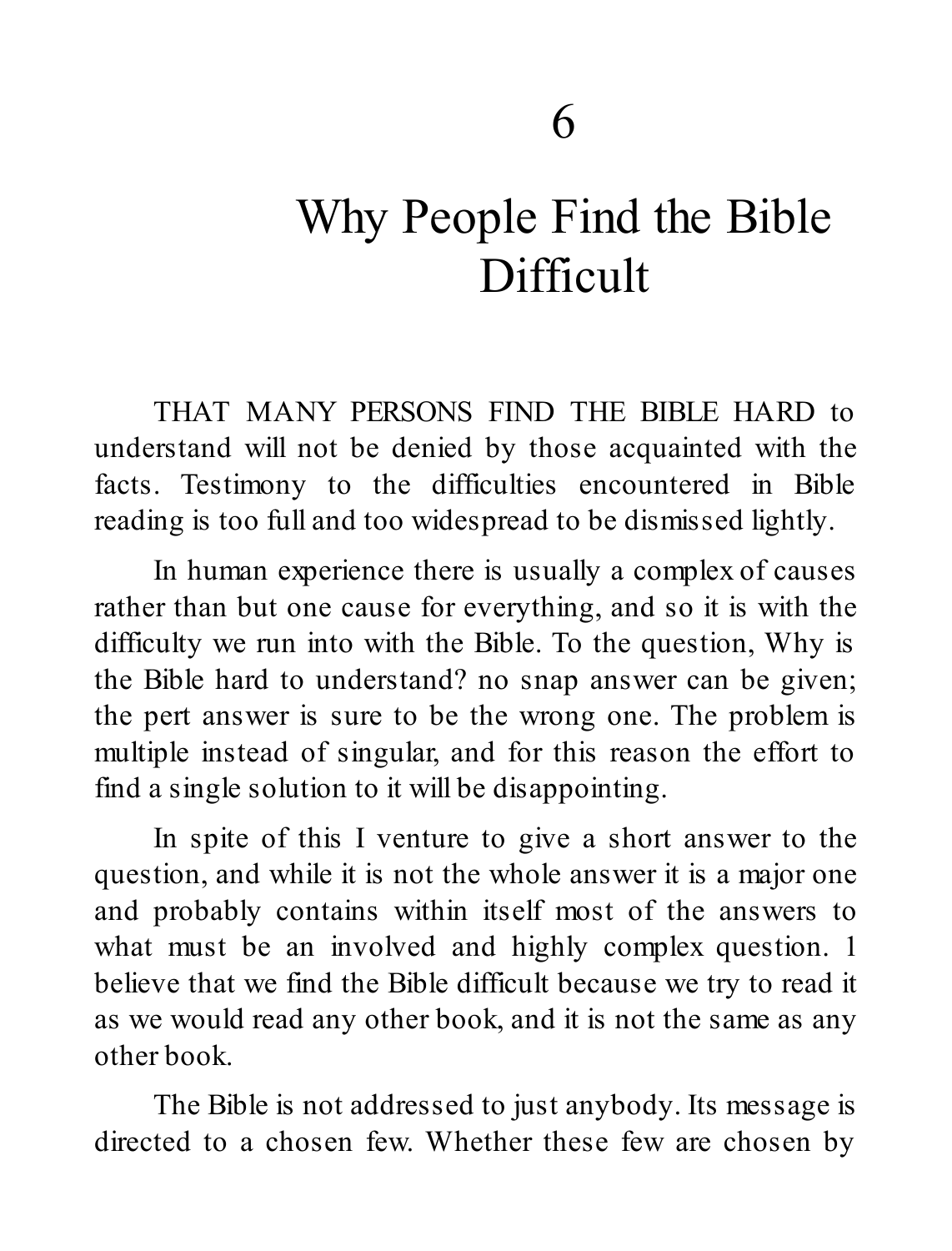God in a sovereign act of election or are chosen because they meet certain qualifying conditions I leave to each one to decide as he may, knowing full well that his decision will be determined by his basic beliefs about such matters as predestination, free will, the eternal decrees and other related doctrines. But whatever may have taken place in eternity, it is obvious what happens in time: Some believe and some do not; some are morally receptive and some are not; some have spiritual capacity and some have not. It is to those who do and are and have that the Bible is addressed. Those who do not and are not and have not will read it in vain.

Right here I expect some readers to enter strenuous objections, and for reasons not hard to find. Chrisianity today is man-centered, not God-centered. God is made to wait patiently, even respectfully, on the whims of men. The image of God currently popular is that of a distracted Father, struggling in heartbroken desperation to get people to accept a Saviour of whom they feel no need and in whom they have very little interest. To persuade these self-sufficient souls to respond to His generous offers God will do almost anything, even using salesmanship methods and talking down to them in the chummiest way imaginable. This view of things is, of course, a kind of religious romanticism which, while it often uses flattering and sometimes embarassing terms in praise of God, manages nevertheless to make man the star of the show.

The notion that the Bible is addressed to everybody has wrought confusion within and without the church. The effort to apply the teaching of the Sermon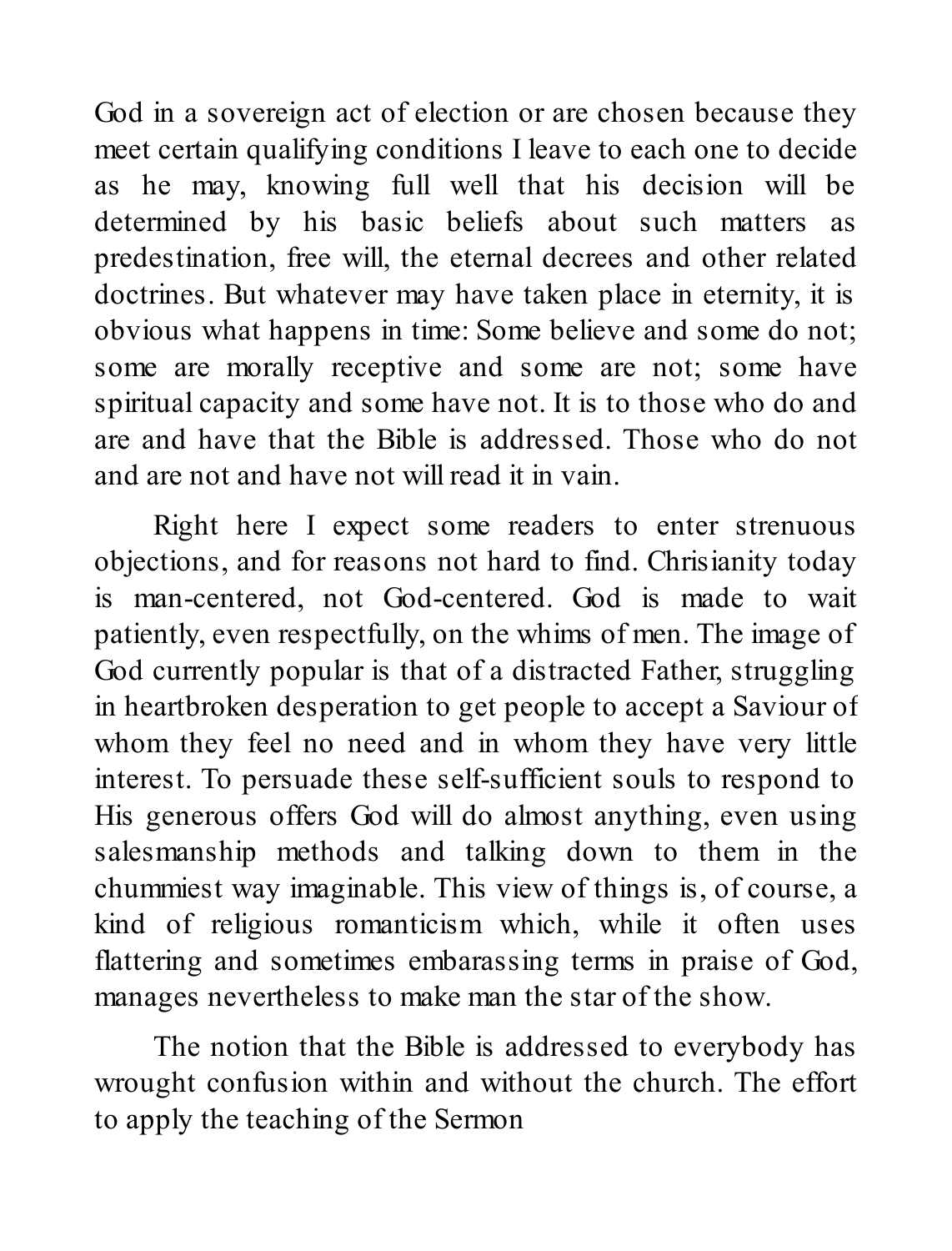on the Mount to the unregenerate nations of the world is one example of this. Courts of law and the military powers of the earth are urged to follow the teachings of Christ, an obviously impossible thing for them to do. To quote the words of Christ as guides for policemen, judges and generals is to misunderstand those words completely and to reveal a total lack of understanding of the purposes of divine revelation. The gracious words of Christ are for the sons and daughters of grace, not for the Gentile nations whose chosen symbols are the lion, the eagle, the dragon and the bear.

Not only does God address His words of truth to those who are able to receive them, He actually conceals their meaning from those who are not. The preacher uses stories to make truth clear; our Lord often used them to obscure it. The parables of Christ were the exact opposite of the modern "illustration," which is meant to give light; the parables were "dark sayings" and Christ asserted that He sometimes used them so that His disciples could understand and His enemies could not. (See Matthew 13:10-17.) As the pillar of fire gave light to Israel but was cloud and darkness to the Egyptians, so our Lord's words shine in the hearts of His people but leave the self-confident unbeliever in the obscurity of moral night.

The saving power of the Word is reserved for those for whom it is intended. The secret of the Lord is with them that fear Him. The impenitent heart will find the Bible but a skeleton of facts without flesh or life or breath. Shakespeare may be enjoyed without penitence; we may understand Plato without believing a word he says; but penitence and humility along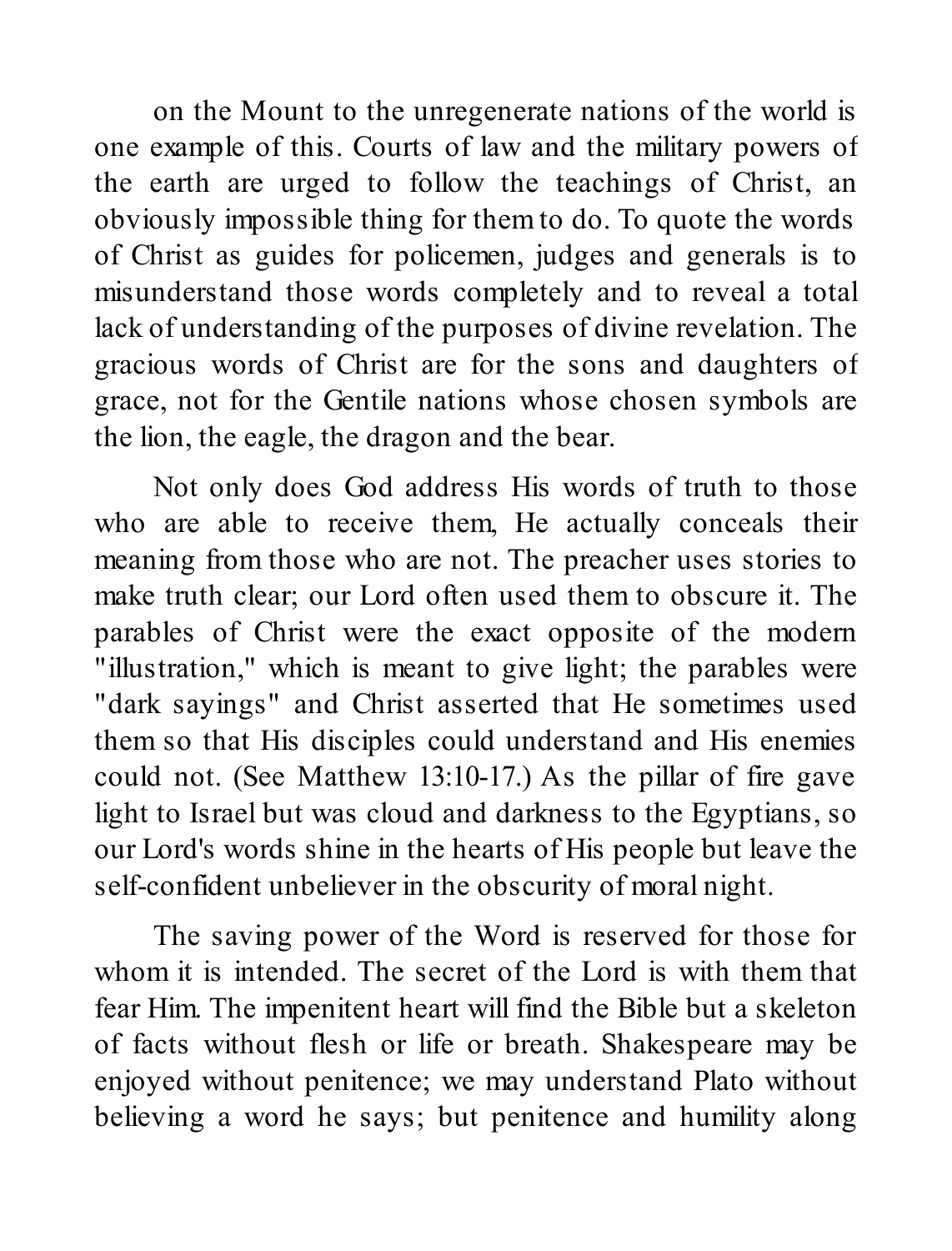with faith and obedience are necessary to a right understanding of the Scriptures.

In natural matters faith follows evidence and is impossible without it, but in the realm of the spirit faith precedes understanding; it does not follow it. The natural man must know in order to believe; the spiritual man must believe in order to know. The faith that saves is not a conclusion drawn from evidence; it is a moral thing, a thing of the spirit, a supernatural infusion of confidence in Jesus Christ, a very gift of God.

The faith that saves reposes in the Person of Christ; it leads at once to a committal of the total being to Christ, an act impossible to the natural man. To believe rightly is as much a miracle as was the coming forth of dead Lazarus at the command of Christ.

The Bible is a supernatural book and can be understood only by supernatural aid.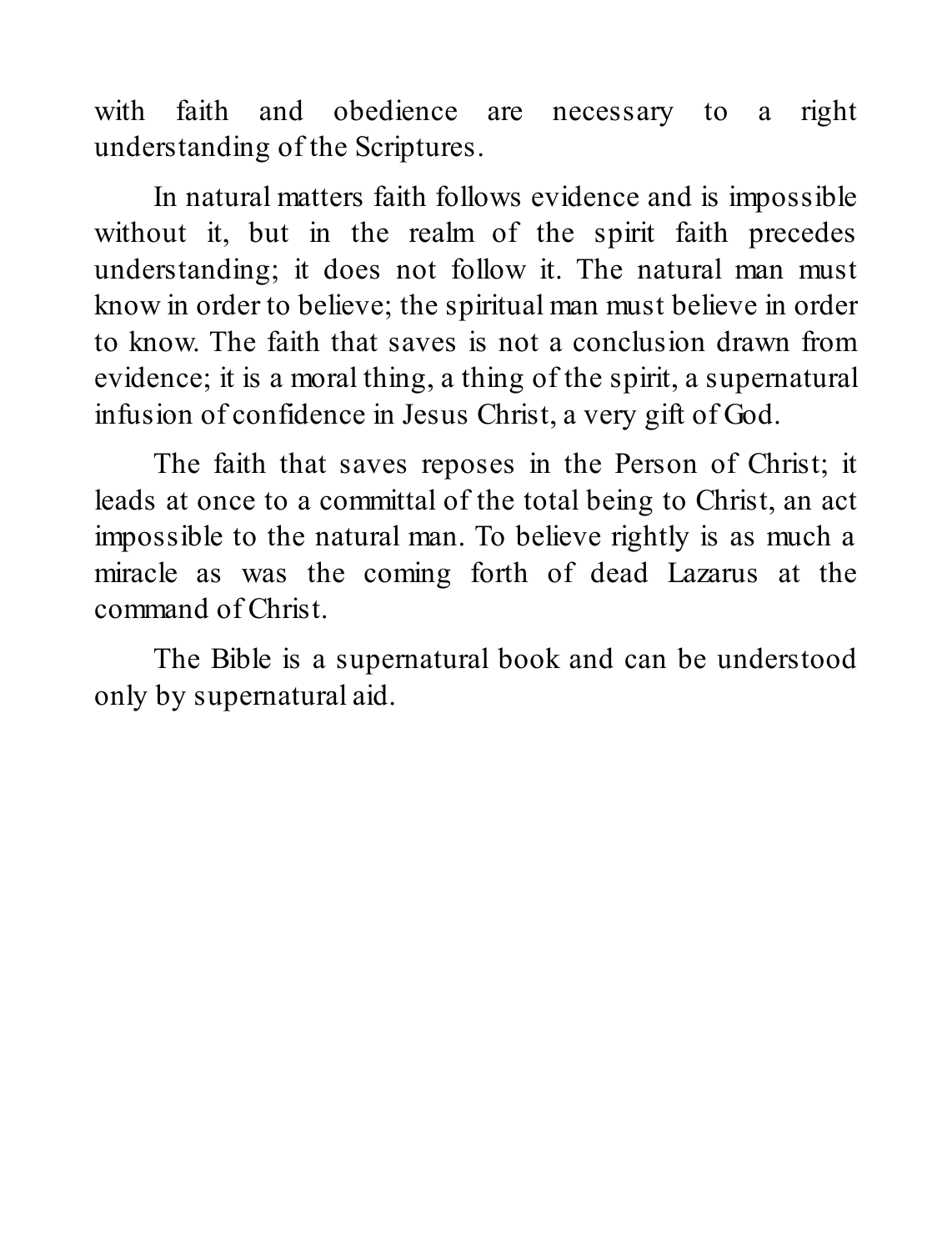# Faith: The Misunderstood Doctrine

IN THE DIVINE SCHEME OF SALVATION the doctrine of faith is central. God addresses His words to faith, and where no faith is, no true revelation is possible. "Without faith it is impossible to please him."

Every benefit flowing from the atonement of Christ comes to the individual through the gateway of faith. Forgiveness, cleansing, regeneration, the Holy Spirit, all answers to prayer, are given to faith and received by faith. There is no other way. This is common evangelical doctrine and is accepted wherever the cross of Christ is understood.

Because faith is so vital to all our hopes, so necessary to the fulfillment of every aspiration of our hearts, we dare take nothing for granted concerning it. Anything that carries with it so much of weal or woe, which indeed decides our heaven or our hell, is too important to neglect. We simply must not allow ourselves to be uninformed or misinformed. We must know.

For a number of years my heart has been troubled over the doctrine of faith as it is received and taught among evangelical Christians everywhere. Great emphasis is laid upon faith in orthodox circles, and that is good; but still I am troubled.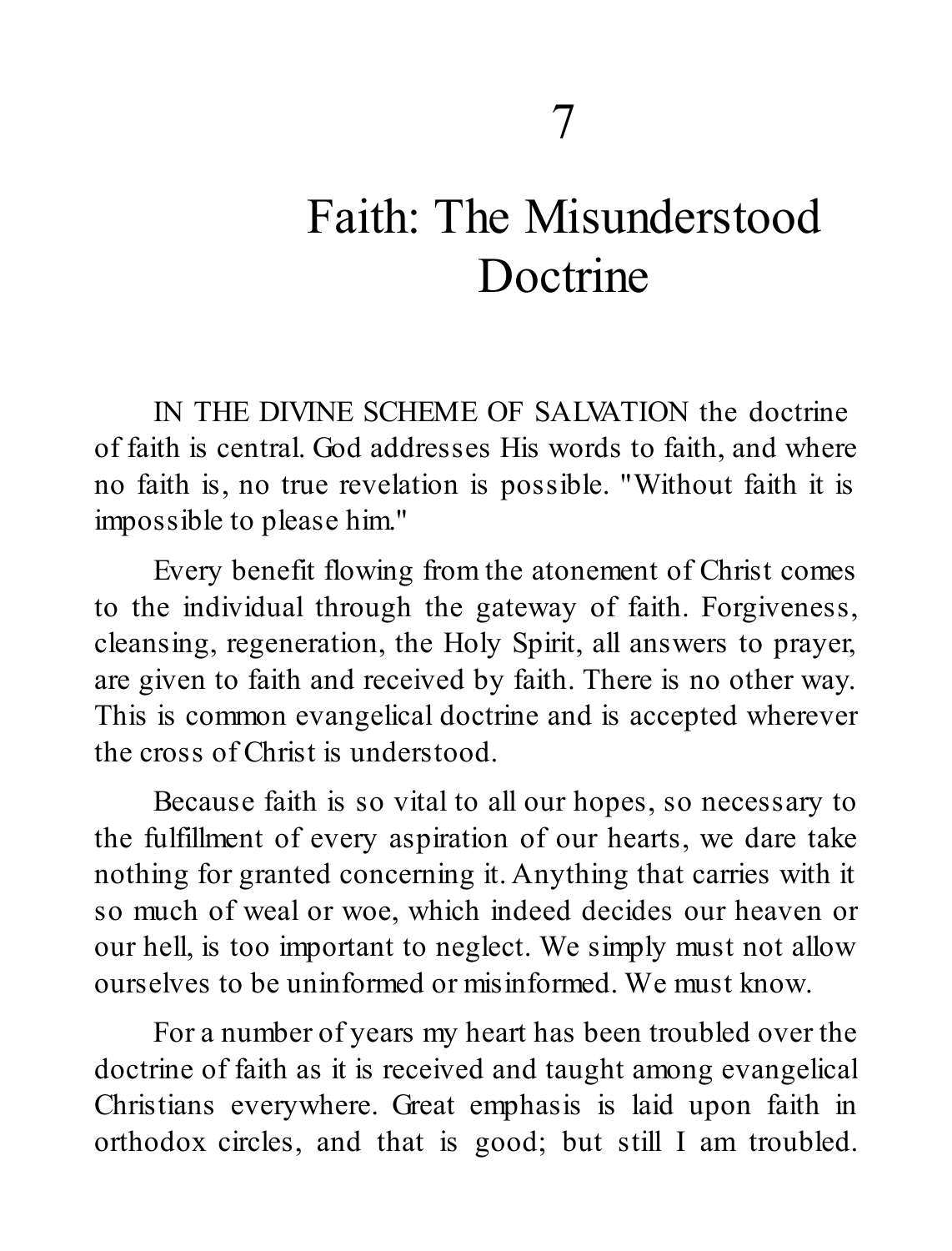Specifically, my fear is that the modern conception of faith is not the Biblical one; that when the teachers of our day use the word they do not mean what Bible writers meant when they used it.

The causes of my uneasiness are these:

1. The lack of spiritual fruit in the lives of so many who claimto have faith.

2. The rarity of a radical change in the conduct and general outlook of persons professing their new faith in Christ as their personal Saviour.

3. The failure of our teachers to define or even describe the thing to which the word faith is supposed to refer.

4. The heartbreaking failure of multitudes of seekers, be they ever so earnest, to make anything out of the doctrine or to receive any satisfying experience through it.

5. The real danger that a doctrine that is parroted so widely and received so uncritically by so many is false as understood by them.

6. I have seen faith put forward as a substitute for obedience, an escape from reality, a refuge from the necessity of hard thinking, a hiding place for weak character. I have known people to miscall by the name of faith high animal spirits, natural optimism, emotional thrills and nervous tics.

7. Plain horse sense ought to tell us that anything that makes no change in the man who professes it makes no difference to God either, and it is an easily observable fact that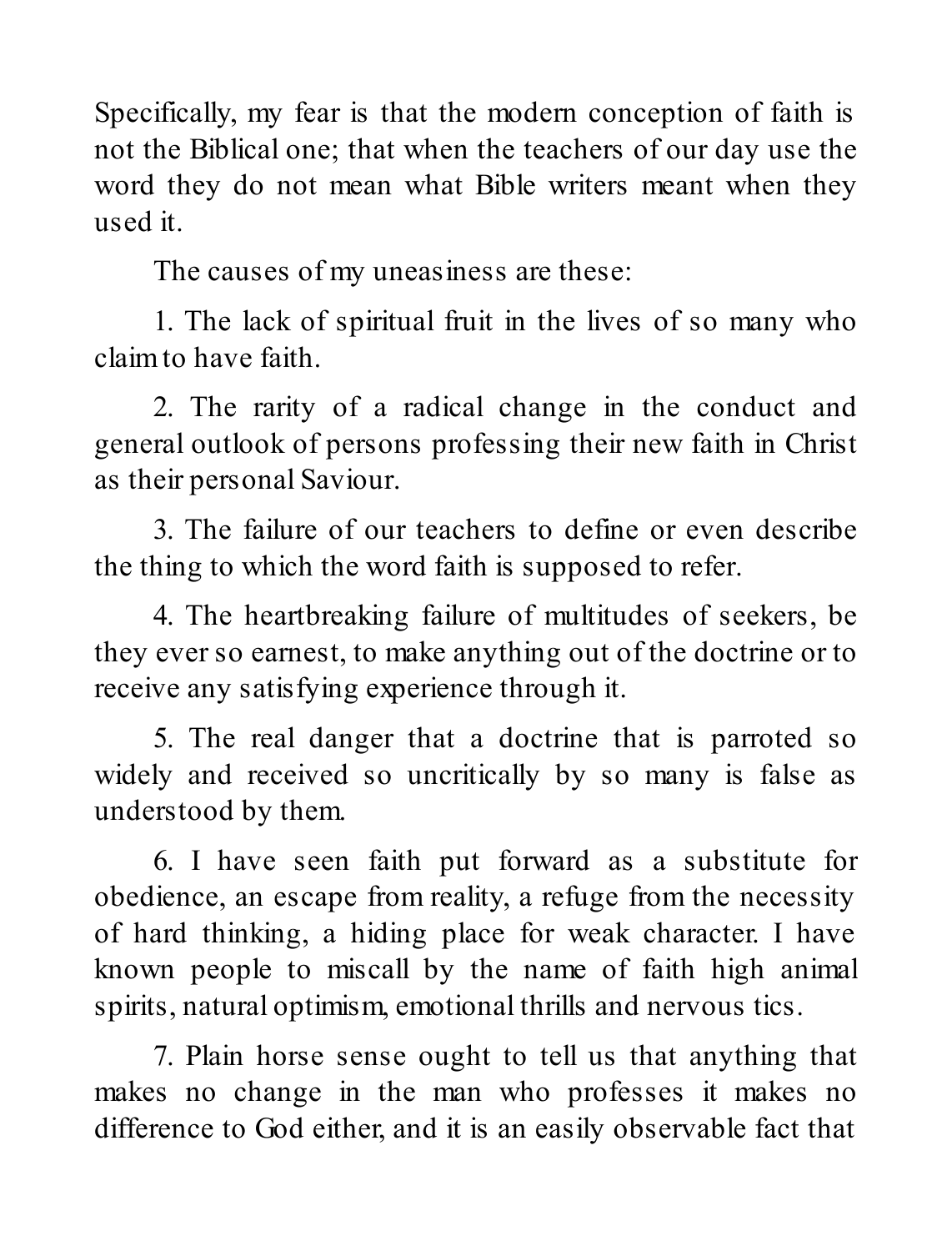for countless numbers of persons the change from no-faith to faith makes no actual difference in the life.

Perhaps it will help us to know what faith is if we first notice what it is not. It is not the 'believing' of a statement we know to be true. The human mind is so constructed that it must of necessity believe when the evidence presented to it is convincing. It cannot help itself. When the evidence fails to convince, no faith is possible. No threats, no punishment, can compel the mind to believe against clear evidence.

Faith based upon reason is faith of a kind, it is true; but it is not of the character of Bible faith, for it follows the evidence infallibly and has nothing of a moral or spiritual nature in it. Neither can the absence of faith based upon reason be held against anyone, for the evidence, not the individual, decides the verdict. To send a man to hell whose only crime was to follow evidence straight to its proper conclusion would be palpable injustice; to justify a sinner on the grounds that he had made up his mind according to the plain facts would be to make salvation the result of the workings of a common law of the mind as applicable to Judas as to Paul. It would take salvation out of the realm of the volitional and place it in the mental, where, according to the Scriptures, it surely does not belong.

True faith rests upon the character of God and asks no further proof than the moral perfections of the One who cannot lie. It is enough that God said it, and if the statement should contradict every one of the five senses and all the conclusions of logic as well, still the believer continues to believe. "Let God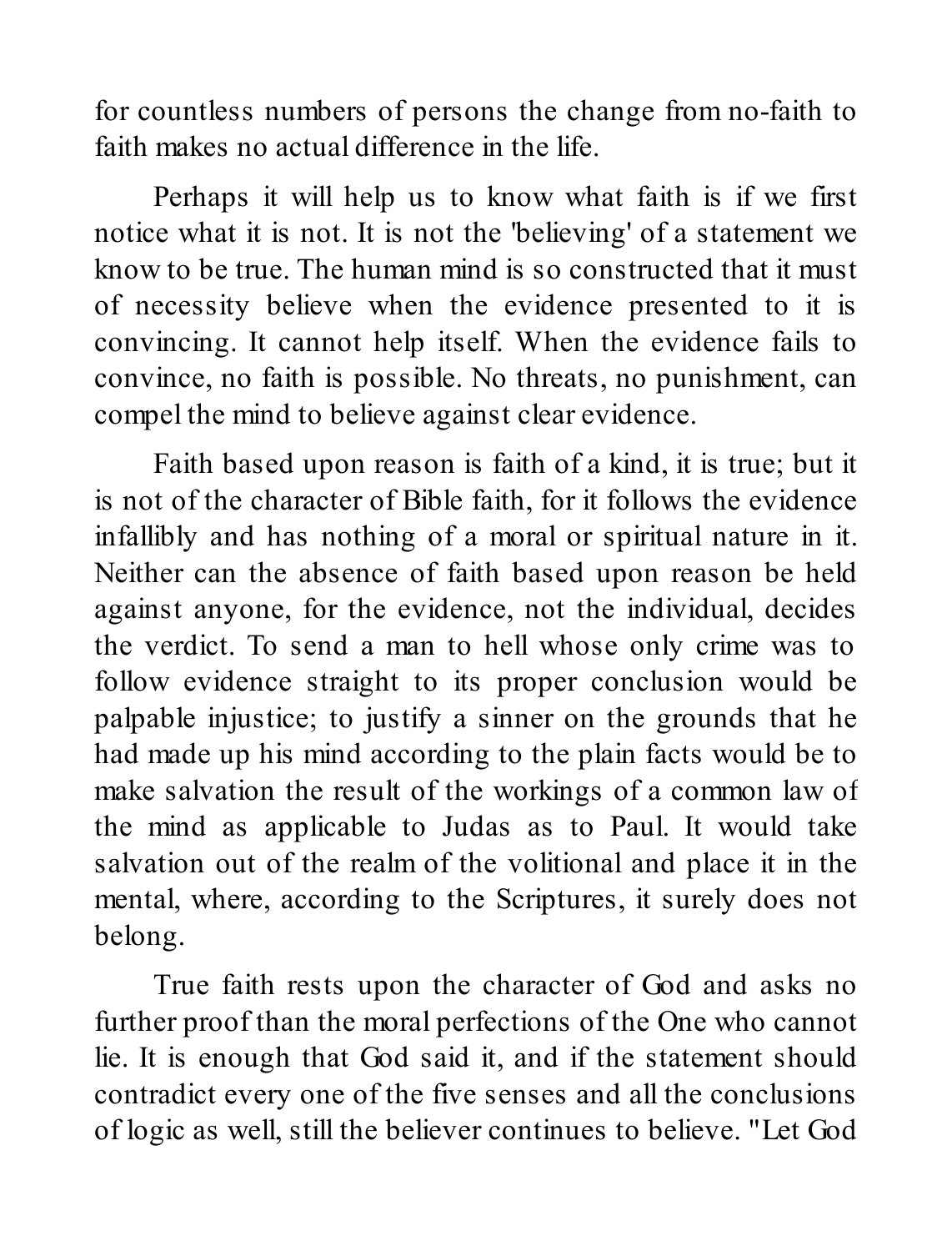be true, but every man a liar," is the language of true faith. Heaven approves such faith because it rises above mere proofs and rests in the bosomof God.

In recent years among certain evangelicals there has arisen a movement designed to prove the truths of Scriptures by appeal to science. Evidence is sought in the natural world to support supernatural revelation. Snowflakes, blood, stones, strange marine creatures, birds and many other natural objects are brought forward as proof that the Bible is true. This is touted as being a great support to faith, the idea being that if a Bible doctrine can be proved to be true, faith will spring up and flourish as a consequence.

What these brethren do not see is that the very fact that they feel a necessity to seek proof for the truths of the Scriptures proves something else altogether, namely, their own basic unbelief. When God speaks unbelief asks, "How shall I know that this is true?" I AM THAT I AM is the only grounds for faith. To dig among the rocks or search under the sea for evidence to support the Scriptures is to insult the One who wrote them. Certainly I do not believe that this is done intentionally; but I cannot see how we can escape the conclusion that it is done, nevertheless.

Faith as the Bible knows it is confidence in God and His Son Jesus Christ; it is the response of the soul to the divine character as revealed in the Scriptures; and even this response is impossible apart from the prior inworking of the Holy Spirit. Faith is a gift of God to a penitent soul and has nothing whatsoever to do with the senses or the data they afford. Faith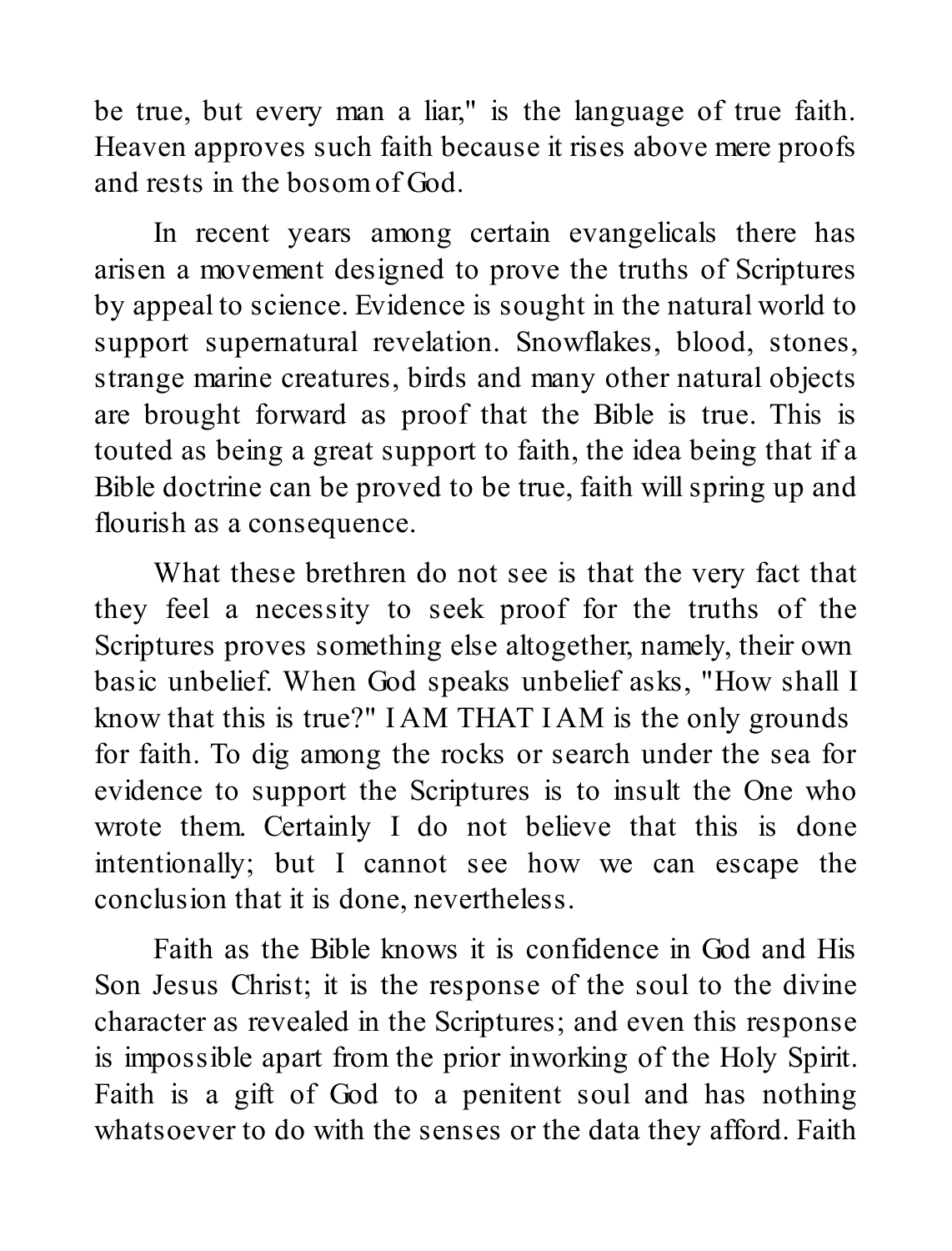is a miracle; it is the ability God gives to trust His Son, and anything that does not result in action in accord with the will of God is not faith but something else short of it.

Faith and morals are two sides of the same coin. Indeed the very essence of faith is moral.Any professed faith in Christ as personal Saviour that does not bring the life under plenary obedience to Christ as Lord is inadequate and must betray its victimat the last.

The man that believes will obey; failure to obey is convincing proof that there is not true faith present. To attempt the impossible God must give faith or there will be none, and He gives faith to the obedient heart only. Where real repentance is, there is obedience; for repentance is not only sorrow for past failures and sins, it is a determination to begin now to do the will of God as He reveals it to us.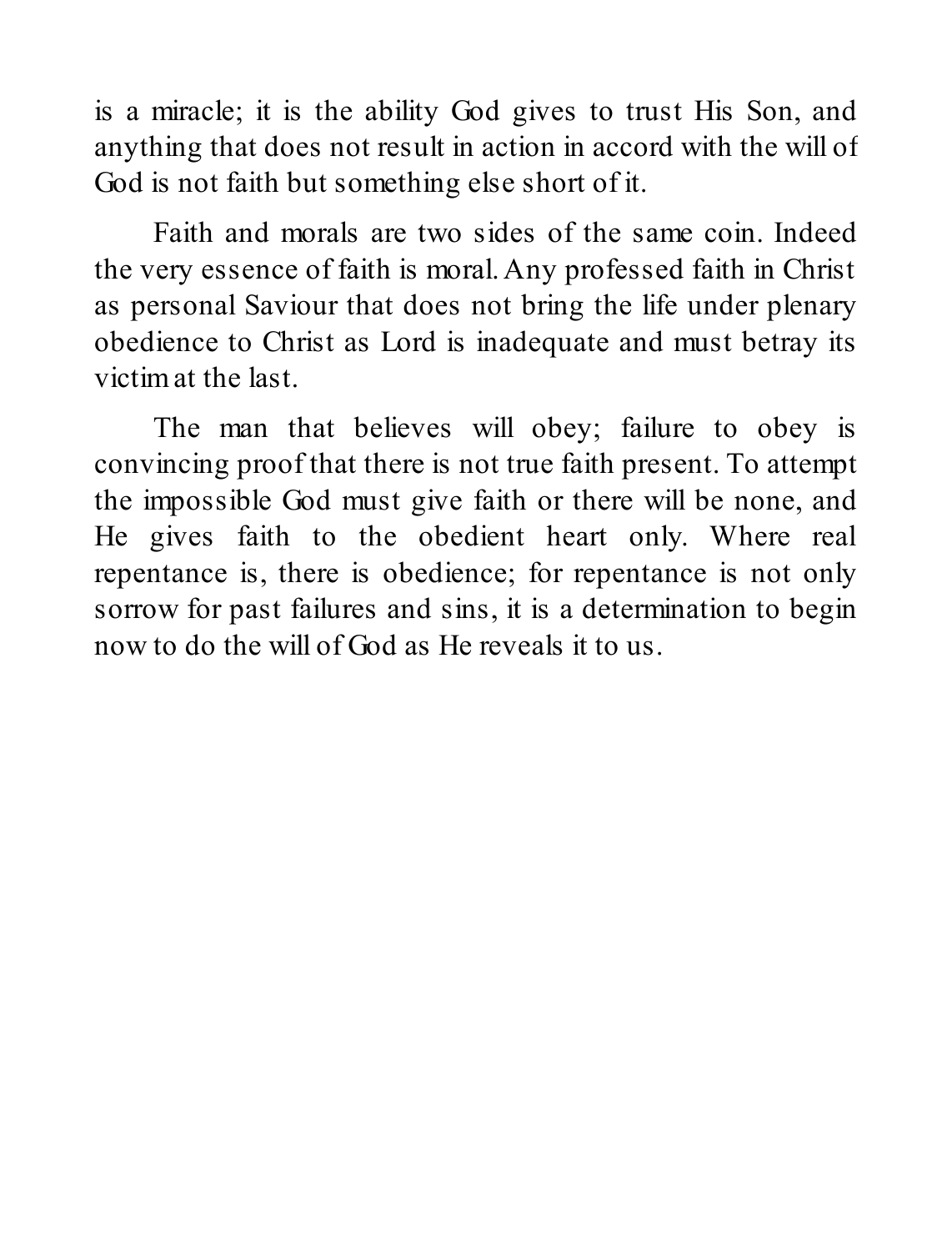# True Religion IS Not Feeling but Willing

ONE OF THE PUZZLING QUESTIONS likely to turn up sooner or later to vex the seeking Christian is how he can fulfill the scriptural command to love God with all his heart and his neighbor as himself.

The earnest Christian, as he meditates on his sacred obligation to love God and mankind, may experience a sense of frustration gendered by the knowledge that he just cannot seem to work up any emotional thrill over his Lord or his brothers. He wants to, but he cannot. The delightful wells of feeling simply will not flow.

Many honest persons have become discouraged by the absence of religious emotion and concluded that they are not really Christian after all. They conclude that they must have missed the way somewhere back there and their religion is little more than an empty profession. So for a while they belabor themselves for their coldness and finally settle into a state of dull discouragement, hardly knowing what to think. They do believe in God; they do indeed trust Christ as their Saviour, but the love they hoped to feel consistently eludes them. What is the trouble?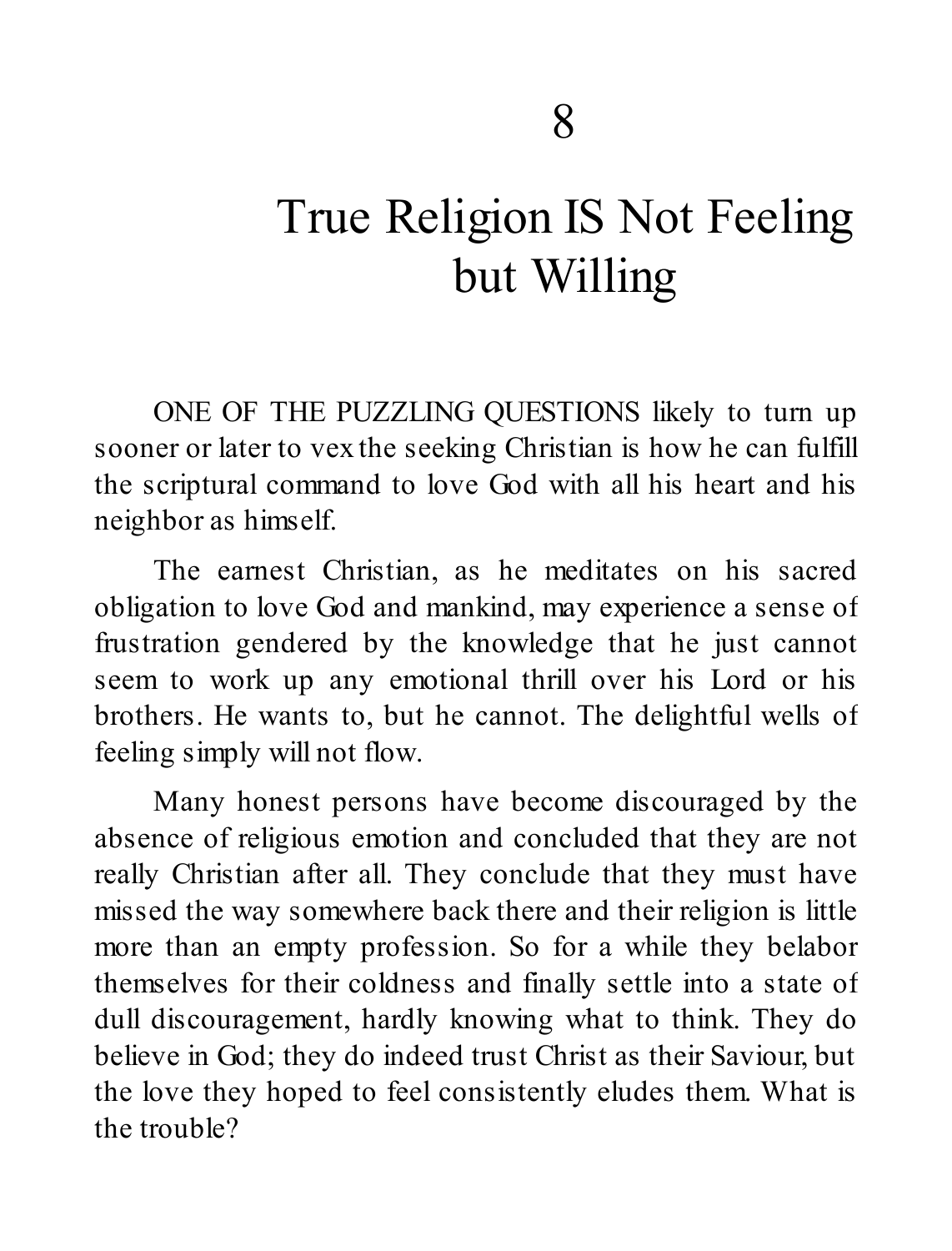The problem is not a light one. A real difficulty is involved, one which may be stated in the form of a question: How can I love by commandment? Of all the emotions of which the soul is capable, love is by far the freest, the most unreasoning, the one least likely to spring up at the call of duty or obligation, and surely the one that will not come at the command of another. No law has ever been passed that can compel one moral being to love another, for by the very nature of it love must be voluntary. No one can be coerced or frightened into loving anyone. Love just does not come that way. So what are we to do with our Lord's command to love God and our neighbor?

To find our way out of the shadows and into the cheerful sunlight we need only to know that there are two kinds of love: the love of feeling and the love of willing. The one lies in the emotions, the other in the will. Over the one we may have little control. It comes and goes, rises and falls, flares up and disappears as it chooses, and changes from hot to warm to cool and back to warm again very much as does the weather. Such love was not in the mind of Christ when He told His people to love God and each other. As well command a butterfly to light on our shoulder as to attempt to command this whimsical kind of affection to visit our hearts.

The love the Bible enjoins is not the love of feeling; it is the love of willing, the willed tendency of the heart. (For these two happy phrases I am indebted to another, a master of the inner life whose pen was only a short time ago stilled by death.)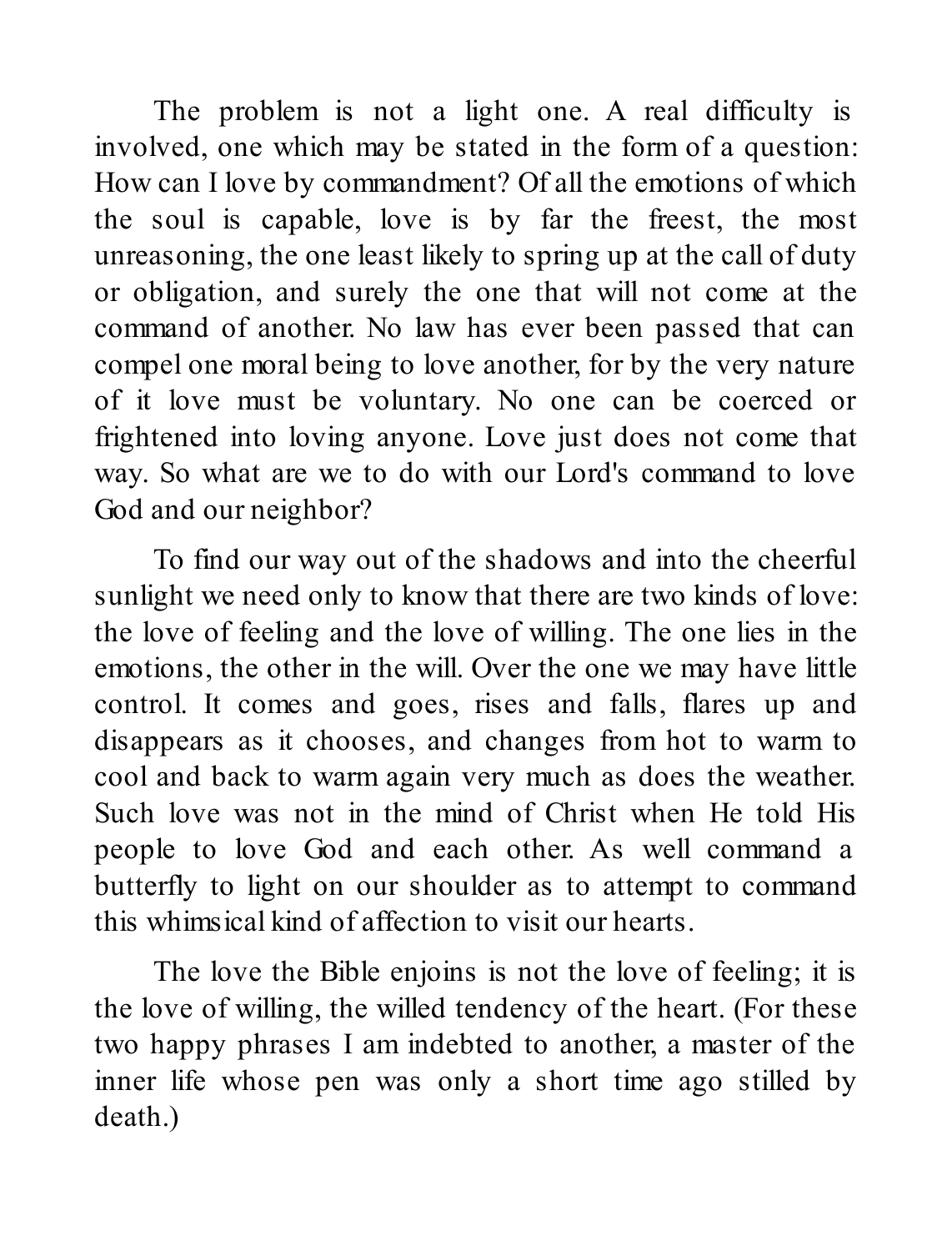God never intended that such a being as man should be the plaything of his feelings. The emotional life is a proper and noble part of the total personality, but it is, by its very nature, of secondary importance. Religion lies in the will, and so does righteousness. The only good that God recognizes is a willed good; the only valid holiness is a willed holiness.

It should be a cheering thought that before God every man is what he wills to be. The first requirement in conversion is a rectified will. "If any man will," says our Lord, and leaves it there. To meet the requirements of love toward God the soul need but will to love and the miracle begins to blossom like the budding of Aaron's rod.

The will is the automatic pilot that keeps the soul on course. "Flying is easy," said a friend who flies his own plane. "Just take her up, point her in the direction you want her to go and set the pilot. After that she'll fly herself." While we must not press the figure too far, it is yet blessedly true that the will, not the feelings, determines moral direction.

The root of all evil in human nature is the corruption of the will. The thoughts and intents of the heart are wrong and as a consequence the whole life is wrong. Repentance is primarily a change of moral purpose, a sudden and often violent reversal of the soul's direction. The prodigal son took his first step upward from the pigsty when he said, "I will arise and go to my father." As he had once willed to leave his father's house, now he willed to return. His subsequent action proved his expressed purpose to be sincere. He did return.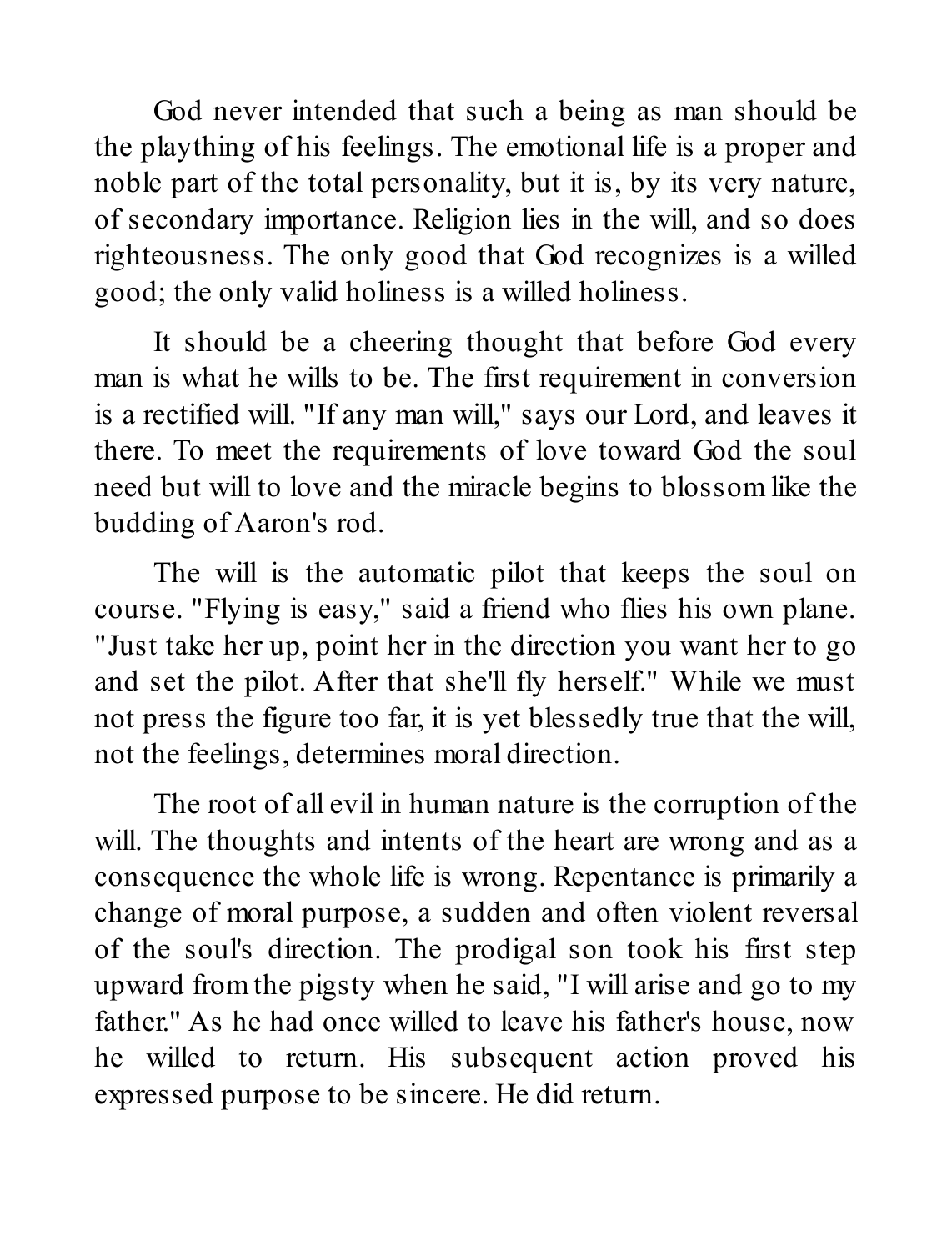Someone may infer from the above that we are ruling out the joy of the Lord as a valid part of the Christian life. While no one who reads these columns regularly would be likely to draw such an erroneous conclusion, a chance reader might be led astray; a further word of explanation is therefore indicated:

To love God with all our heart we must first of all will to do so. We should repent our lack of love and determine from this moment on to make God the object of our devotion. We should set our affections on things above and aim our hearts toward Christ and heavenly things. We should read the Scriptures devotionally every day and prayerfully obey them, always firmly willing to love God with all our heart and our neighbor as ourself.

If we do these things we may be sure that we shall experience a wonderful change in our whole inward life. We shall soon find to our great delight that our feelings are becoming less erratic and are beginning to move in the direction of the "willed tendency of the heart." Our emotions will become disciplined and directed. We shall begin to taste the "piercing sweetness" of the love of Christ. Our religious affection will begin to mount evenly on steady wings instead of flitting about idly without purpose or intelligent direction. The whole life, like a delicate instrument, will be tuned to sing the praises of Him who loved us and washed us from our sins in His own blood.

But first of all we must will, for the will is master of the heart.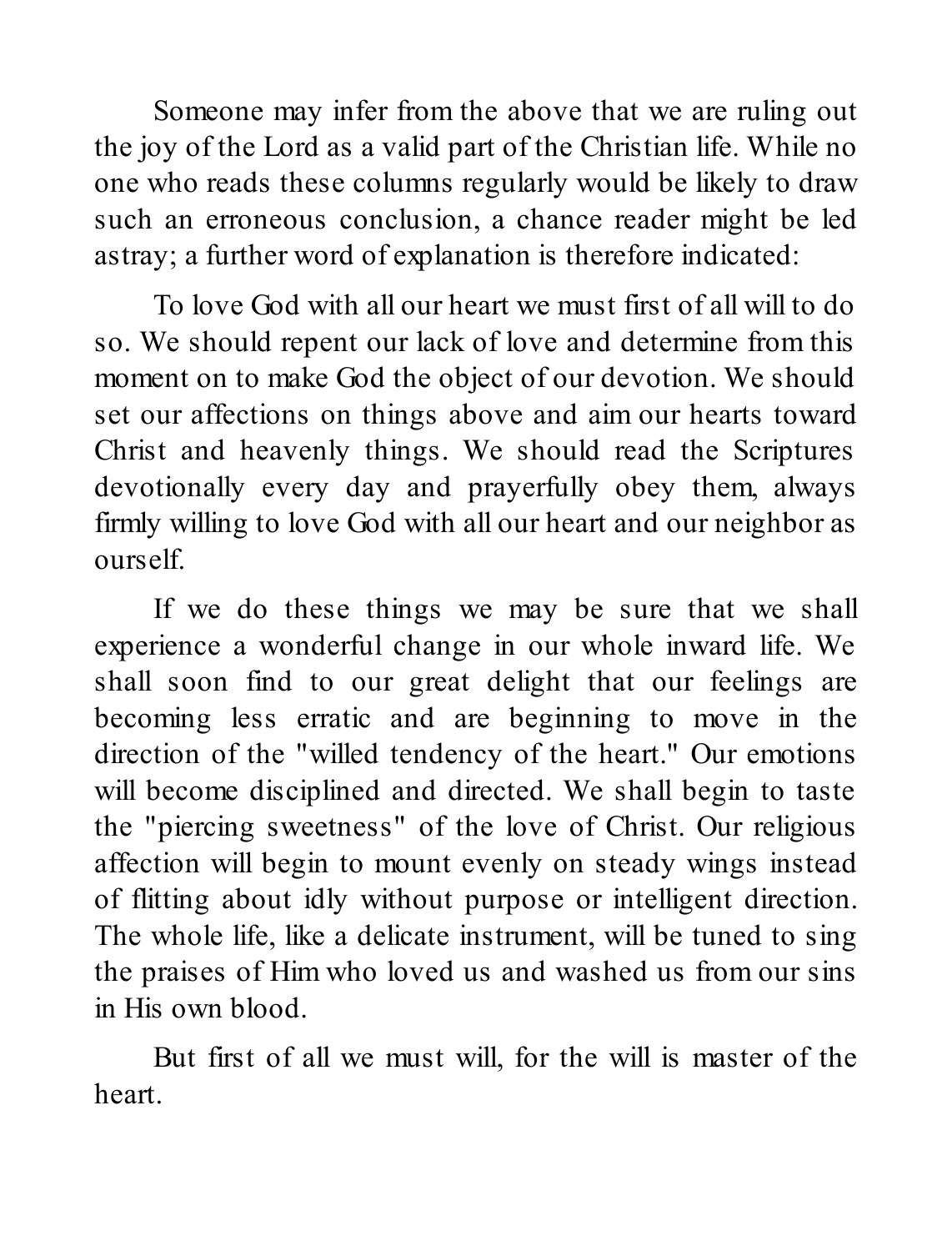# How to Make Spiritual Progress

THE COMPLACENCY of CHRISTIANS is the scandal of Christianity.

Time is short, and eternity is long. The end of all things is at hand. Man has proved himself morally unfit to manage the world in which he has been placed by the kindness of the Almighty. He has jockeyed himself to the edge of the crater and cannot go back, and in terrible fear he is holding his breath against the awful moment when he will be plunged into the inferno.

In the meantime, a company of people exist on the earth who claim to have the answer to all life's major questions. They claim to have found the way back to God, release from their sins, life everlasting and a sure guarantee of heaven in the world to come.

These are the Christians. They declare that Jesus Christ is very God of very God, made flesh to dwell among us. Thy insist that He is the Way, the Truth and the Life. They testify that He is to them Wisdom, Righteousness, Sanctification and Redemption, and they steadfastly assert that He will be to them the Resurrection and the Life for eternity to come.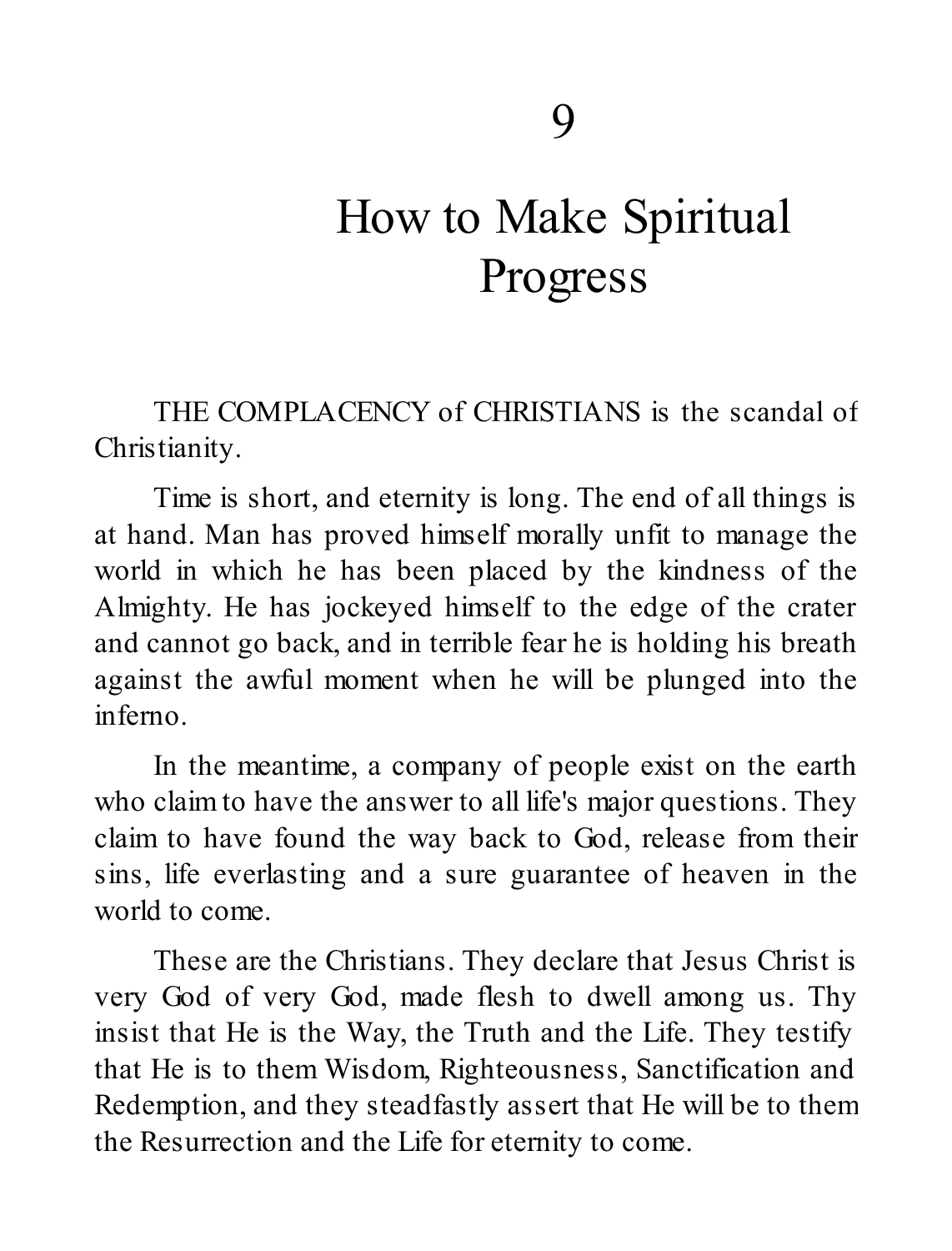These Christians know, and when pressed will admit, that their finite hearts have explored but a pitifully small part of the infinite riches that are theirs in Christ Jesus. They read the lives of the great saints whose fervent desire after God carried them far up the mountain toward spiritual perfection; and for a brief moment they may yearn to be like these fiery souls whose light and fragrance still linger in the world where they once lived and labored. But the longing soon passes. The world is too much with them and the claims of their earthly lives are too insistent; so they settle back to live their ordinary lives, and accept the customary as normal. After a while they manage to achieve some kind of inner content and that is the last we hear of them.

This contentment with inadequate and imperfect progress in the life of holiness is, I repeat, a scandal in the Church of the Firstborn. The whole weight of Scripture is against such a thing. The Holy Spirit constantly seeks to arouse the complacent. "Let us go on" is the word of the Spirit. The Apostle Paul embodies this in his noble testimony as found in his Philippian epistle: "But what things were gain to me, those I counted loss for Christ. Yea doubtless, and I count all things but loss for the excellency of the knowledge of Christ Jesus my Lord: for whom I have suffered the loss of all things, and do count them but dung, that I may win Christ . . . that I may know him, and the power of his resurrection . . . but this one thing I do, forgetting those things which are behind, and reaching forth unto those things which are before, I press toward the mark for the prize of the high calling of God in Christ Jesus."

If we accept this as the sincere expression of a normal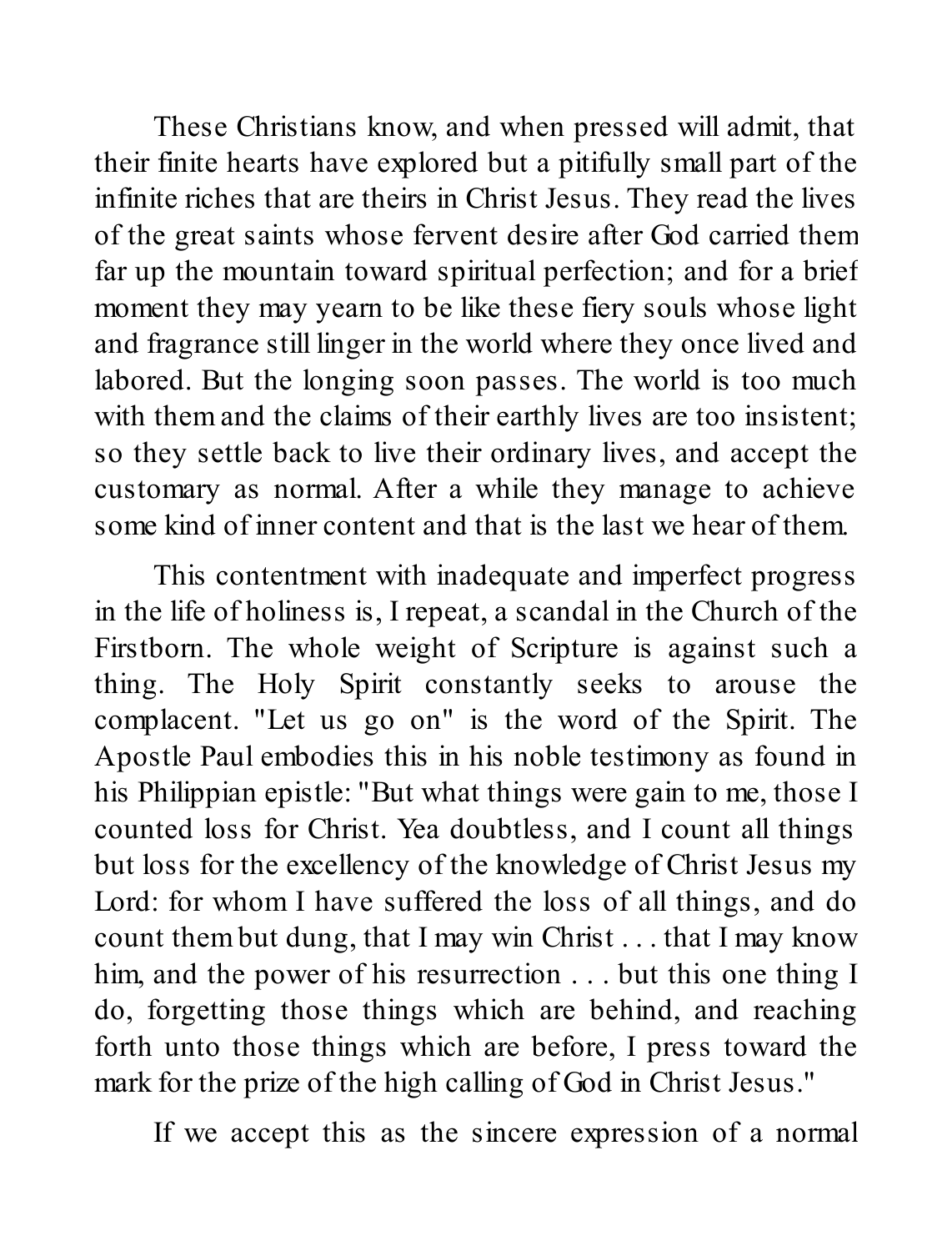Christian I do not see how we can justify our own indifference toward spiritual things. But should someone feel a desire to make definite progress in the life of Christ, what can he do to get on with it? Here are a few suggestions:

1. Strive to get beyond mere pensive longing. Set your face like a flint and begin to put your life in order. Every man is as holy as he really wants to be. But the want must be allcompelling.

Tie up the loose ends of your life. Begin to tithe; institute family prayer; pay up your debts as far as possible and make some kind of frank arrangement with every creditor you cannot pay immediately; make restitution as far as you can; set aside time to pray and search the Scriptures; surrender wholly to the will of God. You will be surprised and delighted with the results.

2. Put away every un-Christian habit from you. If other Christians practice it without compunction, God may be calling you to come nearer to Him than these other Christians care to come. Remember the words, "Others may, you cannot." Do not condemn or criticize, but seek a better way. God will honor you.

3. Get Christ Himself in the focus of your heart and keep Him there continually. Only in Christ will you find complete fulfillment. In Him you may be united to the Godhead in conscious, vital awareness. Remember that all of God is accessible to you through Christ. Cultivate His knowledge above everything else on earth.

4. Throw your heart open to the Holy Spirit and invite Him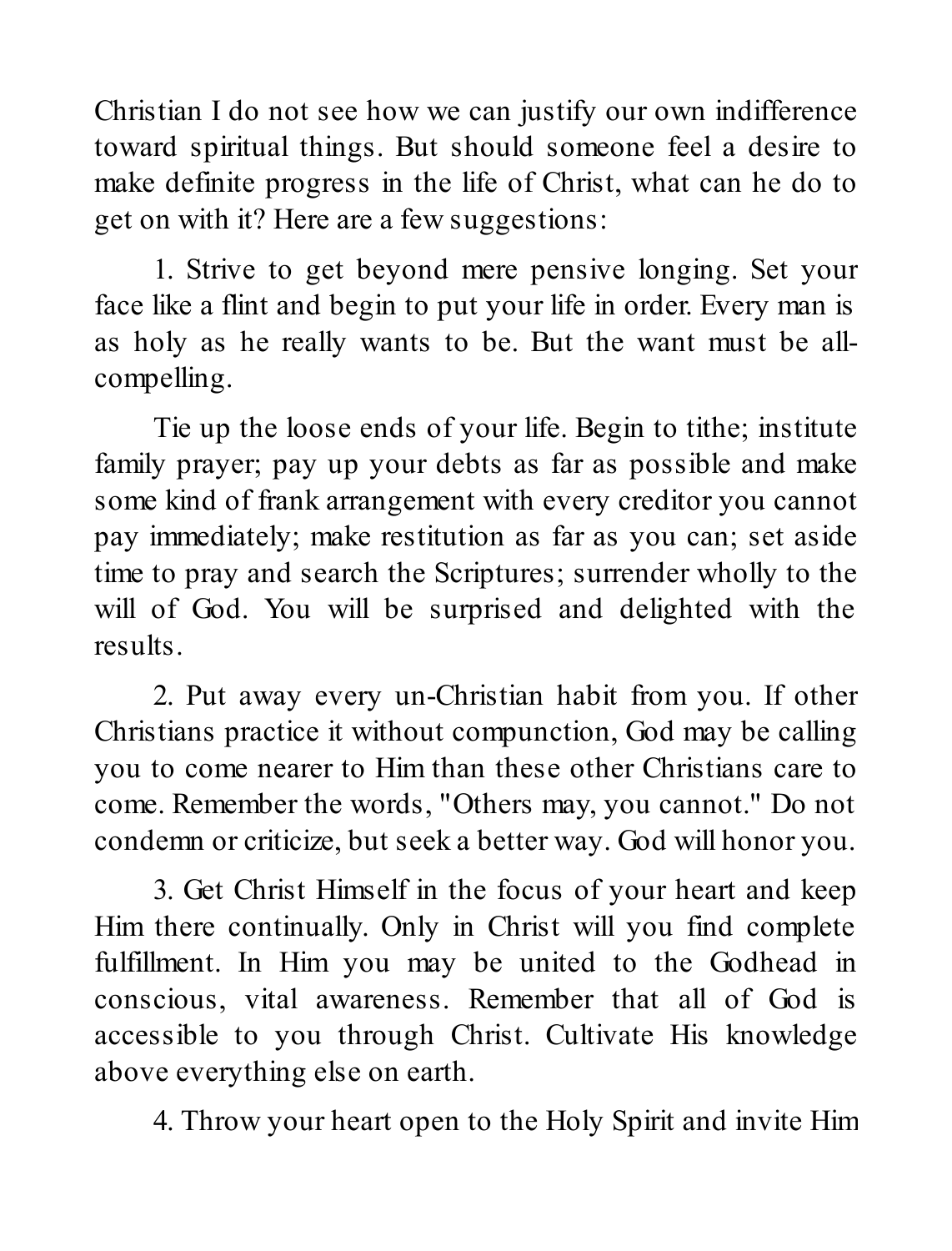to fill you. He will do it. Let no one interpret the Scriptures for you in such a way as to rule out the Father's gift of the Spirit. Every man is as full of the Spirit as he wants to be. Make your heart a vacuumand the Spirit will rush in to fill it.

Nowhere in the Scriptures nor in Christian biography was anyone ever filled with the Spirit who did not know that he had been, and nowhere was anyone filled who did not know when. And no one was ever filled gradually.

5. Be hard on yourself and easy on others. Carry your own cross but never lay one on the back of another. Begin to practice the presence of God. Cultivate the fellowship of the Triune God by prayer, humility, obedience and self-abnegation.

Let any Christian do these things and he will make rapid spiritual progress. There is every reason why we should all go forward in our Christian lives and no reason why we should not. Let us go on.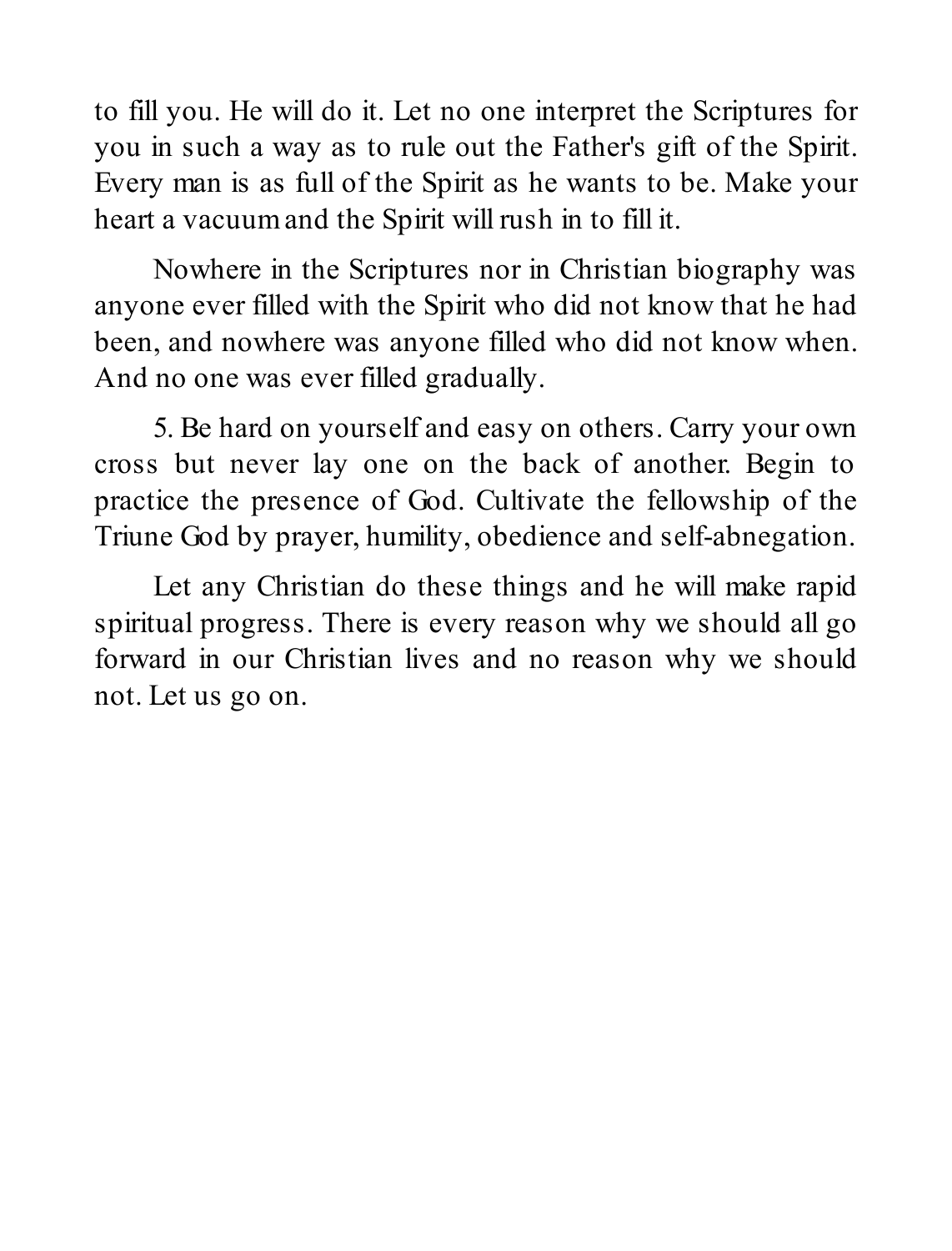#### The Old Cross and the New

ALL UNANNOUNCED AND MOSTLY UNDETECTED there has come in modern times a new cross into popular evangelical circles. It is like the old cross, but different: the likenesses are superficial; the differences, fundamental.

From this new cross has sprung a new philosophy of the Christian life, and from that new philosophy has come a new evangelical technique-a new type of meeting and a new kind of preaching. This new evangelismemploys the same language as the old, but its content is not the same and its emphasis not as before.

The old cross would have no truck with the world. For Adam's proud flesh it meant the end of the journey. It carried into effect the sentence imposed by the law of Sinai. The new cross is not opposed to the human race; rather, it is a friendly pal and, if understood aright, it is the source of oceans of good clean fun and innocent enjoyment. It lets Adam live without interference. His life motivation is unchanged; he still lives for his own pleasure, only now he takes delight in singing choruses and watching religious movies instead of singing bawdy songs and drinking hard liquor. The accent is still on enjoyment, though the fun is now on a higher plane morally if not intellectually.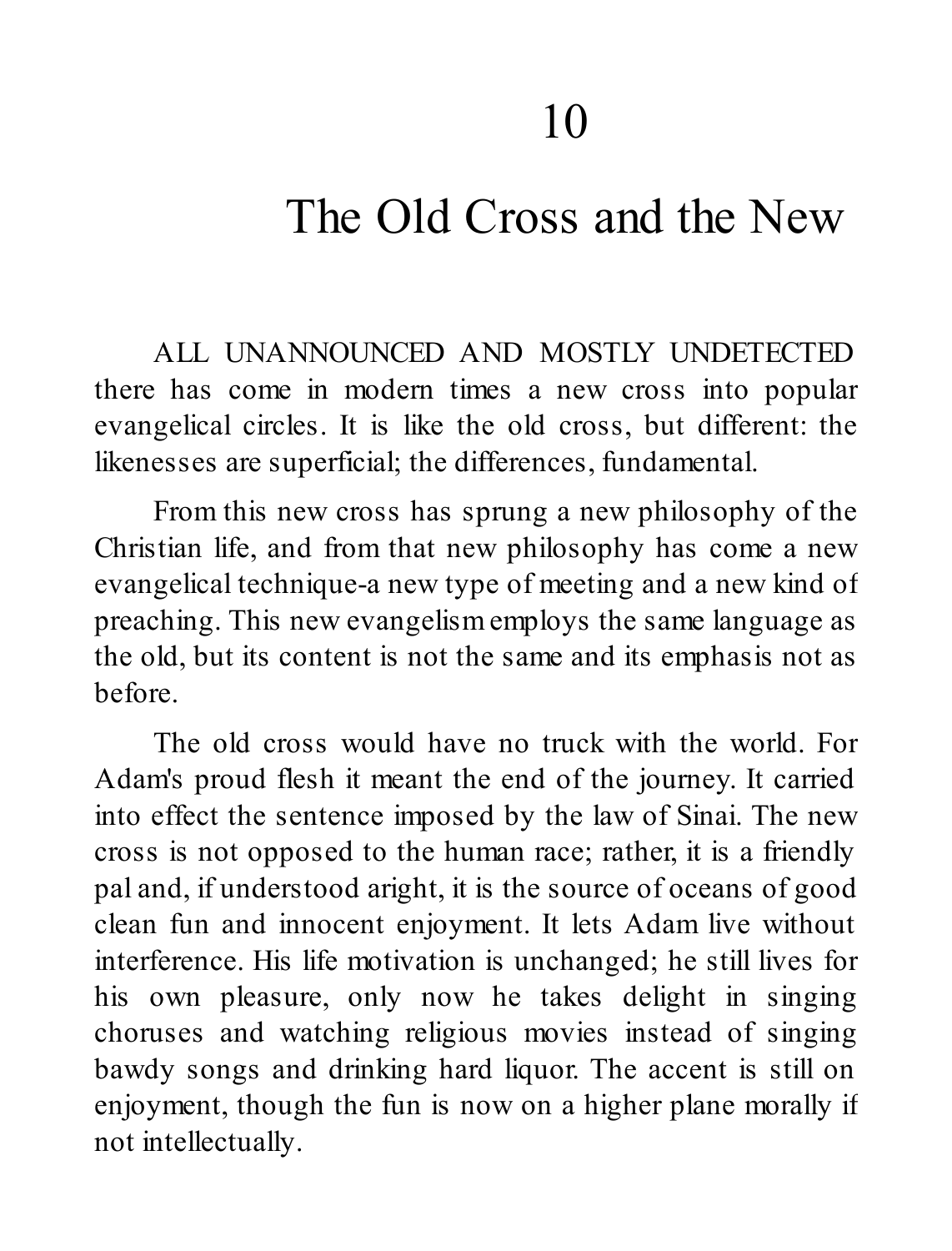The new cross encourages a new and entirely different evangelistic approach. The evangelist does not demand abnegation of the old life before a new life can be received. He preaches not contrasts but similarities. He seeks to key into public interest by showing that Christianity makes no unpleasant demands; rather, it offers the same thing the world does, only on a higher level. Whatever the sin-mad world happens to be clamoring after at the moment is cleverly shown to be the very thing the gospel offers, only the religious product is better.

The new cross does not slay the sinner, it redirects him. It gears him into a cleaner anal jollier way of living and saves his self-respect. To the self-assertive it says, "Come and assert yourself for Christ." To the egotist it says, "Come and do your boasting in the Lord." To the thrillseeker it says, "Come and eniov the thrill of Christian fellowship." The Christian message is slanted in the direction of the current vogue in order to make it acceptable to the public.

The philosophy back of this kind of thing may be sincere but its sincerity does not save it from being false. It is false because it is blind. It misses completely the whole meaning of the cross.

The old cross is a symbol of death. It stands for the abrupt, violent end of a human being. The man in Roman times who took up his cross and started down the road had already said good-by to his friends. He was not coming back. He was going out to have it ended. The cross made no compromise,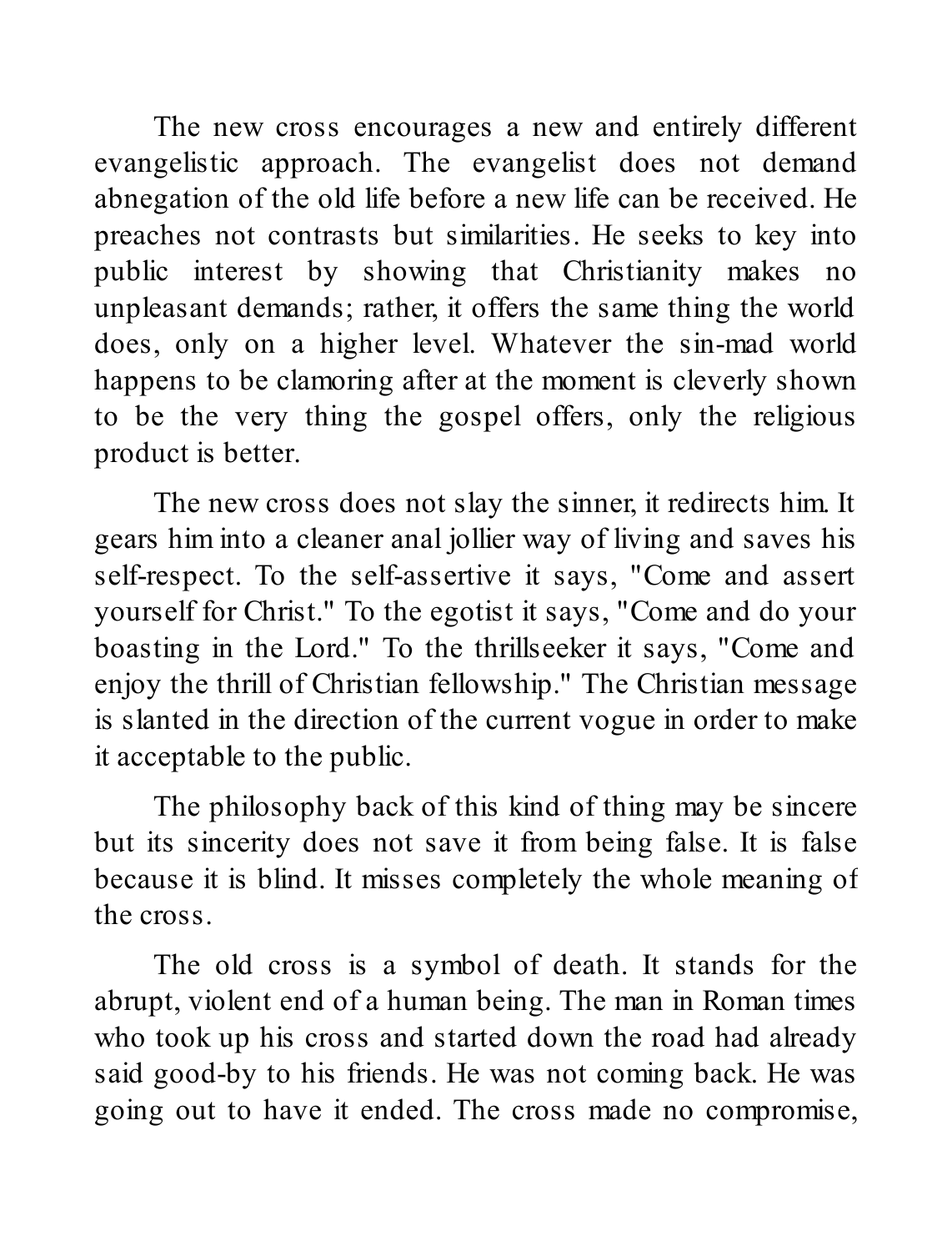modified nothing, spared nothing; it slew all of the man, completely and for good. It did not try to keep on good terms with its victim. It struck cruel and hard, and when it had finished its work, the man was no more.

The race of Adam is under death sentence. There is no commutation and no escape. God cannot approve any of the fruits of sin, however innocent they may appear or beautiful to the eyes of men. God salvages the individual by liquidating him and then raising himagain to newness of life.

That evangelism which draws friendly parallels between the ways of God and the ways of men is false to the Bible and cruel to the souls of its hearers. The faith of Christ does not parallel the world, it intersects it. In coming to Christ we do not bring our old life up onto a higher plane; we leave it at the cross. The corn of wheat must fall into the ground and die.

We who preach the gospel must not think of ourselves as public relations agents sent to establish good will between Christ and the world. We must not imagine ourselves commissioned to make Christ acceptable to big business, the press, the world of sports or modern education. We are not diplomats but prophets, and our message is not a compromise but an ultimatum.

God offers life, but not an improved old life. The life He offers is life out of death. It stands always on the far side of the cross. Whoever would possess it must pass under the rod. He must repudiate himself and concur in God's just sentence against him.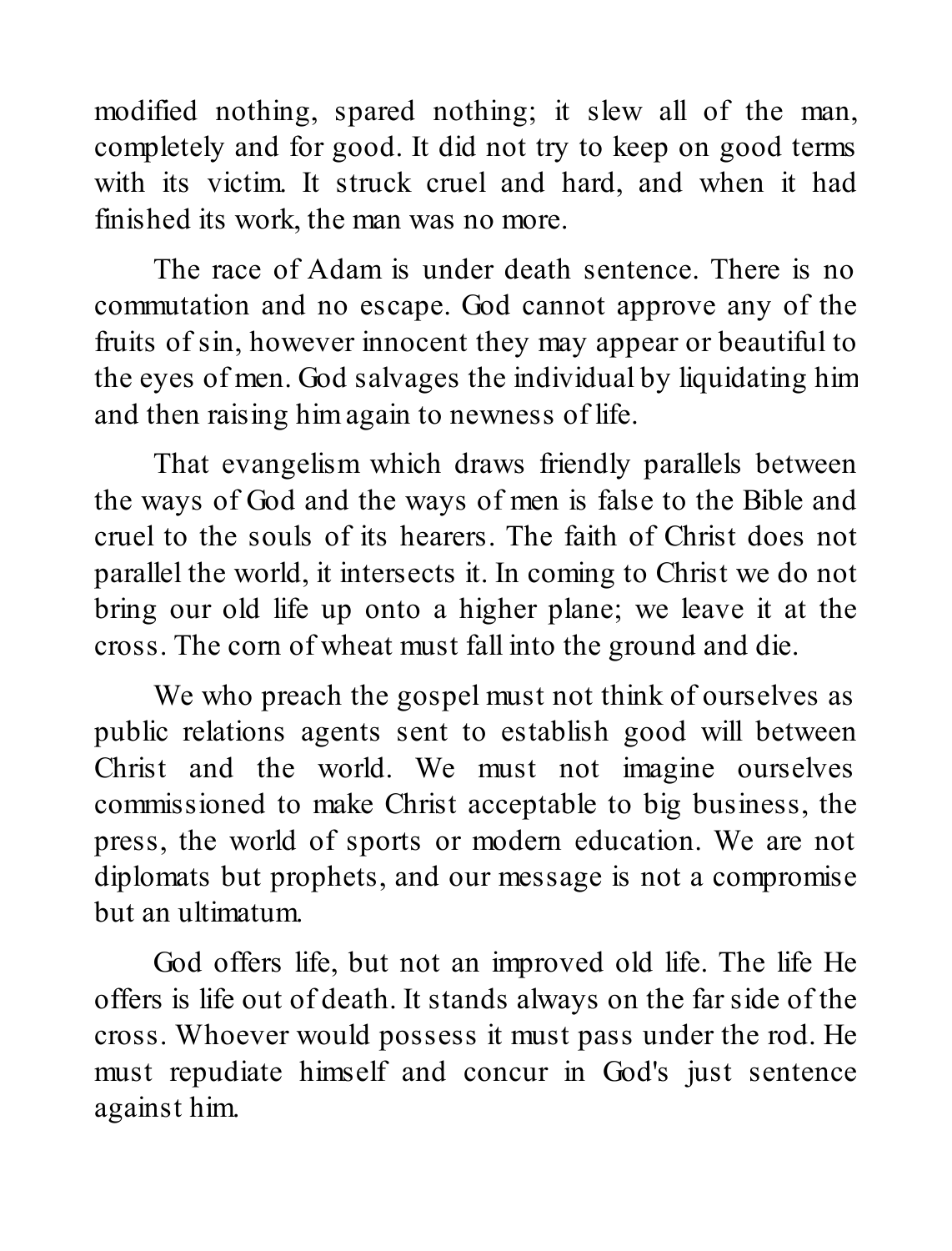What does this mean to the individual, the condemned man who would find life in Christ Jesus? How can this theology be translated into life? Simply, he must repent and believe. He must forsake his sins and then go on to forsake himself. Let him cover nothing, defend nothing, excuse nothing. Let him not seek to make terms with God, but let him bow his head before the stroke of God's stern displeasure and acknowledge himself worthy to die.

Having done this let him gaze with simple trust upon the risen Saviour, and from Him will come life and rebirth and cleansing and power. The cross that ended the earthly life of Jesus now puts an end to the sinner; and the power that raised Christ from the dead now raises him to a new life along with Christ.

To any who may object to this or count it merely a narrow and private view of truth, let me say God has set His hallmark of approval upon this message from Paul's day to the present. Whether stated in these exact words or not, this has been the content of all preaching that has brought life and power to the world through the centuries. The mystics, the reformers, the revivalists have put their emphasis here, and signs and wonders and mighty operations of the Holy Ghost gave witness to God's approval.

Dare we, the heirs of such a legacy of power, tamper with the truth? Dare we with our stubby pencils erase the lines of the blueprint or alter the pattern shown us in the Mount? May God forbid. Let us preach the old cross and we will know the old power.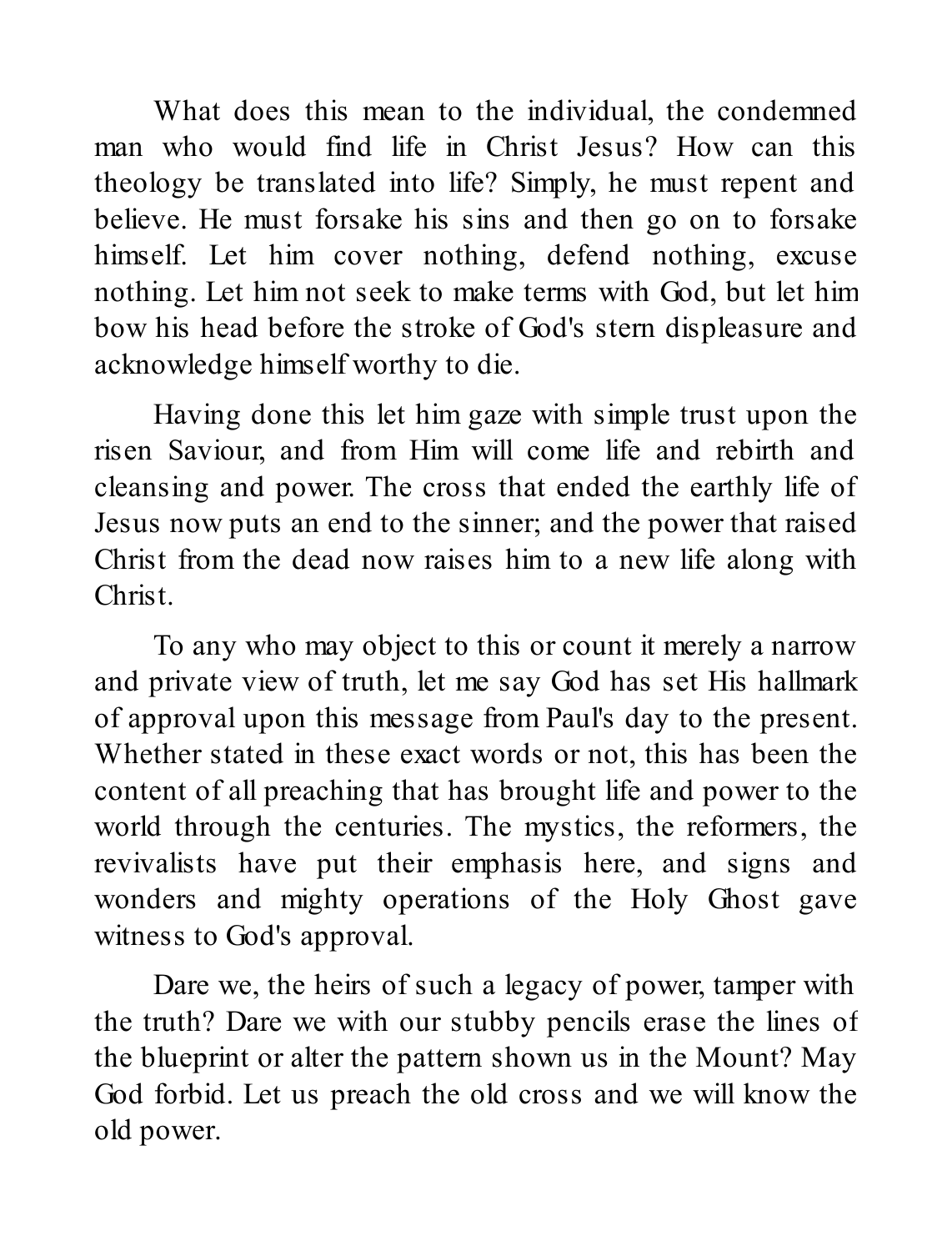11

#### There Is No Wisdom in Sin

THE WORLD HAS DIVIDED MEN into two classes, the stupid good people and the clever wicked ones.

This false classification runs through much of the literature of the last centuries from the classics to the comic strip, from Shakespeare's Polomus, who furnished his son with a set of good but dull moral platitudes, to Capp's Li'l Abner, who would never knowingly do a wrong act but who would rather fall on his head than on his feet because there is more feeling in his feet than in his head.

In the Holy Scriptures things are quite the opposite. There righteousness is always associated with wisdom and evil with folly. Whatever other factors may be present in an act of wrongdoing, folly is one that is never absent. To do a wrong act a man must for the moment think wrong; he must exercise bad judgment.

If this is true then the devil is creation's prime fool, for when he gambled on his ability to unseat the Almighty he was guilty of an act of judgment so bad as to be imbecilic, He is said to have had a great amount of wisdom, but his wisdom must have deserted him at the time of his first sin, for surely he grossly underestimated the power of God and as grossly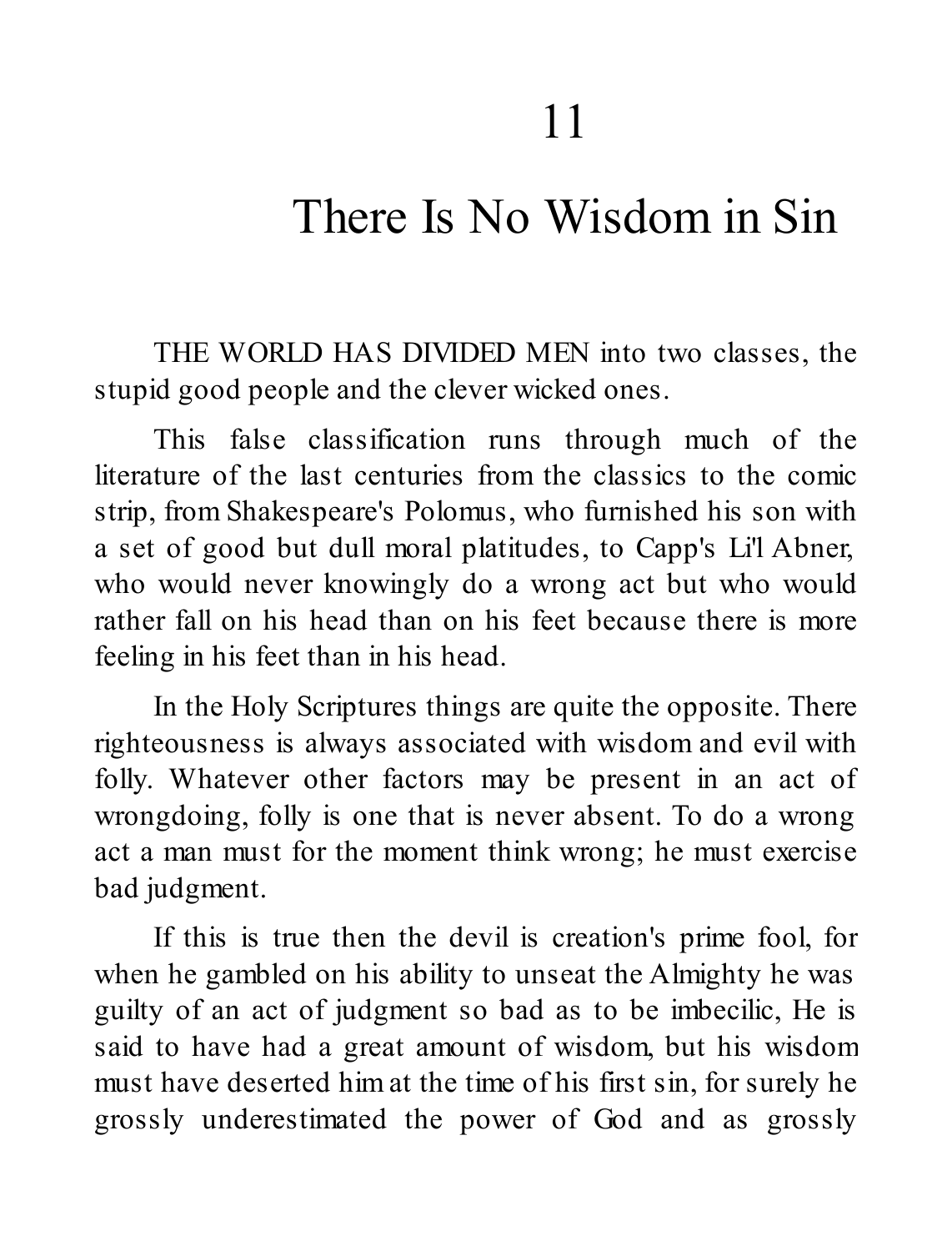overestimated his own. The devil is not now pictured in the Scriptures as wise, only as shrewd. We are warned not against his wisdombut against his wiles, something very different.

Sin, I repeat, in addition to anything else it may be, is always an act of wrong judgment. To commit a sin a man must for the moment believe that things are different from what they really are; he must confound values; he must see the moral universe out of focus; he must accept a lie as truth and see truth as a lie; he must ignore the signs on the highway and drive with his eyes shut; he must act as if he had no soul and was not accountable for his moral choices.

Sin is never a thing to be proud of. No act is wise that ignores remote consequences, and sin always does. Sin sees only today, or at most tomorrow; never the day after tomorrow, next month or next year. Death and judgment are pushed aside as if they did not exist and the sinner becomes for the time a practical atheist who by his act denies not only the existence of God but the concept of life after death.

History is replete with examples of men whose intellectual powers were great but whose practical judgment was almost nil: Einstein, for instance, who was a mathematical genius but who could not look after his own bank account and who absentmindedly ran his little motorboat aground with the excuse that he "must have been thinking about something else." We can smile at this, but there is nothing humorous about that other class of men who had brilliant minds but whose moral judgment was sadly awry. To this class belong such men as Lucretius, Voltaire, Shelley, Oscar Wilde, Walt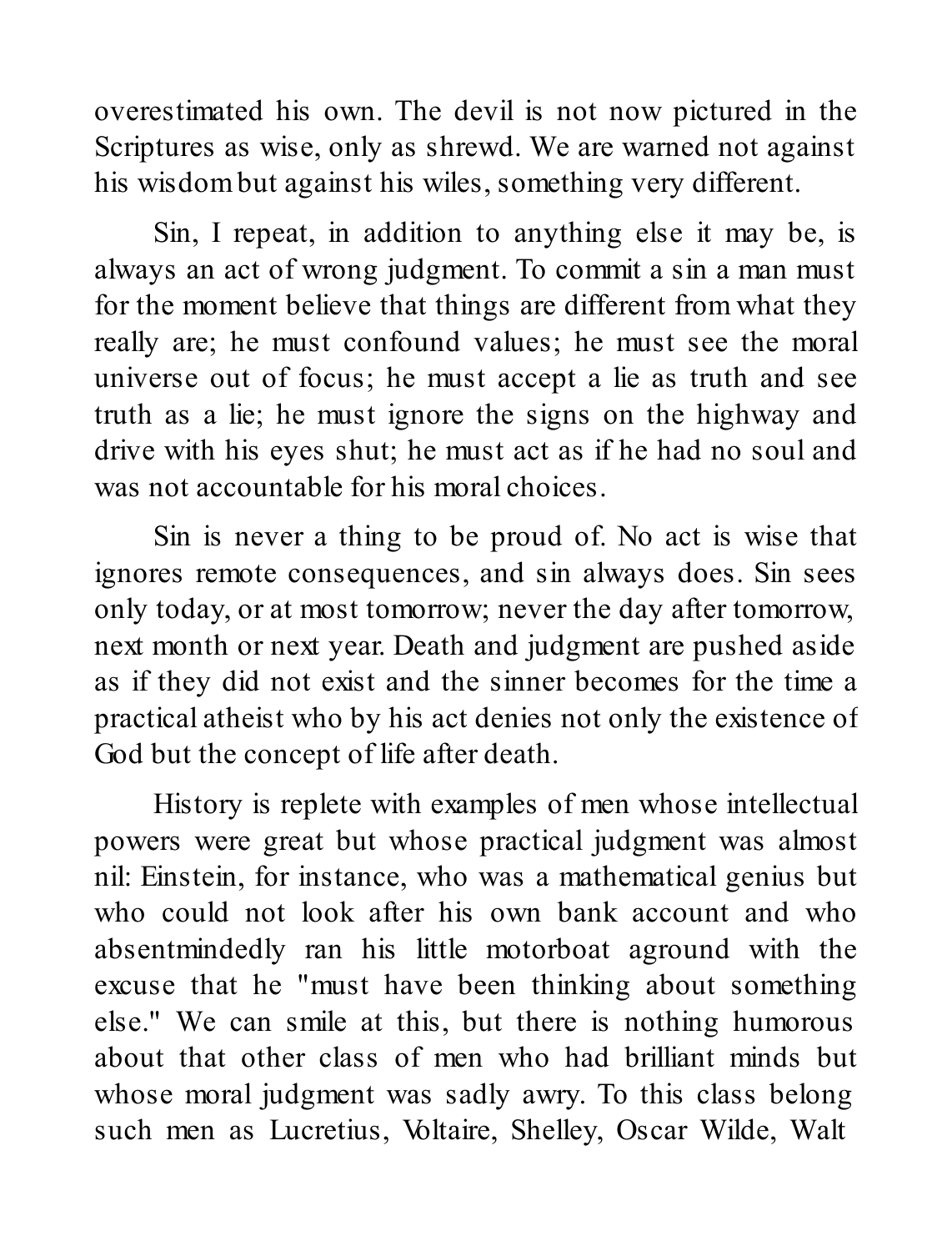Whitman and thousands of others whose names are less widely known.

The notion that the careless sinner is the smart fellow and the serious-minded Christian, though well-intentioned, is a stupid dolt altogether out of touch with life will not stand up under scrutiny. Sin is basically an act of moral folly, and the greater the folly the greater the fool.

It is time the young people of this generation learned that there is nothing smart about wrongdoing and nothing stupid about righteousness. We must stop negotiating with evil. We Christians must stop apologizing for our moral position and start making our voices heard, exposing sin for the enemy of the human race which it surely is, and setting forth righteousness and true holiness as the only worthy pursuits for moral beings.

The idea that sin is modern is false. There has not been a new sin invented since the beginning of recorded history. That new vice breaks out to horrify decent citizens and worry the police is not really new. Flip open that book written centuries ago and you will find it described there. The reckless sinner trying to think of some new way to express his love of iniquity can do no more than imitate others like himself, now long dead. He is not the bright rebel he fancies himself to be but a weak and stupid fellow who must follow along in the long parade of death toward the point of no return.

If the hoary head is a crown of glory when it is found in the way of righteousness, it is a fool's cap when it is found in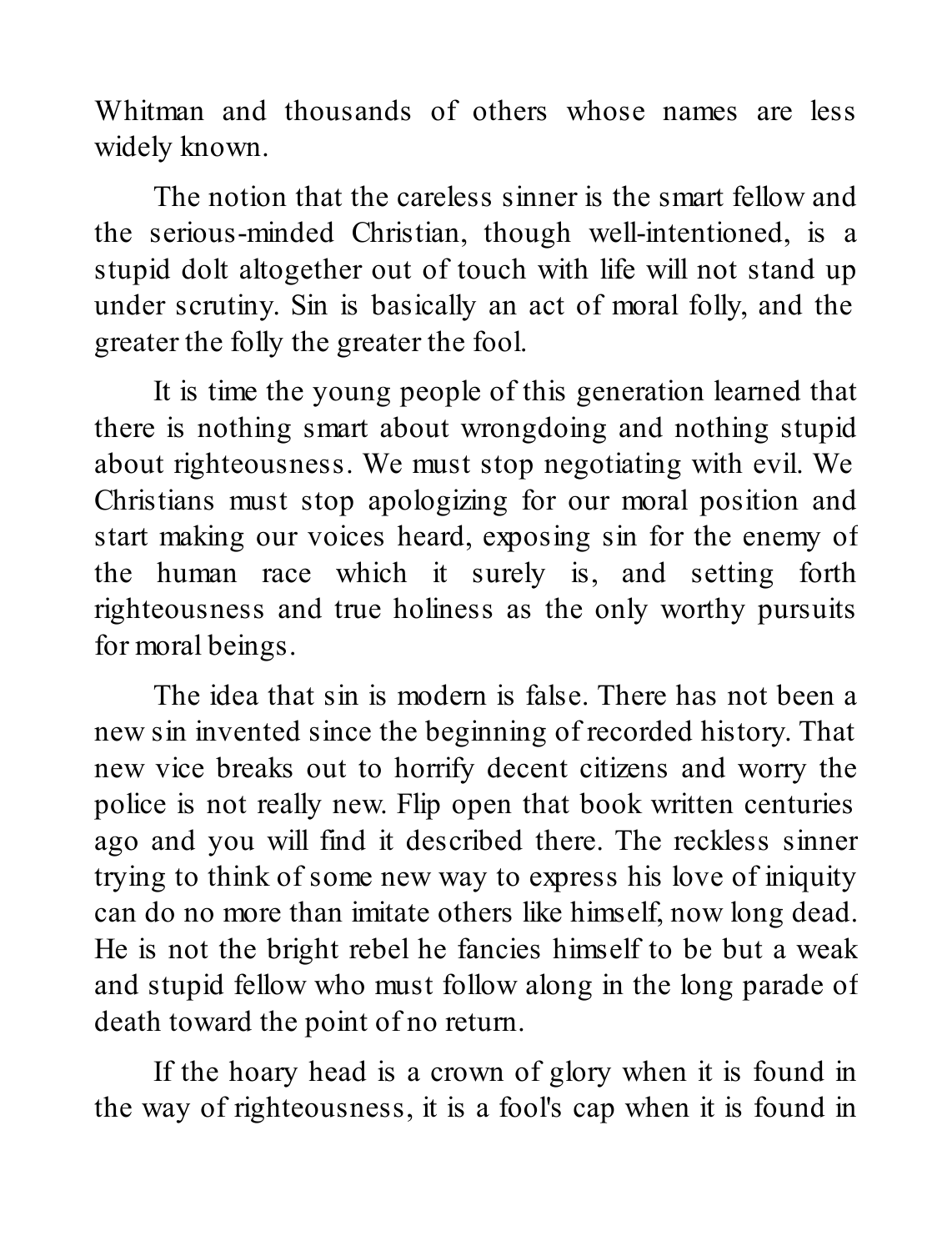the way of sin. An old sinner is an awesome and frightening spectacle. One feels about him much as one feels about the condemned man on his way to the gallows. A sense of numb terror and shock fills the heart. The knowledge that the condemned man was once a redcheeked boy only heightens the feeling, and the knowledge that the aged rebel now beyond reclamation once went up to the house of God on a Sunday morning to the sweet sound of church bells makes even the trusting Christian humble and a little bit scared. There but for the grace of God goes he.

I am among those who believe that our Western civilization is on its way to perishing. It has many commendable qualities, most of which it has borrowed from the Christian ethic, but it lacks the element of moral wisdom that would give it permanence. Future historians will record that we of the twentieth century had intelligence enough to create a great civilization but not the moral wisdomto preserve it.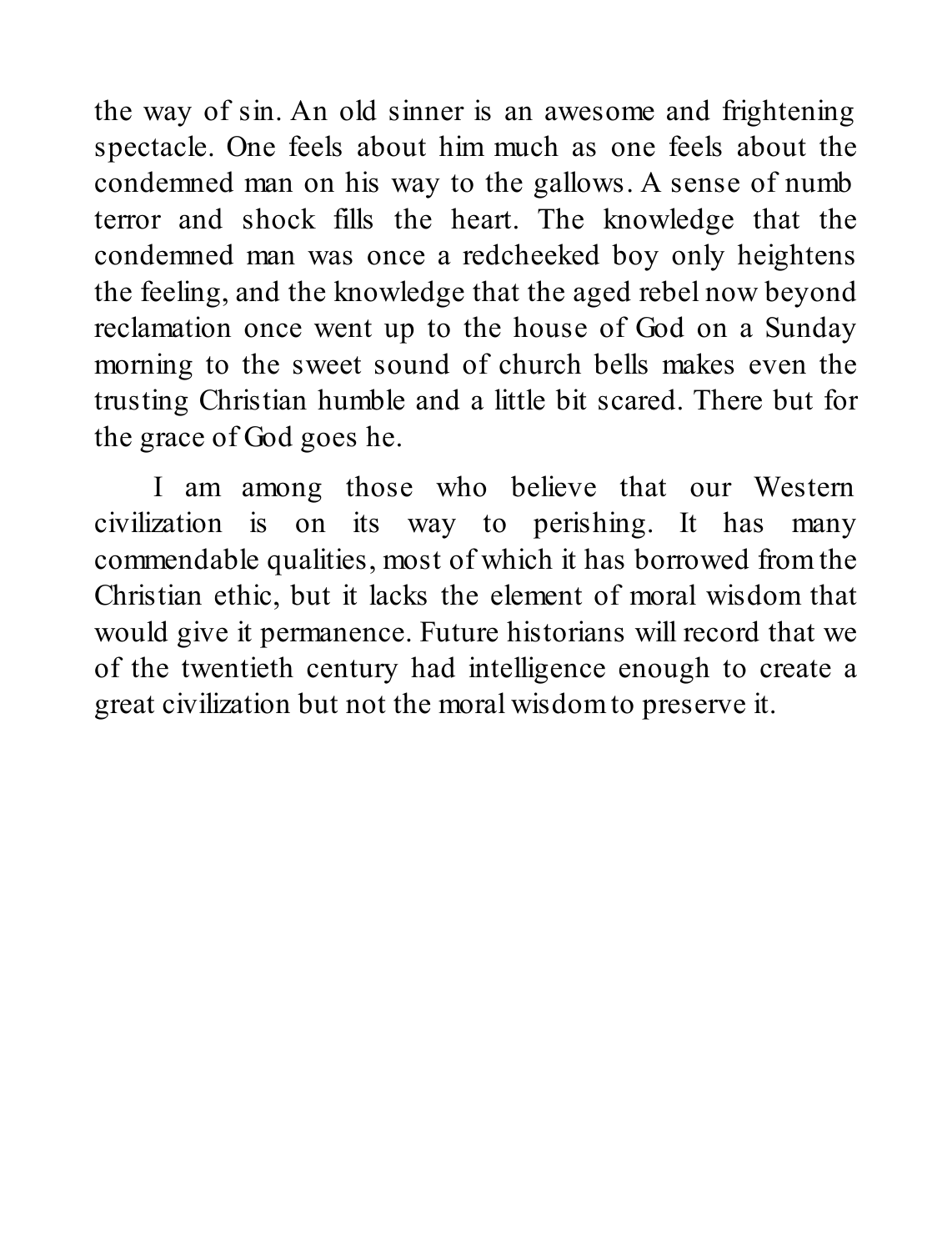# Three Degrees of Religious Knowledge

IN OUR KNOWLEDGE OF DIVINE THINGS three degrees may be distinguished: the knowledge furnished by reason, by faith and by spiritual experience respectively.

These three degrees of knowledge correspond to the departments of the tabernacle in the ancient Levitical order: the outer court, the holy place and the holy of holies.

Far in, beyond the "second veil," was the holiest of all, having as its lone piece of furniture the Ark of the Covenant with the cherubim of glory shadowing the mercy seat. There between the outstretched wings dwelt in awesome splendor the fire of God's presence, the Shekmah. No light of nature reached that sacred place, only the pure radiance of Himwho is light and in whom there is no darkness at all. To that solemn Presence no one could approach except the high priest once each year with blood of atonement.

Farther out, and separated by a heavy veil, was the holy place, a sacred place indeed but removed from the Presence and always accessible to the priests of Israel. Here also the light of sun and moon was excluded; light was furnished by the shining of the seven golden candlesticks.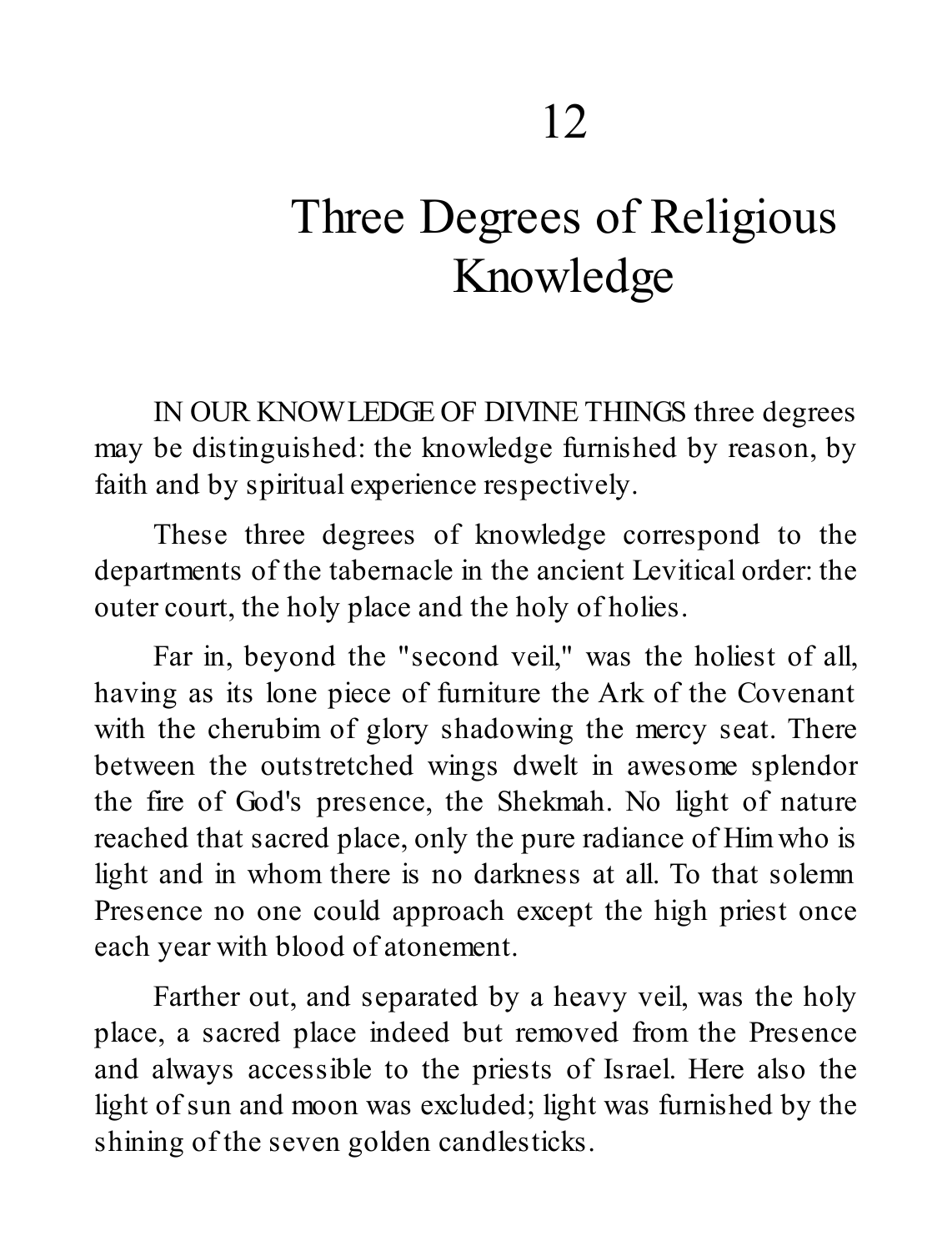The court of the priests was out farther still, a large enclosure in which were the brazen altar and the lavar. This was open to the sky and received the normal light of nature.

All was of God and all was divine, but the quality of the worshipper's knowledge became surer and more sublime as he moved in from the outer court toward the mercy seat and the Presence, where at last he was permitted to gaze upon the cherubim of glory and the deep burning Fire that glowed between their outstretched wings.

All this illustrates if it does not typify the three degrees of knowledge possible to a Christian. It is not proper that we should press every detail in an effort to find in the beautiful Old Testament picture more than is actually there; but the most cautious expositor could hardly object to our using the earthly and external to throw into relief the internal and the heavenly.

Nature is a great teacher and at her feet we may learn much that is good and ennobling. The Bible itself teaches this: "The heavens declare the glory of God; and the firmament showeth his handywork. Day unto day uttereth speech, and night unto night showeth knowledge." "Go to the ant, thou sluggard; consider her ways, and be wise." "Behold the fowls of the air." "For the invisible things of him from the creation of the world are clearly seen, being understood by the things that are made, even his eternal power and Godhead." Reason working on data furnished by observation of natural objects tells us a lot about God and spiritual things. This is too obvious to require proof. Everyone knows it.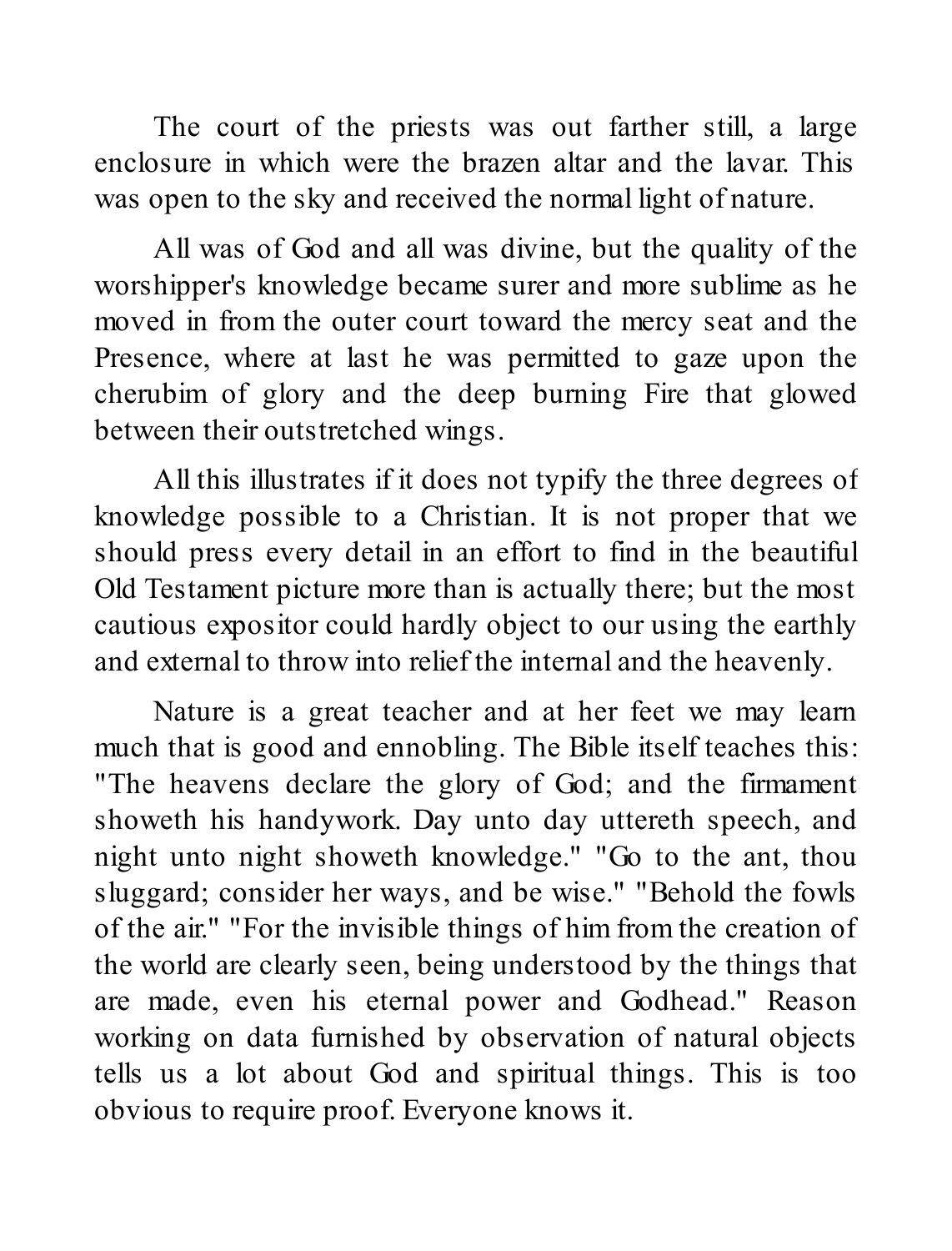But there is knowledge beyond and above that furnished by observation; it is knowledge received by faith. "In religion faith plays the part by experience in the things of the world." Divine revelation through the inspired Scriptures offers data which lie altogether outside of and above the power of the mind to discover. The mind can make its deductions after it has received these data by faith, but it cannot find them by itself. No technique is known to man by which he can learn, for instance, that God in the beginning created the heaven and the earth or that there are three Persons in the Godhead; that God is love or that Christ died for sinners, or that He now sits at the right hand of the Majesty in the heavens. If we ever come to know these things it must be by receiving as true a body of doctrine which we have no way of verifying. This is the knowledge of faith.

There is yet a purer knowledge than this; it is knowledge by direct spiritual experience. About it there is an immediacy that places it beyond doubt. Since it was not acquired by reason operating on intellectual data, the possibility of error is eliminated. Through the indwelling Spirit the human spirit is brought into immediate contact with higher spiritual reality. It looks upon, tastes, feels and sees the powers of the world to come and has a conscious encounter with God invisible.

Let it be understood that such knowledge is experienced rather than acquired. It does not consist of findings about something; it is the thing itself. It is not a compound of religious truths. It is an element which cannot be separated into parts. One who enjoys this kind of knowledge is able to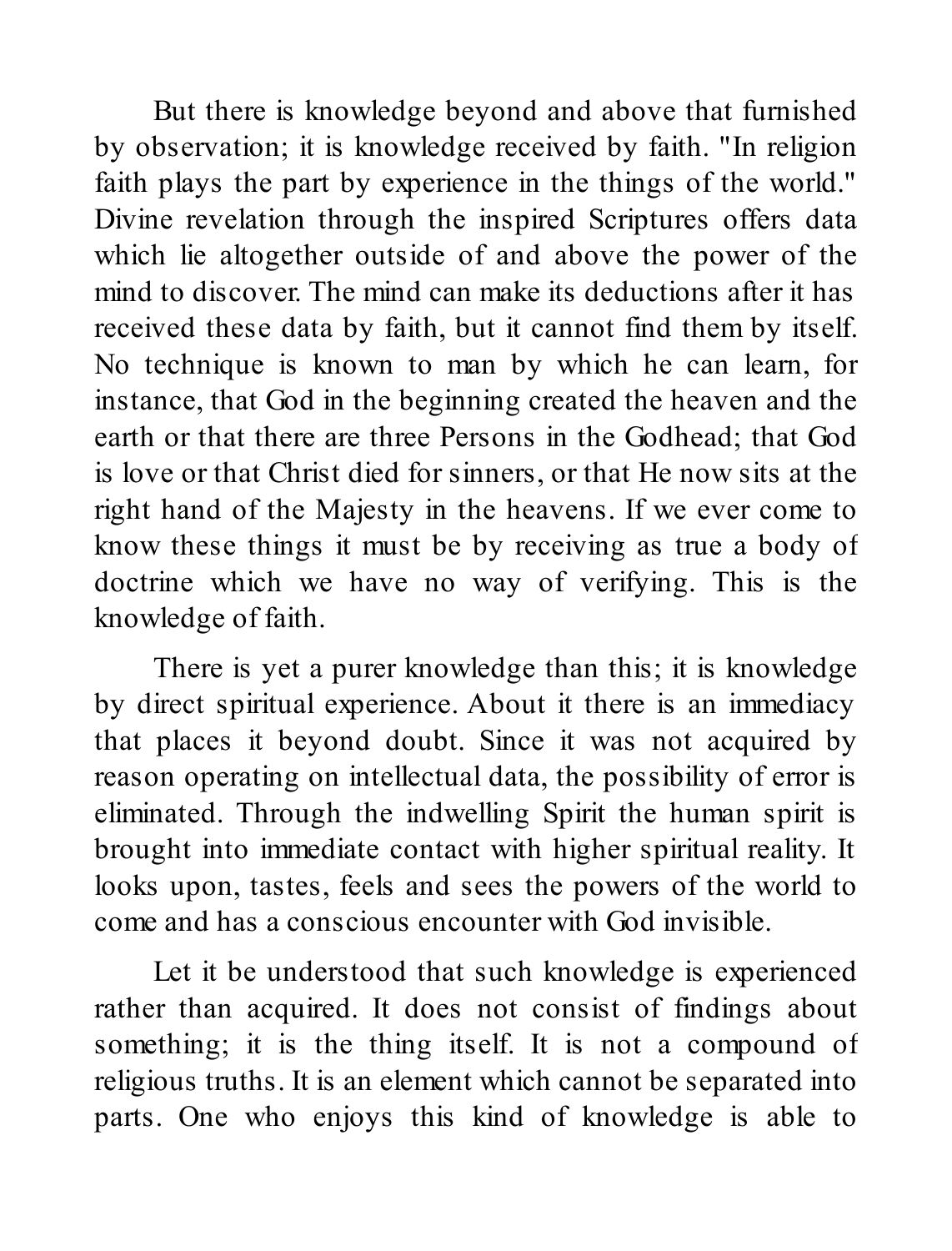understand the exhortation in the Book of Job: "Acquaint now thyself with him, and be at peace." To such a man God is not a conclusion drawn from evidence nor is He the sum of what the Bible teaches about Him. He knows God in the last irreducible meaning of the word know. It may almost be said that God happened to him.

Maybe Christ said all this more simply in John 14:21: "I... will manifest myself to him." For what have we been laboring here but the sublimely simple New Testament teaching that the Triune God wills to dwell in the redeemed man's heart, constantly making His presence known? What on earth or in heaven above can be a greater beatitude?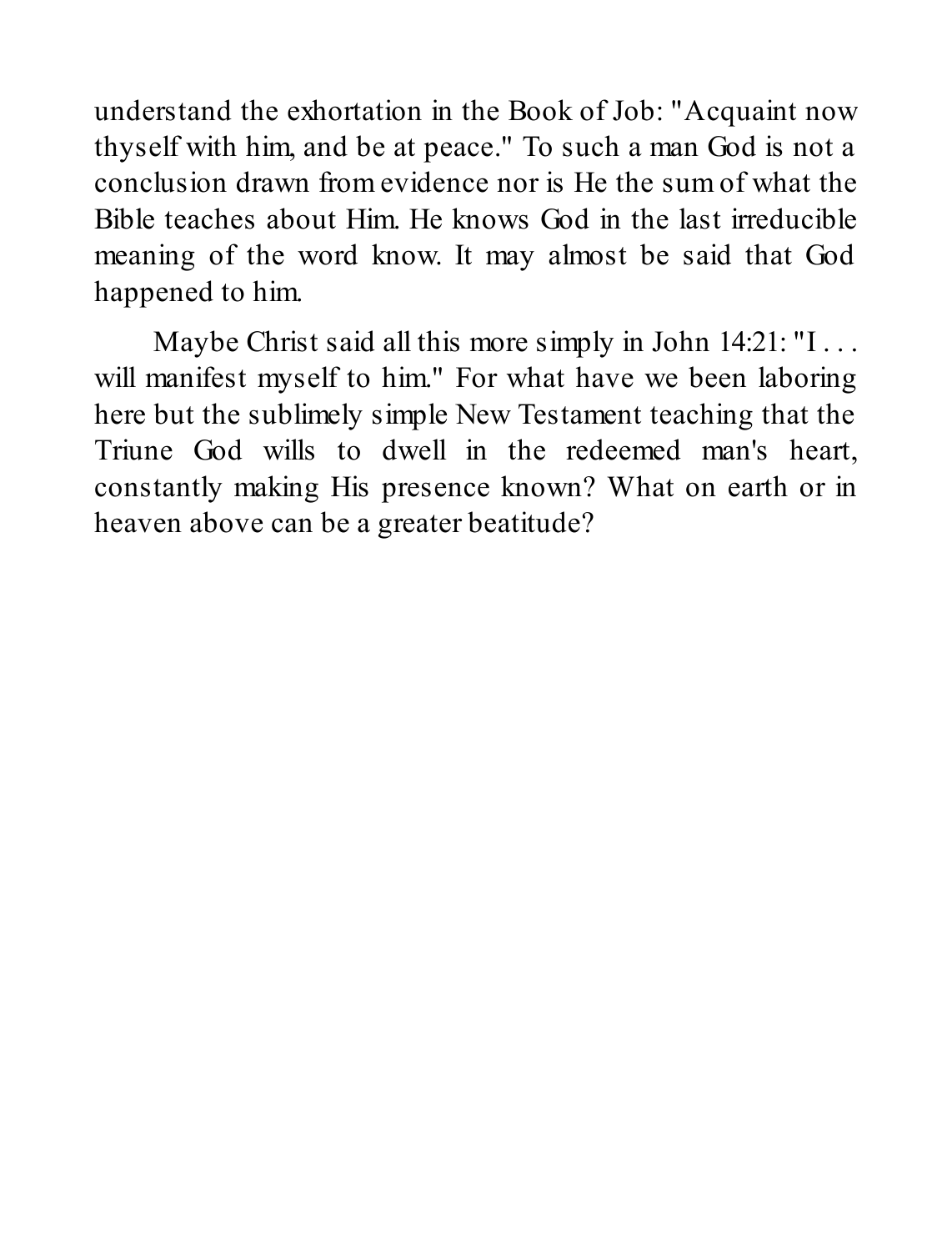# The Sanctification of the Secular

THE NEW TESTAMENT TEACHES that all things are pure to the pure, and I think we may assume that to the evil man all things are evil. The thing itself is not good or bad; goodness or badness belongs to human personality.

Everything depends upon the state of our interior lives and our heart's relation to God. The man that walks with God will see and know that for him there is no strict line separating the sacred from the secular. He will acknowledge that there lies around him a world of created things that are innocent in themselves; and he will know, too, that there are a thousand human acts that are neither good nor bad except as they may be done by good or bad men. The busy world around us is filled with work, travel, marrying, rearing our young, burying our dead, buying, selling, sleeping, eating and mixing in common social intercourse with our fellowmen.

These activities and all else that goes to fill up our days are usually separated in our minds from prayer, church attendance and such specific religious acts as are performed by ministers most of the week and by laymen briefly once or twice weekly.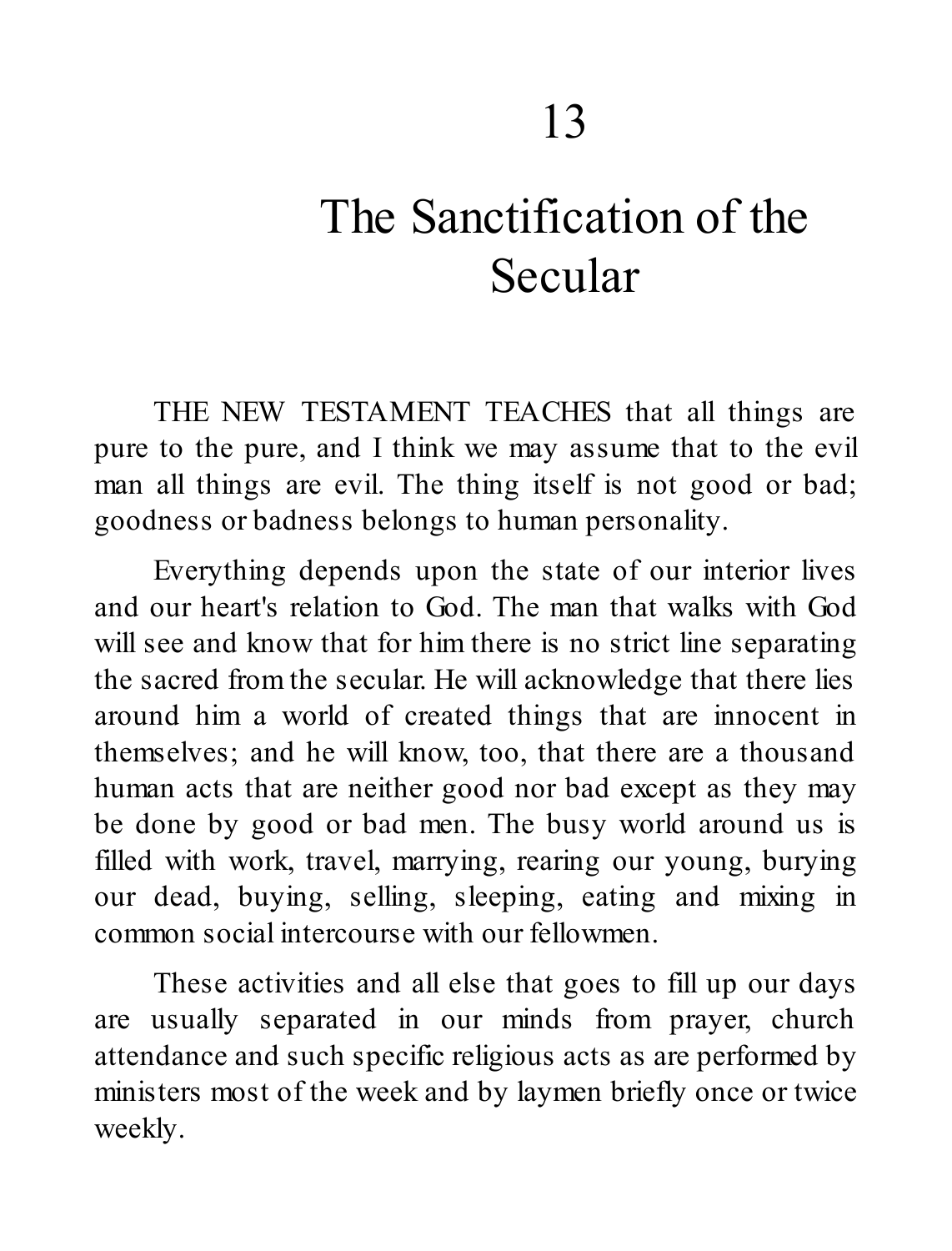Because the vast majority of men engage in the complicated business of living while trusting wholly in themselves, without reference to God or redemption, we Christians have come to call these common activities "secular" and to attribute to them at least a degree of evil, an evil which is not inherent in them and which they do not necessarily possess.

The Apostle Paul teaches that every simple act of our lives may be sacramental. "Whether therefore ye eat, or drink, or whatsoever ye do, do all to the glory of God." And again, "Whatsoever ye do in word or deed, do all in the name of the Lord Jesus, giving thanks to God and the Father by him."

Some of the great saints, who were great because they took such admonitions seriously and sought to practice them, managed to achieve the sanctification of the secular, or perhaps I should say the abolition of the secular. Their attitude toward life's common things raised those above the common and imparted to them an aura of divinity. These pure souls broke down the high walls that separated the various areas of their lives from each other and saw all as one; and that one they offered to God as a holy oblation acceptable to God by Jesus Christ.

Nicholas Herman (Brother Lawrence) made his most common act one of devotion: "The time of business does not with me differ from the time of prayer," he said, "and in the noise and clatter of my kitchen, while several persons are at the same time calling for different things, I possess God in as great tranquility as if I were upon my knees at the blessed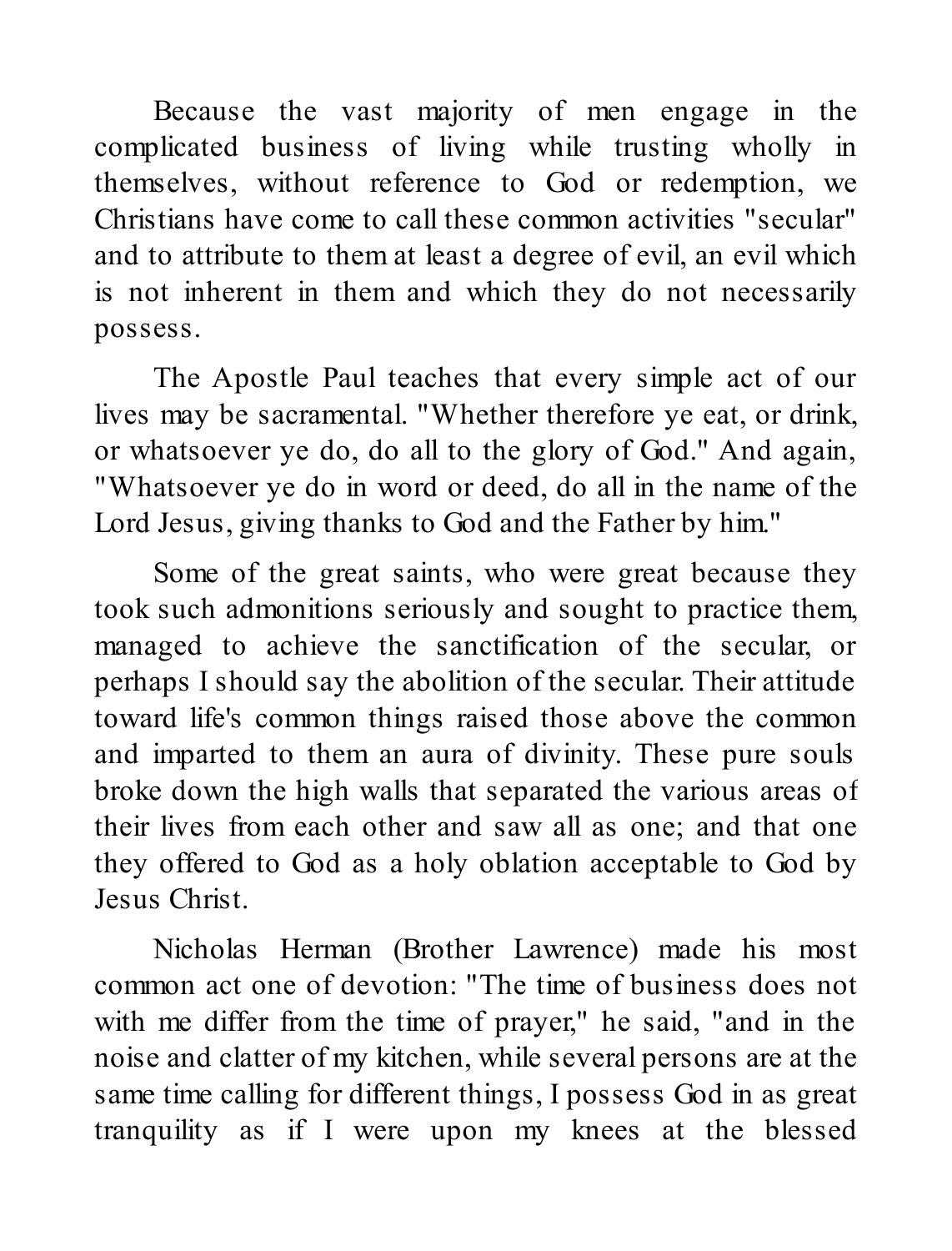sacrament."

Francis of Assisi accepted the whole creation as his house of worship and called upon everything great and small to join him in adoration of the Godhead. Mother earth, the burning sun, the silver moon, the stars of evening, wind, water, flowers, fruits-all were invited to praise with him their God and King. Hardly a spot was left that could be called secular. The whole world glowed like Moses' bush with the light of God, and before it the saint kneeled and removed his shoes.

Thomas Traherne, the seventeenth century Christian writer, declared that the children of the King can never enjoy the world aright till every morning they wake up in heaven, see themselves in the Father's palace, and look upon the skies, the earth and the air as celestial joys, having such a reverent esteemfor all as if they were among the angels.

All this is not to ignore the fall of man nor to deny the presence of sin in the world. No believing man can deny the Fall, as no observing man can deny the reality of sin; and as far as I know no responsible thinker has ever held that sin could ever be made other than sinful, whether by prayer or faith or spiritual ministrations. Neither the inspired writers of Holy Scripture nor those illuminated souls who have based their teachings upon those Scriptures have tried to make sin other than exceedingly sinful. It is possible to recognize the sacredness of all things even while admitting that for the time the mystery of sin worketh in the children of disobedience and the whole creation groaneth and travaileth, waiting for the manifestation of the children of God.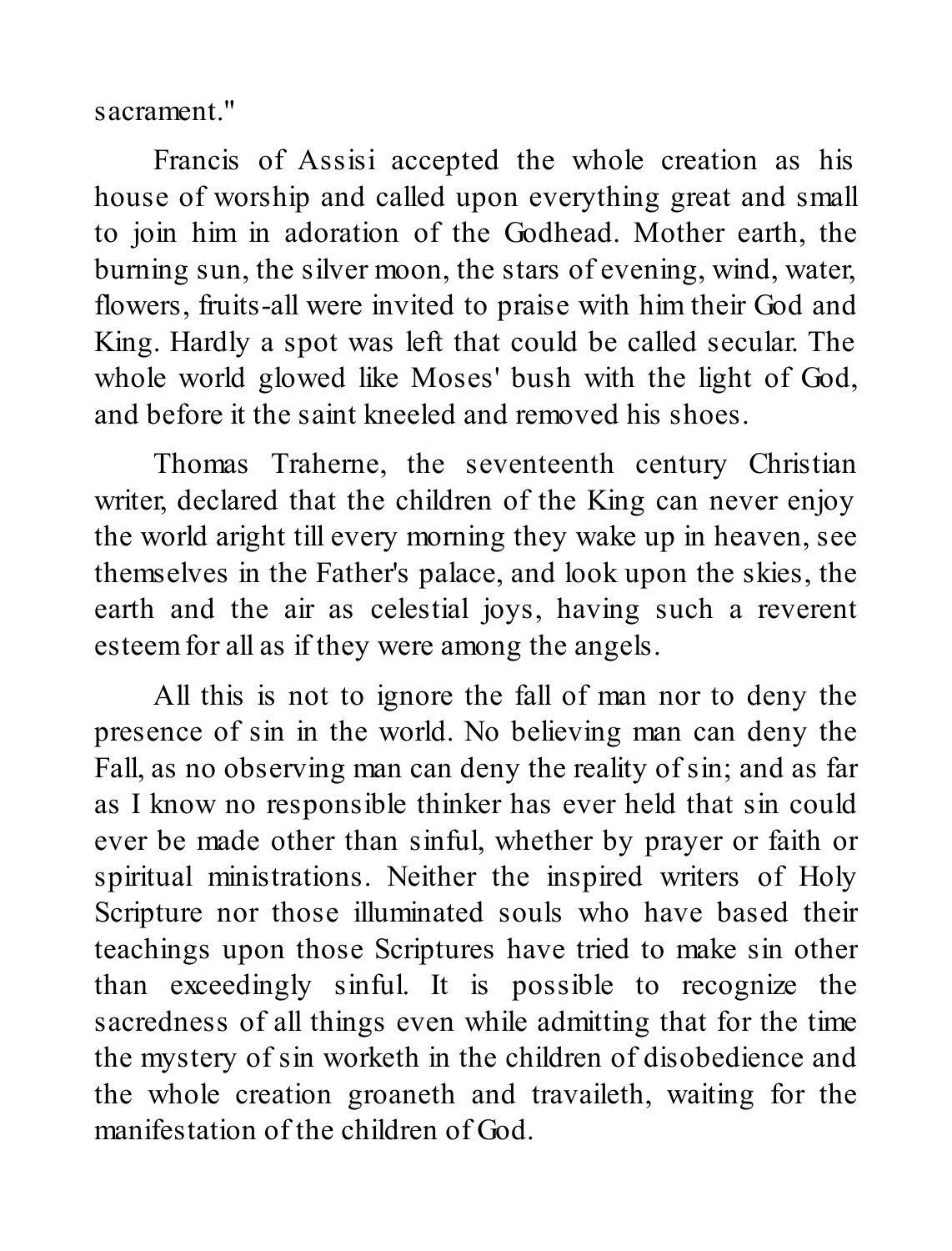Traherne saw the apparent contradiction and explained it: "To contemn the world and to enjoy the world are things contrary to each other. How can we contemn the world, which we are born to enjoy? Truly there are two worlds. One was made by God, and the other by men. That made by God was great and beautiful. Before the Fall it was Adam's joy and the temple of his glory. That made by men is a Babel of confusions: invented riches, pomps and vanities, brought in by sin. Give all (saith Thomas a Kempis) for all. Leave the one that you may enjoy the other."

Such souls as these achieved the sanctification of the secular. The church today is suffering from the secularization of the sacred. By accepting the world's values, thinking its thoughts and adopting its ways we have dimmed the glory that shines overhead. We have not been able to bring earth to the judgment of heaven so we have brought heaven to the judgment of the earth. Pity us, Lord, for we know not what we do!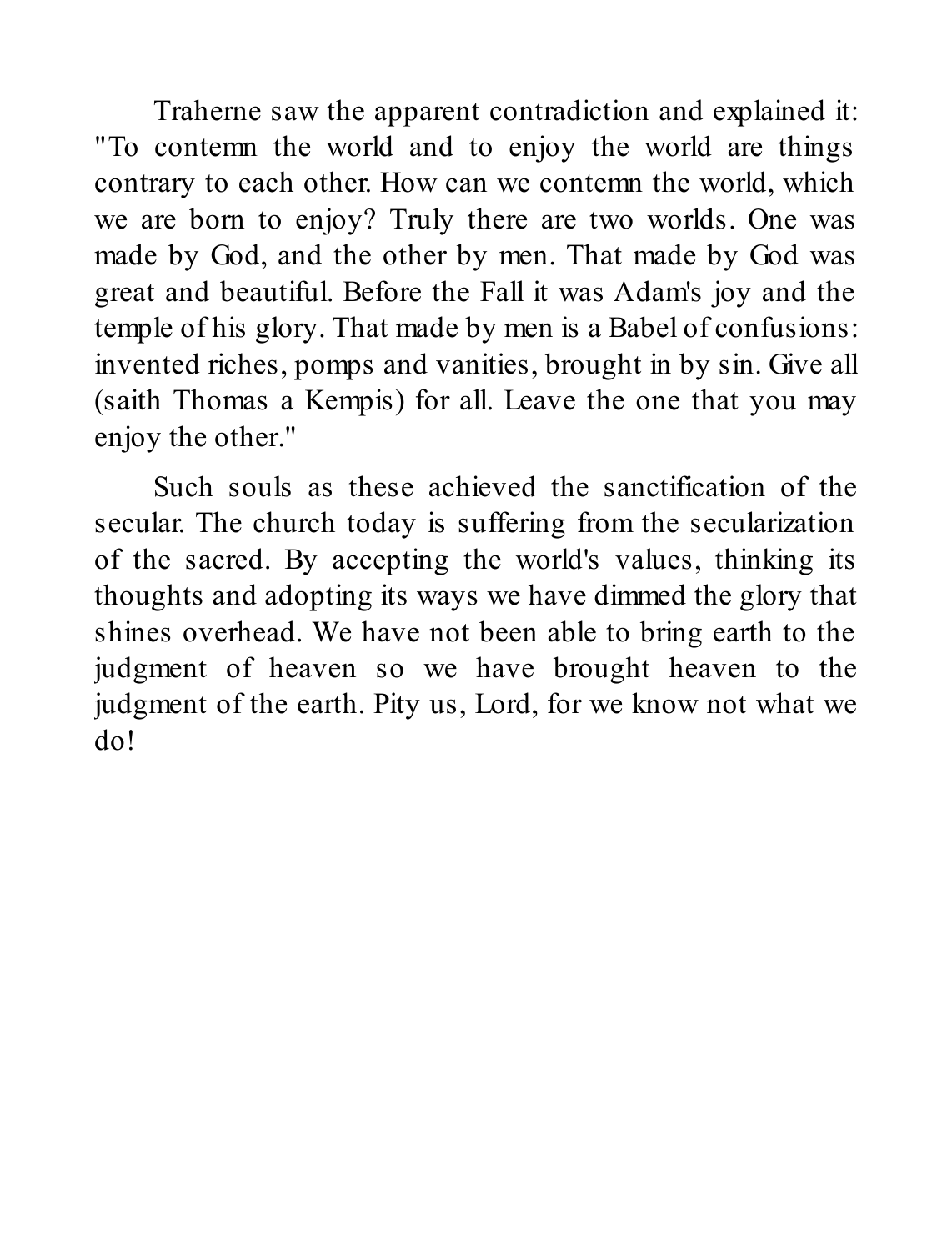# God Must Be Loved for Himself

GOD BEING WHO HE is must always be sought for Himself, never as a means toward something else.

Whoever seeks other objects and not God is on his own; he may obtain those objects if he is able, but he will never have God. God is never found accidentally. "Ye shall seek me, and find me, when ye shall search for me with all your heart" (Jer. 29:13) .

Whoever seeks God as a means toward desired ends will not find God. The mighty God, the maker of heaven and earth, will not be one of many treasures, not even the chief of all treasures. He will be all in all or He will be nothing. God will not be used. His mercy and grace are infinite and His patient understanding is beyond measure, but He will not aid men in their selfish striving after personal gain. He will not help men to attain ends which, when attained, usurp the place He by every right should hold in their interest and affection.

Yet popular Christianity has as one of its most effective talking points the idea that God exists to help people to get ahead in this world. The God of the poor has become the God of an affluent society. Christ no longer refuses to be a judge or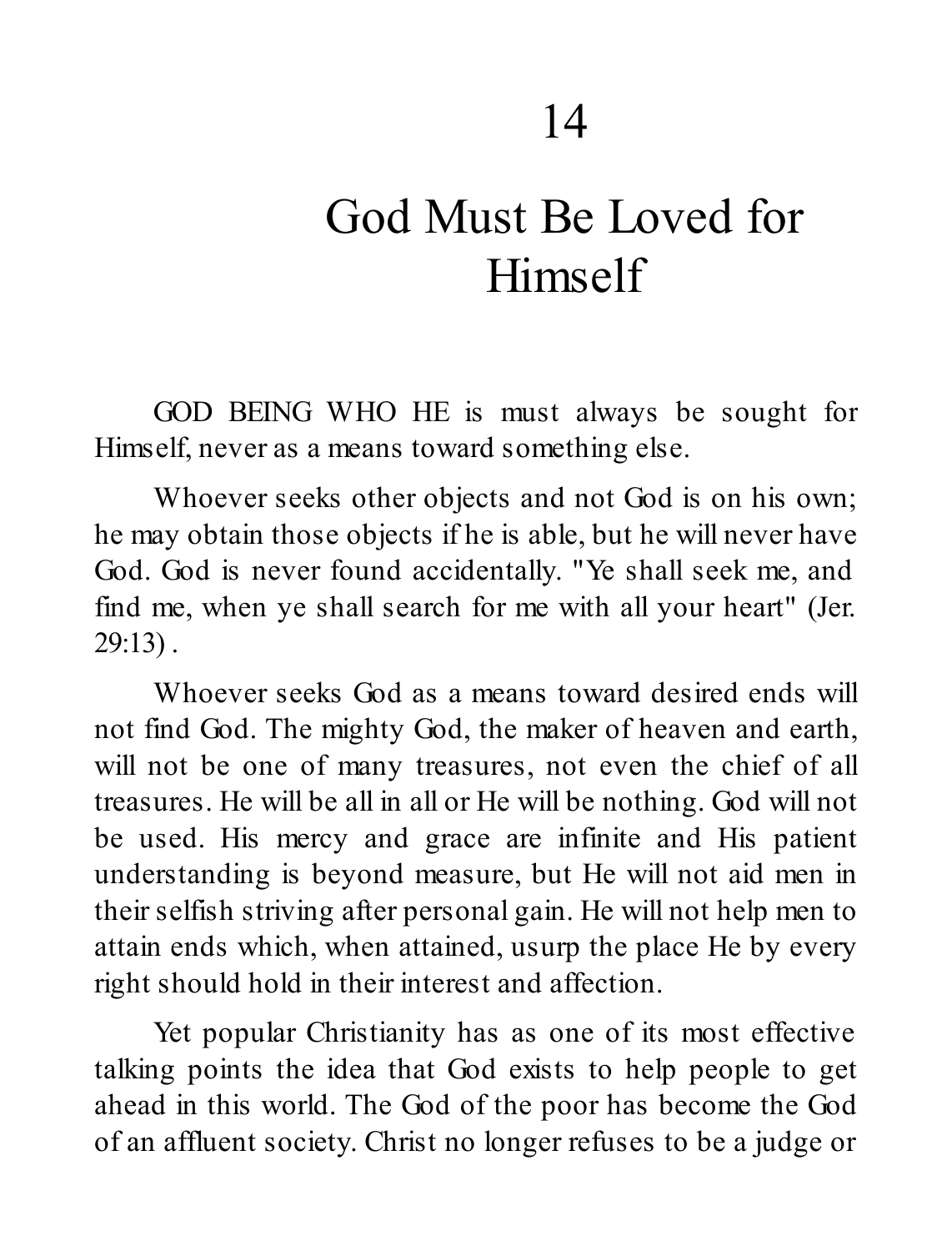a divider between money hungry brothers. He can now be persuaded to assist the brother that has accepted Him to get the better of the brother who has not.

A crass example of the modern effort to use God for selfish purposes is the well-known comedian who, after repeated failures, promised someone he called God that if He would help him to make good in the entertainment world he would repay Him by giving generously to the care of sick children. Shortly afterward he hit the big time in the night clubs and on television. He has kept his word and is raising large sums of money to build children's hospitals. These contributions to charity, he feels, are a small price to pay for a success in one of the sleaziest fields of human endeavor.

One might excuse the act of this entertainer as something to be expected of a twentieth century pagan; but that multitudes of evangelicals in North America should actually believe that God had anything to do with the whole business is not so easily overlooked. This low and false view of Deity is one major reason for the immense popularity God enjoys these days among well-fed Westerners.

The teaching of the Bible is that God is Himself the end for which man was created. "Whom have I in heaven but thee?" cried the psalmist, "and there is none upon earth that I desire beside thee" (Psa. 73: 25) . The first and greatest commandment is to love God with every power of our entire being. Where love like that exists there can be no place for a second object. If we love God as much as we should surely we cannot dream of a loved object beyond Himwhich He might help us to obtain.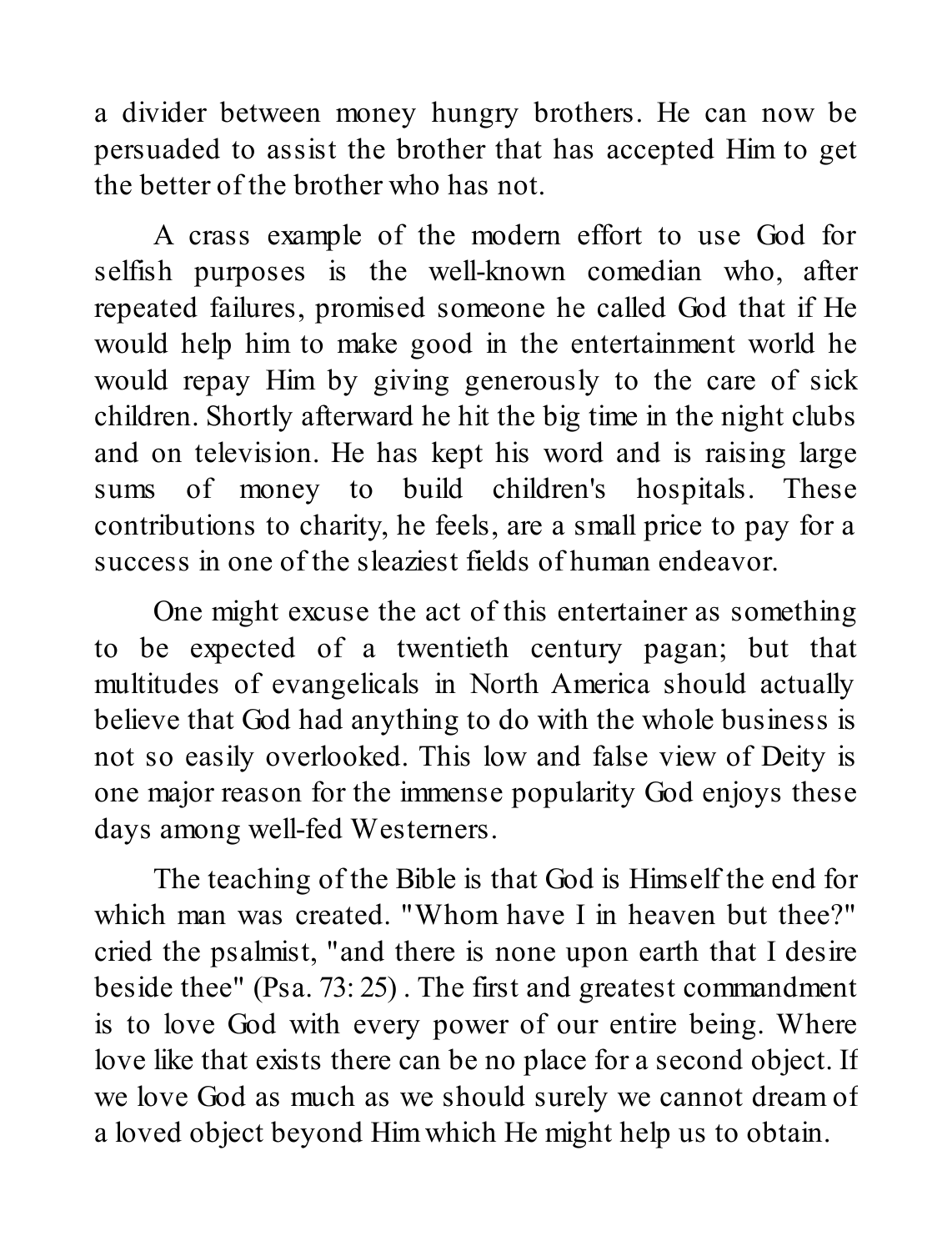Bernard of Clairvauxbegins his radiant little treatise on the love of God with a question and an answer. The question, Why should we love God? The answer, Because He is God. He develops the idea further, but for the enlightened heart little more need be said. We should love God because He is God. Beyond this the angels cannot think.

Being who He is, God is to be loved for His own sake. He is the reason for our loving Him, just as He is the reason for His loving us and for every other act He has performed, is performing and will perform world without end. God's primary reason for everything is His own good pleasure. The search for secondary reasons is gratuitous and mostly futile. It affords occupation for theologians and adds pages to books on doctrine, but that it ever turns up any true explanations is doubtful.

But it is the nature of God to share. His mighty acts of creation and redemption were done for His good pleasure, but His pleasure extends to all created things. One has but to look at a healthy child at play or listen to the song of a bird at sundown and he will know that God meant His universe to be a joyful one.

Those who have been spiritually enabled to love God for Himself will find a thousand fountains springing up from the rainbowcircled throne and bringing countless treasures which are to be received with reverent thanksgiving as being the overflow of God's love for His children. Each gift is a bonus of grace which because it was not sought for itself may be enjoyed without injury to the soul. These include the simple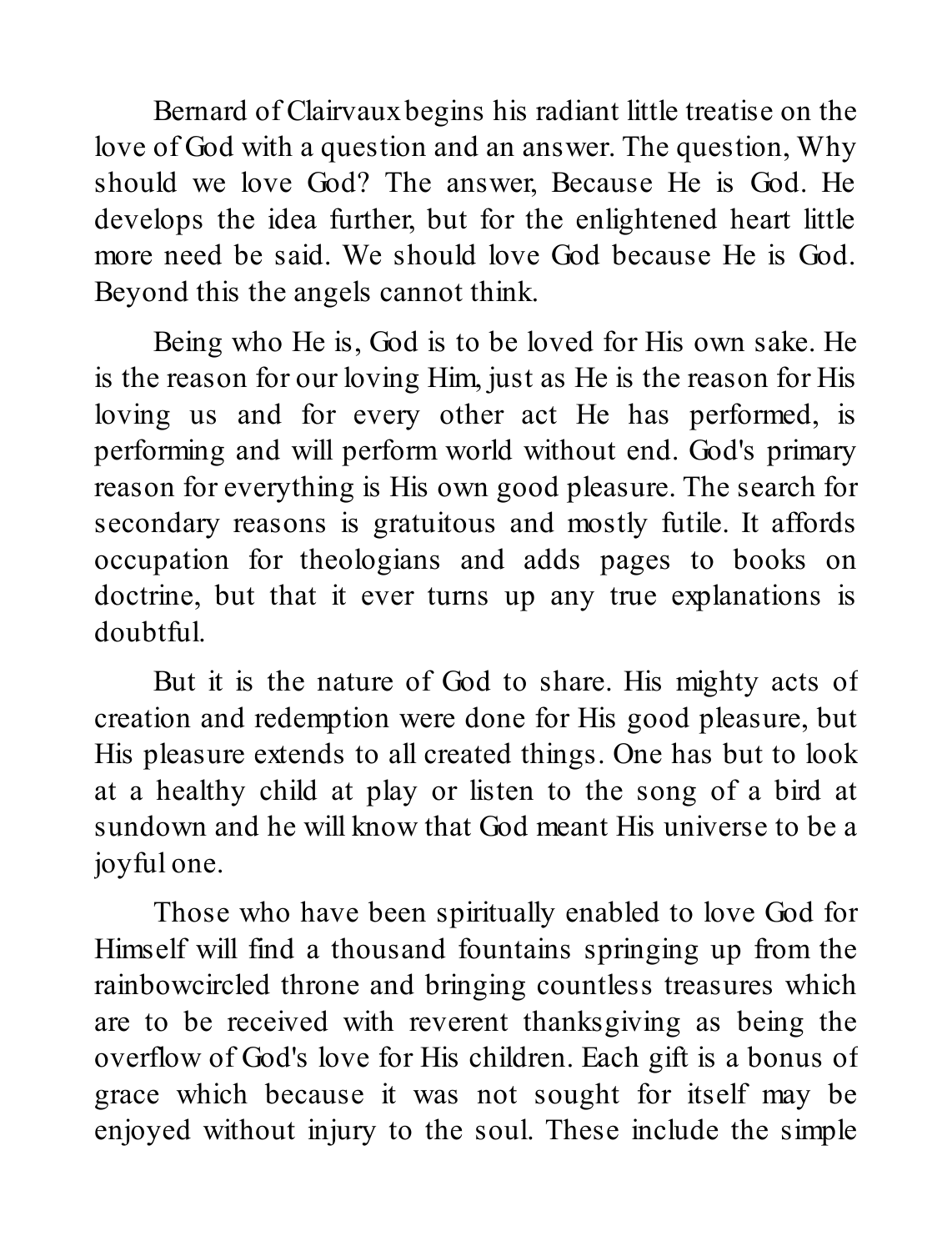blessings of life, such as health, a home, a family, congenial friends, food, shelter, the pure joys of nature or the more artificial pleasures of music and art.

The effort to find these treasures by direct search apart from God has been the major activity of mankind through the centuries; and this has been man's burden and man's woe. The effort to gain them as the ulterior motive back of accepting Christ may be something new under the sun; but new or old it is an evil that can only bring judgment at last.

God wills that we should love Him for Himself alone with no hidden reasons, trusting Him to be to us all our natures require. Our Lord said all this much better: "Seek ye first the kingdom of God, and his righteousness; and all these things shall be added unto you" (Matt. 6:33) .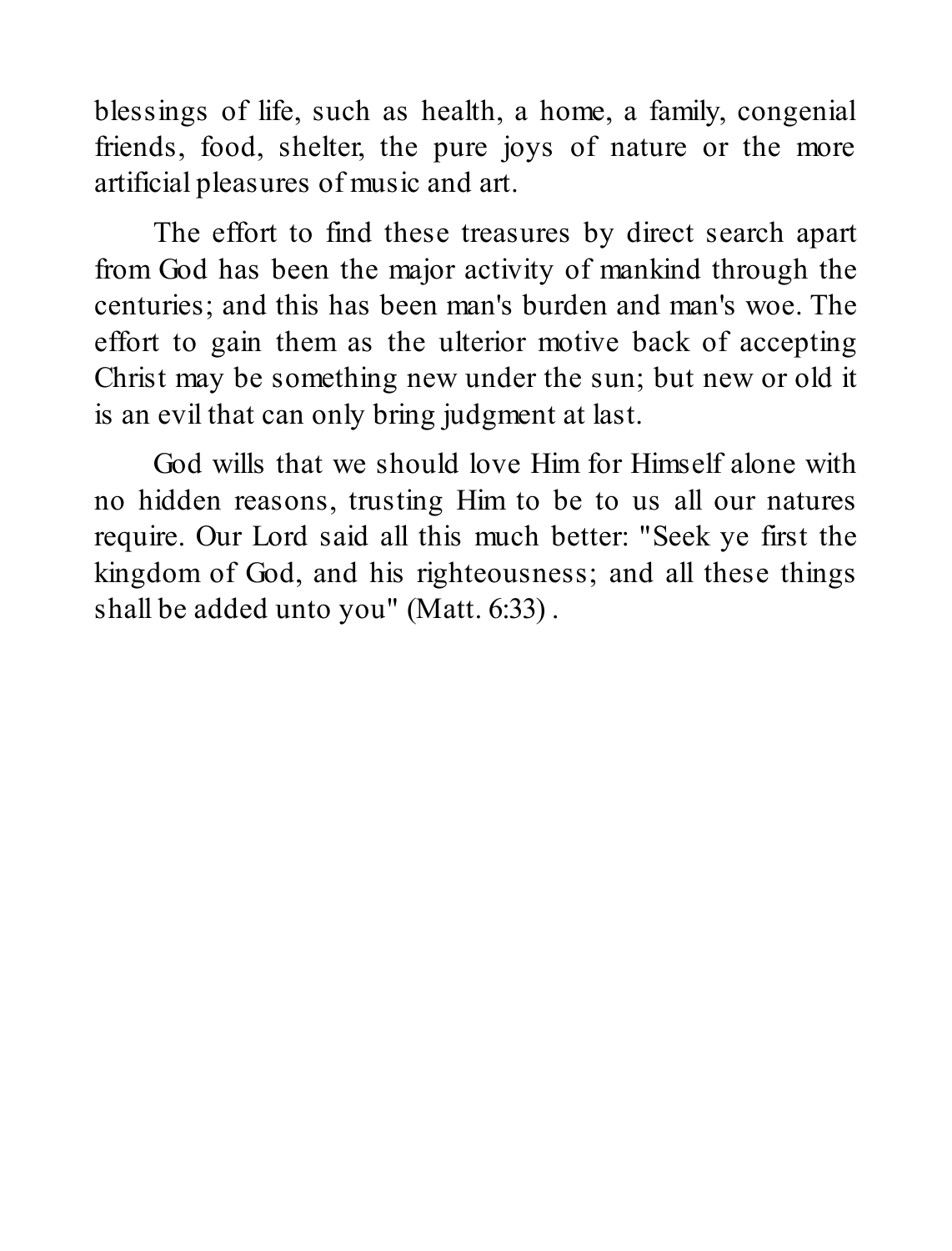#### True Faith Is Active, Not Passive

A CHRISTIAN IS ONE WHO BELIEVES on Jesus Christ as Lord. With this statement every evangelical agrees. Indeed there would appear to be nothing else to do, since the New Testament is crystal clear about the matter.

This first acknowledgment of Christ as Lord and Saviour is usually followed by baptism and membership in a Protestant church, the one because it satisfies a craving for fellowship with others of like mind. A few Christians shy away from organized religion, but the vast majority, while they recognize the imperfections of the churches, nevertheless feel that they can serve their Lord better in the church than out of it.

There is, however, one serious flaw in all this: it is that manywould I overstate the case if I said the majority?-of those who confess their faith in Christ and enter into association with the community of believers have little joy in their hearts, no peace in their minds, and from all external appearances are no better morally than the ordinary educated citizen who takes no interest whatever in religion and, of course, makes no profession of Christianity. Why is this?

I believe it is the result of an inadequate concept of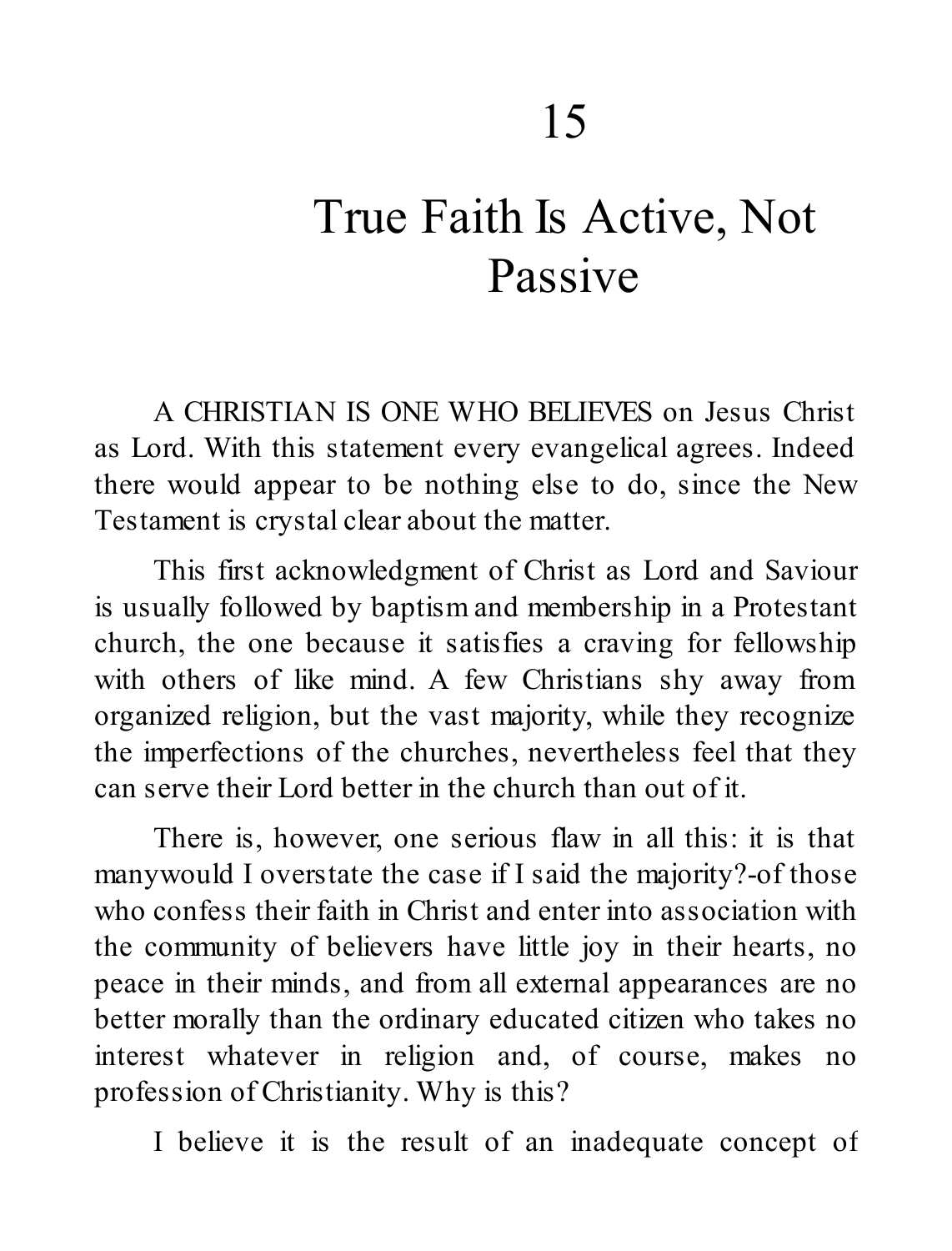Christianity and an imperfect understanding of the revolutionary character of Christian discipleship.

Certainly there is nothing new in my conclusion. The evangelists are loud in their lamentation over the bodies of dead church members, as well they might be, and many thoughtful articles and books appear from time to time dealing with the serious hiatus between faith and practice among **Christians** 

Why then add another feeble voice to the many? Because many who lament the condition do not seem to know what to do about it, and because I believe that the way is plain, if hard, and that there is no excuse for going on at this poor dying rate when we can enjoy abundant life in Christ Jesus. True faith brings a spiritual and moral transformation and an inward witness that cannot be mistaken. These come when we stop believing in belief and start believing in the Lord Jesus Christ indeed.

True faith is not passive but active. It requires that we meet certain conditions, that we allow the teachings of Christ to dominate our total lives from the moment we believe. The man of saving faith must be willing to be different from others. The effort to enjoy the benefits of redemption while enmeshed in the world is futile. We must choose one or the other; and faith quickly makes its choice, one from which there is no retreat.

The change experienced by a truly converted man is equal to that of a man moving to another country. The regenerated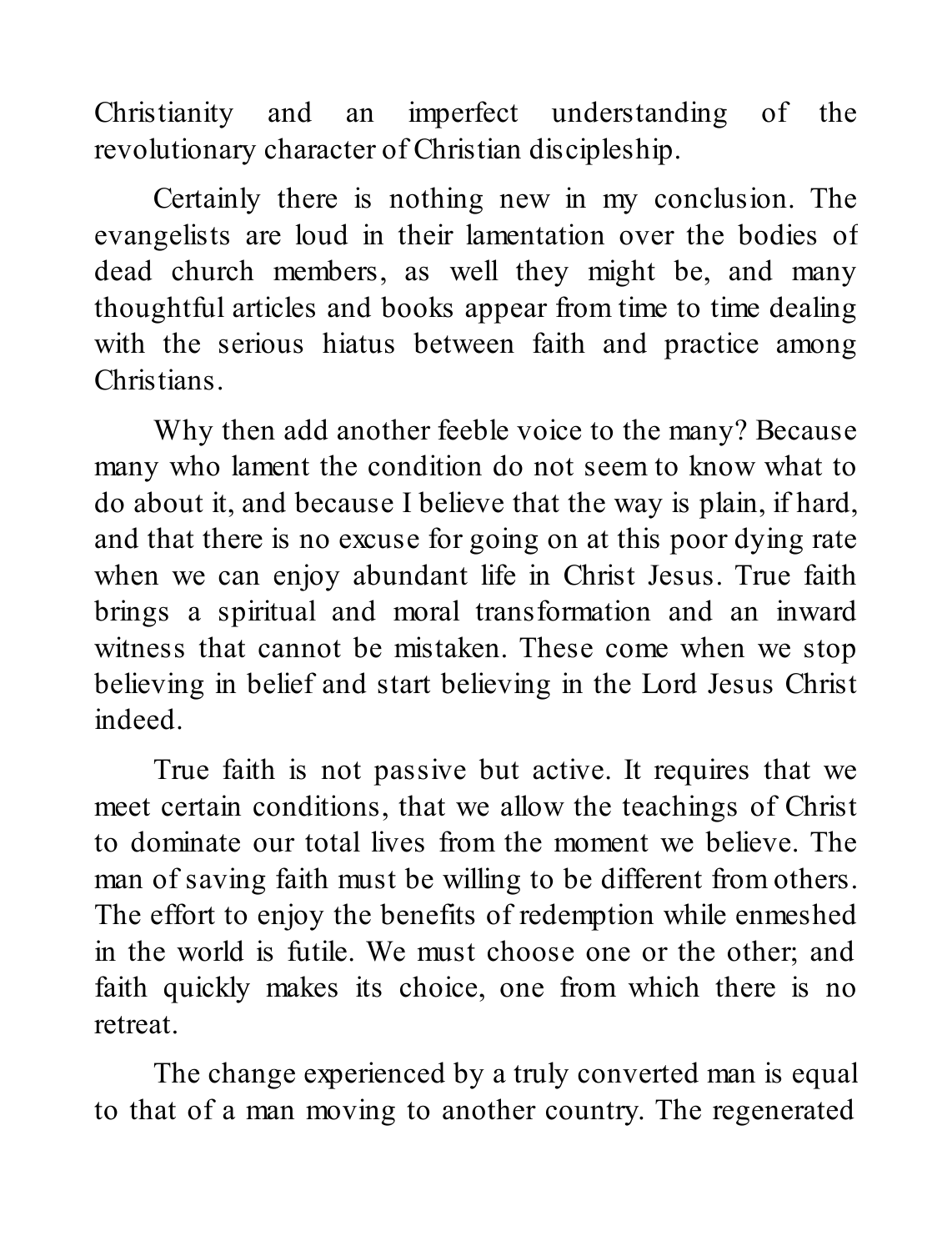soul feels no more at home in the world than Abraham felt when he left Ur of the Chaldees and set out for the land of promise. Apart from his own small company he was a stranger to everyone around him. He was called "Abrahamthe Hebrew," and if he spoke the language of the people among whom he took up his dwelling place, he spoke it with an accent. They all knew that he was not one of them.

This journey from Ur to Bethel is taken by every soul that sets out to follow Christ. It is. however, not a journey for the feet but for the heart. The newborn Christian is a migrant; he has come into the kingdom of God from his old home in the kingdom of man and he must get set for the violent changes that will inevitably follow.

One of the first changes will be a shift of interest from earth to heaven, from men to God, from time to eternity, from earthly gain to Christ and His eternal kingdom. Suddenly, or slowly but surely, he will develop a new pattern of life. Old things will pass away and behold, all things will become new, first inwardly and then outwardly; for the change within him will soon begin to express itself by corresponding changes in his manner of living.

The transformation will show itself in many ways and his former friends will begin to worry about him. At first they will tease him and then chide him; and if he persists in his determination to follow Christ they may begin to oppose and persecute. The onceborn never understand the twice-born, and still after thousands of years Cain hates Abel and Esau threatens Jacob. It is as true today as it was in Bible times that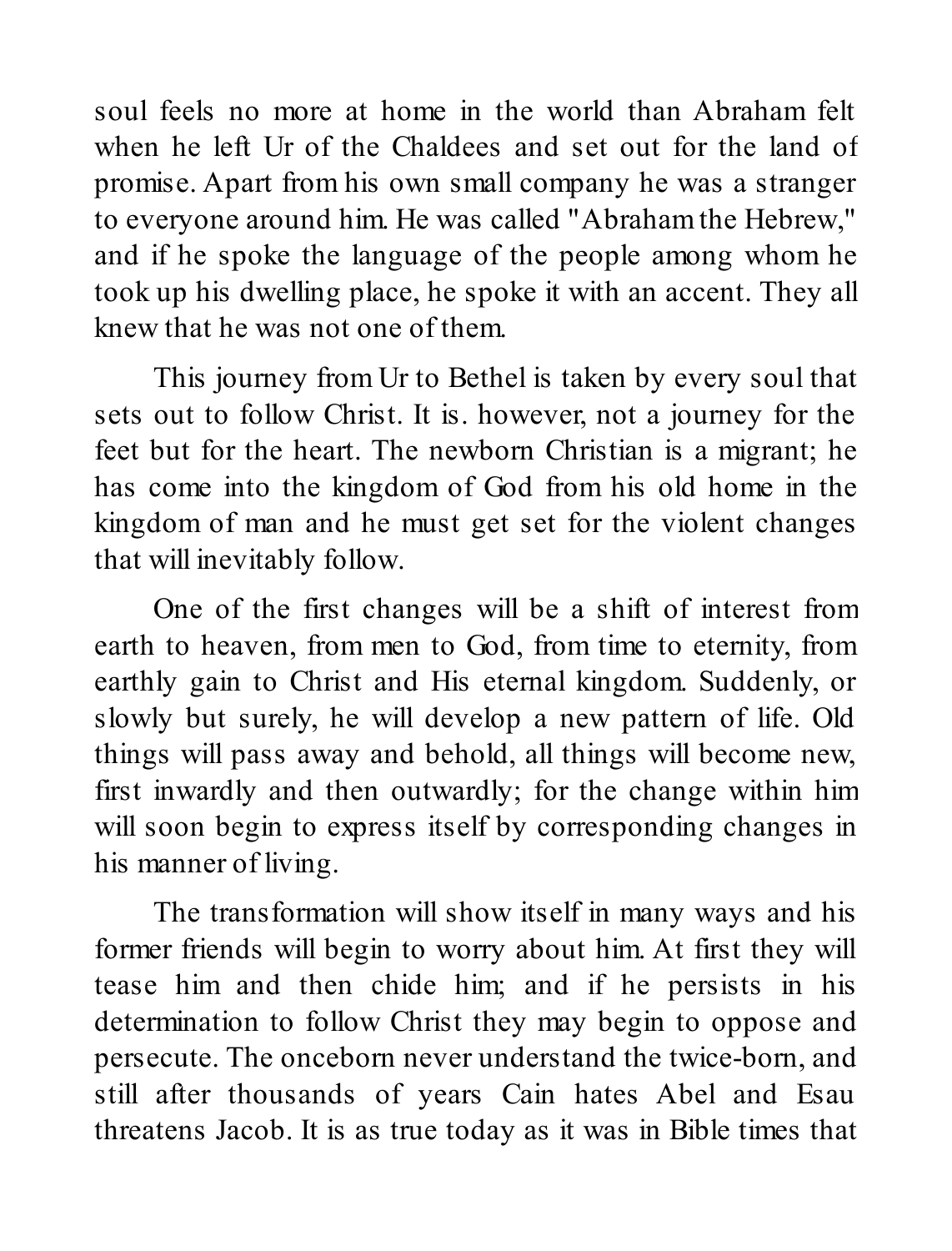the man who hates his sins too much will get into trouble with those who do not hate sin enough. People resent having their friends turn away from them and by implication condemn their way of life.

The change will reveal itself further in what the new Christian reads, in the places he goes and the friends he cultivates, what he does with his time and how he spends his money. Indeed faith leaves no area of the new believer's life unaffected.

The genuinely renewed man will have a new life center. He will experience a new orientation affecting his whole personality. He will become aware of a different philosophic outlook. Things he once held to be of value may suddenly lose all their attraction for himand he may even hate some things he formerly loved.

The man who recoils from this revolutionary kind of Christianity is retreating before the cross. But thousands do so retreat, and they try to make things right by seeking baptism and church membership. No wonder they are so dissatisfied.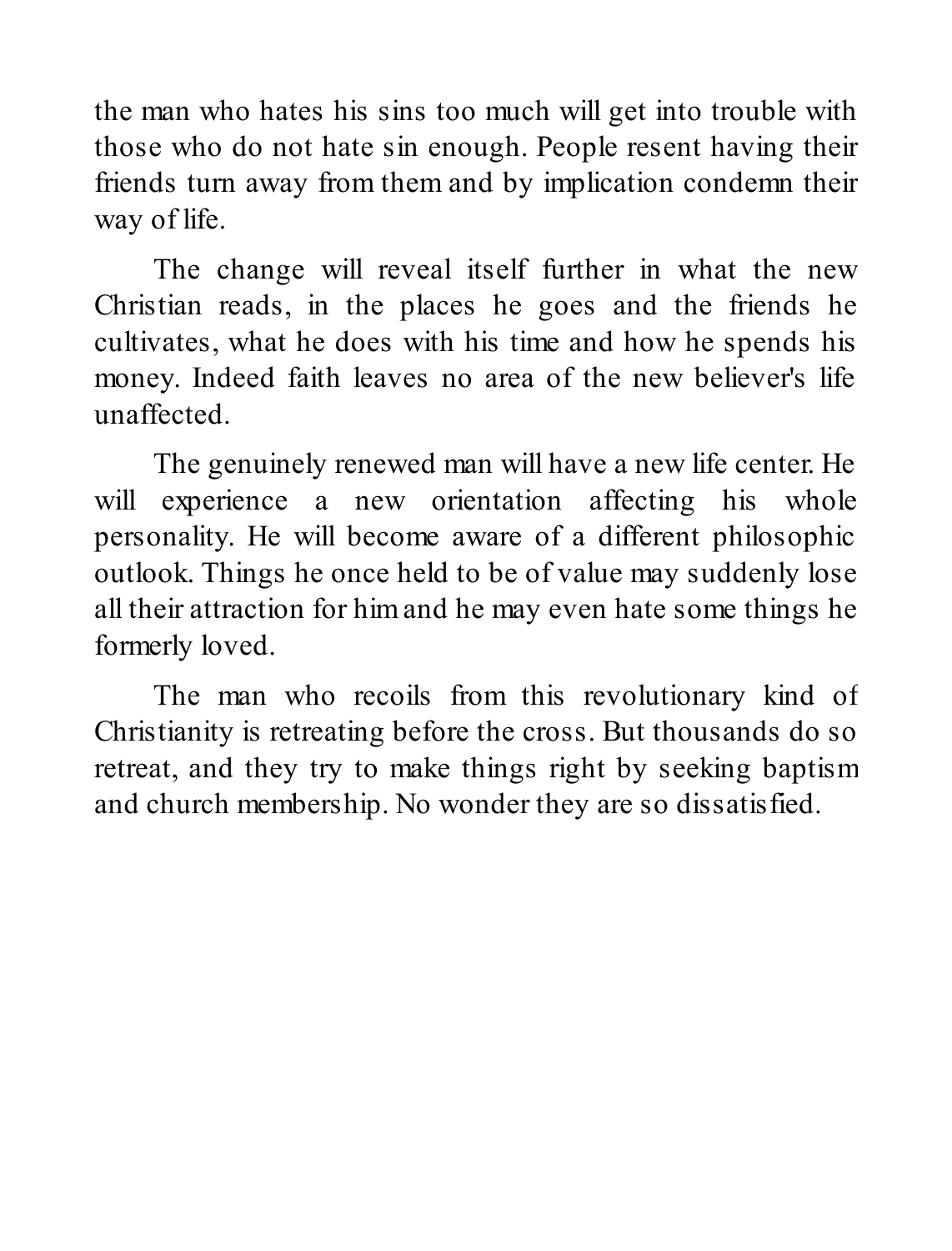# On Taking Too Much for Granted

ONCE MARYAND JOSEPH, with a number of friends and relatives, were traveling back home from Jerusalem and, supposing the young Jesus to be in the company, went a whole day's journey before discovering that He had been left behind.

Their fault was that they assumed that what they wanted to believe was so in fact. They took too much for granted. A simple check at the start of the journey would have saved them a harrowing experience of fear and uncertainty and two days' unnecessary travel.

Theirs was a pardonable fault and one that we ourselves are in great danger of committing. The whole company of evangelicals is traveling home supposing things, some of which may not be true. We had better check before we go any further. Our failure to do so could have more serious consequences than those suffered by Mary and Joseph. It could lead straight to tragedy.

There is danger that we take Christ for granted. We "suppose" that because we hold New Testament beliefs we are therefore New Testament Christians; but it does not follow.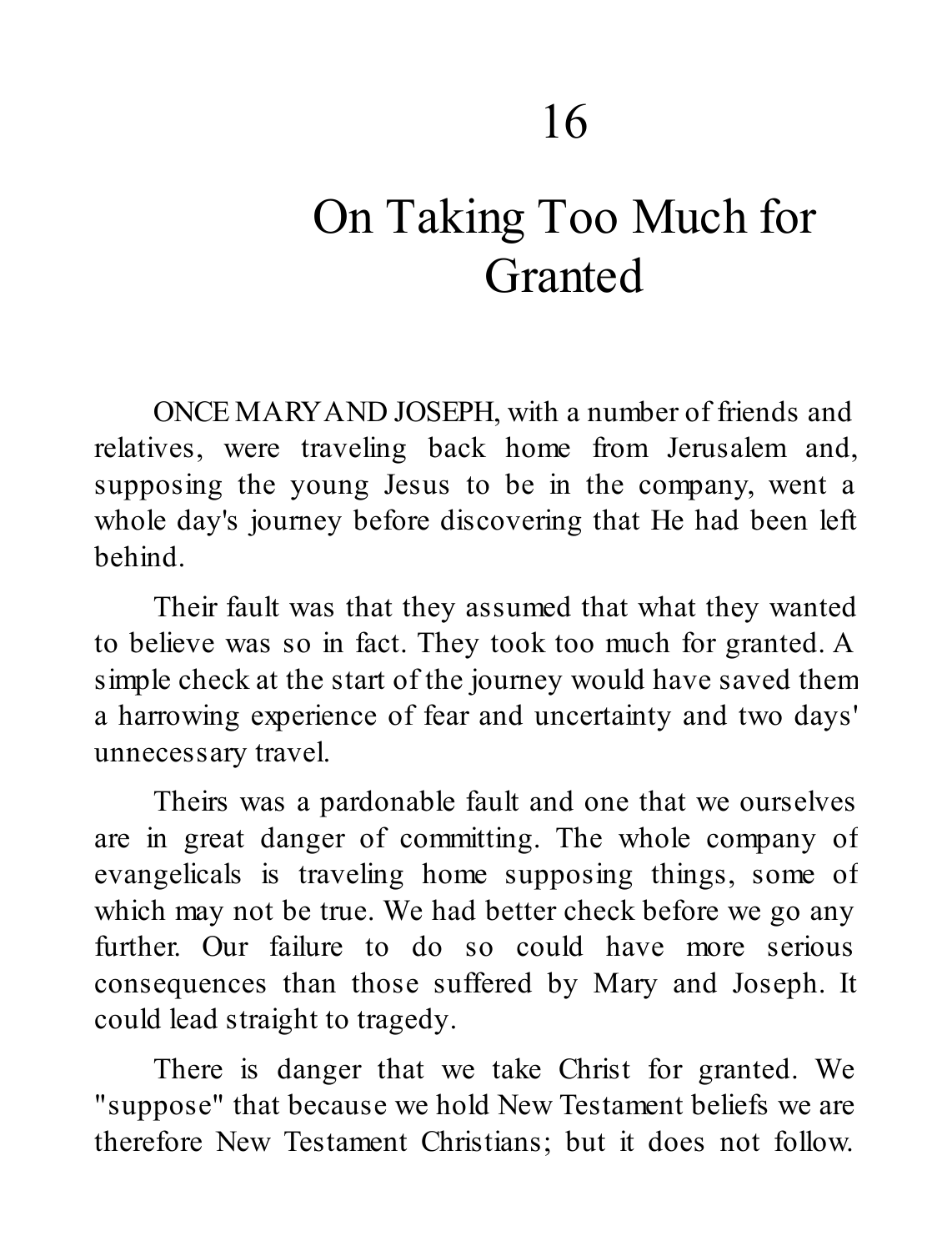The devil is a better theologian than any of us and is a devil still.

We may, for instance, assume that salvation is possible without repentance. Pardon without penitence is a delusion which simple honesty requires that we expose for what it is. To be forgiven, a sin must be forsaken. This accords with the Scriptures, with common logic and with the experience of the saints of all ages.

We are also in danger of assuming the value of religion without righteousness. Through the various media of public communication we are being pressured into believing that religion 'is little more than a beautiful thing capable of bringing courage and peace of mind to a troubled world. Let us resist this effort at brainwashing. The purpose of Christ's redeeming work was to make it possible for bad men to become gooddeeply, radically and finally. God translates men out of the kingdom of darkness into the kingdom of the Son of His love. To believe that such translated men must still dwell in darkness is a reflection on the blood of Christ and the wisdomof God.

In spite of all that James said to the contrary, we are still likely to take for granted that faith without works does somehow have a mystic value after all. But "faith worketh by love," said Paul, and where the works of love are absent we can only conclude that faith is absent also. Faith in faith has displaced faith in God in too many places.

A whole new generation of Christians has come up believing that it is possible to "accept" Christ without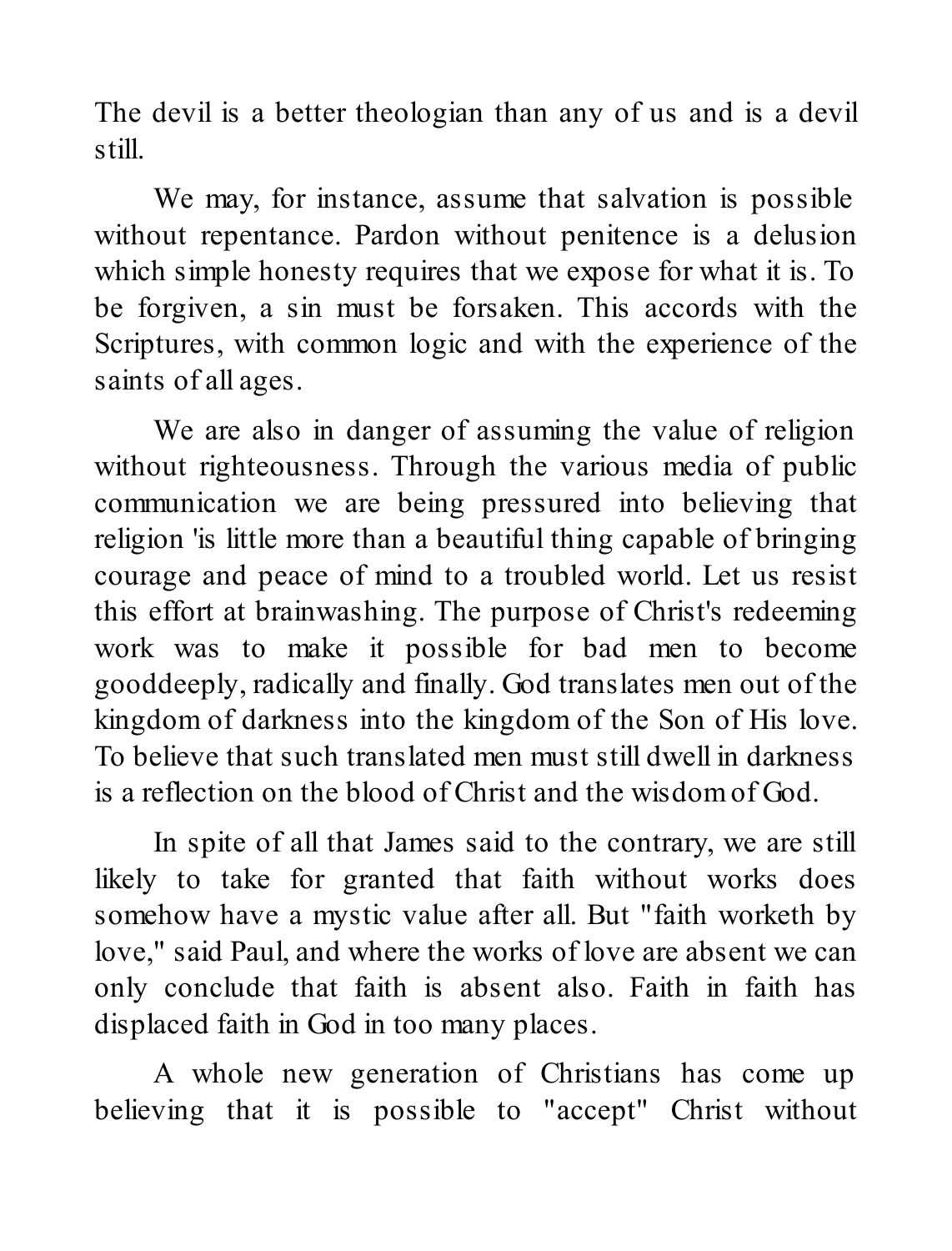forsaking the world. But what saith the Holy Ghost? "Ye adulterers and adulteresses, know ye not that the friendship of the world is enmity with God? whosoever therefore will be a friend of the world is the enemy of God" (James 4:4), and "If any man love the world, the love of the Father is not in him" (I John 2:15) . This requires no comment, only obedience.

We may also erroneously assume that we can experience justification without transformation. Justification and regeneration are not the same; they may be thought apart in theology but they can never be experienced apart in fact. When God declares a man righteous He instantly sets about to make him righteous. Our error today is that we do not expect a converted man to be a transformed man, and as a result of this error our churches are full of substandard Christians. A revival is among other things a return to the belief that real faith invariably produces holiness of heart and righteousness of life.

Again, we may go astray by assuming that we can do spiritual work without spiritual power. I have heard the notion seriously advanced that whereas once to win men to Christ it was necessary to have a gift fromthe Holy Spirit, now religious movies make it possible for anyone to win souls, without such spiritual anointing! "Whom the gods would destroy they first make mad." Surely such a notion is madness, but until now I have not heard it challenged among the evangelicals.

David Brainerd once compared a man without the power of the Spirit trying to do spiritual work to a workman without fingers attempting to do manual labor. The figure is striking but it does not overstate the facts. The Holy Spirit is not a luxury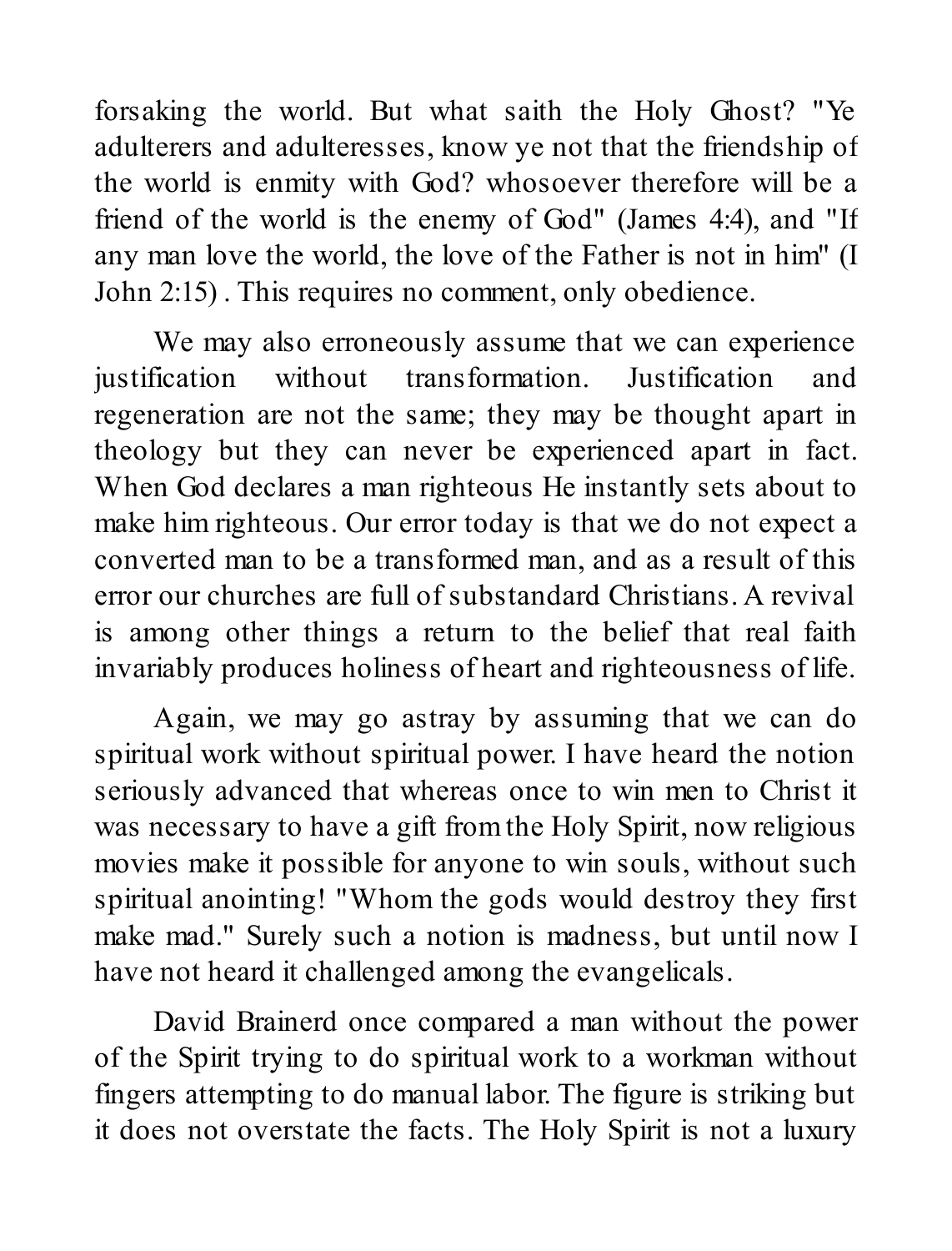meant to make deluxe Christians, as an illuminated frontispiece and a leather binding make a deluxe book. The Spirit is an imperative necessity. Only the Eternal Spirit can do eternal deeds.

Without exhausting the list of things wrongly taken for granted I would mention one more: Millions take for granted that it is possible to live for Christ without first having died with Christ. This is a serious error and we dare not leave it unchallenged.

The victorious Christian has known two lives. The first was his life in Adam which was motivated by the carnal mind and can never please God in any way. It can never be converted; it can only die (Rom. 8:5-8).

The second life of the Christian is his new life in Christ (Rom. 6:114). To live a Christian life with the life of Adam is wholly impossible. Yet multitudes take for granted that it can be done and go on year after year in defeat. And worst of all they accept this half-dead condition as normal.

For our own soul's sake, let's not take too much for granted.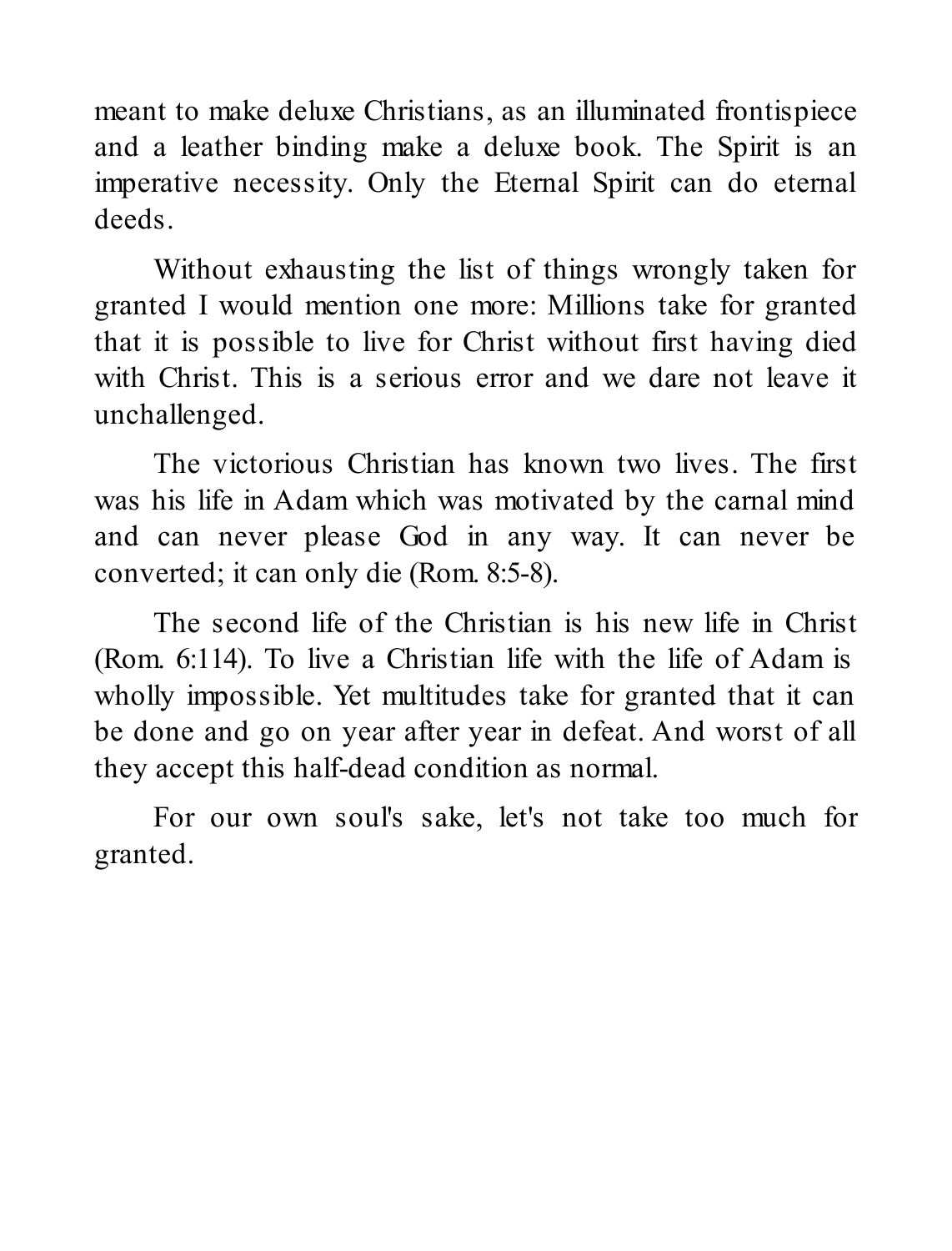#### The Cure for a Fretful Spirit

THE HOLY SPIRIT IN PSALM 37 admonishes us to beware of irritation in our religious lives:

"Fret not thyself because of evildoers, neither be thou envious against the workers of iniquity."

The word "fret" comes to us from the Anglo-Saxon and carries with it such a variety of meanings as bring a rather pained smile to our faces. Notice how they expose us and locate us behind our disguises. The primary meaning of the word is to eat, and from there it has been extended with rare honesty to cover most of the manifestations of an irritable disposition. "To eat away; to gnaw; to chafe; to gall; to vex; to worry; to agitate; to wear away"; so says Webster, and all who have felt the exhausting, corrosive effects of fretfulness know how accurately the description fits the facts.

Now, the grace of God in the human heart works to calm the agitation that normally accompanies life in such a world as ours. The Holy Spirit acts as a lubricant to reduce the friction to a minimum and to stop the fretting and chafing in their grosser phases. But for most of us the problem is not as simple as that.

Fretfulness may be trimmed down to the ground and its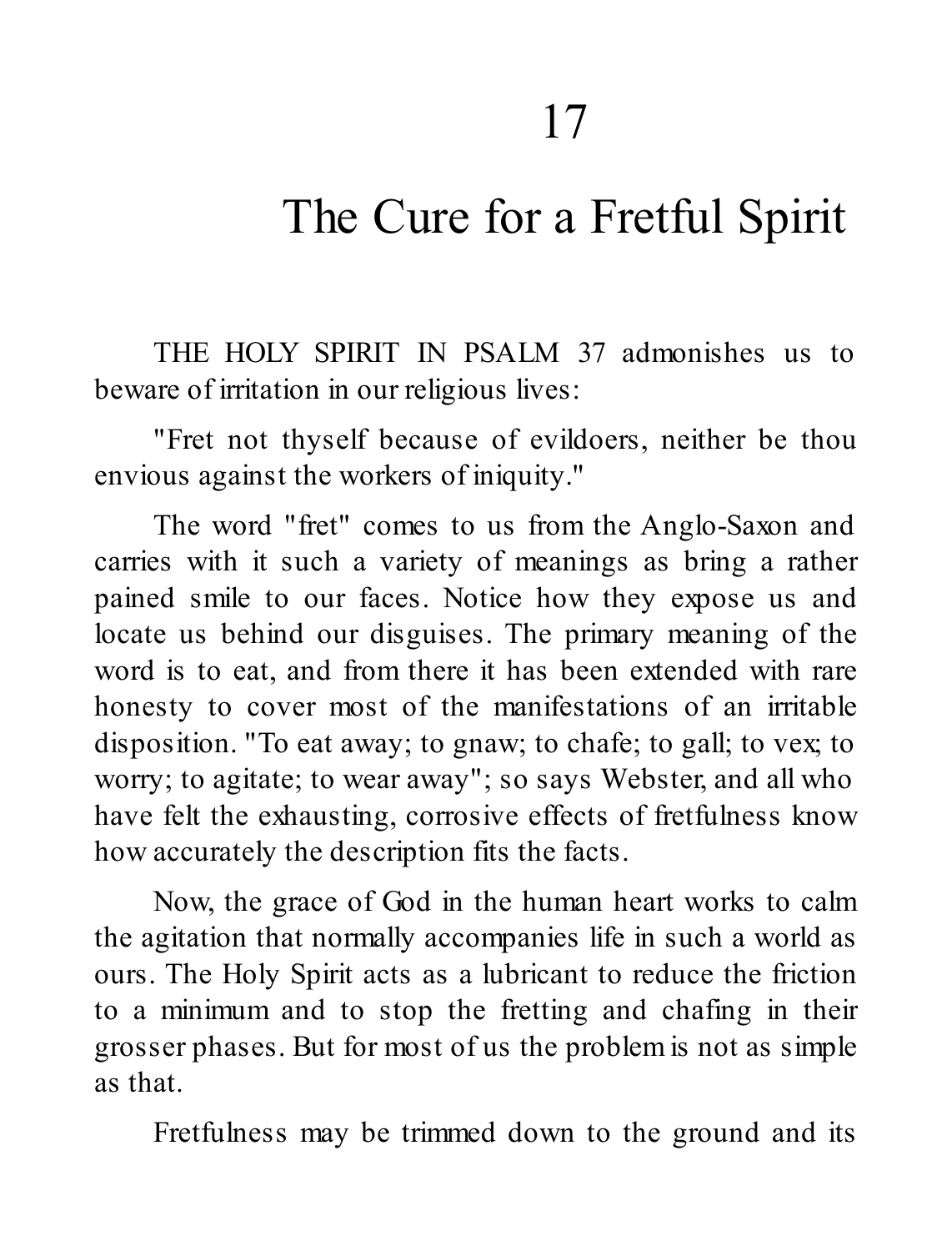roots remain alive deep within the soul, there growing and extending themselves all unsuspected, sending up their old poisonous shoots under other names and other appearances.

It was not to the unregenerate that the words "Fret not" were spoken, but to God-fearing persons capable of understanding spiritual things. We Christians need to watch and pray lest we fall into this temptation and spoil our Christian testimony by an irritable spirit under the stress and strain of life.

It requires great care and a true knowledge of ourselves to distinguish a spiritual burden from religious irritation. We cannot close our minds to everything that is happening around us. We dare not rest at ease in Zion when the church is so desperately in need of spiritually sensitive men and women who can see her faults and try to call her back to the path of righteousness. The prophets and apostles of Bible times carried in their hearts such crushing burdens for God's wayward people that they could say, "Tears have been my meat day and night," and "Oh that my head were waters, and mine eyes a fountain. of tears, that I might weep day and night for the slain daughter of my people!" These men were heavy with a true burden. What they felt was not vexation but acute concern for the honor of God and the souls of men.

By nature some persons fret easily. They have difficulty separating their personal antipathies from the burden of the Spirit. When they are grieved they can hardly say whether it is a pure and charitable thing or merely irritation set up by other Christians having opinions different fromtheir own.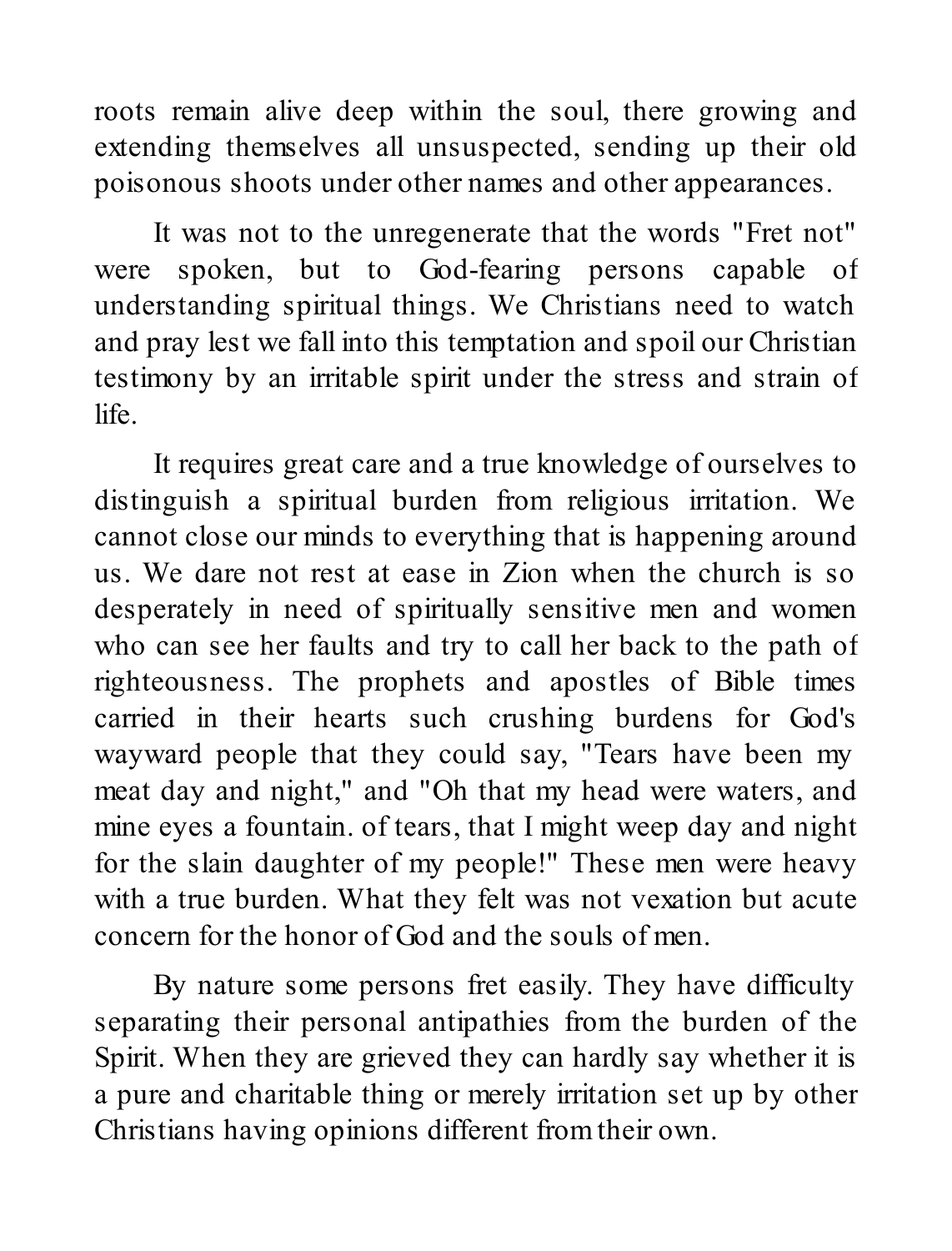Of one thing we may be sure, we can never escape the external stimuli that cause vexation. The world is full of them and though we were to retreat to a cave and live the remainder of our days alone we still could not lose them. The rough floor of our cave would chafe us, the weather would irritate us and the very silence would cause us to fret.

Deliverance from a fretting spirit may be by blood and fire, by humility, self-abnegation and a patient carrying of the cross. There will always be "evildoers" and "workers of iniquity," and for the most part they will appear to succeed while the forces of righteousness willseemto fail. The wicked will always have the money and the talent and the publicity and the numbers, while the righteous will be few and poor and unknown. The prayerless Christian will surely misread the signs and fret against the circumstances. That is what the Spirit warns us against.

Let us look out calmly upon the world; or better yet, let us look down upon it from above where Christ is seated and we are seated in Him. Though the wicked spread himself like "a green bay tree" it is only for a moment. Soon he passes away and is not. "But the salvation of the righteous is of the Lord: he is their strength in the time of trouble." This knowledge should cure the fretting spirit.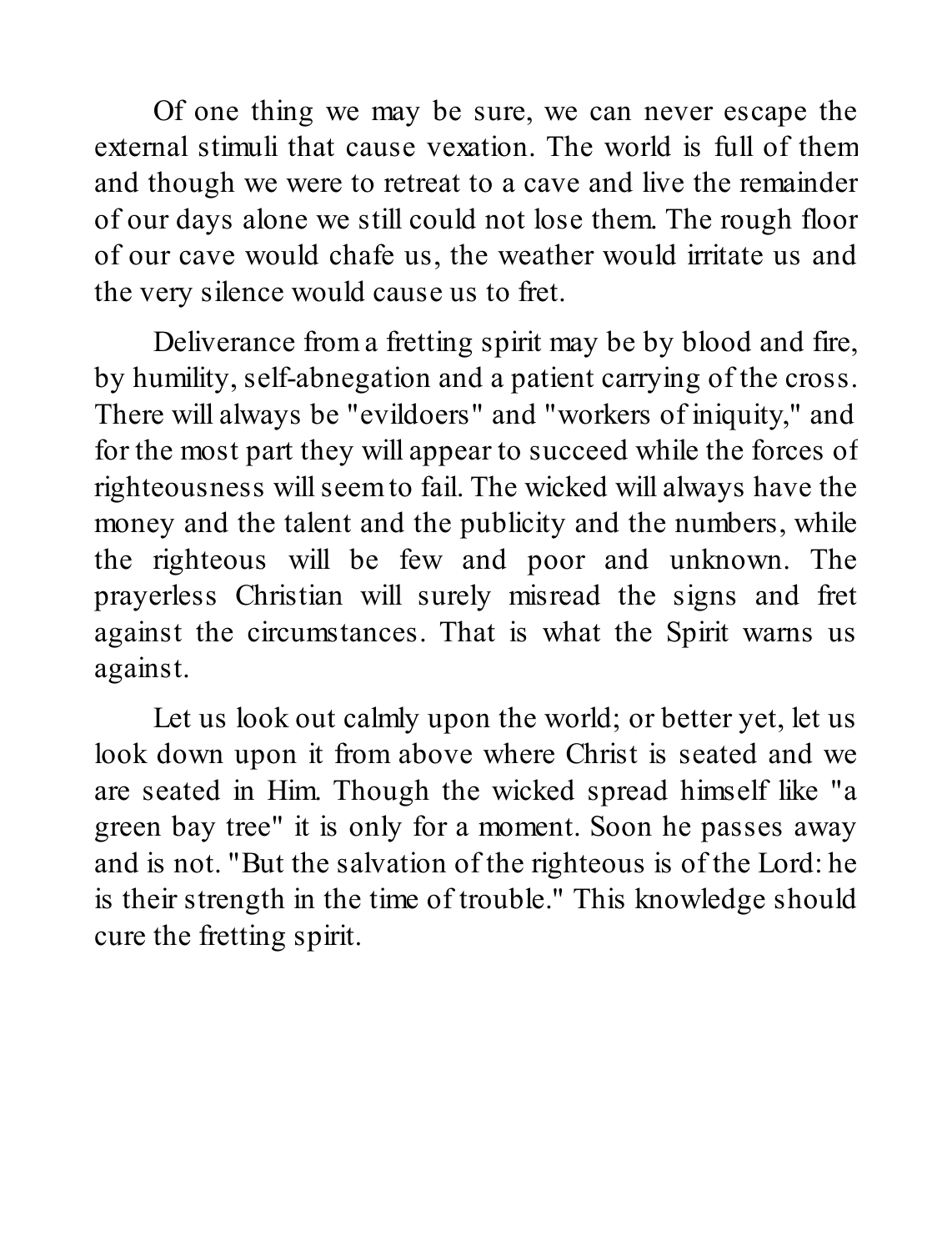#### Boasting or Belittling

WEALL know how painful it is to be forced to listen to a confirmed boaster sound off on his favorite topic - himself. To be the captive of such a man even for a short time tries our patience to the utmost and puts a heavy strain upon our Christian charity.

Boasting is particularly offensive when it is heard among the children of God, the one place above all others where it should never be found. Yet it is quite common among Christians, though disguised somewhat by the use of the stock expression, "I say this to the glory of God."

Some boasters appear to feel a bit self-conscious, and apologize meekly for their outbursts of self-praise. Others have accepted themselves as being all their doting relatives and friends claim they are, and habitually speak of themselves in reverent terms, as if their superiority was a matter of common knowledge too well established to require proof. Such a one was the concert singer who replied to a glowing compliment after a performance, "Well, what did you expect?"

God is very patient with His children and often tolerates in them carnal traits so gross as to shock their fellow Christians. But that is only for a while. As more light comes to our hearts,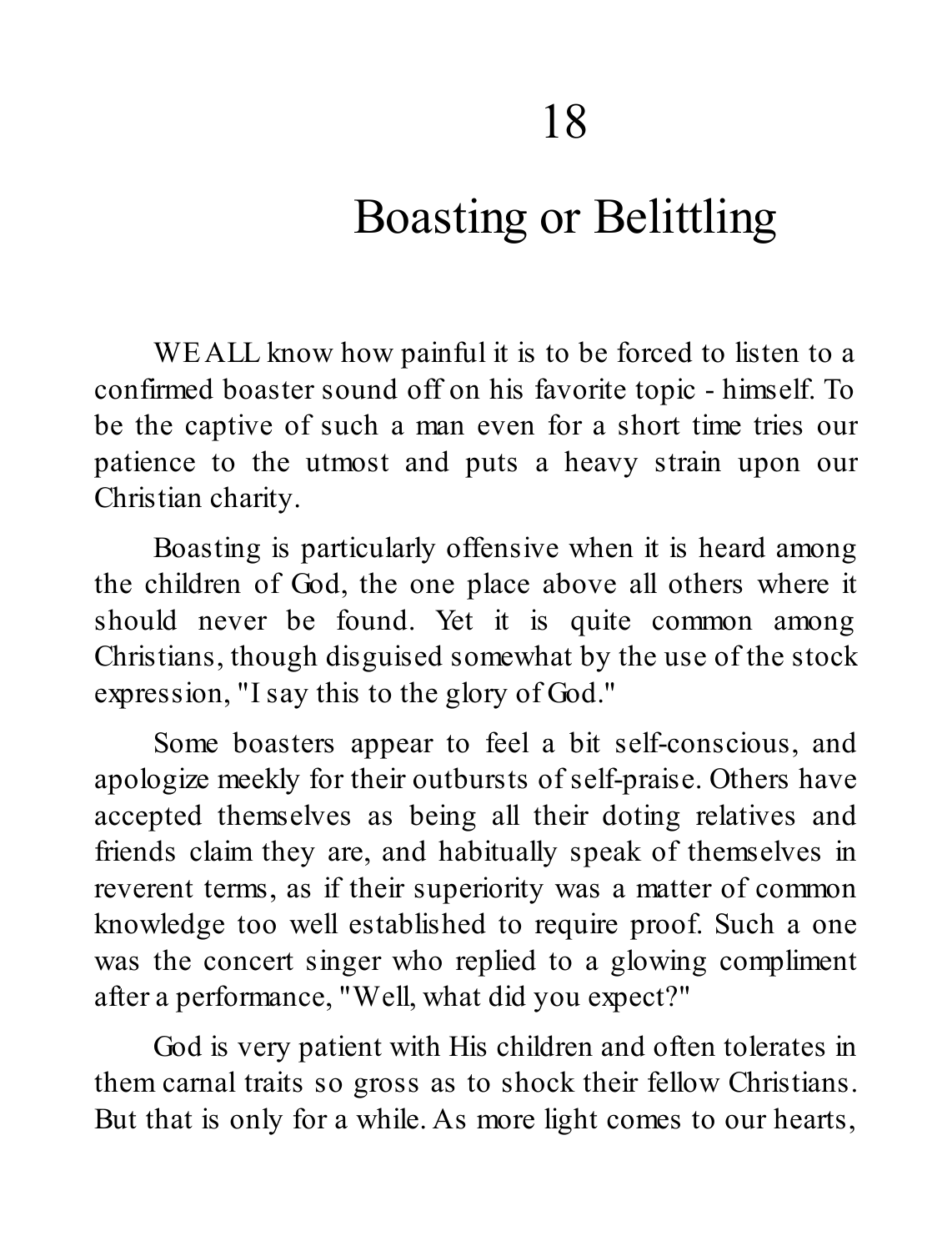and especially as we go on to new and advanced spiritual experiences, God begins to impose disciplines upon us to purge us from the same faults He tolerated before. Then He permits us to say and do things that react unfavorably against us and expose our vanity for what it is. It may then happen in the providential will of God that the very gift we have boasted of may be lost to us or the project we are so proud of will fail. After we have learned our lesson the Lord may restore what He has taken away, for He is more concerned with our souls than with our service. But sometimes our boasting permanently hurts us and excludes us from blessings we might have enjoyed.

Another habit not quite so odious is belittling ourselves. This might seem to be the exact opposite of boasting, but actually it is the same old sin traveling under a nomde plume. It is simply egoism trying to act spiritual. It is impatient Saul hastily offering an unacceptable sacrifice to the Lord.

Self-derogation is bad for the reason that self must be there to derogate. Self, whether swaggering or groveling, can never be anything but hateful to God.

Boasting is an evidence that we are pleased with self; belittling, that we are disappointed in it. Either way we reveal that we have a high opinion of ourselves. The belittler is chagrined that one as obviously superior as he should not have done better, and he punishes himself by making uncomplimentary remarks about himself. That he does not really mean what he says may be proved quite easily. Let someone else say the same things. His eager defense of himself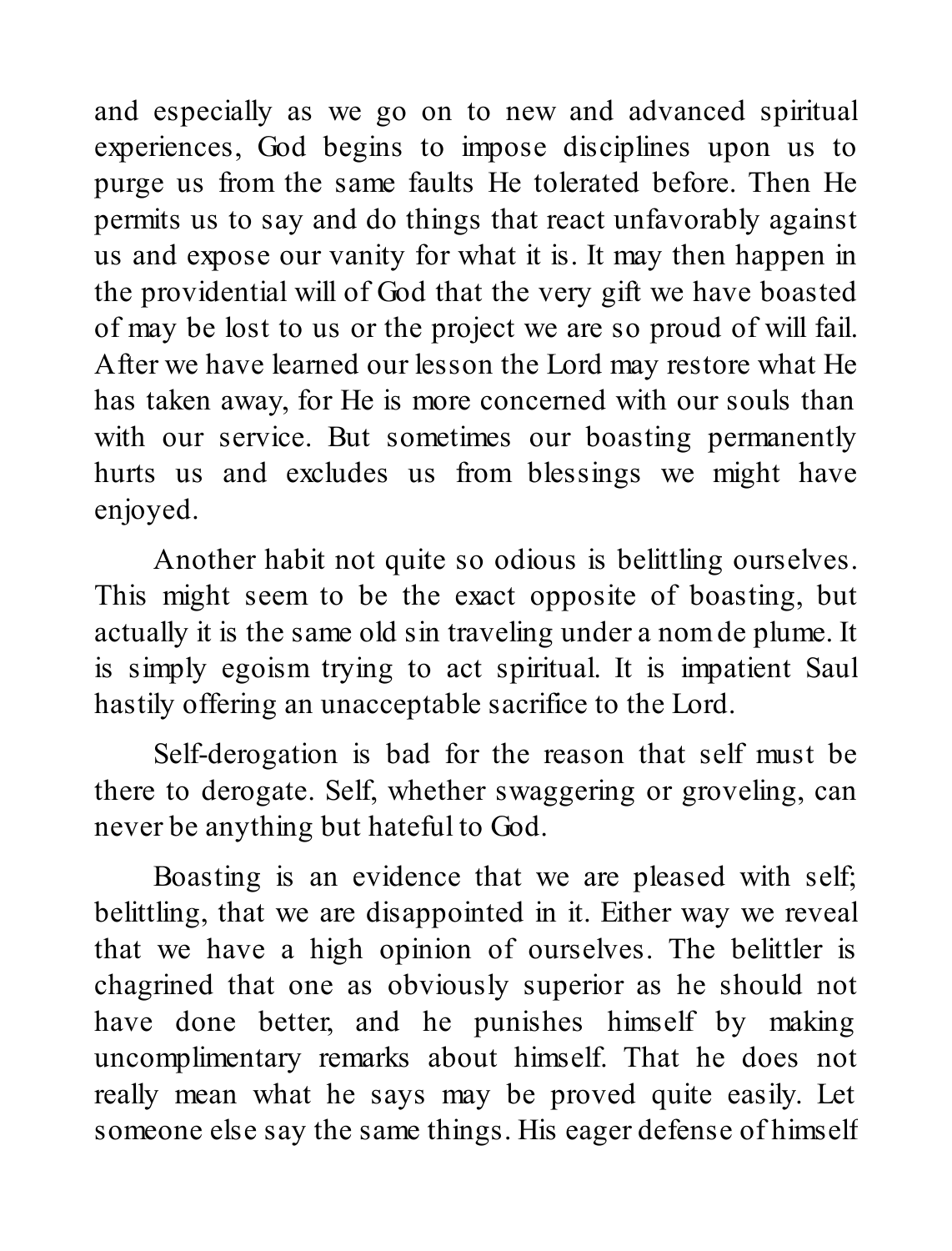will reveal how he feels and has secretly felt all the time.

The victorious Christian neither exalts nor downgrades himself. His interests have shifted from self to Christ. What he is or is not no longer concerns him. He believes that he has been crucified with Christ and he is not willing either to praise or deprecate such a man.

Yet the knowledge that he has been crucified is only half the victory. "Nevertheless I live; yet not I, but Christ liveth in me: and the life which I now live in the flesh I live by the faith of the Son of God, who loved me, and gave himself for me." Christ is now where the man's ego was formerly. The man is now Christ-centered instead of self-centered, and he forgets himself in his delighted preoccupation with Christ.

Candor compels me to acknowledge that it is a lot easier to write about this than it is to live it. Self is one of the toughest plants that grows in the garden of life. It is, in fact, indestructible by any human means. Just when we are sure it is dead it turns up somewhere as robust as ever to trouble our peace and poison the fruit of our lives.

Yet there is deliverance. When our judicial crucifixion becomes actual the victory is near; and when our faith rises to claimthe risen life of Christ as our own the triumph is complete. The trouble is that we do not receive the benefits of all this until something radical has happened in our own experience, something which in its psychological effects approaches actual crucifixion. What Christ went through we also must go through. Rejection, surrender, loss, a violent detachment from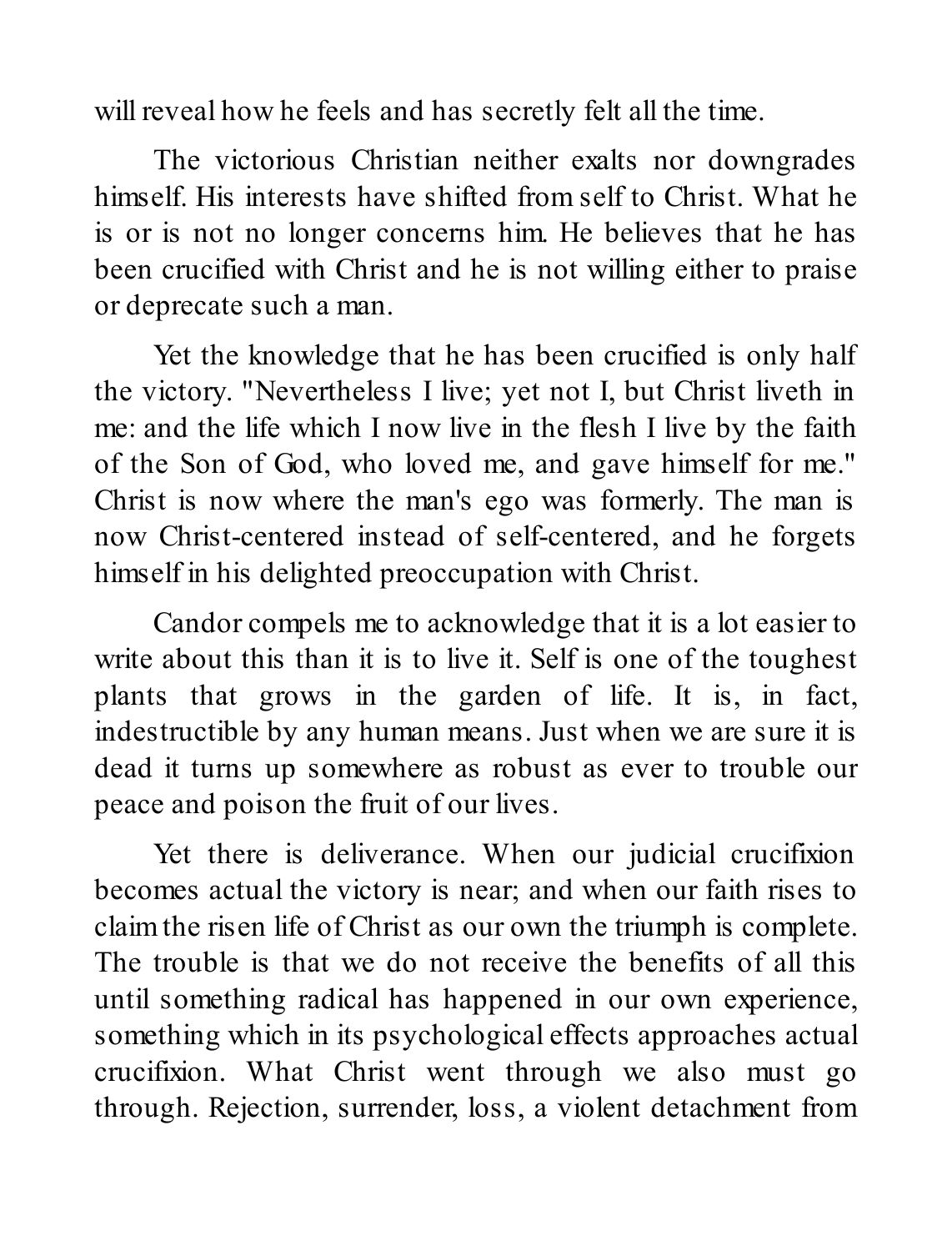the world, the pain of social ostracism - all must be felt in our actual experience.

Where we have failed is in the practical application of the teaching concerning the crucified life. Too many have been content to be armchair Christians, satisfied with the theology of the cross. Plainly Christ never intended that we should rest in a mere theory of self-denial. His teaching identified His disciples with Himself so intimately that they would have had to be extremely dull not to have understood that they were expected to experience very much the same pain and loss as He Himself did.

The healthy soul is the victorious soul and victory never comes while self is permitted to remain unjudged and uncrucified. While we boast or belittle we may be perfectly sure that the cross has not yet done its work within us. Faith and obedience will bring the cross into the life and cure both habits.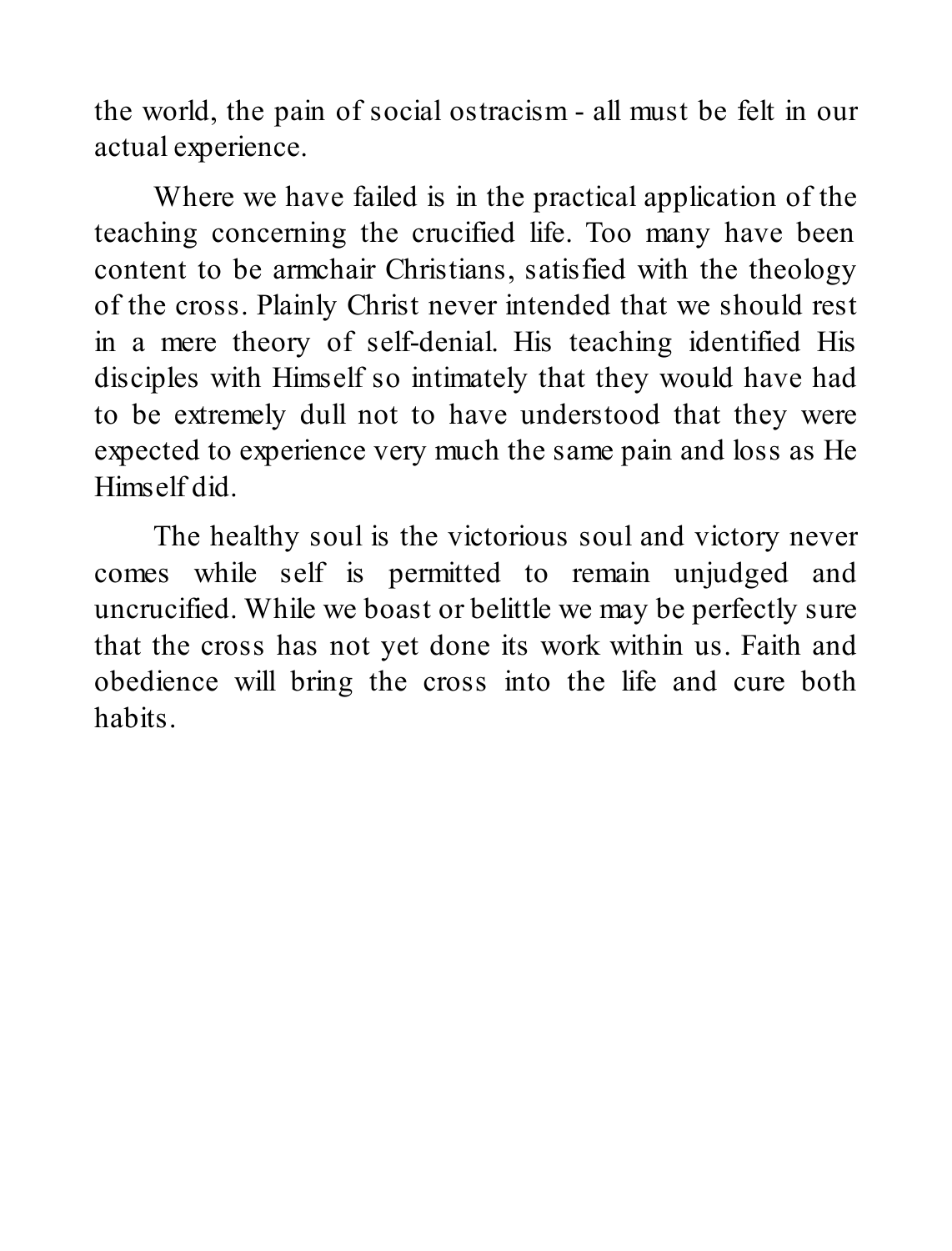### The Communion of Saints

"I believe in the communion of saints."-Apostles' Creed

THESE WORDS WERE WRITTEN into the creed about the middle of the fifth century.

It would be difficult if not altogether impossible for us at this late date to know exactly what was in the minds of the Church Fathers who introduced the words into the creed, but in the Book of Acts we have a description of the first Christian communion: "Then they that gladly received his word were baptized: and the same day there were added unto them about three thousand souls. And they continued steadfastly in the apostles' doctrine and fellowship, and in breaking of bread, and in prayers."

Here is the original apostolic fellowship, the pattern after which every true Christian communion must be modelled.

The word "fellowship," in spite of its abuses, is still a beautiful and meaningful word. When rightly understood it means the same as the word "communion," that is, the act and condition of sharing together in some common blessing by numbers of persons. The communion of saints, then, means an intimate and loving sharing together of certain spiritual blessings by persons who are on an equal footing before the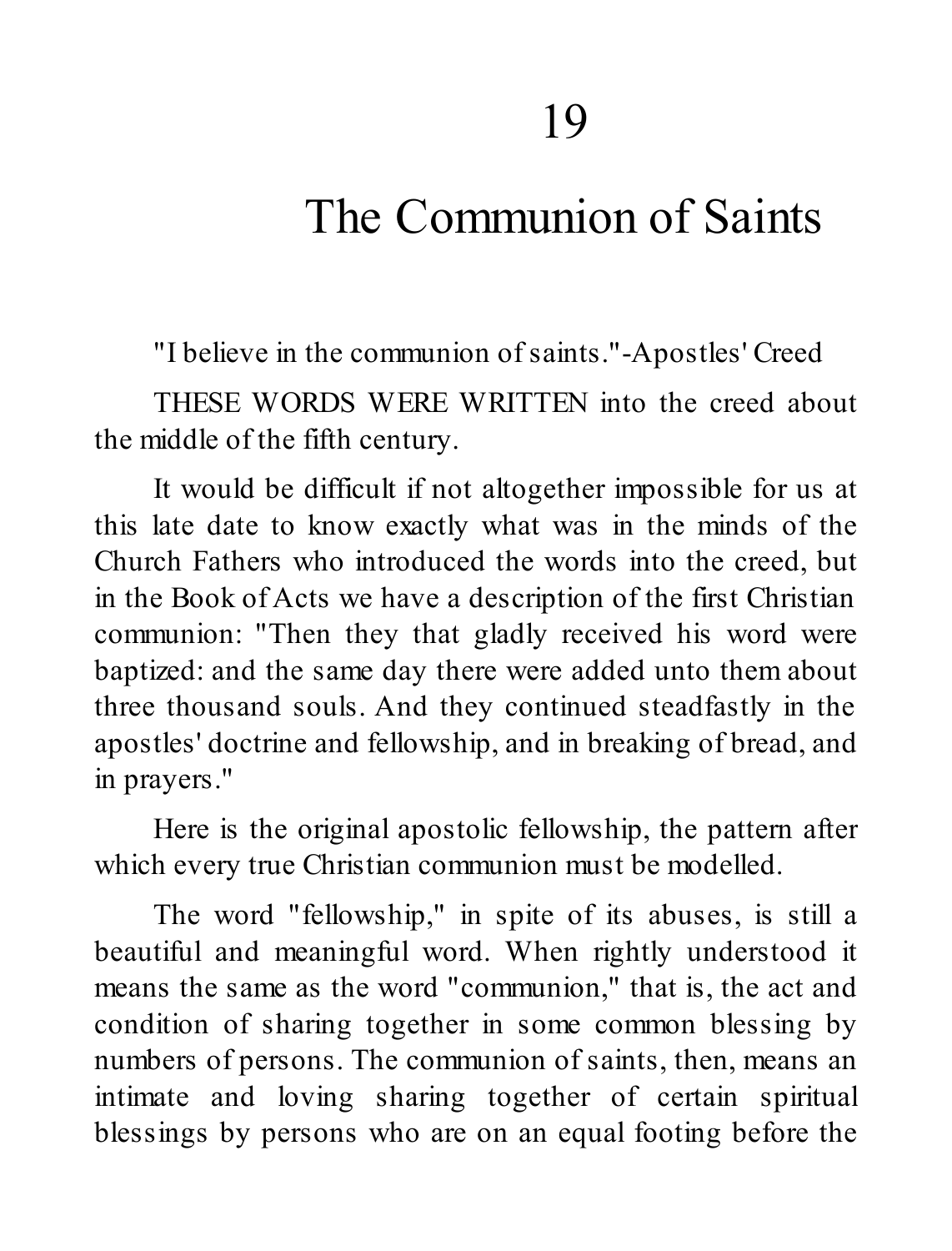blessing in which they share. This fellowship must include every member of the Church of God from Pentecost to this present moment and on to the end of the age.

Now, before there can be communion there must be union. The sharers are one in a sense altogether above organization, nationality, race or denomination. That oneness is a divine thing, achieved by the Holy Spirit in the act of regeneration. Whoever is born of God is one with everyone else who is born of God. Just as gold is always gold, wherever and in whatever shape it is found, and every detached scrap of gold belongs to the true family and is composed of the same element, so every regenerate soul belongs to the universal Christian community and to the fellowship of the saints.

Every redeemed soul is born out of the same spiritual life as every other redeemed soul and partakes of the divine nature in exactly the same manner. Each one is thus made a member of the Christian community and a sharer in everything which that community enjoys. This is the true communion of saints. But to know this is not enough. If we would enter into the power of it we must exercise ourselves in this truth; we must practice thinking and praying with the thought that we are members of the Body of Christ and brothers to all the ransomed saints living and dead who have believed on Christ and acknowledged Himas Lord.

We have said that the communion of saints is a fellowship, a sharing in certain divinely given things by divinely called persons. Now, what are those things?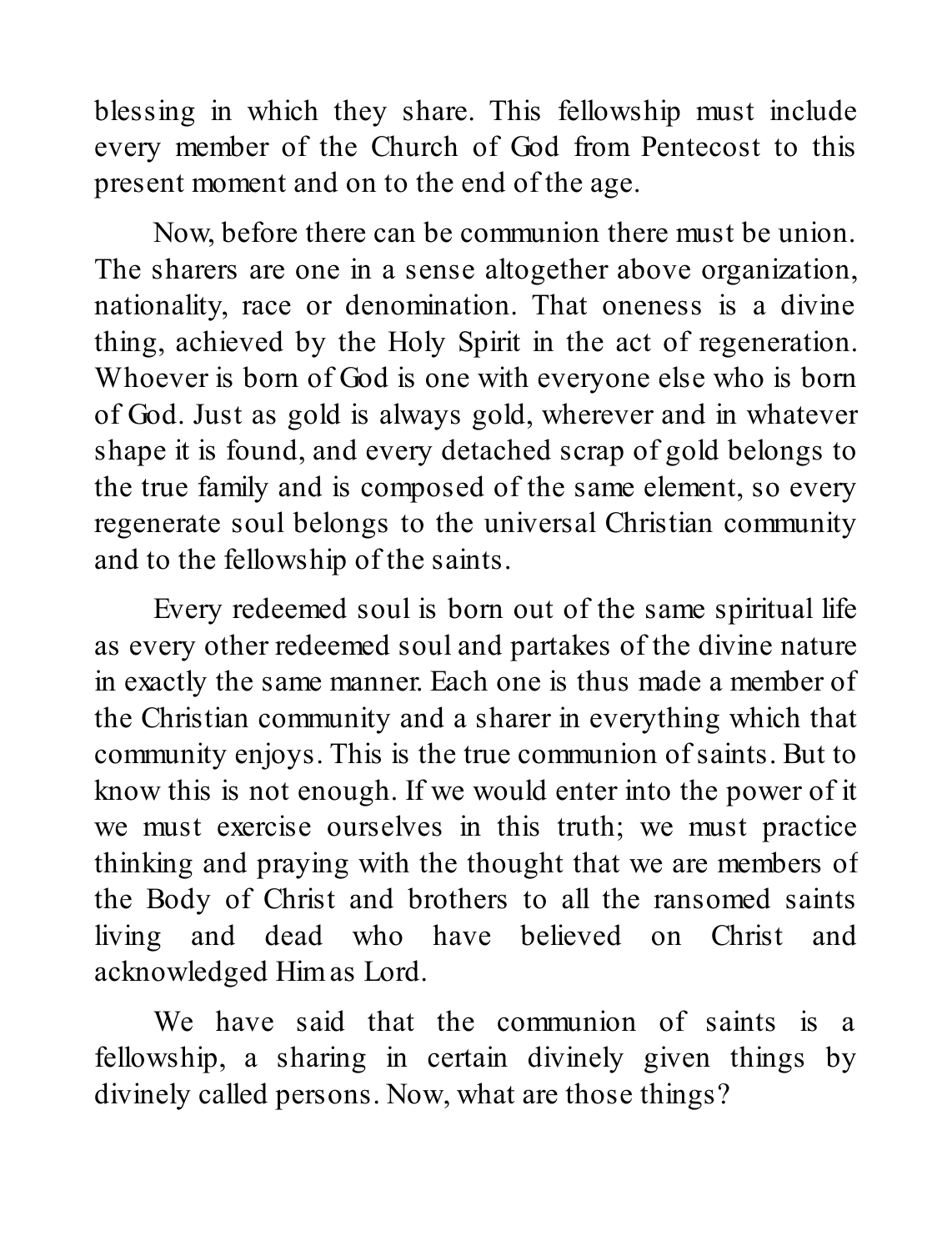The first and most important is life-"the life of God in the soul of man," to borrow a phrase from Henry Scougal. This life is the basis of everything else which is given and shared. And that life is nothing else than God Himself. It should be evident that there can be no true Christian sharing unless there is first an impartation of life. An organization and a name do not make a church. One hundred religious persons knit into a unity by careful organization do not constitute a church any more than eleven dead men make a football team. The first requisite is life, always.

The apostolic fellowship is also a fellowship of truth. The inclusiveness of the fellowship must always be held along with the exclusiveness of it. Truth brings into its gracious circle all who admit and accept the Bible as the source of all truth and the Son of God as the Saviour of men. But there dare be no weak compromise with the facts, no sentimental mouthing of the old phrases: "We are all headed for the same place .... Each one is seeking in his own way to please the Father and make heaven his home." The truth makes men free, and the truth will bind and loose, will open and shut, will include and exclude at its high will without respect to persons. To reject or deny the truth of the Word is to exclude ourselves from the apostolic communion.

Now, someone may ask, "What is the truth of which you speak? Is my fate to depend upon Baptist truth or Presbyterian truth or Anglican truth, or all of these or none of these? To know the communion of saints must I believe in Calvinism or Armimanism? In the Congregational or the Episcopal form of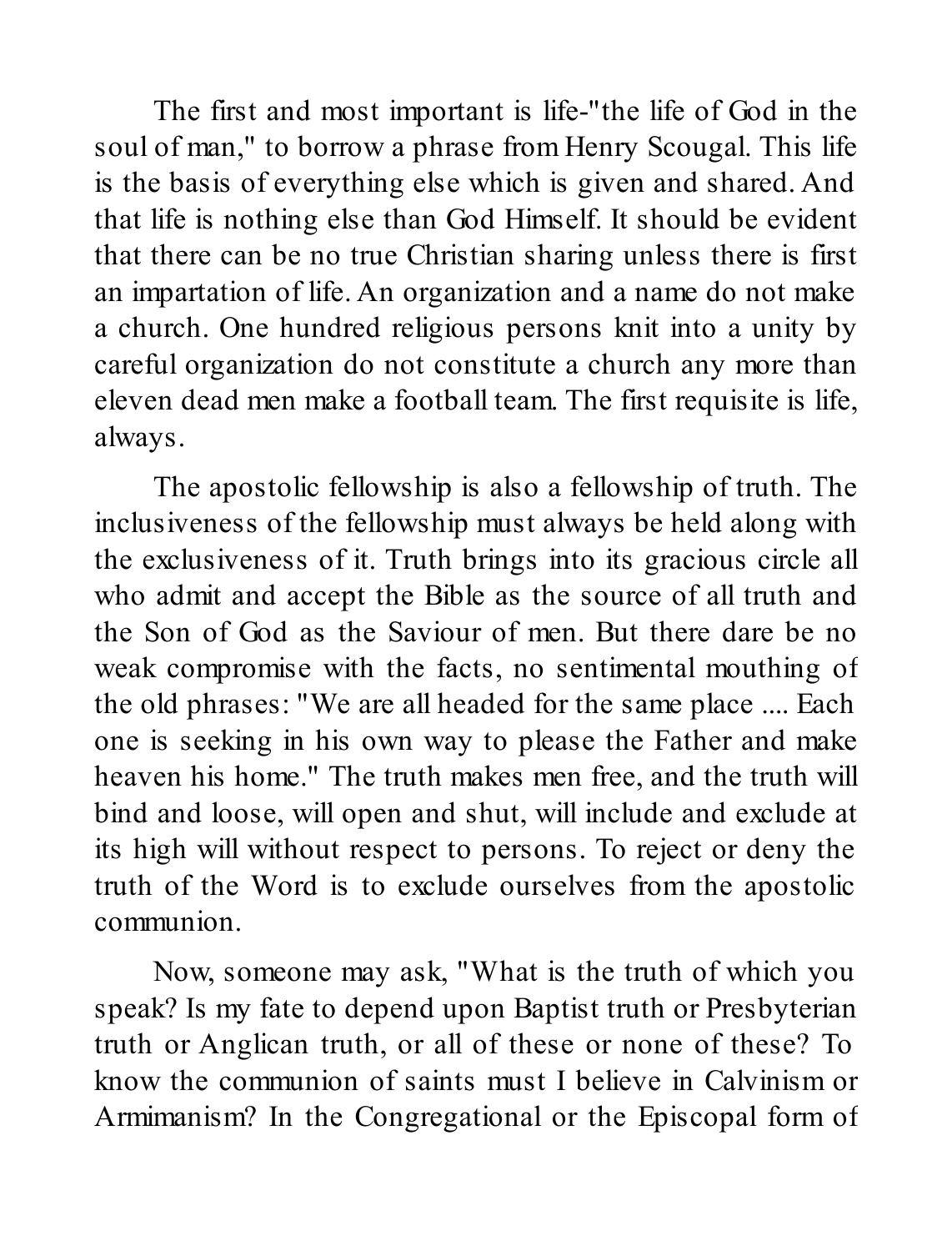church government? Must I interpret prophecy in accord with the pre-millenarians or the post-millenarians? Must I believe in immersion or sprinkling or pouring?" The answer to all this is easy. The confusion is only apparent, not actual.

The early Christians, under the fire of persecution, driven from place to place, sometimes deprived of the opportunity for careful instruction in the faith, wanted a "rule" which would sum up all that they must believe to assure their everlasting welfare. Out of this critical need arose the creeds. Of the many, the Apostles' Creed is the best known and best loved, and has been reverently repeated by the largest number of believers through the centuries. And for millions of good men that creed contains the essentials of truth. Not all truths, to be sure, but the heart of all truth. It served in trying days as a kind of secret password that instantly united men to each other when passed from lip to lip by the followers of the Lamb. It is fair to say, then, that the truth shared by saints in the apostolic fellowship is the same truth which is outlined for convenience in the Apostles' Creed.

In this day when the truth of Christianity is under serious fire from so many directions it is most important that we know what we believe and that we guard it carefully. But in our effort to interpret and expound the Holy Scriptures in accord with the ancient faith of all Christians, we should remember that a seeking soul may find salvation through the blood of Christ while yet knowing little of the fuller teachings of Christian theology. We must, therefore, admit to our fellowship every sheep who has heard the voice of the Shepherd and has tried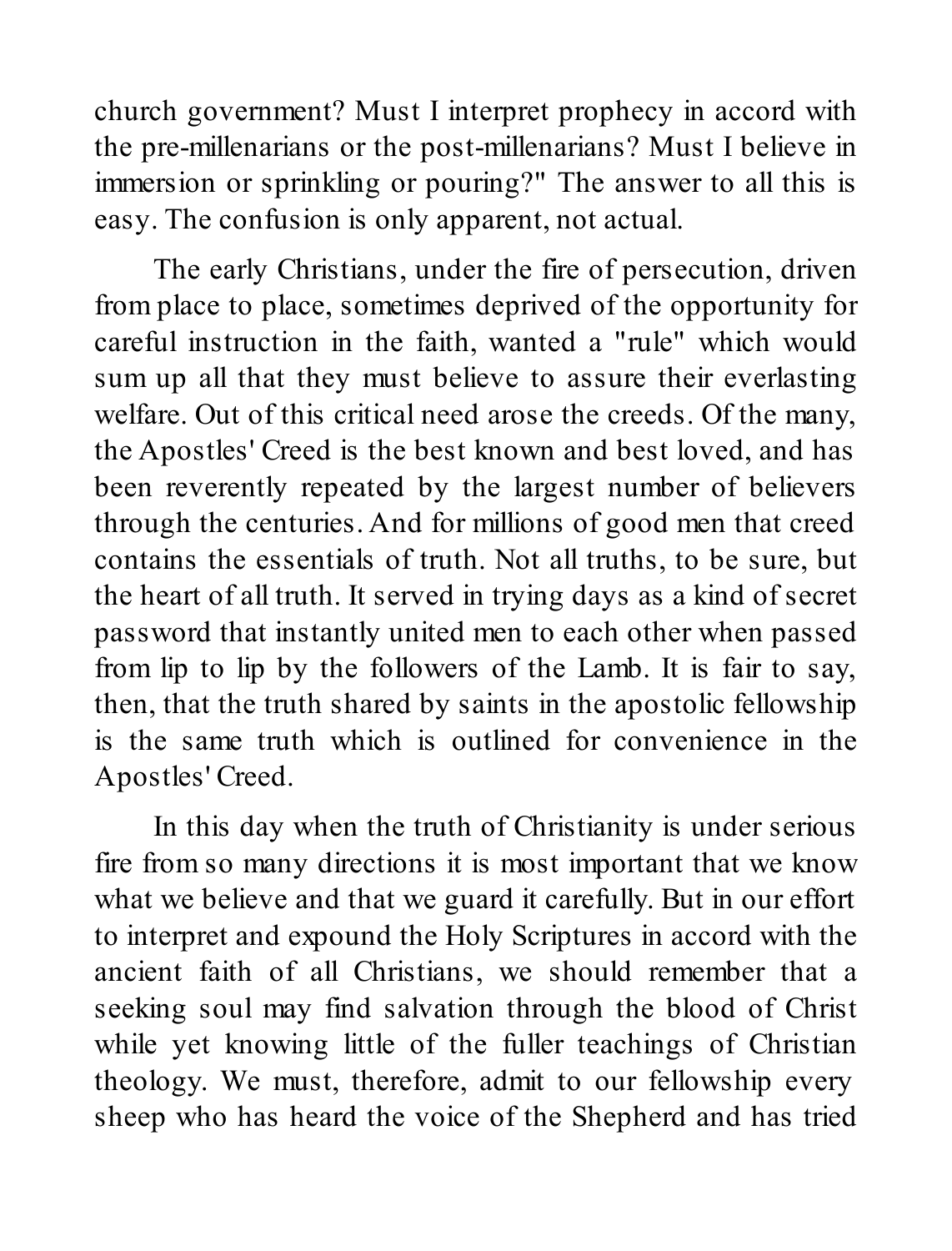to follow Him.

The beginner in Christ who has not yet had time to learn much Christian truth and the underprivileged believer who has had the misfortune to be brought up in a church where the Word has been neglected from the pulpit, are very much in the same situation. Their faith grasps only a small portion of truth, and their "sharing" is necessarily limited to the small portion they grasp. The important thing, however, is that the little bit they do enjoy is real truth. It may be no more than this, that "Christ Jesus came into the world to save sinners"; but if they walk in the light of that much truth, no more is required to bring them into the circle of the blessed and to constitute them true members of the apostolic fellowship.

Then, true Christian communion consists in the sharing of a Presence. This is not poetry merely, but a fact taught in bold letters in the New Testament.

God has given us Himself in the Person of His Son. "Where two or three are gathered together in my name, there am I in the midst of them." The immanence of God in His universe makes possible the enjoyment of the "real Presence" by the saints of God in heaven and on earth simultaneously. Wherever they may be, He is present to them in the fullness of His Godhead.

I do not believe that the Bible teaches the possibility of communication between the saints on earth and those in heaven. But while there cannot be communication, there most surely can be communion. Death does not tear the individual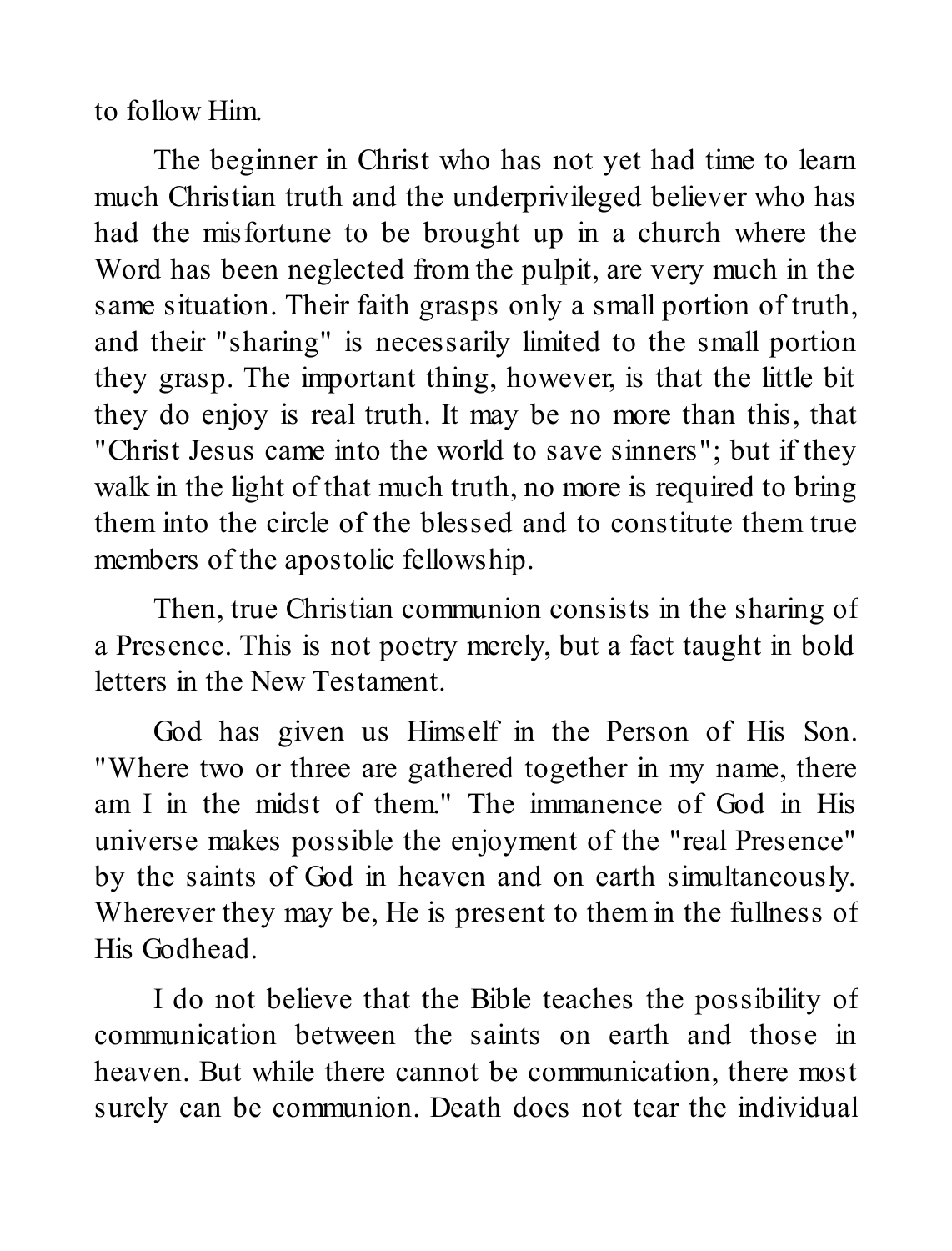believer from his place in the Body of Christ. As in our human bodies each member is nourished by the same blood which at once gives life and unity to the entire organism, so in the Body of Christ the quickening Spirit flowing through every part gives life and unity to the whole. Our Christian brethren who have gone from our sight retain still their place in the universal fellowship. The Church is one, whether waking or sleeping, by a unity of life forevermore.

The most important thing about the doctrine of the communion of saints is its practical effects on the lives of Christians. We know very little about the saints above, but about the saints on earth we know, or can know, a great deal. We Protestants do not believe (since the Bible does not teach) that the saints who have gone into heaven before us are in any way affected by the prayers or labors of saints who remain on earth. Our particular care is not for those whom God has already honored with the vision beatific, but for the hardpressed and struggling pilgrims who are still traveling toward the City of God. We all belong to each other; the spiritual welfare of each one is or should be the loving concern of all the rest.

We should pray for an enlargement of soul to receive into our hearts all of God's people, whatever their race, color or church affiliation. Then we should practice thinking of ourselves as members of the blessed family of God and should strive in prayer to love and appreciate everyone who is born of the Father.

I suggest also that we try to acquaint ourselves as far as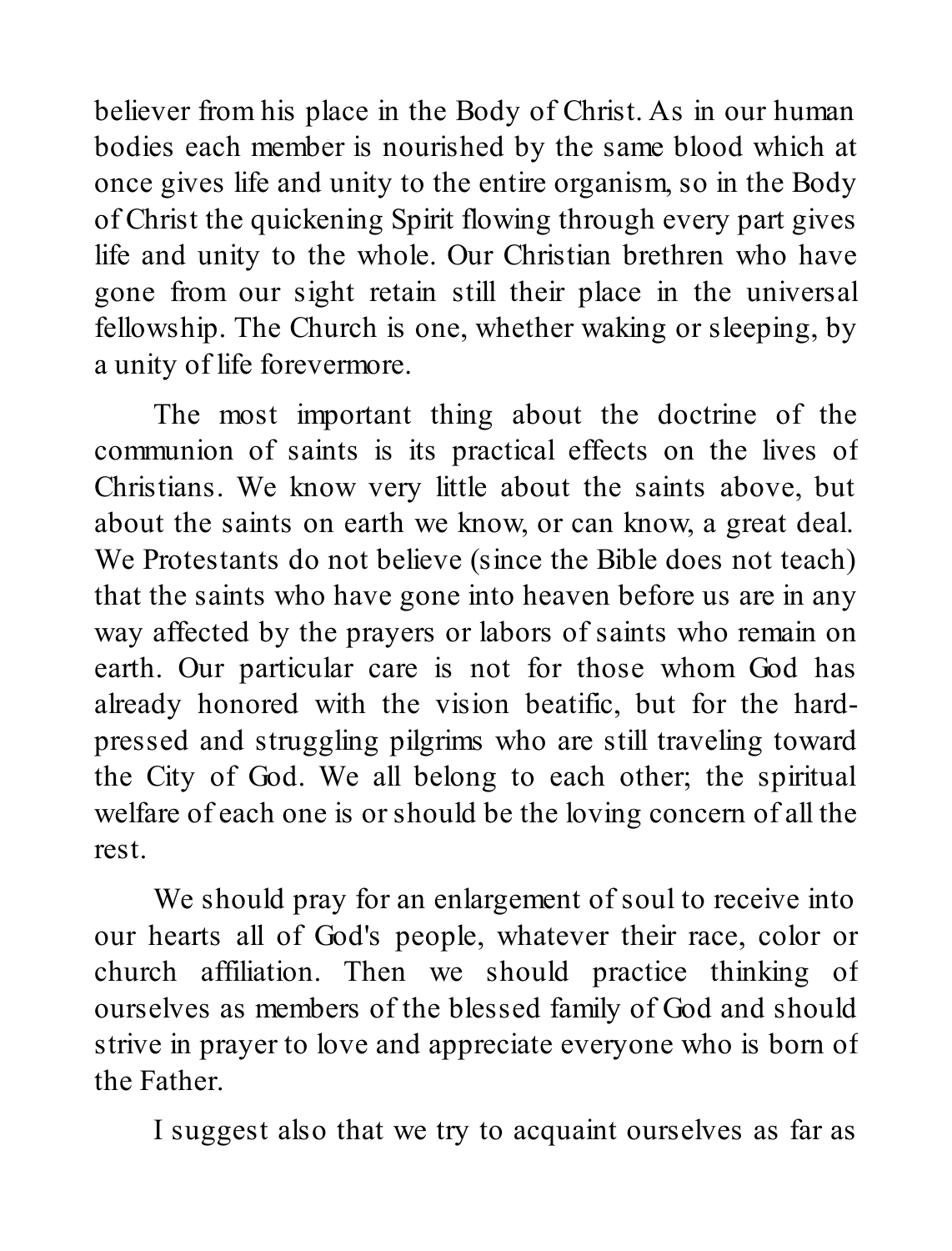possible with the good and saintly souls who lived before our times and now belong to the company of the redeemed in heaven. How sad to limit our sympathies to those of our own day, when God in His providence has made it possible for us to enjoy the rich treasures of the minds and hearts of so many holy and gifted saints of other days. To confine our reading to the works of a few favorite authors of today or last week is to restrict our horizons and to pinch our souls dangerously.

I have no doubt that the prayerful reading of some of the great spiritual classics of the centuries would destroy in us forever that constriction of soul which seems to he the earmark of modern evangelicalism.

For many of us the wells of the past wait to be reopened. Augustine, for instance, would bring to us a sense of the overwhelming majesty of God that would go far to cure the flippancy of spirit found so widely among modern Christians. Bernard of Cluny would sing to us of "Jerusalem the Golden" and the peace of an eternal sabbath day until the miserable pleasures of this world become intolerable; Richard Rolle would show us how to escape from "the abundance of riches, the flattering of women and the fairness of

youth," that we may go on to know God with an intimacy that will become in our hearts "heat, fragrance and song"; Tersteegen would whisper to us of the "hidden love of God" and the awful Presence until our hearts would become "still before Him" and "prostrate inwardly adore Him"; before our eyes the sweet St. Francis would throw his arms of love around sun and moon, trees and rain, bird and beast, and thank God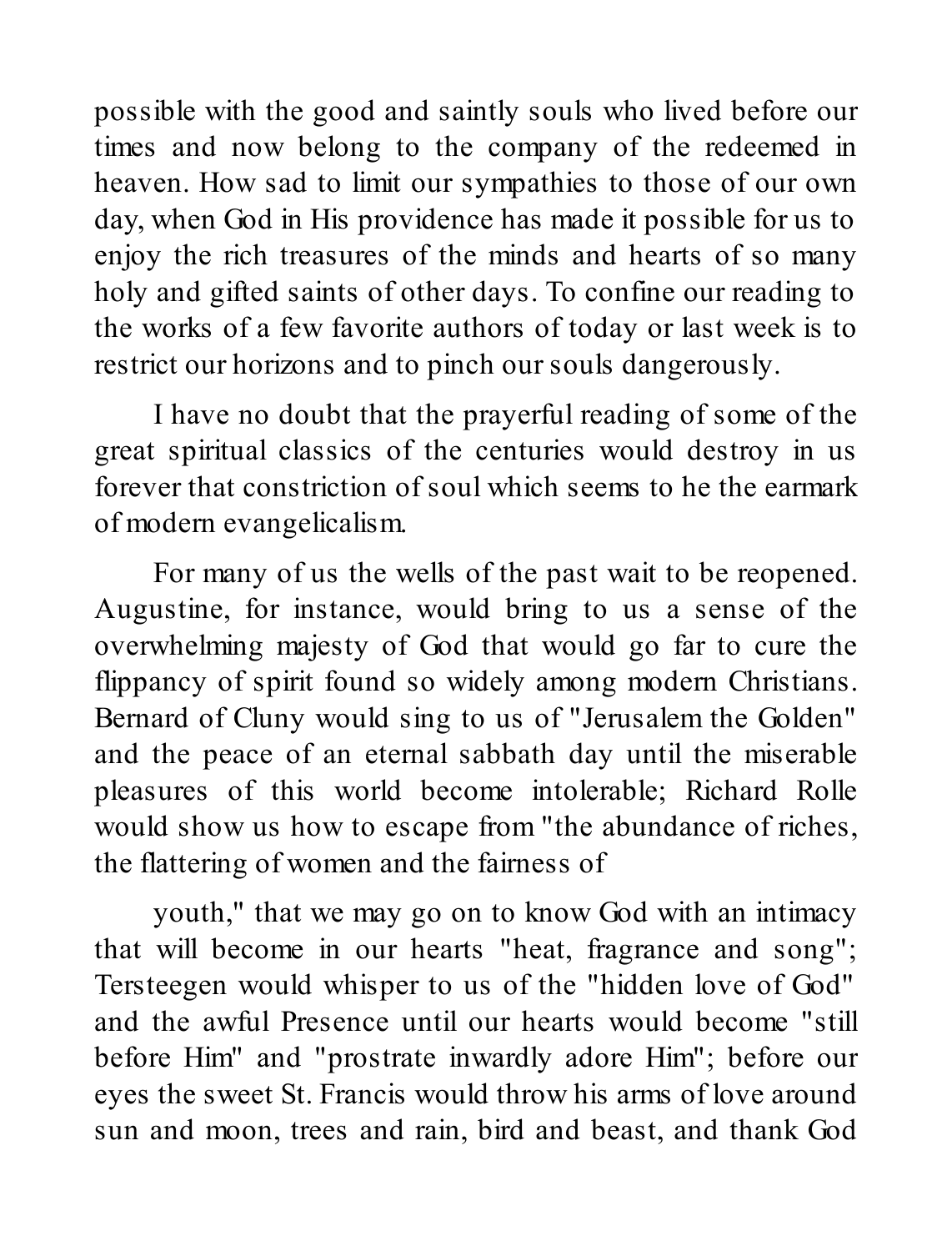for themall in a pure rapture of spiritual devotion.

But who is able to complete the roster of the saints? To them we owe a debt of gratitude too great to comprehend: prophet and apostle, martyr and reformer, scholar and translator, hymnist and composer, teacher and evangelist, not to mention ten thousand times ten thousand simplehearted and anonymous souls who kept the flame of pure religion alive even in those times when the faith of our fathers was burning but dimly all over the world.

They belong to us, all of them, and we belong to them. They and we and all redeemed men and women of whatever age or clime are included in the universal fellowship of Christ, and together compose "a royal priesthood, an holy nation, a peculiar people," who enjoy a common but blessed communion of saints.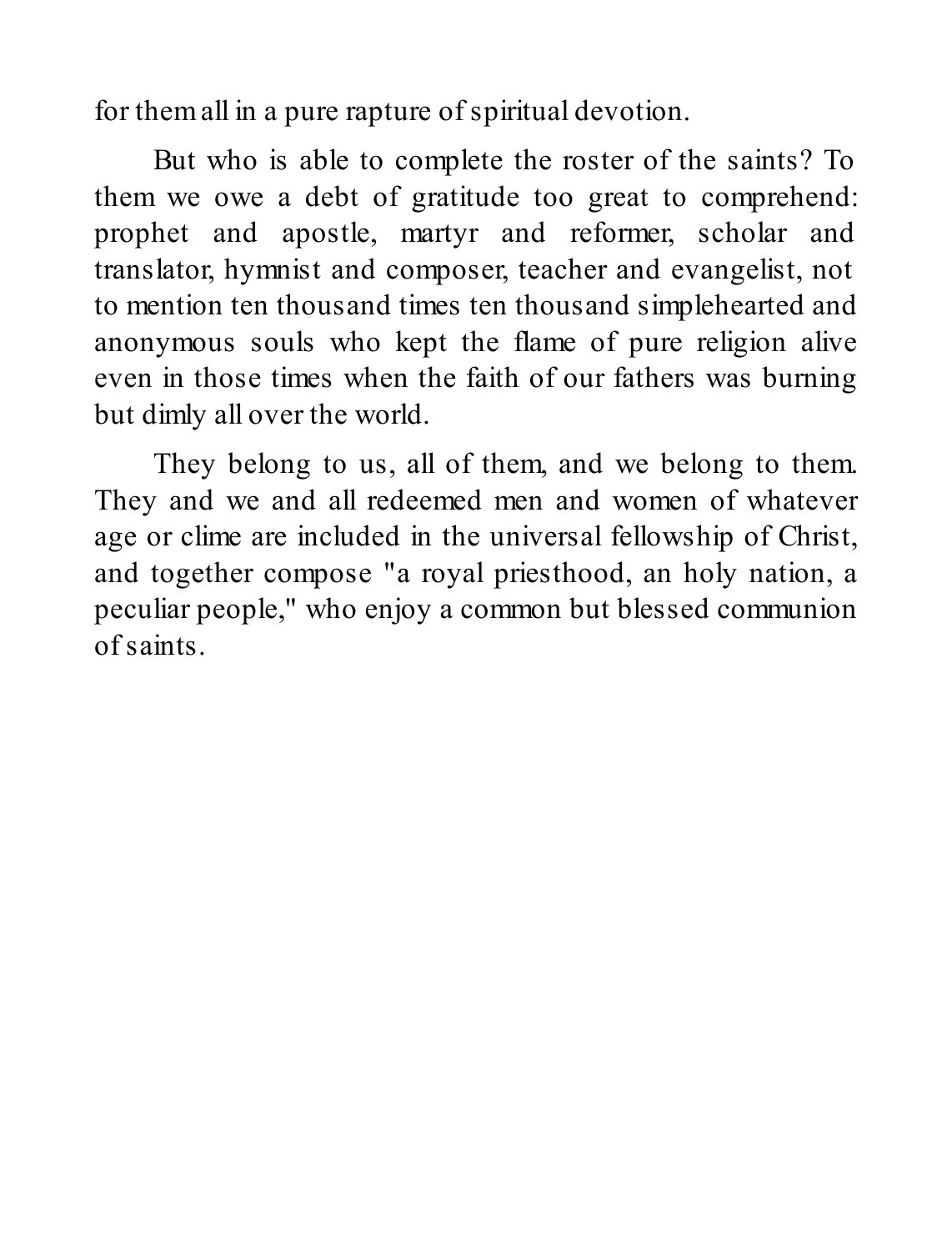## Temperament in the Christian Life

A CELEBRATED AMERICAN PREACHER once advanced the novel theory that the various denominations with their different doctrinal emphases served a useful purpose as gathering places for persons of similar temperaments. Christians, he suggested, tend to gravitate toward others of like mental types. Hence the denominations.

Undoubtedly this is oversimplification carried to the point of error. There are too many persons of dissimilar temperaments in every denomination to support such a sweeping classification. Yet I believe that we have here an instance where an error may serve to point up a truth, the truth being that temperament has a great deal to do with our religious views and with the emphases we lay on spiritual matters generally.

It may be a bit difficult to determine which is cause and which effect, but I have noticed that historically Calvinism has flourished among peoples of a markedly phlegmatic disposition. While it is true that Jacob Arminius was a Dutchman, on the whole the Dutch people appear temperamentally quite suited to Calvinism. On the other hand,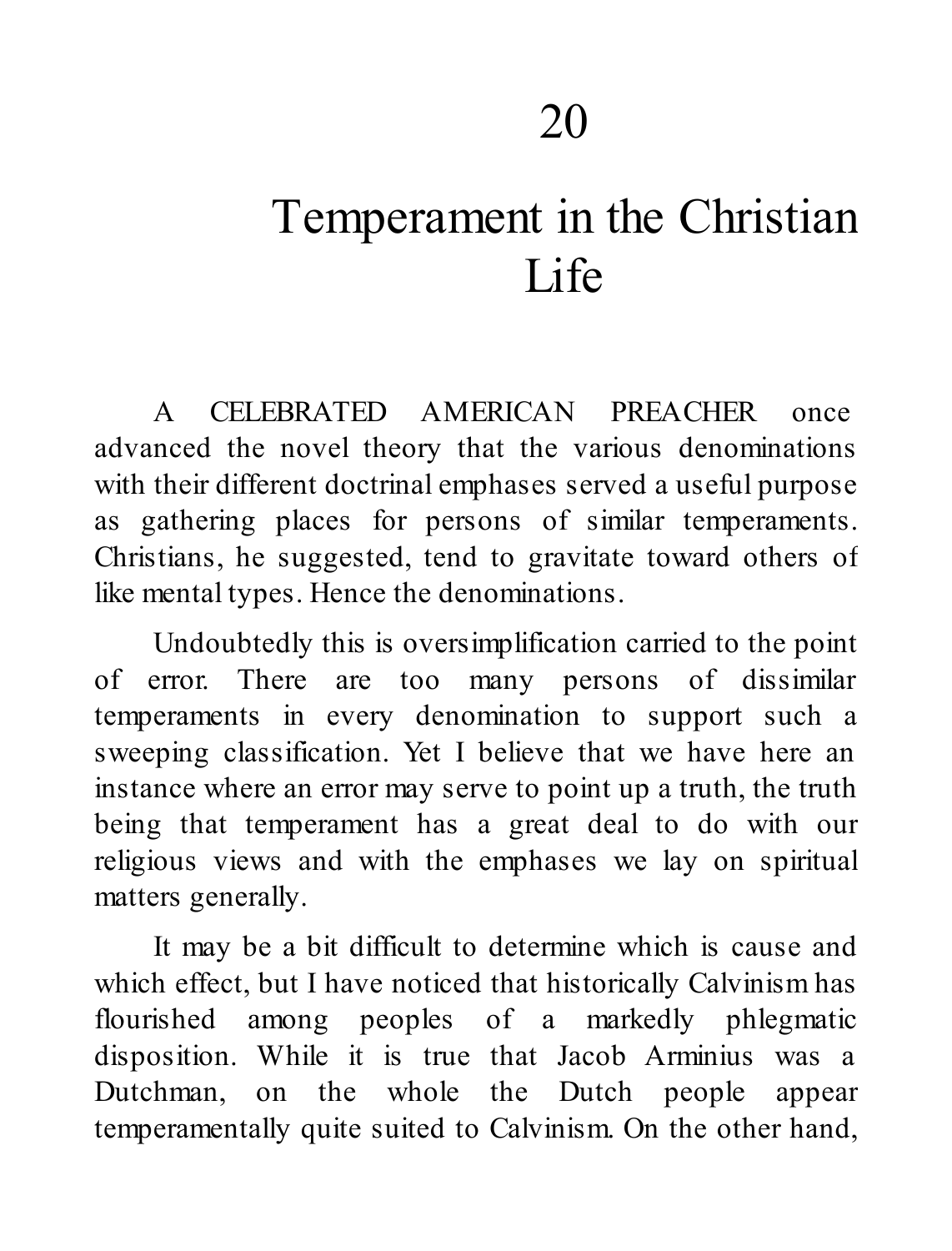it would be hard to imagine a Calvinistic Spaniard or Italian. Isolated instances there certainly are, but for the most part the buoyant, volatile, mandolin-playing Latin does not take naturally to long periods of meditation on the divine sovereignty and the eternal decrees.

While we all pride ourselves that we draw our beliefs from the Holy Scriptures, along those border lines where good men disagree we may unconsciously take sides with our temperament. Cast of mind may easily determine our views when the Scriptures are not clear.

People may be classified roughly into two psychological types, the gay and the somber, and it is easy to see how each type will be attracted to the doctrinal views that agree most naturally with its own mental cast. The Calvinist, for instance, never permits himself to become too happy, while the Arminian tends to equate gravity of disposition with coldness of heart and tries to cure it with a revival.

No Calvinist could have written the radiant hymns of Bernard of Clairvaux or Charles Wesley. Calvinism never produced a Christian mystic, unless we except John Newton who was near to being a mystic and did write a few hymns almost as radiant as those of Bernard.

To square the records, however, it should be said that if the Calvinist does not rise as high, he usually stays up longer. He places more emphasis on the Holy Scriptures which never change, while his opposite number (as the newspapers say) tends to judge his spiritual condition by the state of his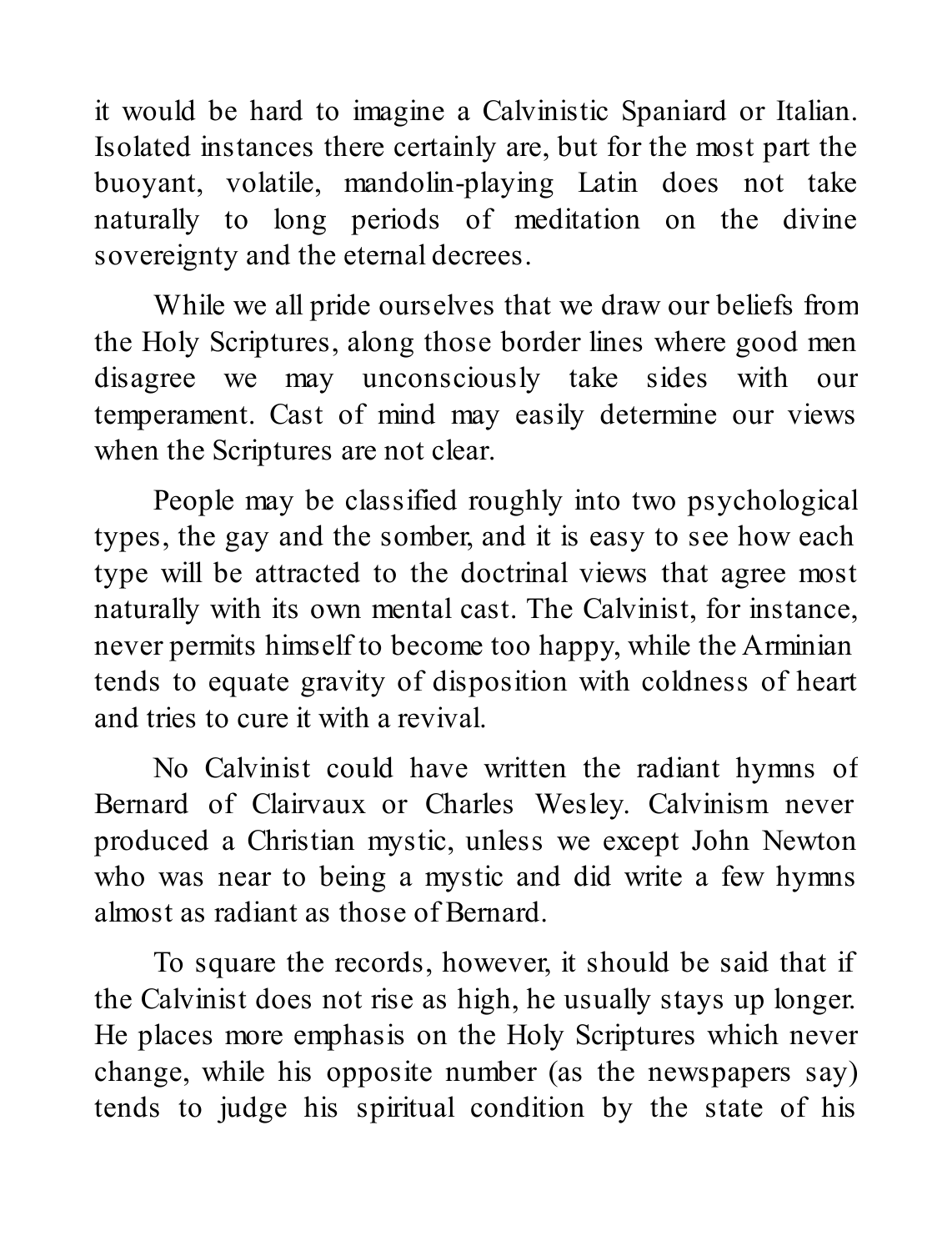feelings, which change constantly. This may be the reason that so many Calvinistic churches remain orthodox for centuries, at least in doctrine, while many churches of the Arminian persuasion often go liberal in one generation.

I realize that I amdoing a bit of oversimplifying on my own here; still I believe there is more than a germ of truth in the whole thing. Anyway, I am less concerned with the effect of temperament on the historic church, which obviously I can do nothing about, than with its effect upon my own soul and the souls of my readers, whom I may be able to influence somewhat.

Whether or not my broader conclusions are sound, there would seem to be no reason to doubt that we naturally tend to interpret Scripture in the light (or shadow) of our own temperament and let our peculiar mental cast decide the degree of importance we attach to various religious doctrines and practices.

The odd thing about this human quirk is that it prospers most where there is the greatest amount of religious freedom. The authoritarian churches that tell their adherents exactly what to believe and where to lay their emphasis produce a fair degree of uniformity among their members. By stretching everyone on the bed of Procrustes they manage to lengthen or trim back the individual temperament to their liking. The free Protestant, who is still permitted a certain amount of private interpretation, is much more likely to fall into the trap of temperament. Exposure to this temptation is one price he pays for his freedom.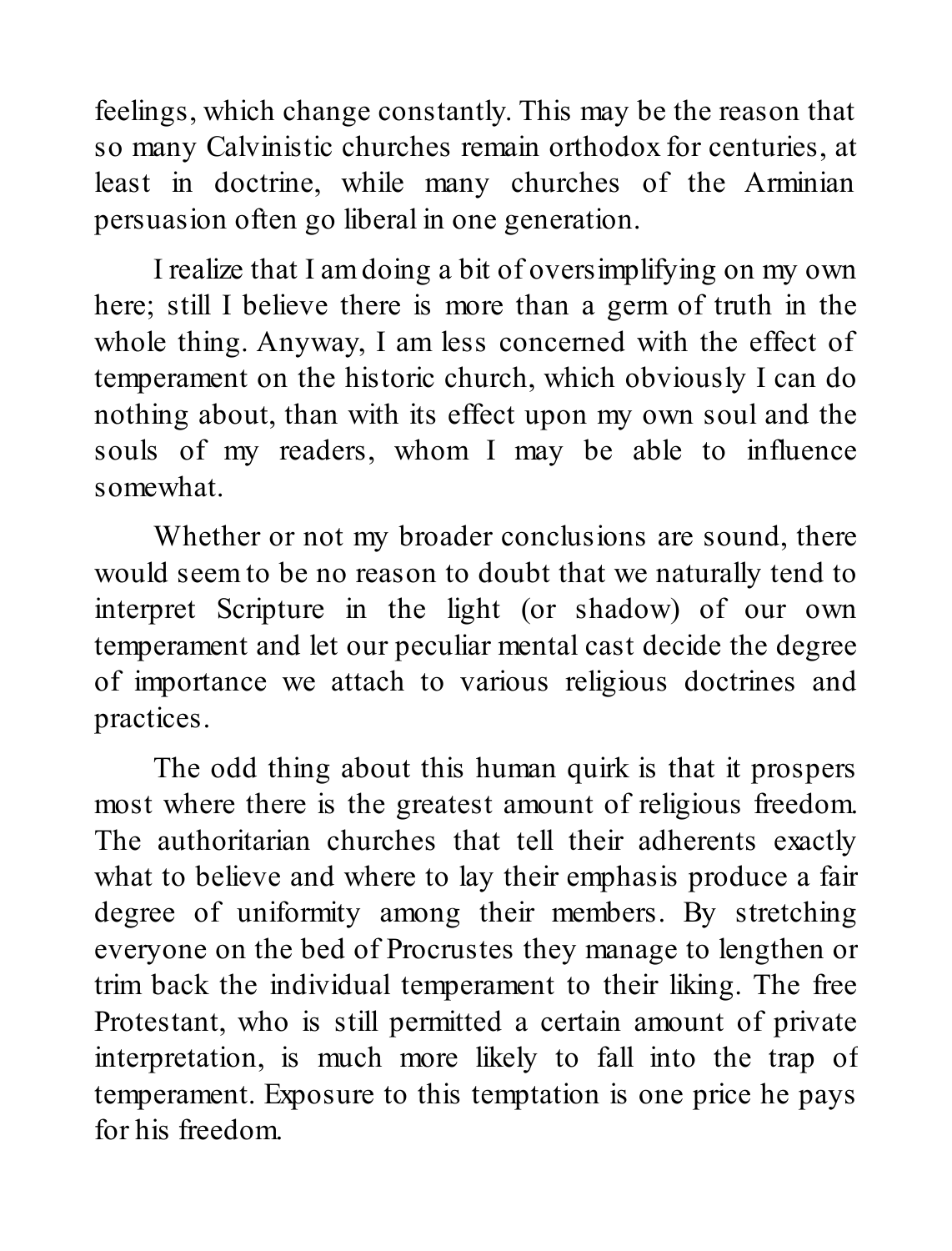The minister above all others should look deep into his own heart to discover the reason for his more pronounced views. It is not enough to draw himself up and declare with dignity that he preaches the Bible find nothing but the Bible. That claim is made by every man who stands in sincerity to declare the truth; but truth has many facets and the man of God is in grave danger of revealing only a limited few to his people, and those the ones he by disposition favors most.

One cannot imagine Francis of Assisi preaching Edward's sermon, "Sinners in the Hands of an Angry God," nor can we picture Jonathan Edwards preaching to the birds or calling upon sun and moon and wind and stars to join him in praising the Lord. Yet both were good men who loved God deeply and trusted Christ completely. Many other factors besides temperament must not be overlooked.

Are we then to accept the bias of disposition as something inevitable? Are we to allow our religious views to be dictated by ancestors long dead whose genes still stir within us? By no means. The Scriptures, critical self-discipline, honesty of heart and increased trust in the inward operations of the Holy Spirit willsave us frombeing too greatly influenced by temperament.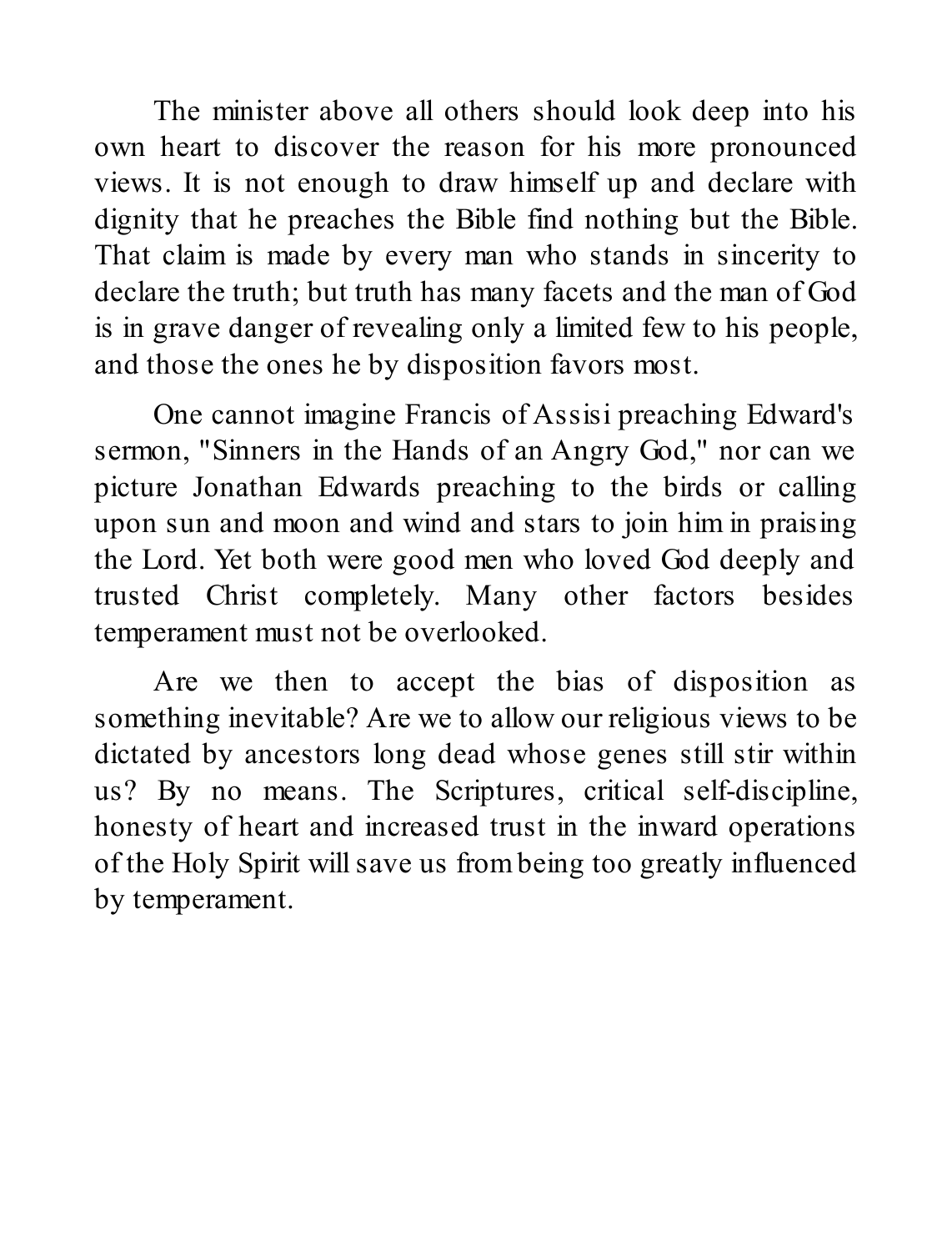# Does God Always Answer Prayer?

CONTRARY TO POPULAR OPINION, the cultivation of a psychology of uncritical belief is not an unqualified good, and if carried too far it may be a positive evil. The whole world has been booby-trapped by the devil, and the deadliest trap of all is the religious one. Error never looks so innocent as when it is found in the sanctuary.

One field where harmless-looking but deadly traps appear in great profusion is the field of prayer. There are more sweet notions about prayer than could be contained in a large book, all of themwrong and all highly injurious to the souls of men.

I think of one such false notion that is found often in pleasant places consorting smilingly with other notions of unquestionable orthodoxy. It is that God always answers prayer.

This error appears among the saints as a kind of allpurpose philosophic therapy to prevent any disappointed Christian from suffering too great a shock when it becomes evident to him that his prayer expectations are not being fulfilled. It is explained that God always answers prayer, either by saying Yes or by saying No, or by substituting something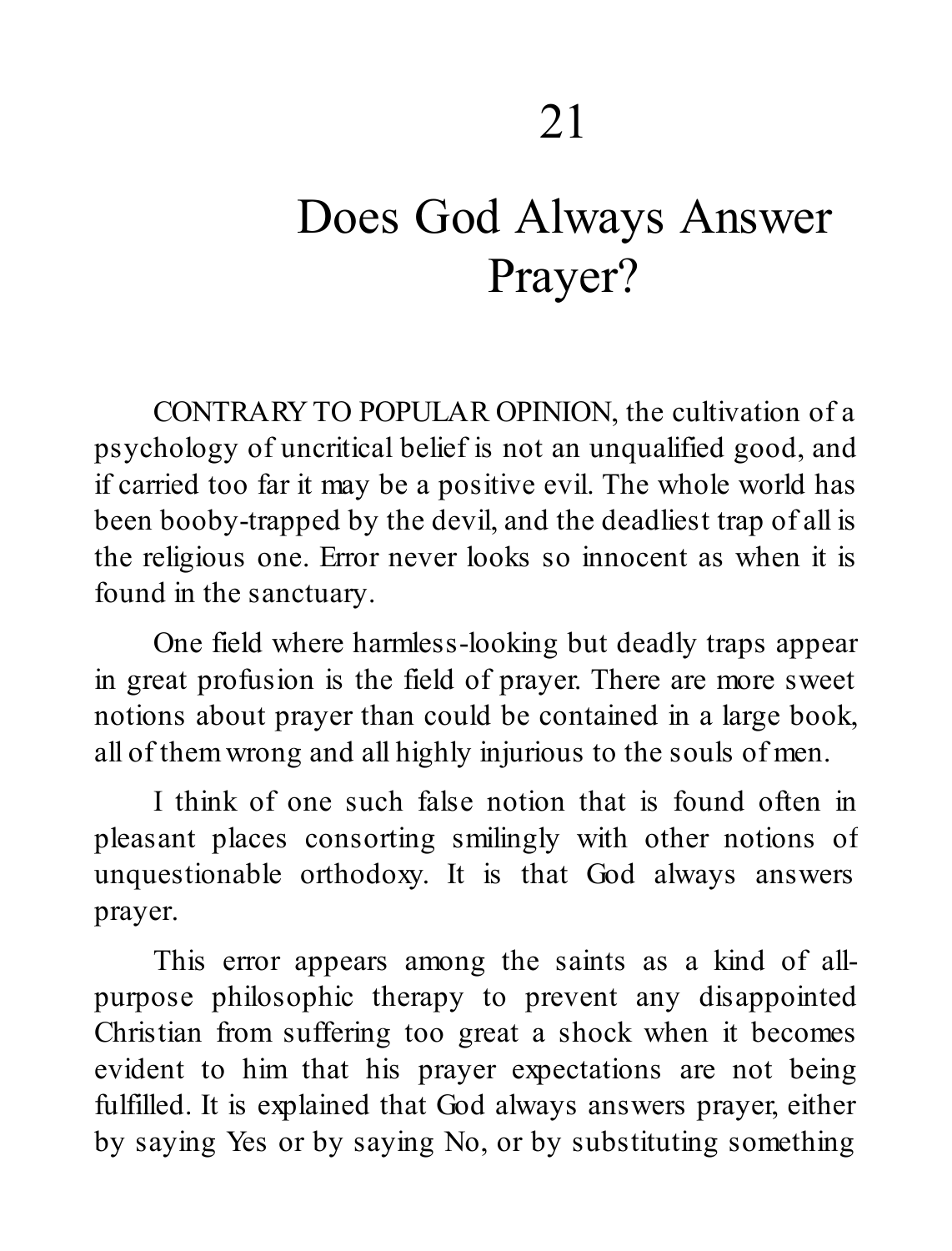else for the desired favor.

Now, it would be hard to invent a neater trick than this to save face for the petitioner whose requests have been rejected for non-obedience. Thus when a prayer is not answered he has but to smile brightly and explain, "God said No." It is all so very comfortable. His wobbly faith is saved from confusion and his conscience is permitted to lie undisturbed. But I wonder if it is honest.

To receive an answer to prayer as the Bible uses the term and as Christians have understood it historically, two elements must be. present: (1) A clear-cut request made to God for a specific favor. (2) A clear-cut granting of that favor by God in answer to the request. There must be no semantic twisting, no changing of labels, no altering of the map during the journey to help the embarrassed tourist to find himself.

When we go to God with a request that He modify the existing situation for us, that is, that He answer prayer, there are two conditions that we must meet: (1) We must pray in the will of God and (2) we must be on what old-fashioned Christians often call "praying ground"; that is, we must be living lives pleasing to God.

It is futile to beg God to act contrary to His revealed purposes. To pray with confidence the petitioner must be certain that his request falls within the broad will of God for His people.

The second condition is also vitally important. God has not placed Himself under obligation to honor the requests of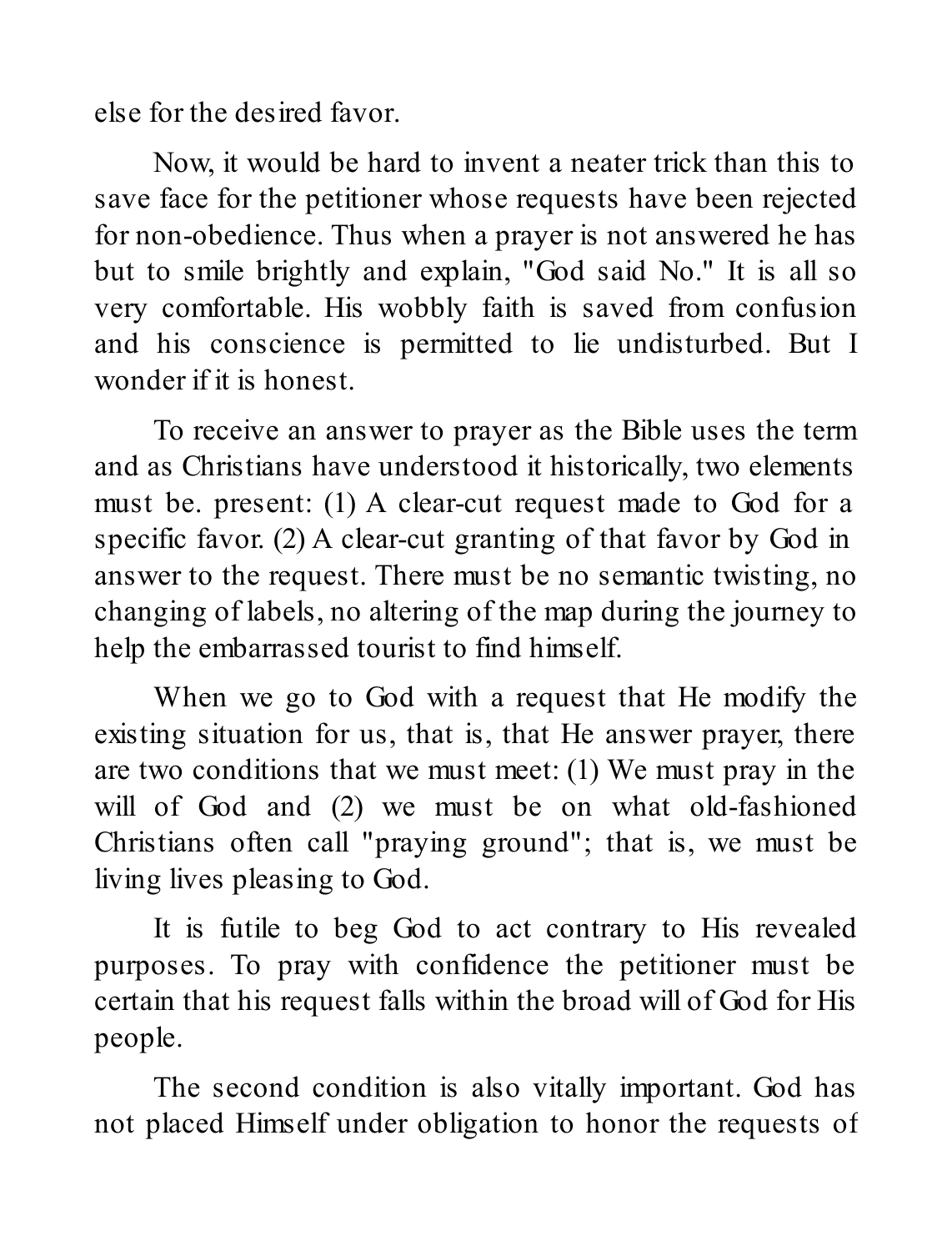worldly, carnal or disobedient Christians. He hears and answers the prayers only of those who walk in His way. "Beloved, if our heart condemn us not, then have we confidence toward God. And whatsoever we ask, we receive of him, because we keep his commandments, and do those things that are pleasing in his sight . . . . If ye abide in me, and my words abide in you, ye shall ask what ye will, and it shall be done unto you" (I John 3:21, 22; John 15:7).

God wants us to pray and He wants to answer our prayers, but He makes our use of prayer as a privilege to commingle with His use of prayer as a discipline. To receive answers to prayer we must meet God's terms. If we neglect His commandments our petitions will not be honored. He will alter situations only at the request of obedient and humble souls.

The God-always-answers-prayer sophistry leaves the praying man without discipline. By the exercise of this bit of smooth casuistry he ignores the necessity to live soberly, righteously and godly in this present world, and actually takes God's flat refusal to answer his prayer as the very answer itself. Of course such a man will not grow in holiness; he will never learn how to wrestle and wait; he will never know correction; he will not hear the voice of God calling him forward; he will never arrive at the place where he is morally and spiritually fit to have his prayers answered. His wrong philosophy has ruined him.

That is why I turn aside to expose the bit of bad theology upon which his bad philosophy is founded. The man who accepts it never knows where he stands; he never knows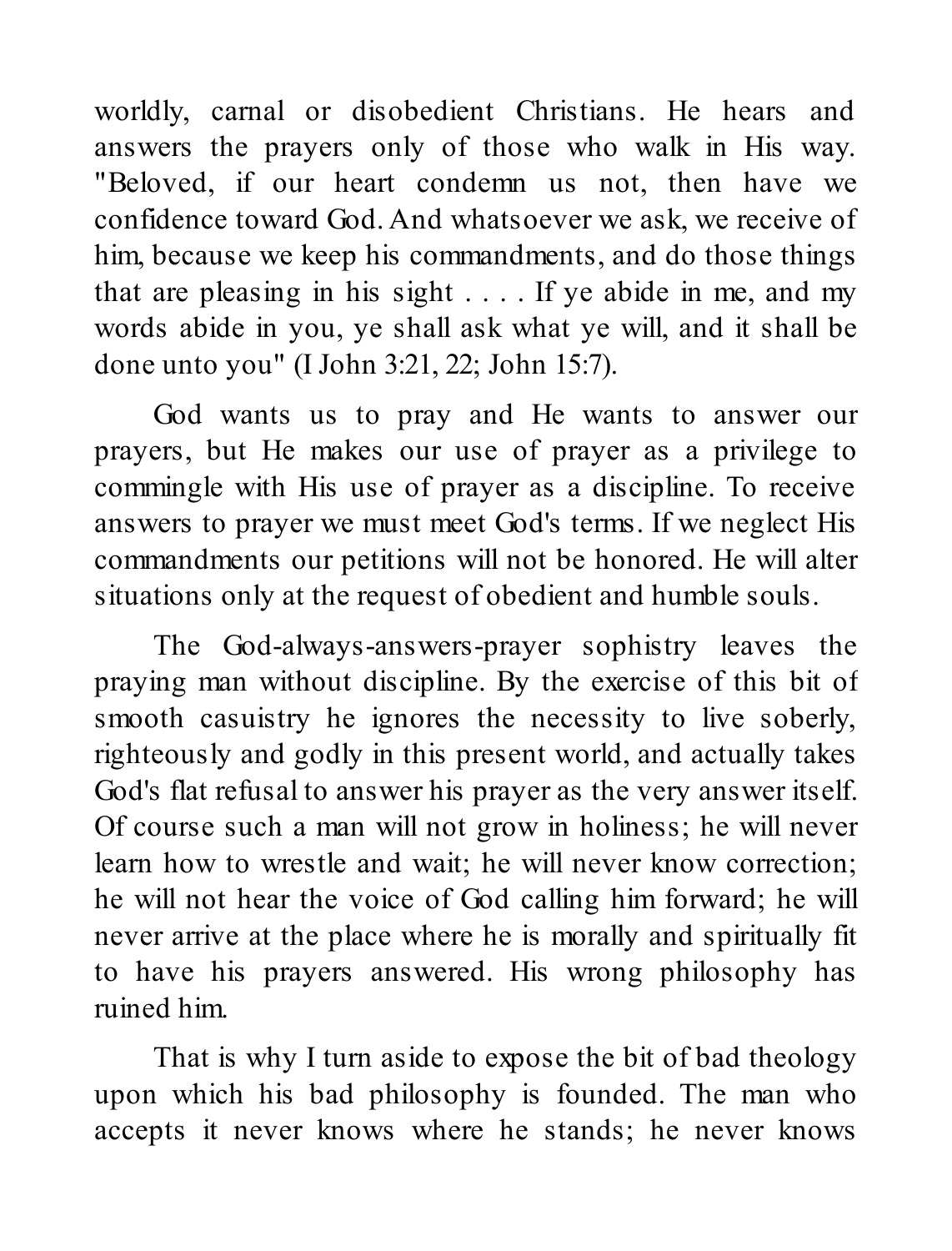whether or not he has true faith, for if his request is not granted he avoids the implication by the simple dodge of declaring that God switched the whole thing around and gave him something else. He will not allow himself to shoot at a target, so he cannot tell how good or how bad a marksman he is.

Of certain persons James says plainly: "Ye ask, and receive not, because ye ask amiss, that ye may consume it upon your lusts." From that brief sentence we may learn that God refuses some requests because they who make them are not morally worthy to receive the answer. But this means nothing to the one who has been seduced into the belief that God always answers prayer. When such a man asks and receives not he passes his hand over the hat and comes up with the answer in some other form. One thing he clings to with great tenacity: God never turns anyone away, but invariably grants every request.

The truth is that God always answers the prayer that accords with His will as revealed in the Scriptures, provided the one who prays is obedient and trustful. Further than this we dare not go.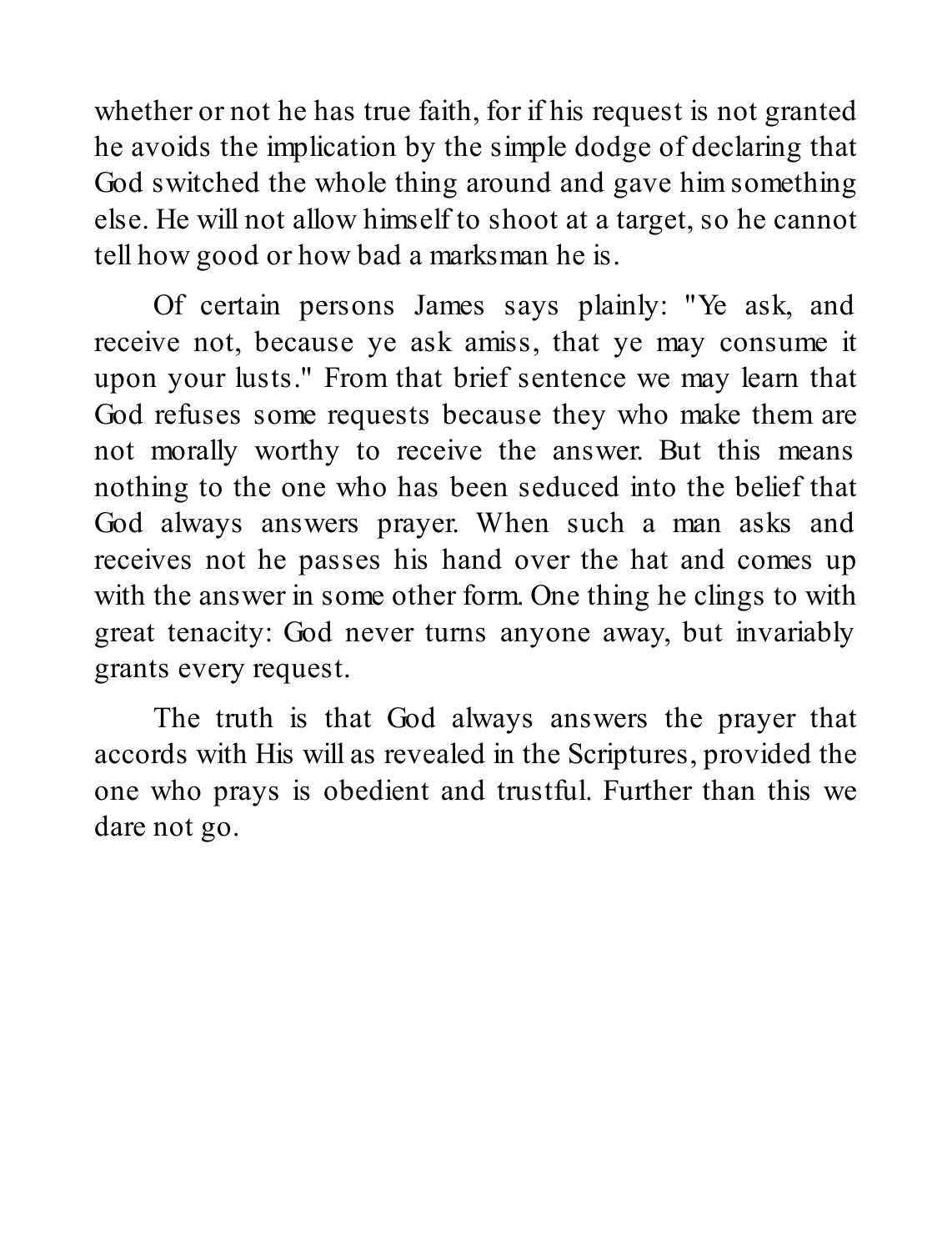# Self-deception and How to Avoid It

OF ALL FORMS OF DECEPTION, self-deception is the most deadly, and of all deceived persons the self-deceived are the least likely to discover the fraud.

The reason for this is simple. When a man is deceived by another he is deceived against his will. He is contending against an adversary and is temporarily the victimof the other's guile. Since he expects his foe to take advantage of him he is watchful and quick to suspect trickery. Under such circumstances it is possible to be deceived sometimes and for a short while, but because the victim is resisting he may break out of the trap and escape before too long.

With the self-deceived it is quite different. He is his own enemy and is working a fraud upon himself. He wants to believe the lie and is psychologically conditioned to do so. He does not resist the deceit but collaborates with it against himself. There is no struggle, because the victim surrenders before the fight begins. He enjoys being deceived.

It is altogether possible to practice fraud upon our own souls and go deceived to judgment. "If a man think himself to be something, when he is nothing," said Paul, "he deceiveth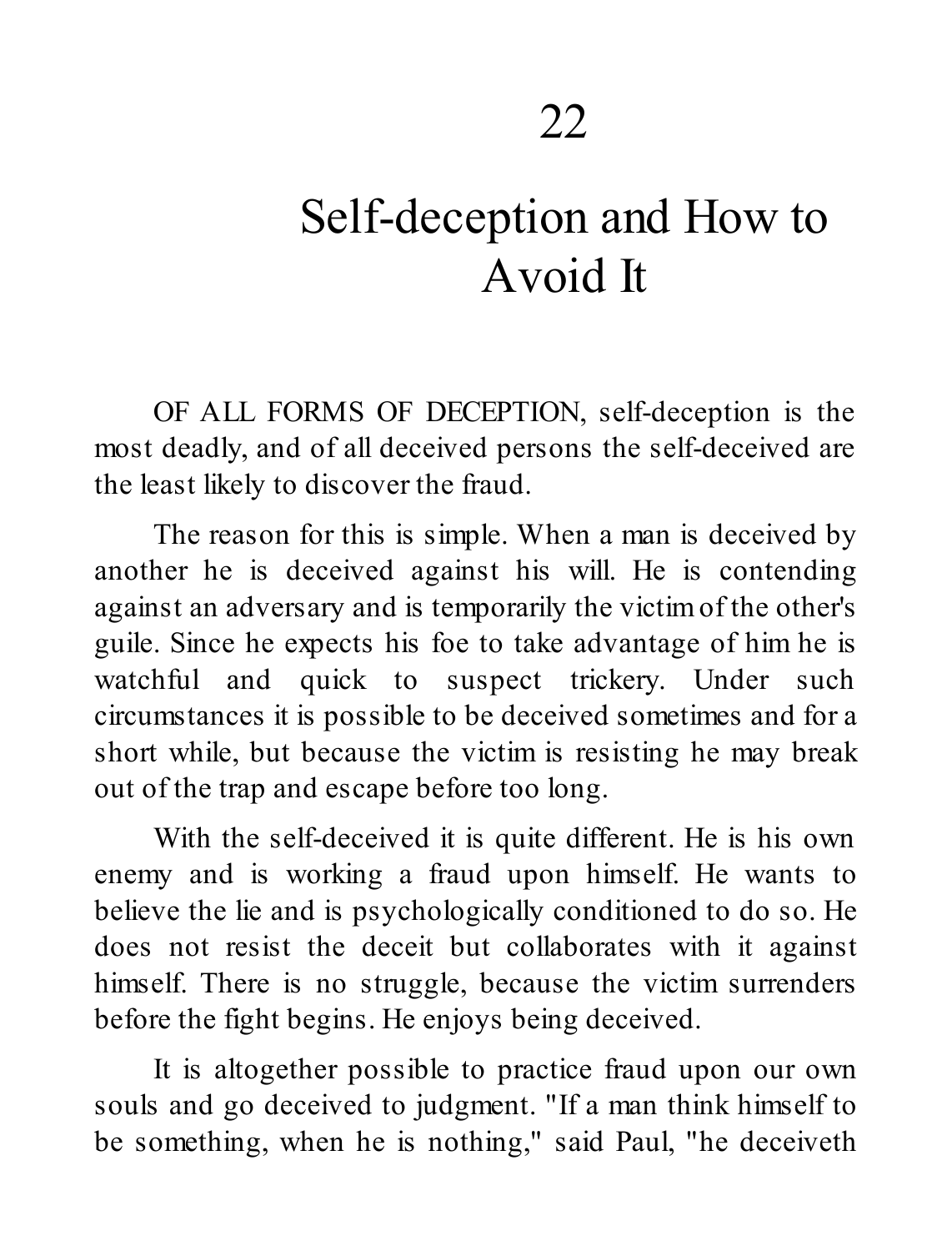himself." With this agrees the inspired James: "If any man among you seem to be religious, and bridleth not his tongue, but deceiveth his own heart, this man's religion is vain."

The farther we push into the sanctuary the greater becomes the danger of self-deception. The deeply religious man is far more vulnerable than the easygoing fellow who takes his religion lightly. This latter may be deceived but he is not likely to be self-deceived.

Under the pressure of deep spiritual concern, and before his heart has been wholly conquered by the Spirit of God, a man may be driven to try every dodge to save face and preserve a semblance of his old independence. This is always dangerous and if persisted in may prove calamitous.

The fallen heart is by nature idolatrous. There appears to be no limit to which some of us will go to save our idol, while at the same time telling ourselves eagerly that we are trusting in Christ alone. It takes a violent act of renunciation to deliver us from the hidden idol, and since very few modern Christians understand that such an act is necessary, and only a small number of those who know are willing to do, it follows that relatively few professors of the Christian faith these days have ever experienced the painful act of renunciation that frees the heart fromidolatry.

Prayer is usually recommended as the panacea for all ills and the key to open every prison door, and it would indeed be difficult to overstate the advantages and privilege of Spiritinspired prayer. But we must not forget that unless we are wise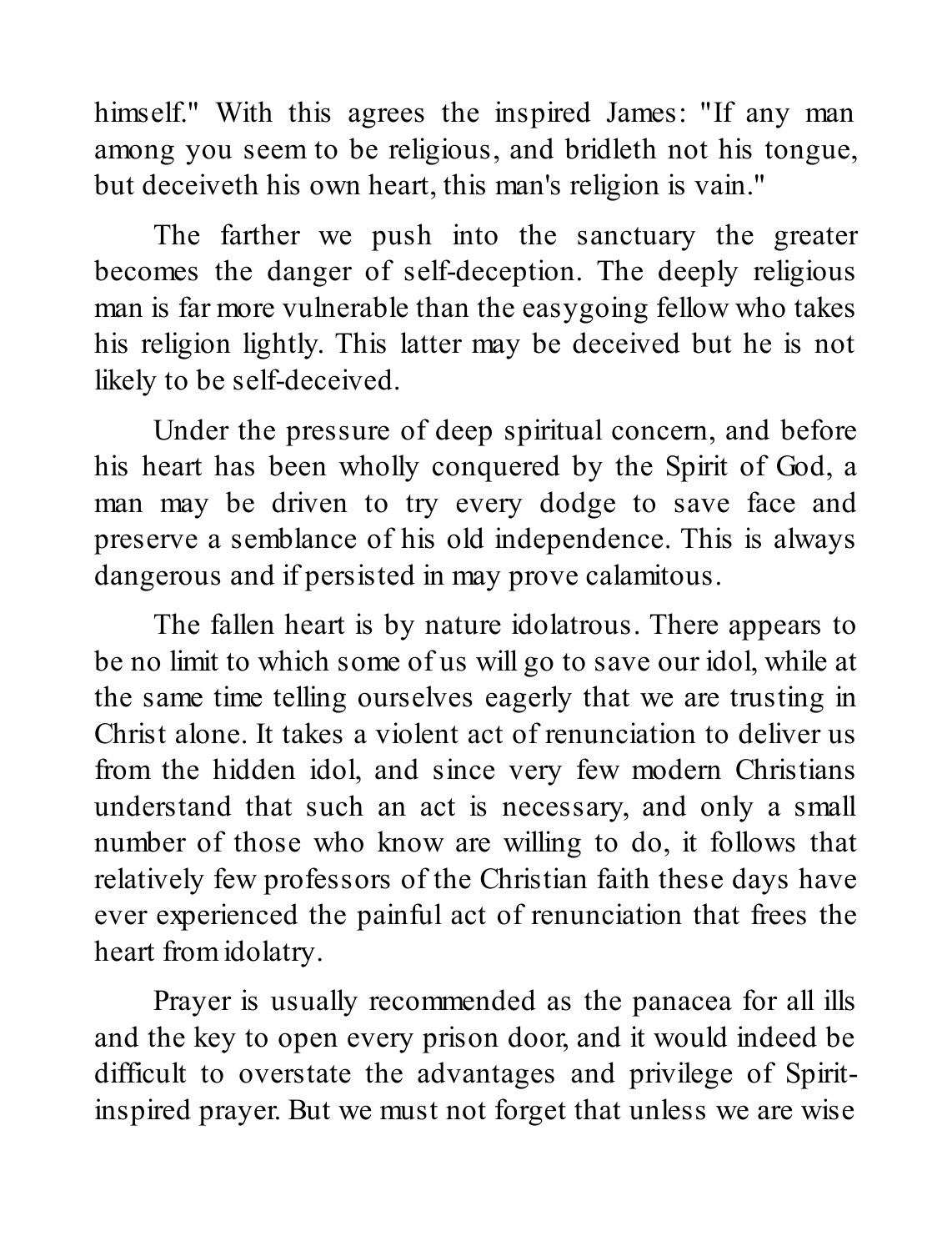and watchful prayer itself may become a source of selfdeception. There are as many kinds of prayer as there are problems and some kinds are not acceptable to God. The prophets of the Old Testament denounced Israel for trying to hide their iniquities behind their prayers. Christ flatly rejected the prayers of hypocrites and James declared that some religious persons ask and receive not because they ask amiss.

To escape self-deception the praying man must come out clean and honest. He cannot hide in the cross while concealing in his bosom the golden wedge and the goodly Babylonish garment. Grace will save a man but it will not save him and his idol. The blood of Christ will shield the penitent sinner alone, but never the sinner and his idol. Faith will justify the sinner, but it will never justify the sinner and his sin.

No amount of pleading will make evil good or wrong right. A man may engage in a great deal of humble talk before God and get no response because unknown to himself he is using prayer to disguise disobedience. He may lie for hours in sackcloth and ashes with no higher motive than to try to persuade God to come over on his side so he can have his own way. He may grovel before God in a welter of self-accusation, refuse to give up his secret sin and be rejected for his pains. It can happen.

Dr. H. M. Shuman once said to me in private conversation that he believed the one quality God required a man to have before He would save him was honesty. With this I heartily agree. However dishonest the man may have been before, he must put away his duplicity if he is to be accepted before the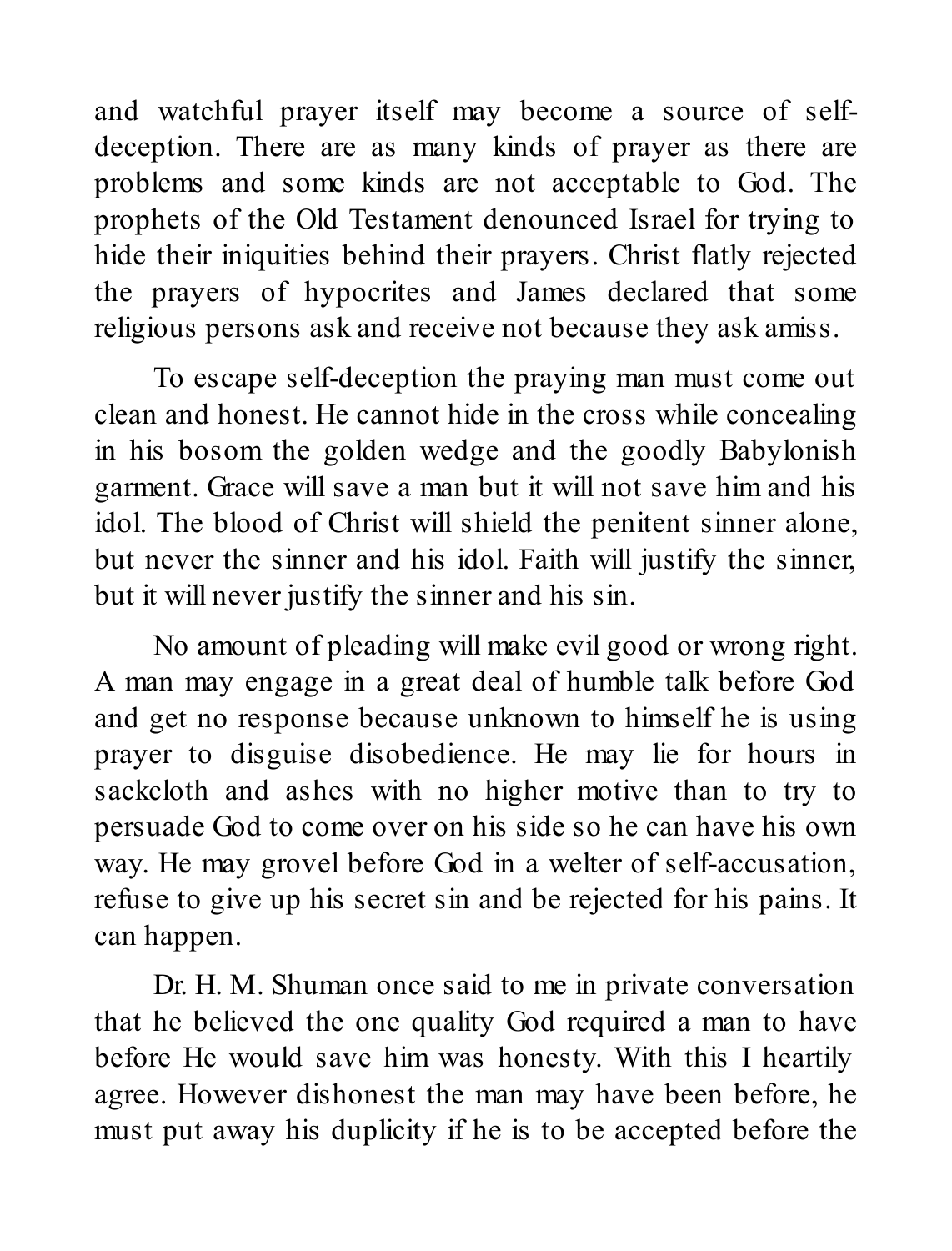Lord. Double dealing is unutterably offensive to God. The insincere man has no claim on mercy. For such a man the cross of Christ provides no remedy. Christ can and will save a man who has been dishonest, but He cannot save him while he is dishonest. Absolute candor is an indispensable requisite to salvation.

How may we remain free from self-deception? The answer sounds old-fashioned and dull but here it is: Mean what you say and never say what you do not mean, either to God or man. Think candid thoughts and act forthrightly always, whatever the consequence. To do this will bring the cross into your life and keep you dead to self and to public opinion. And it may get you into trouble sometimes, too. But a guileless mind is a great treasure; it is worth any price.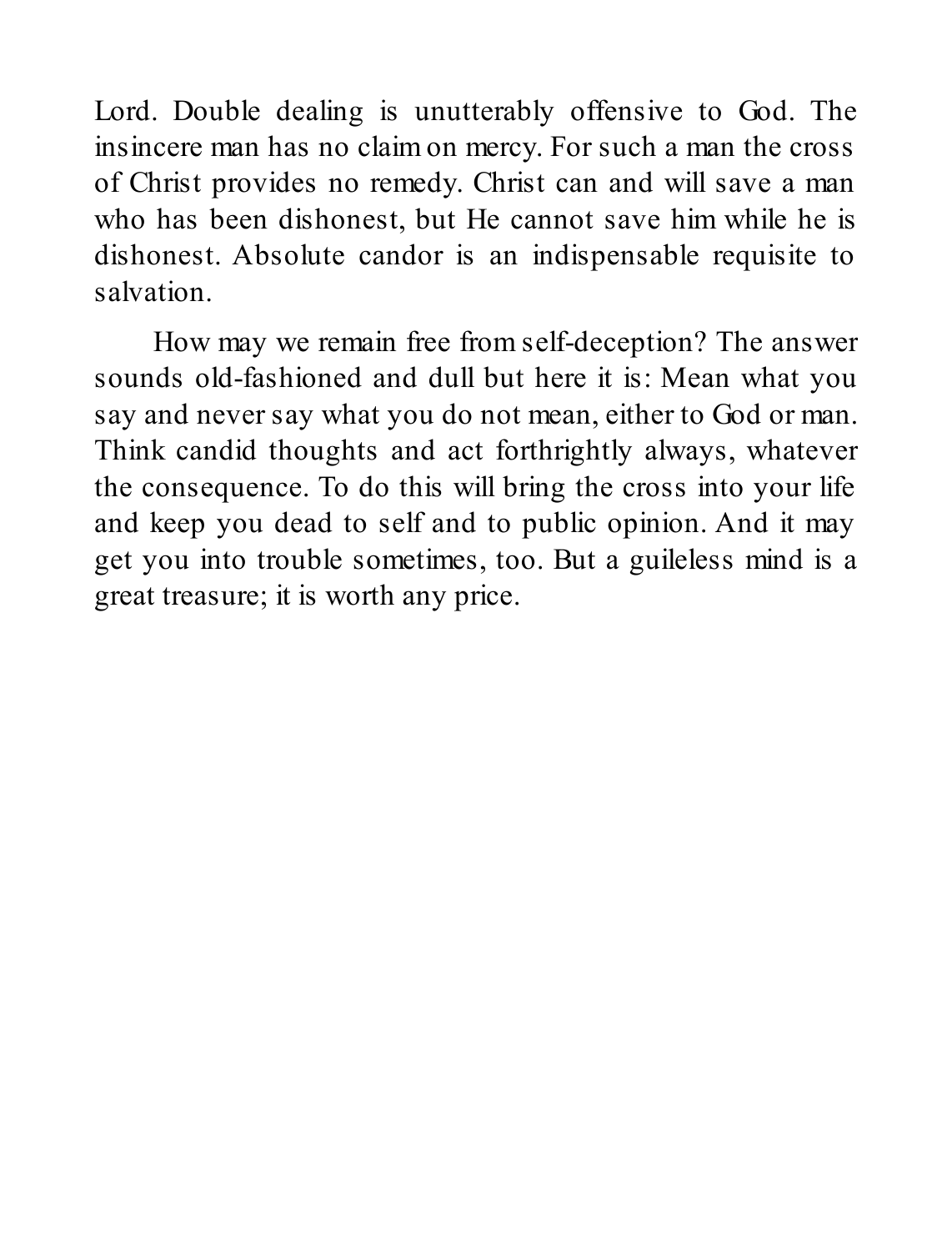### On Breeding Spotted Mice

THE ASSOCIATED PRESS LATELY CARRIED an interesting if somewhat depressing story out of London about a certain British peer who had died just a few days short of his eighty-ninth birthday.

Having been a man of means and position, it had presumably not been necessary for him to work for a living like the rest of us, so at the time of his death he had had about seventy adult years in which he was free to do whatever he wanted to do, to pursue any calling he wished or to work at anything he felt worthy of his considerable abilities.

And what had he chosen to do? Well, according to the story, he had "devoted his life to trying to breed the perfect spotted mouse."

Now, I grant every man the right to breed spotted mice if he wants to and can get the cooperation of the mice, and I freely admit that it is his business and not mine. Not being a mouse lover (nor a mouse hater for that matter; I amjust neutral about mice), I do not know but that a spotted mouse might be more useful and make a more affectionate pet than a common mouse colored mouse. But still I amtroubled.

The mouse breeder in question was a lord, and I was born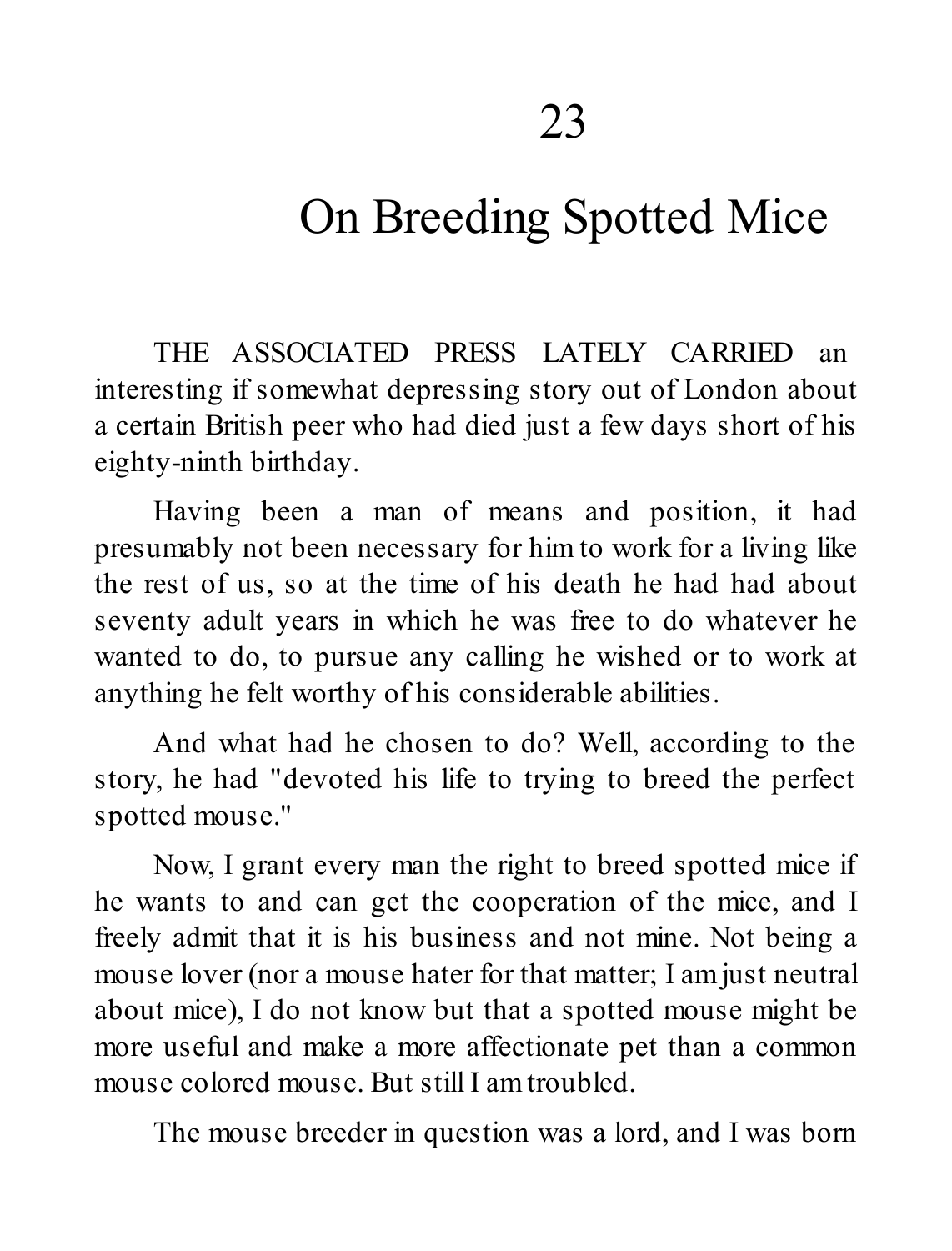on a farm in the hill country of Pennsylvania, but since a cat can look at a king I suppose a farm boy can look at a lord, even look at him with disapproval if the circumstances warrant. Anyway, a man's a man for a' that, and I feel a certain kinship for every man born of woman; so I cannot but grieve for my brother beyond the seas.

Made in the image of God, equipped with awesome powers of mind and soul, called to dream immortal dreams and to think the long thoughts of eternity, he chooses the breeding of a spotted mouse as his reason for existing. Invited to walk with God on earth and to dwell at last with the saints and angels in the world above; called to serve his generation by the will of God, to press with holy vigor toward the mark for the prize of the high calling of God in Christ Jesus, he dedicates his life to the spotted mousenot just evenings or holidays, mind you, but his entire life. Surely this is tragedy worthy of the mind of an Aeschylus or a Shakespeare.

Let us hope that the story is not true or that the news boys got it mixed up as they sometimes do; but even if the whole thing should prove to be a hoax, still it points up a stark human tragedy that is being enacted before our eyes daily, not by makebelieve play actors, but by real men and women who are the characters they portray. These should be concerned with sin and righteousness and judgment; they should be getting ready to die and to live again; but instead they spend their days breeding spotted mice.

If the spiritual view of the world is the correct one, as Christianity boldly asserts that it is, then for every one of us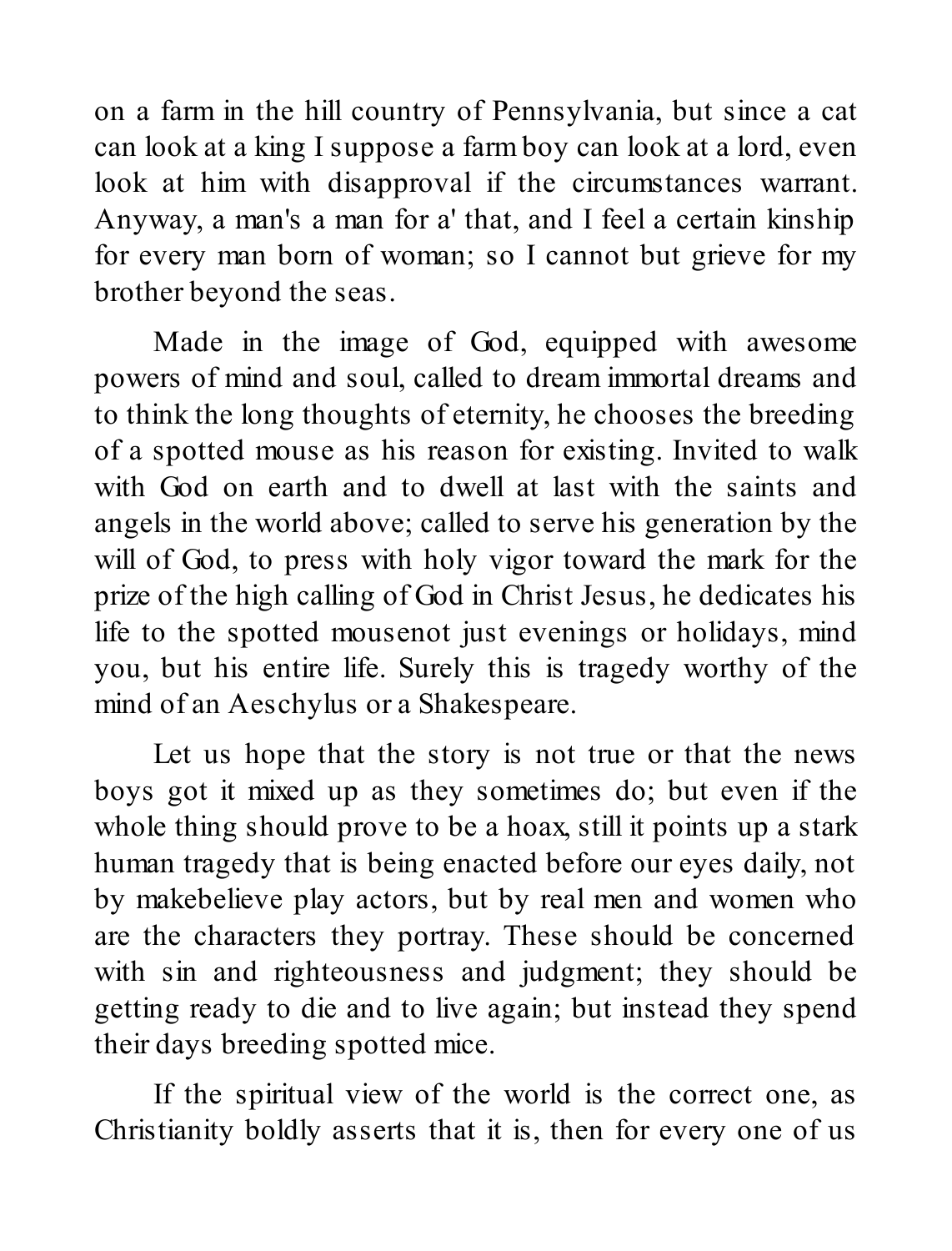heaven is more important than earth and eternity more important than time. If Jesus Christ is who He claimed to be; if He is what the glorious company of the apostles and the noble army of martyrs declared that He is; if the faith which the holy church throughout all the world doth acknowledge is the true faith of God, then no man has any right to dedicate his life to anything that can burn or rust or rot or die. No man has any right to give himself completely to anyone but Christ nor to anything but prayer.

The man who does not know where he is is lost; the man who does not know why he was born is worse lost; the man who cannot find an object worthy of his true devotion is lost utterly; and by this description the human race is lost, and it is a part of our lostness that we do not know how lost we are. So we use up the few precious years allotted to us breeding spotted mice. Not the kind that scurry and squeak, maybe; but viewed in the light of eternity, are not most of our little human activities almost as meaningless?

One of the glories of the Christian gospel is its ability not only to deliver a man from sin but to orient him, to place him on a peak from which he can see yesterday and today in their relation to tomorrow. The truth cleanses his mind so that he can recognize things that matter and see time and space and kings and cabbages in their true perspective. The Spiritilluminated Christian cannot be cheated. He knows the values of things; he will not bid on a rainbow nor make a down payment on a mirage; he will not, in short, devote his life to spotted mice.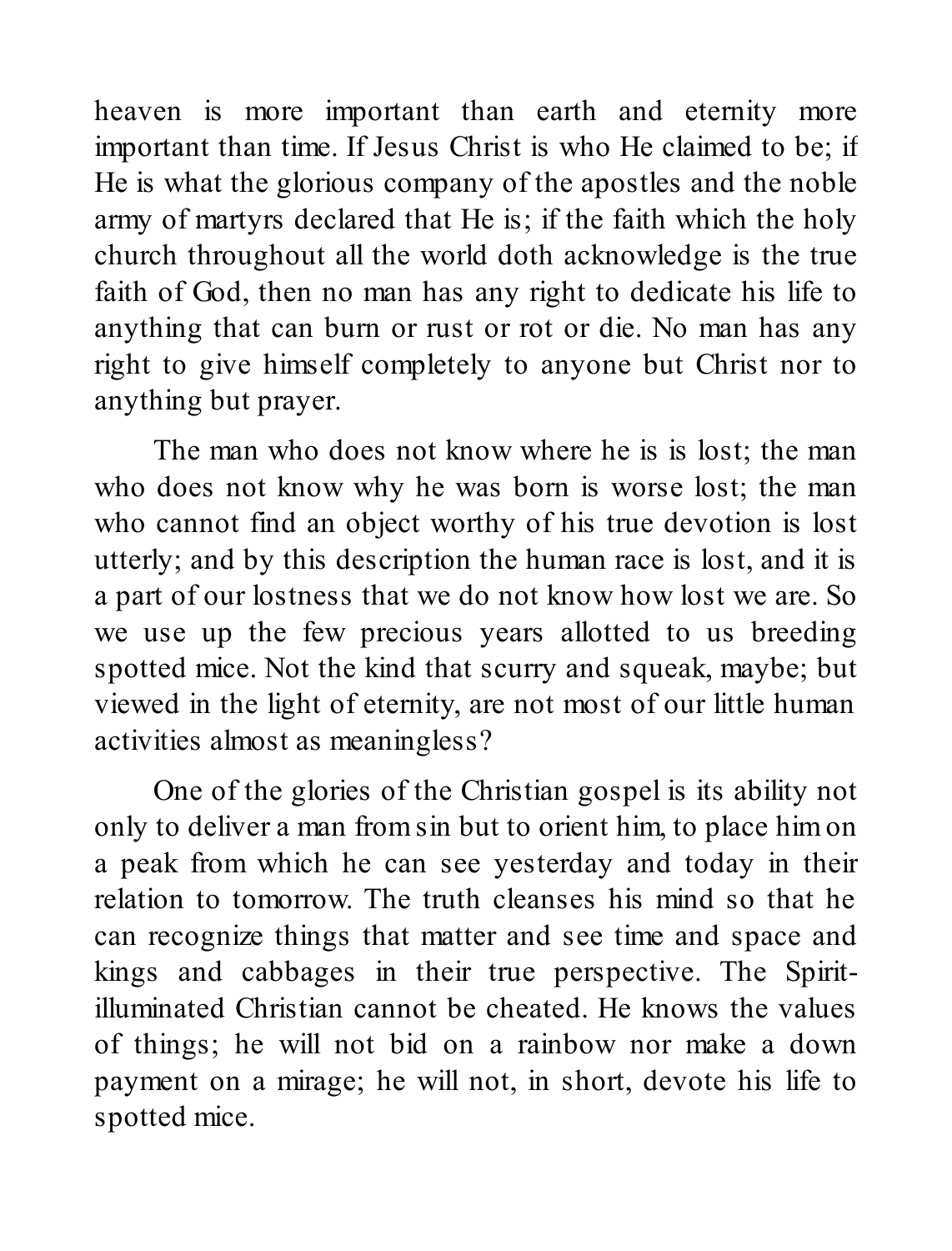Back of every wasted life is a bad philosophy, an erroneous conception of life's worth and purpose. The man who believes that he was born to get all be can will spend his life trying to get it; and whatever he gets will be but a cage of spotted mice. The man who believes he was created to enjoy fleshly pleasures will devote himself to pleasure seeking; and if by a combination of favorable circumstances he manages to get a lot of fun out of life, his pleasures will all turn to ashes in his mouth at the last. He will find out too late that God made him too noble to be satisfied with those tawdry pleasures he had devoted his life to here under the sun.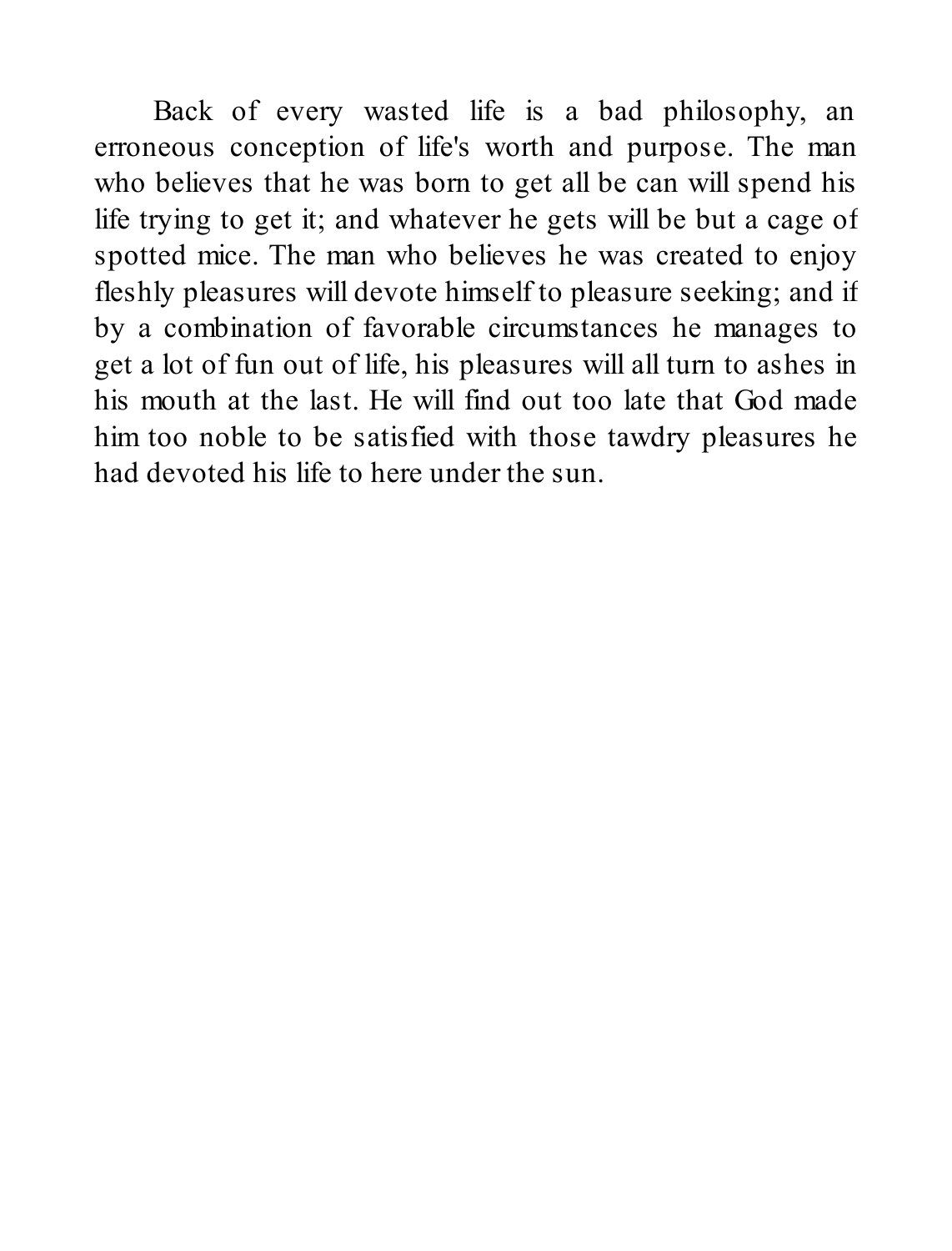#### The Unknown Saints

WILLIAM WORDSWORTH IN A FINE PASSAGE states his belief that there are many more poets in the world than we suppose,

> ". . .men endowed with highest gifts, The vision and the faculty divine," but who are unknown because they lacked or failed to cultivate the gift of versification.

Then he sums up his belief in a sentence that suggests truth far beyond any that he had in mind at the time:

> "Strongest minds Are often those of whomthe noisy world Hears least."

Most of us in our soberer moments would admit the soundness of this observation, but the hard fact is that for the average person it is not the findings of the sober moment that determine our total working philosophy; rather it is the shallow and deceptive notions pressed upon us by the "noisy world." Human society generally (and especially in the United States) has fallen into the error of assuming that greatness and fame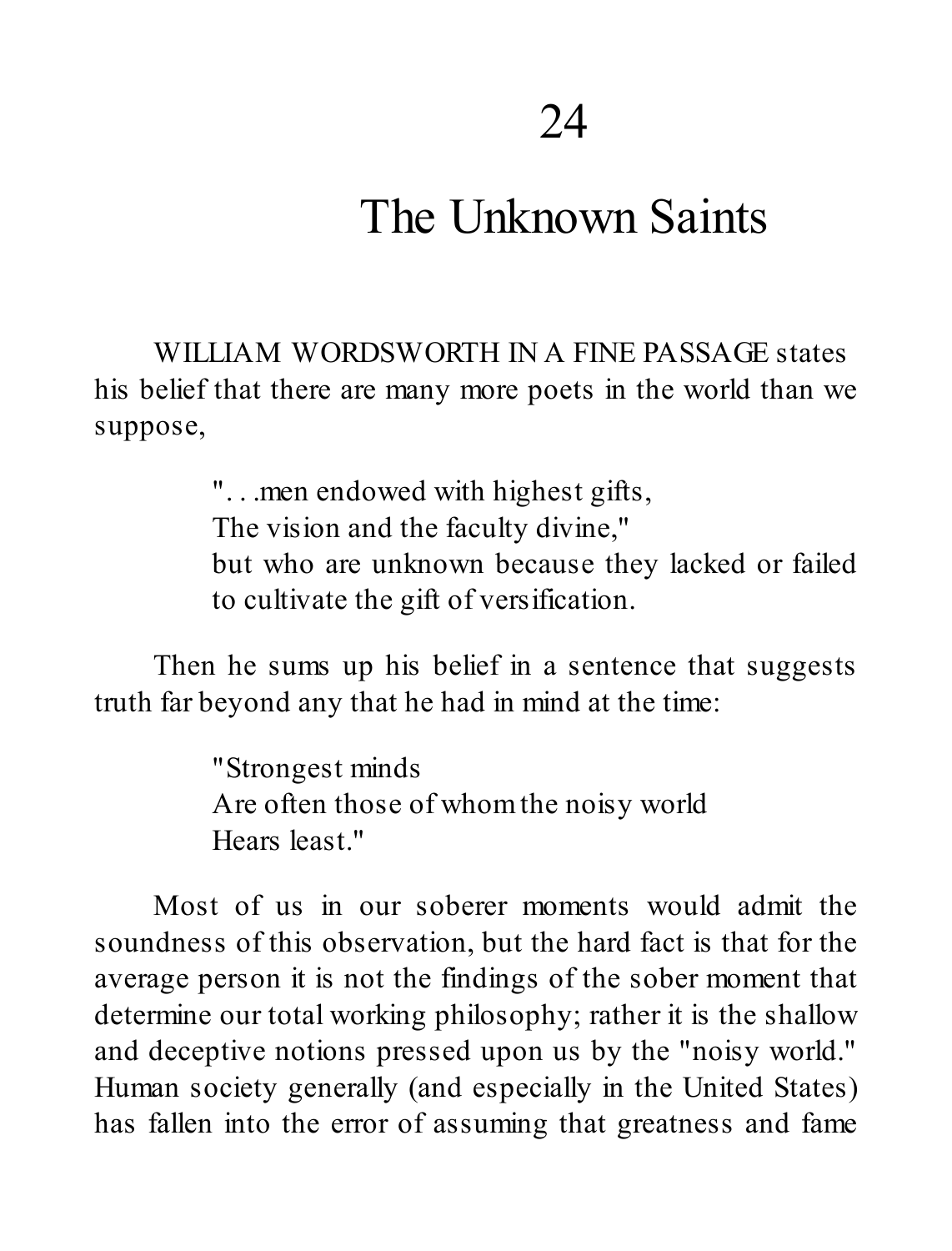are synonymous. Americans appear to take for granted that each generation provides a certain number of superior men and the democratic processes unerringly find those men and set themin a place of prominence. How wrong can people get!

We have but to become acquainted with, or even listen to. the big names of our times to discover how wretchedly inferior most of them are. Many appear to have arrived at their present eminence by pull, brass, nerve, gall and lucky accident. We turn away from them sick to our stomach and wonder for a discouraged moment if this is the best the human race can produce. But we gain our self-possession again by the simple expedient of recalling some of the plain men we know, who live unheralded and unsung, and who are made of stuff infinitely finer than the hoarse-voiced braggarts who occupy too many of the highest offices in the land.

If we would see life steadily and see it whole we must make a stern effort to break away from the power of that false philosophy that equates greatness with fame. The two may be and often are oceans and continents apart.

If the church were a body wholly unaffected by the world we could toss the above problem over to the secular philosophers and go about our business; but the truth is that the church also suffers from this evil notion. Christians have fallen into the habit of accepting the noisiest and most notorious among them as the best and the greatest. They too have learned to equate popularity with excellence, and in open defiance of the Sermon on the Mount they have given their approval not to the meek but to the self-assertive; not to the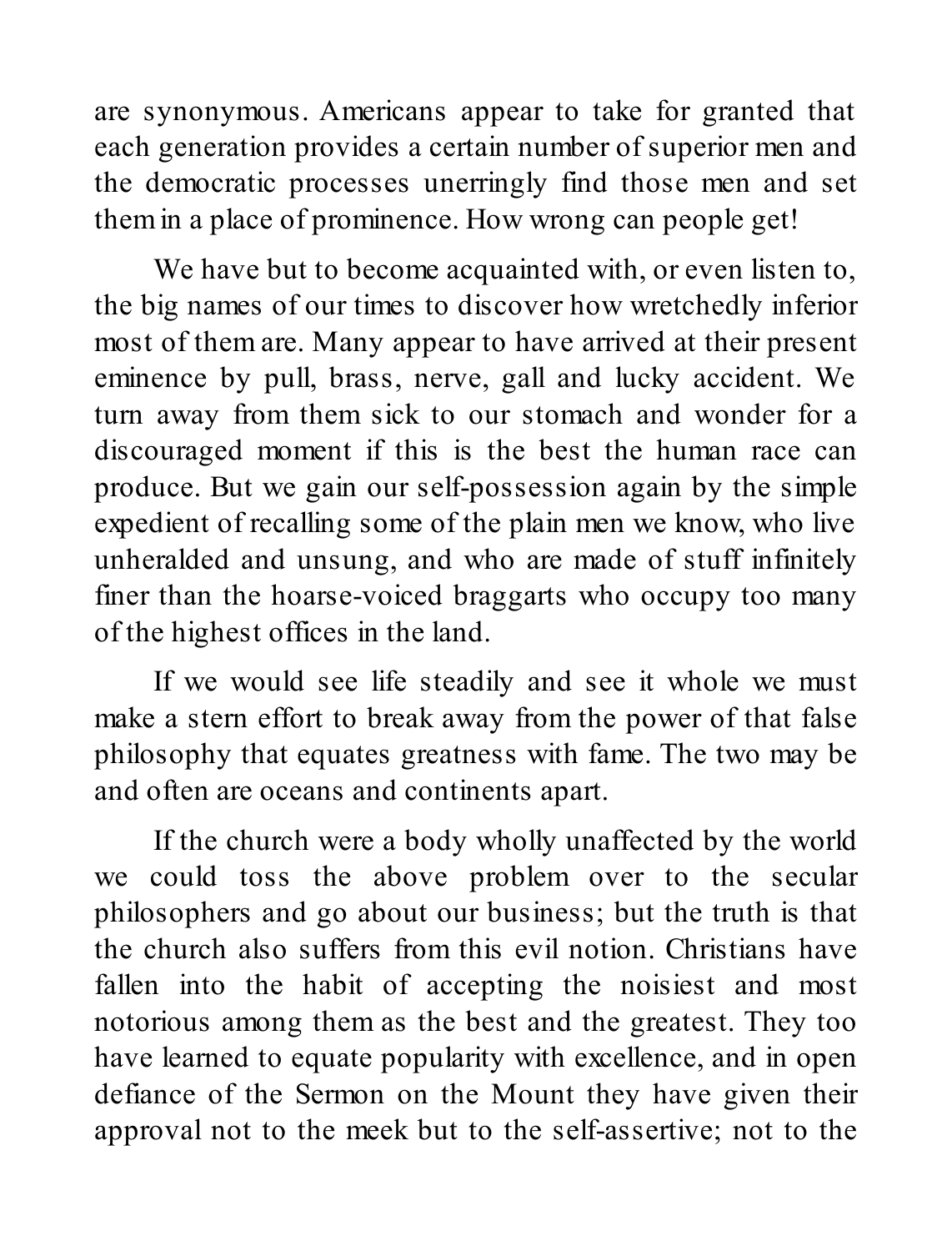mourner but to the self-assured; not to the pure in heart who see God but to the publicity hunter who seeks headlines.

If we might paraphrase Wordsworth we could make his lines run,

> "Purest saints Are often those of whomthe noisy church Hears least," and the words would be true, deeply, wonderfully true.

After more than thirty years of observing the religious scene I have been forced to conclude that saintliness and church leadership are not often synonymous. I have on many occasions preached to grateful Christians who had gone so much farther than I had into the sweet mysteries of God that I actually felt unworthy to tie their shoe laces. Yet they sat meekly listening while one inferior to themstood in the place of prominence and declared imperfectly truths with which they had long been familiar by intimate and beautiful experience. They must have known and felt how much of theory and how little of real heart knowledge there was in the sermon, but they said nothing and no doubt appreciated what little of good there was in the message.

Were the church a pure and Spirit-filled body, wholly led and directed by spiritual considerations, certainly the purest and the saintliest men and women would be the ones most appreciated and most honored; but the opposite is true. Godliness is no longer valued, except for the very old or the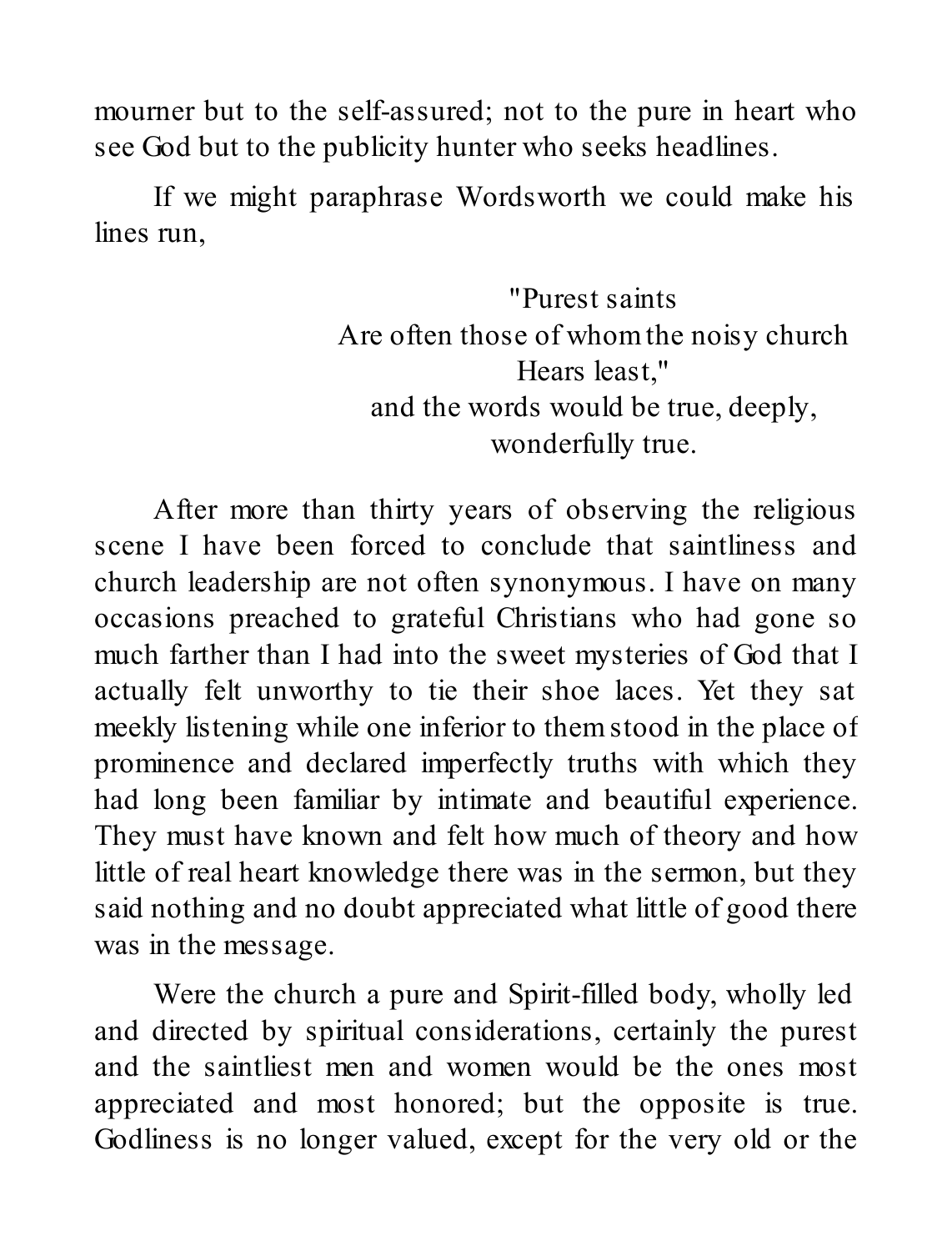very dead. The saintly souls are forgotten in the whirl of religious activity. The noisy, the self-assertive, the entertaining are sought after and rewarded in every way, with gifts, crowds, offerings and publicity. The Christ-like, the self-forgetting, the other-worldly are jostled aside to make room for the latest converted playboy who is usually not too well converted and still very much of a playboy.

The whole short-sighted philosophy that ignores eternal qualities and majors on trivialities is a form of unbelief. These Christians who embody such a philosophy are clamoring after present reward; they are too impatient to wait the Lord's time. They will not abide the day when Christ shall make known the secret of every man's heart and reward each one according to his deeds. The true saint sees farther than this; he cares little for passing values; he looks forward eagerly to the day when eternal things shall come into their own and godliness will be found to be all that matters.

Strange as it may be, the holiest souls who have ever lived have earned the reputation for being pessimistic. Their smiling indifference to the world's attractions and their steady resistance to its temptations have been misunderstood by shallow thinkers and attributed to an unsocial spirit and a lack of love for mankind. What the world failed to see was that these peculiar men and women were beholding a city invisible; they were walking day by day in the light of another and eternal kingdom. They were already tasting the powers of the world to come and enjoying afar the triumph of Christ and the glories of the new creation.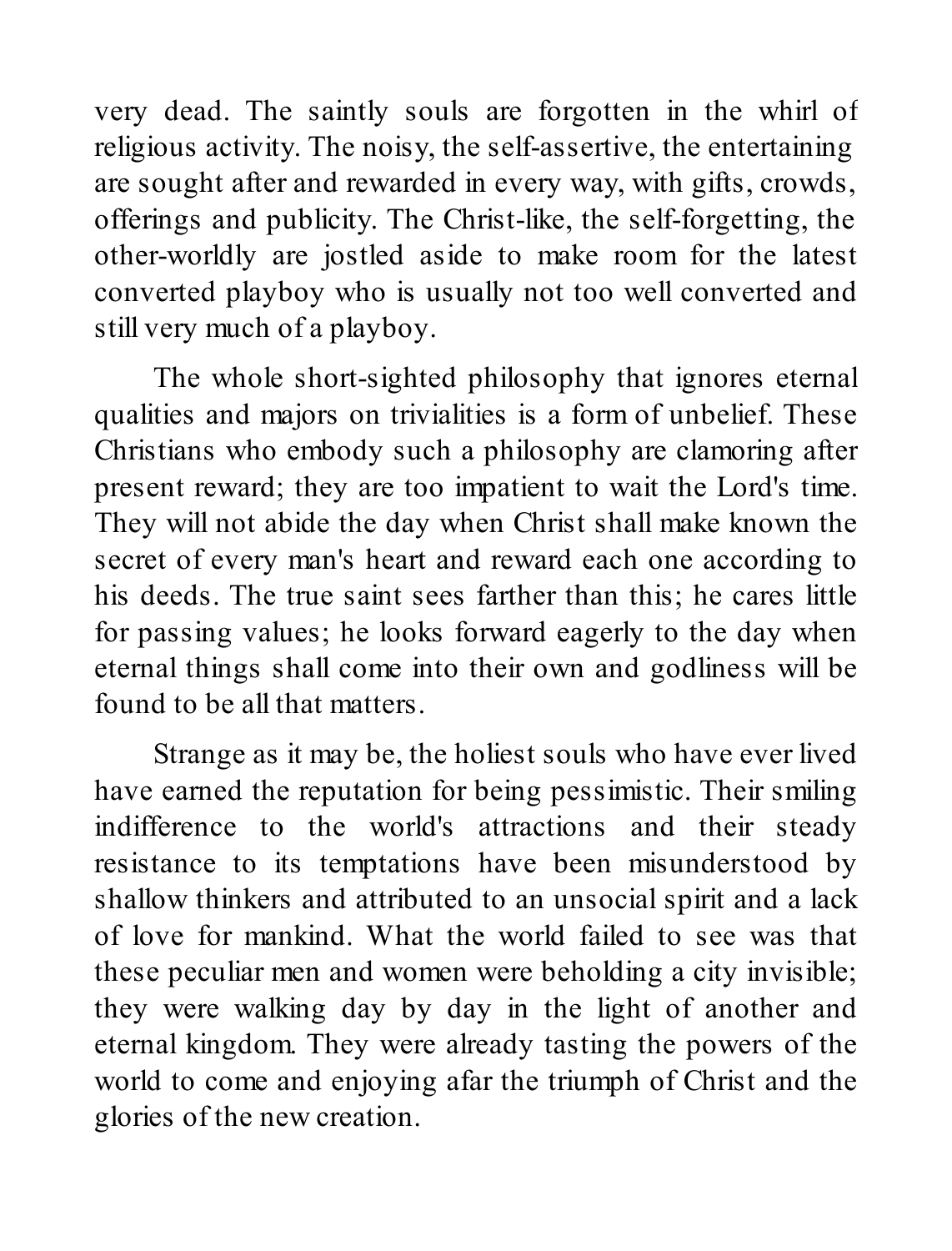No, the unknown saints are riot pessimists, nor are they misanthropes or joy-killers. They are by virtue of their godly faith the world's only true optimists. Their creed was stated simply by Julian of Norwich when she said, "But all shall be well, and all shall be well, and all manner of thing shall be well." Though sin is in the world, she argued, a frightful visitation to be reckoned with, yet so perfect is the atonement that the time will come when all evil shall be eradicated and everything restored again to its pristine beauty in Christ. Then "allshall be well, and all manner of thing shall be well."

The wise Christian will be content to wait for that day. In the meantime, he will serve his generation in the will of God. If he should be overlooked in the religious popularity contests he will give it but small attention. He knows whom he is trying to please and he is willing to let the world think what it will of him. He will not be around much longer anyway, and where he is going men will be known not by their 'Hooper' rating but by the holiness of their character.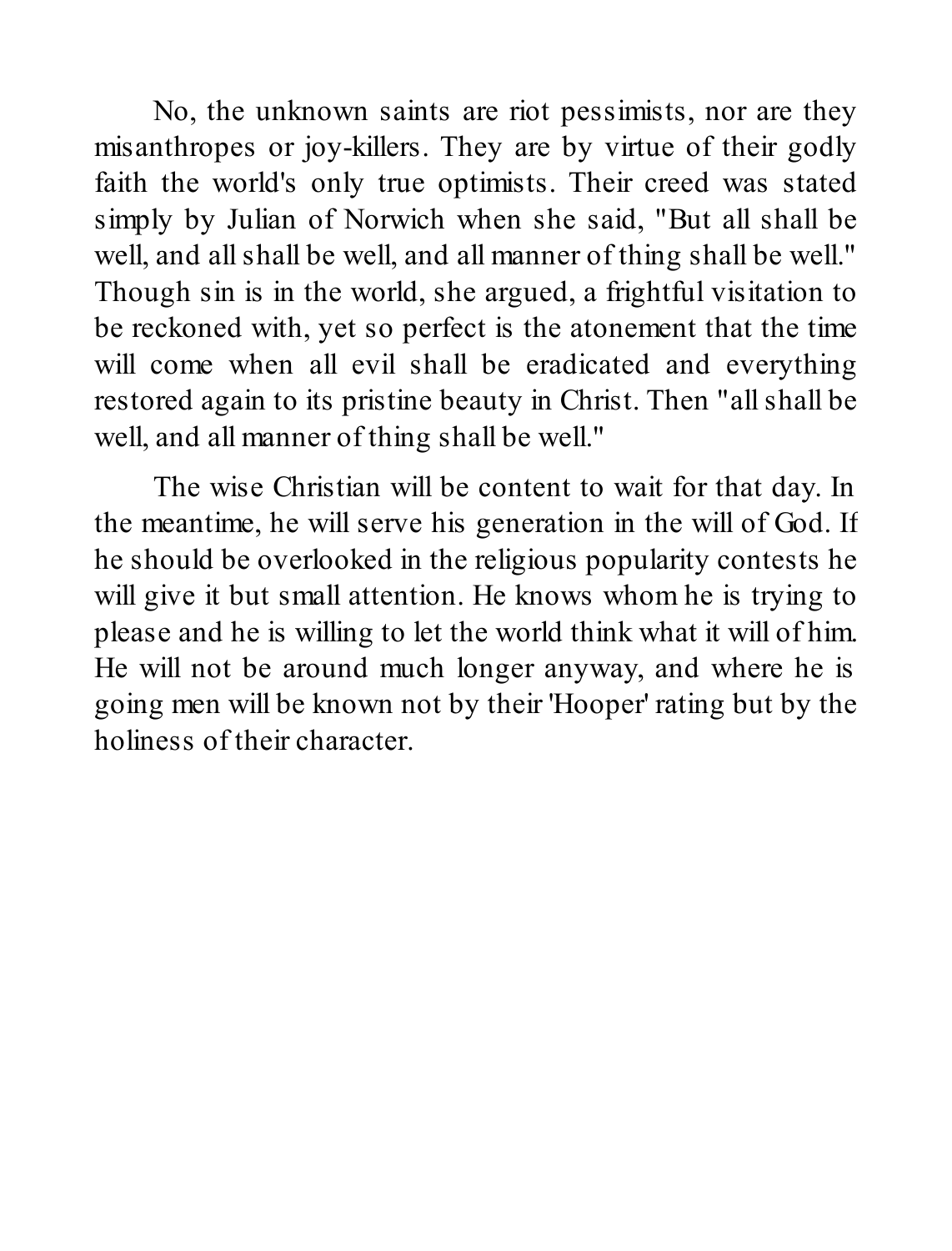#### Three Faithful Wounds

FAITHFULARE THE WOUNDS OF A FRIEND, says the Holy Spirit in Proverbs 27:6. And lest we imagine that the preacher is the one who does the wounding, I want to read Job 5:17 and 18: "Behold, happy is the man whom God correcteth: therefore despise not thou the chastening of the Almighty: for he maketh sore, and bindeth up: he woundeth, and his hands make whole." You see, the one who does the wounding here is not the servant, but the Master Himself. So with that in our minds I want to talk to you about three faithful wounds of a friend.

In order to get launched into my message let me introduce a little lady who has been dead for about six hundred years. She once lived and loved and prayed and sang in the city of Norwich, England. This little woman hadn't much light and she hadn't any way to get much light, but the beautiful thing about her was that, with what little Biblical light she had, she walked with God so wonderfully close that she became as fragrant as a flower. And long before Reformation times she was in spirit an evangelical. She lived and died and has now been with her Lord nearly six hundred years, but she has left behind her a fragrance of Christ.

England was a better place because this little lady lived.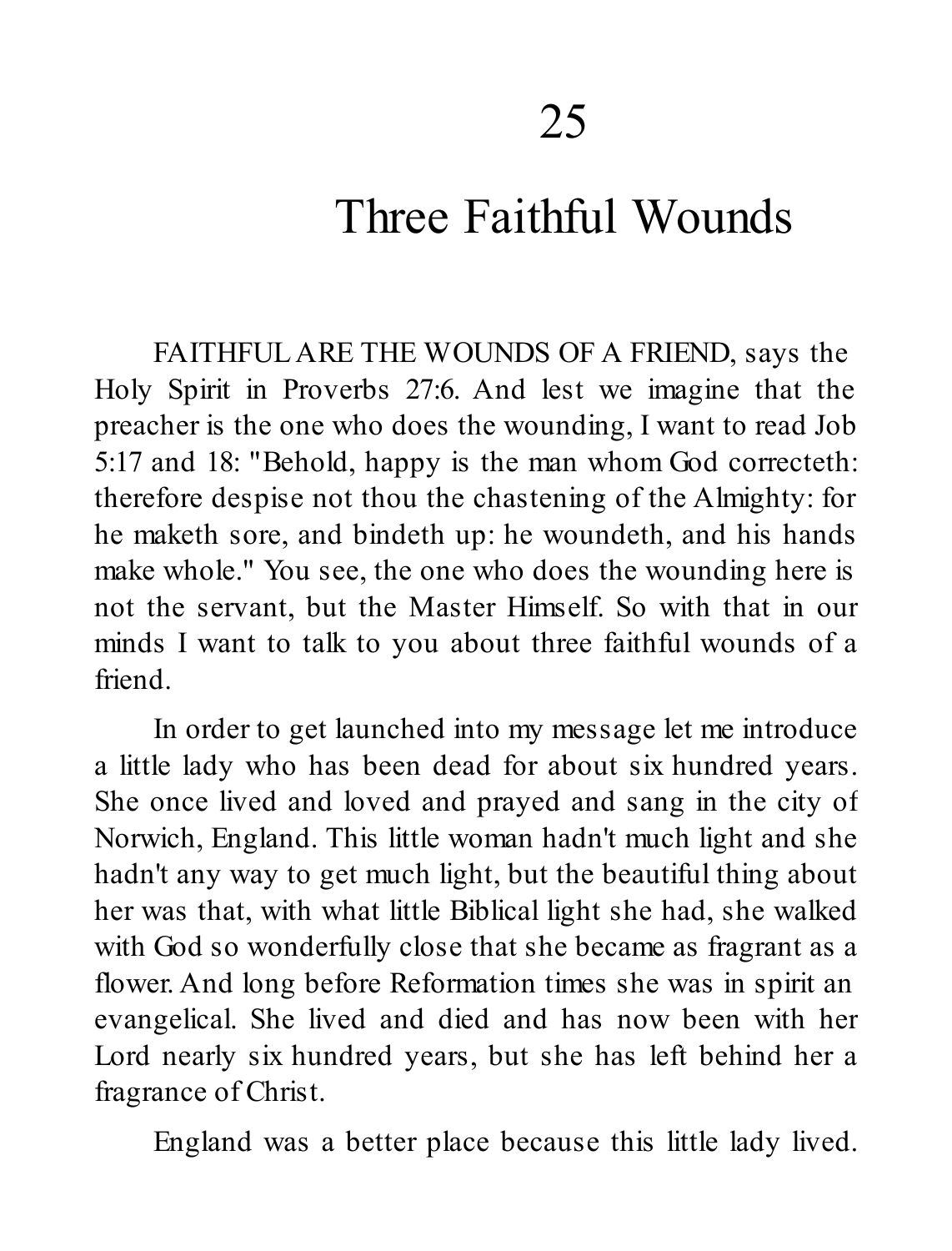She wrote only one book, a very tiny book that you could slip into your side pocket or your purse, but it's so flavorful, so divine, so heavenly, that it has made a distinct contribution to the great spiritual literature of the world. The lady to whom I refer is the one called the Lady Julian.

Before she blossomed out into this radiant, glorious life which made her famous as a great Christian all over her part of the world, she prayed a prayer and God answered. It is this prayer with which I am concerned tonight. The essence of her prayer was this:

"O God, please give me three wounds; the wound of contrition and the wound of compassion and the wound of longing after God." Then she added this little postscript which I think is one of the most beautiful things I have ever read: "This I ask without condition." She wasn't dickering with God. She wanted three things and they were all for God's glory: "I ask this without condition, Father; do what I ask and then send me the bill. Anything that it costs will be all right with me."

All great Christians have been wounded souls. It is strange what a wound will do to a man. Here's a soldier who goes out to the battlefield. He is full of jokes and strength and self-assurance; then one day a piece of shrapnel tears through himand he falls, a whimpering, beaten, defeated man. Suddenly his whole world collapses around him and this man, instead of being the great, strong, broad-chested fellow that he thought he was, suddenly becomes a whimpering boy again. And such have ever been known, I am told, to cry for their mothers when they lie bleeding and suffering on the field of battle. There is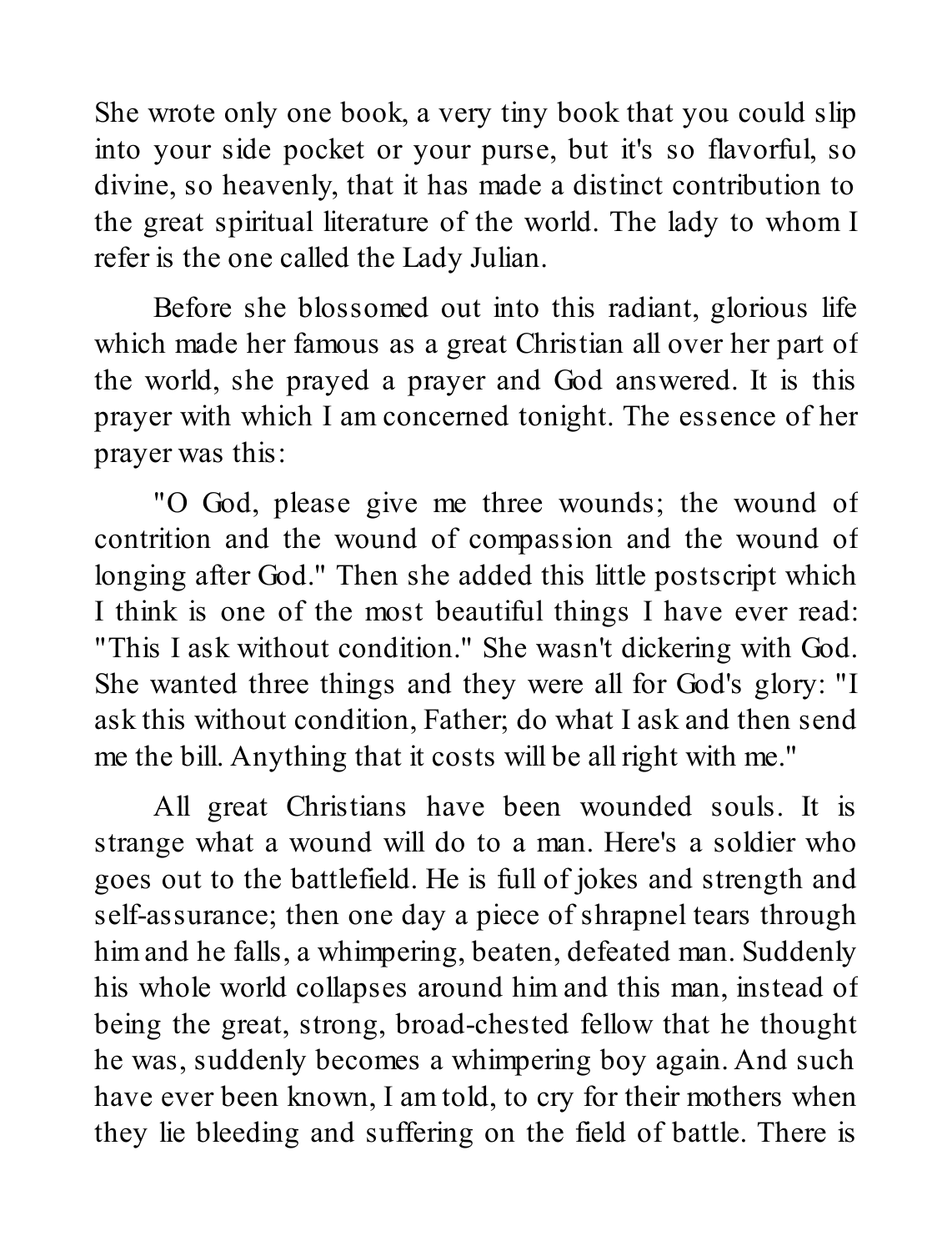nothing like a wound to take the self-assurance out of us, to reduce us to childhood again and make us small and helpless in our own sight.

Many of the Old Testament characters were wounded men, stricken of God and afflicted indeed as their Lord was after them. Take Jacob, for instance. Twice God afflicted him; twice he met God and each time it came as a wound, and one time it came actually as a physical wound and he limped on his thigh for the rest of his life. And the man Elijah-was he not more than a theologian, more than a doctrinarian? He was a man who had been stricken; he had been struck with the sword of God and was no longer simply one of Adam's race standing up in his own self-assurance; he was a man who had had an encounter with God, who had been confronted by God and had been defeated and broken down before Him. And when Isaiah saw the Lord high and lifted up, you know what it did to him. Or take the man Ezekiel, how he went down before his God and became a little child again. And there were many others.

Now the wounded man is a defeated man, I say; the strong, robust and self-confident Adam-man ceases to fight back any longer; he lays down his sword and surrenders and the wound finishes him. Let's talk about these three wounds in their order.

The first is the wound of contrition. Now I've heard for the last thirty years that repentance is a change of mind, and I believe it, of course, as far as it goes. But that's just what's the matter with us. We have reduced repentance to a change of mind. It is a mental act, indeed, but I point out that repentance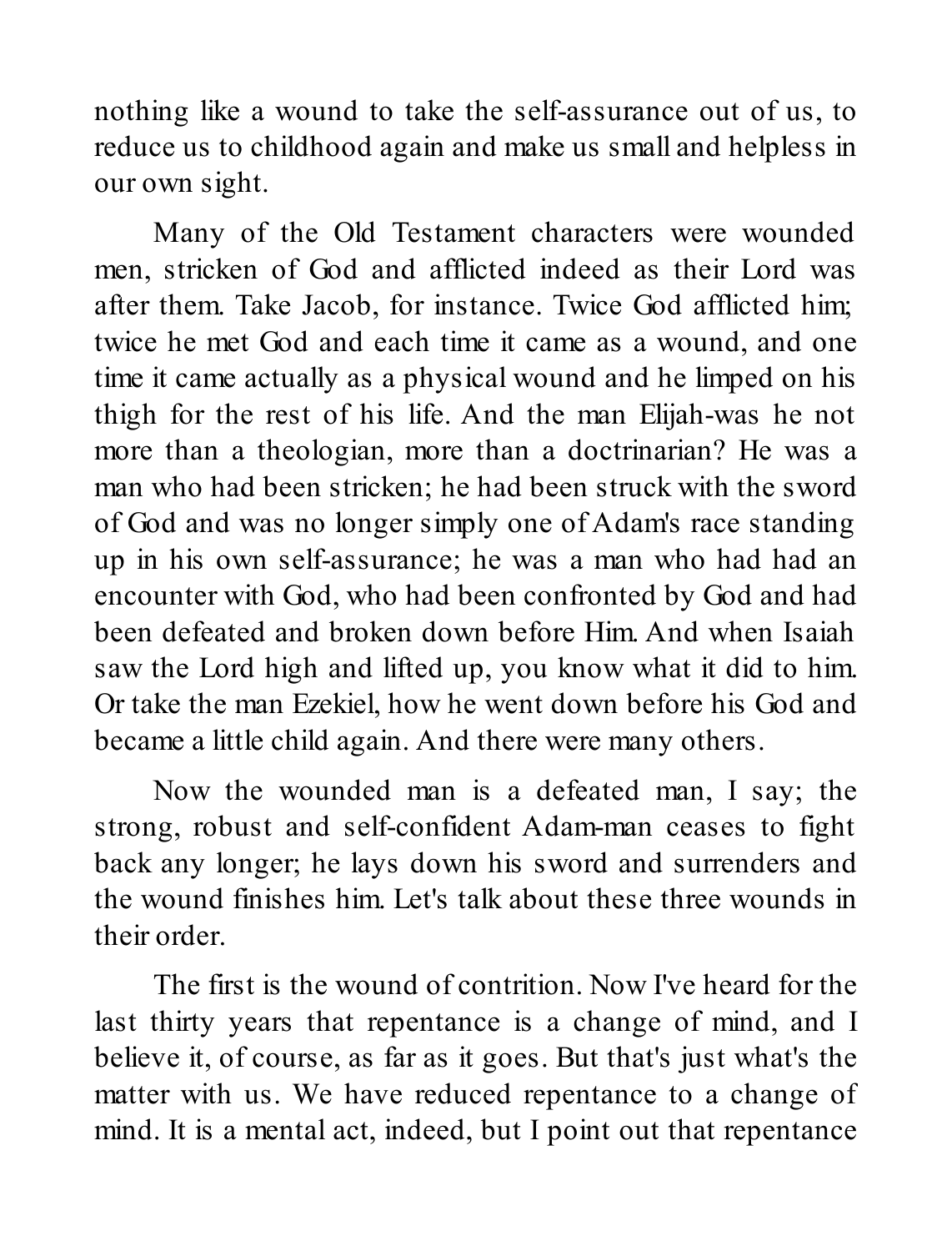is not likely to do us much good until it ceases to be a change of mind only and becomes a wound within our spirit. No man has truly repented until his sin has wounded him near to death, until the wound has broken him and defeated him and taken all the fight and self-assurance out of him and he sees himself as the one who nailed his Saviour on the tree.

I don't know about you, but the only way I can keep right with God is to keep contrite, to keep a sense of contrition upon my spirit. Now there's a lot of cheap and easy getting rid of sin and getting your repentance disposed of. But the great Christians, in and out of the Bible, have been those who were wounded with a sense of contrition so that they never quite got over the thought and the feeling that they personally had crucified Jesus. The great Bishop Usher each week used to go down by the riverbank and there all Saturday afternoon kneel by a log and bewail his sins before his God. Perhaps that was the secret of his greatness.

Let us beware of vain and over-hasty repentance, and particularly let us beware of no repentance at all. We are a sinful race, ladies and gentlemen, a sinful people, and until the knowledge has hit hard, until it has wounded us, until it has got through and past the little department of our theology, it has done us no good. A man can believe in total depravity and never have any sense of it for himself at all. Lots of us believe in total depravity who have never been wounded with the knowledge that we've sinned. Repentance is a wound I pray we may all feel.

And then there's the wound of compassion. Now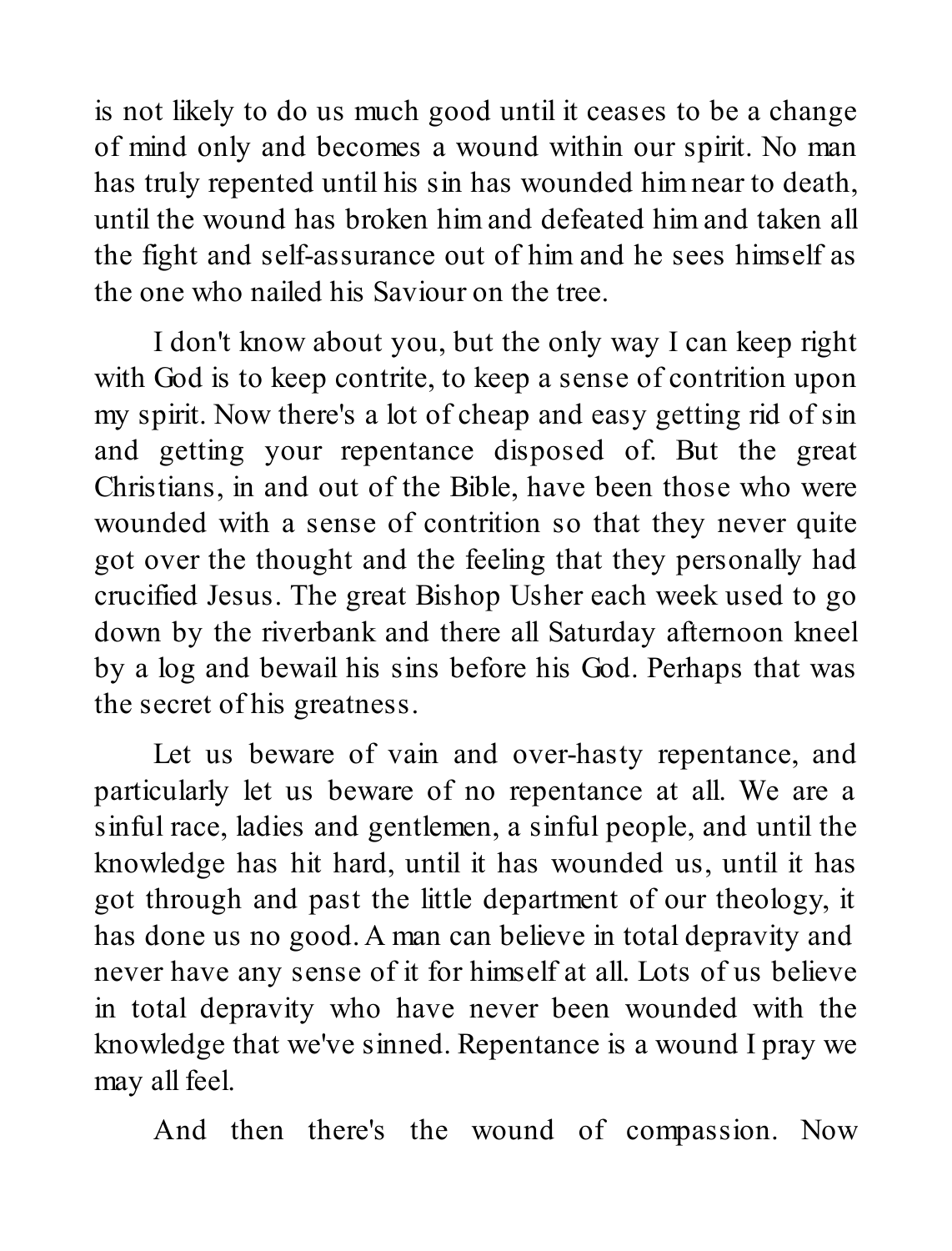compassion is an emotional identification, and Christ had that in full perfection. The man who has this wound of compassion is a man who suffers along with other people. Jesus Christ our Lord can never suffer to save us any more. This He did, once for all, when He gave Himself without spot through the Holy Ghost to the Father on Calvary's cross. He cannot suffer to save us but He still must suffer to win us. He does not call His people to redemptive suffering. That's impossible; it could not be. Redemption is a finished work.

But He does call His people to feel along with Him and to feel along with those that rejoice and those that suffer. He calls His people to be to Him the kind of an earthly body in which He can weep again and suffer again and love again. For our Lord has two bodies. One is the body He took to the tree on Calvary; that was the body in which He suffered to redeem us. But He has a body on earth now, composed of those who have been baptized into it by the Holy Ghost at conversion. In that body He would now suffer to win men. Paul said that he was glad that he could suffer for the Colossians and fill up the measure of the afflictions of Christ in his body for the church's sake.

Now, my brethren, I don't know whether I can make it clear or not. I know that things like this have to be felt rather than understood, but the wounded man is never a seeker after happiness. There is an ignoble pursuit of irresponsible happiness among us. Over the last years, as I have observed the human scene and have watched God's professed people live and die, I have seen that most of us would rather be happy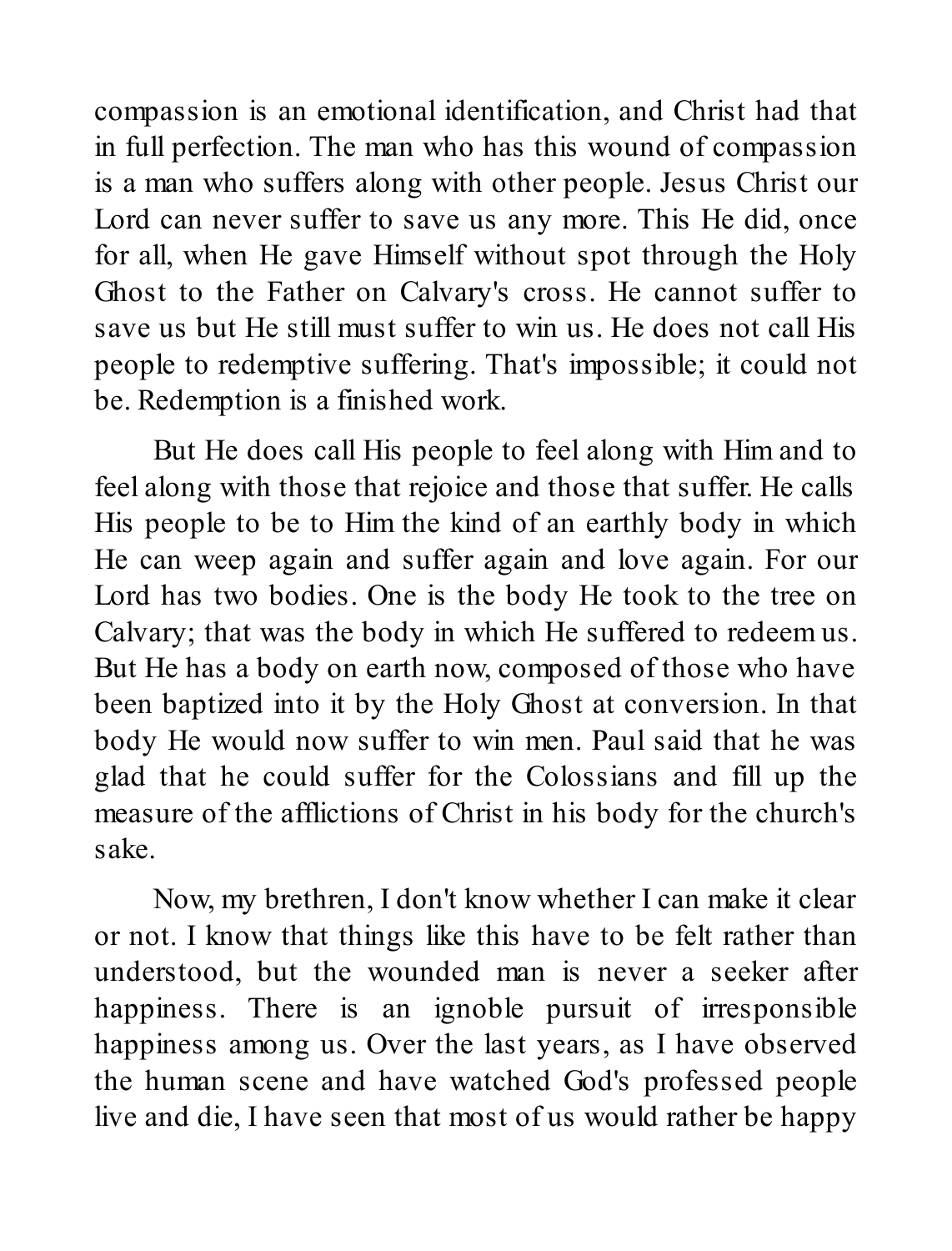than to feel the wounds of other people's sorrows. I do not believe that it is the will of God that we should seek to be happy, but rather that we should seek to be holy and useful. The holy man will be the useful man and he's likely to be a happy man too; but if he seeks happiness and forgets holiness and usefulness, he's a carnal man. I, for one, want no part in carnal religious joy. There are times when it's sinful to be happy. When Jesus our Lord was sweating it out there in the garden or hanging on the tree, He could not be happy. He was the "man of sorrows, and acquainted with grief."

And the great saints of the past, who conquered and captured parts of the world for Jesus, when they were in travail were not happy. The woman, said Jesus, who is giving birth is not happy at the time of her travail, but as soon as the child is delivered she becomes happy because a man is born into the world. You and I are, in a sense, to be mothers in Israel, those through whomthe Lord can suffer and grieve and love and pity again to bring children to birth.

Thirdly, there's the wound of longing after God. This little woman wanted to long after God with a longing that became a pain in her heart. She wanted to be lovesick. She prayed in effect, "O God, that I might want Thee so badly that it becomes a wound in my heart that I can't get over." Today, accepting Christ becomes terminal. That is the end. And all evangelism leads toward one thing-getting increased numbers of people to accept Christ, and there we put a period. My criticism of most of our Bible conferences is that we spend our time counting again the treasures that we have in Christ but we never arrive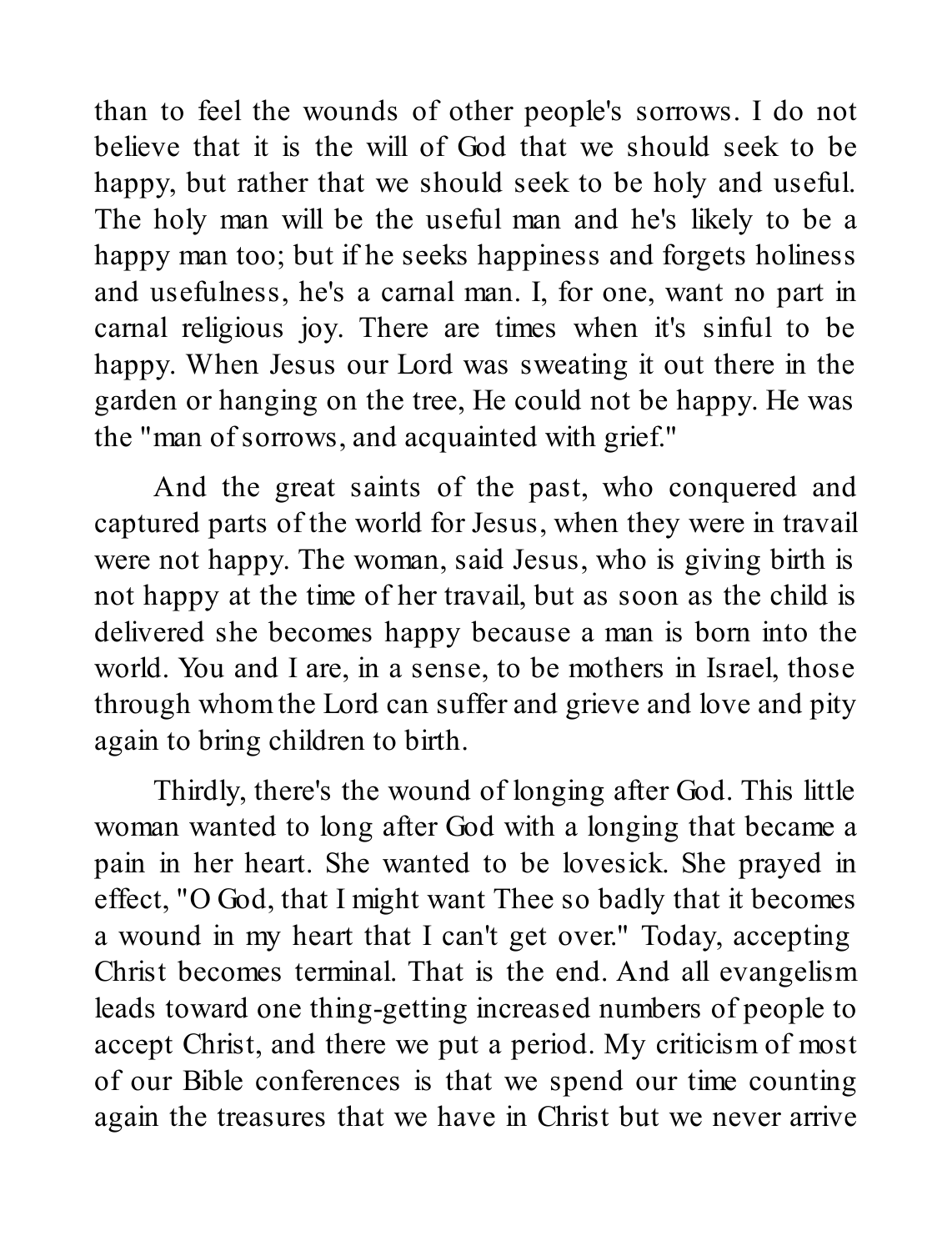at the place where any of that which is in Christ gets into us. He has blessed us with all spiritual blessings in the heavenly places in Christ, but you can no more buy food with the money still in the bank than you can live on the treasures that are in Christ unless they're also experientially in you.

So many of us say, "All right, I'll attend another Bible conference," or "I'll take a course," or "I'll buy a book." My friends, what we need is not more instruction; we've been instructed to death. Where in the world is there more fundamental Bible teaching than here in Chicago? This is the Mecca of Fundamentalism. This is the Vatican of Evangelicalism. We've got notebooks at home stacked high that go back twenty-five years. They tell us of some new sidelight on some text or some new illustration somebody gave to point up a doctrine. But, oh, what weak creatures we are! What joyless people we are!

Note the paradoxes: To be happily forgiven and yet to be wounded and to remember the grief; to enjoy the peace of the finished work of Christ and yet suffer to win others; to find God and yet be always pursuing Him. When Moses saw the glory of God he begged that he might see more. When God revealed to himthat he had found grace, he wanted more grace. Remember this: the man that has the most of God is the man who is seeking the most ardently for more of God.

There was a man who talked about "a restless thirst, a sacred, infinite desire," and that is what I want for my own heart. Among the plastic saints of our times Jesus has to do all the dying and all we want is to hear another sermon about His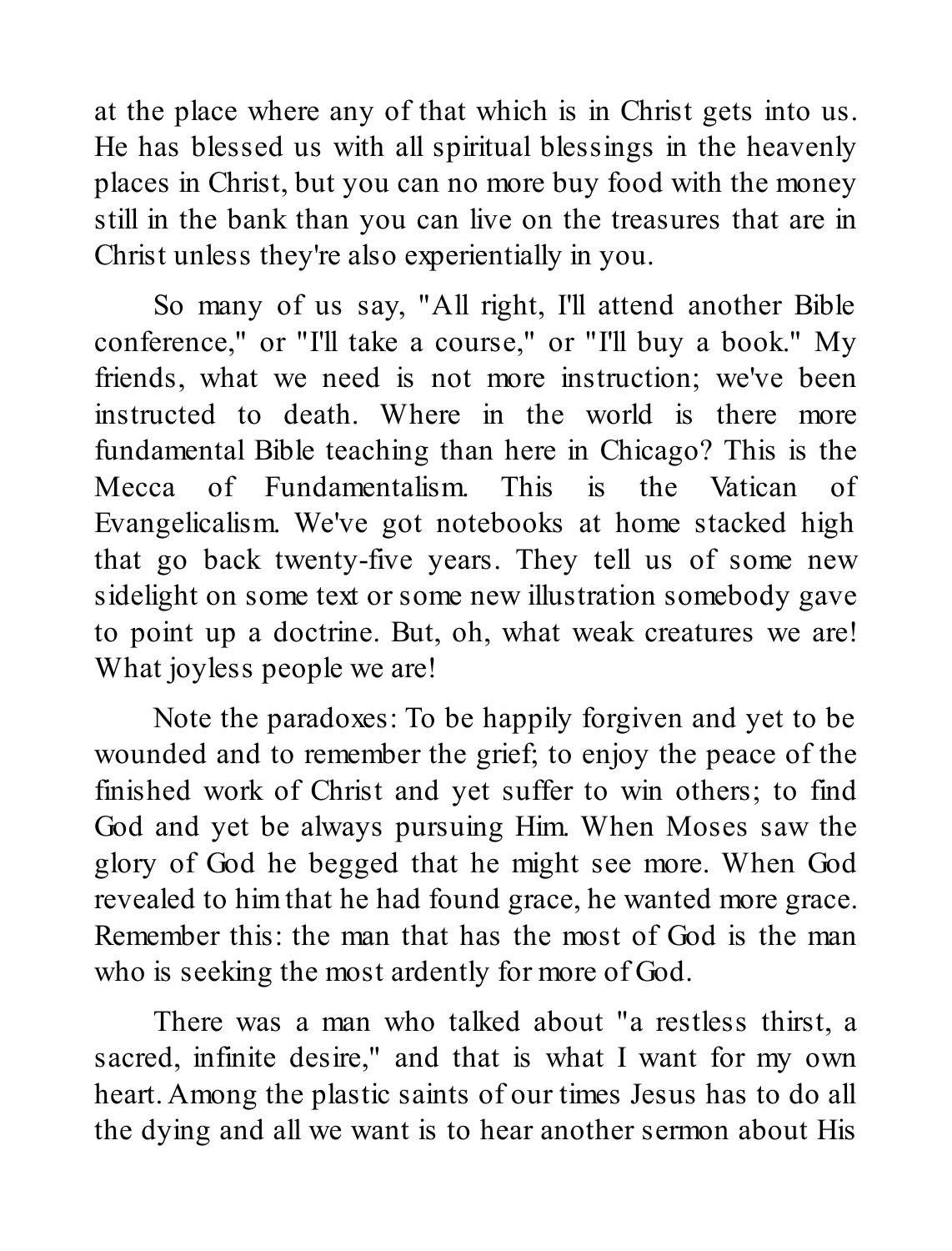dying; Jesus does all the sorrowing and we want to be happy. But, my brethren, if we were what we ought to be, we would seek to know in experience the meaning of the words, "Except a corn of wheat fall into the ground and die, it abideth alone: but if it die, it bringeth forth much fruit."

I have been greatly and deeply concerned that you and I do something more than listen, that we dare to go to God like the Lady Julian and dare to ask Him to give us a faithful, fatherly wound-maybe three of them, if you please: to wound us with a sense of our own sinful unworthiness that we'll never quite get over; to wound us with the sufferings of the world and the sorrows of the church; and then to wound us with the longing after God, a thirst, a sacred thirst and longing that will carry us on toward perfection.

The lack of desire is the ill of all ills;

Many thousands through it the dark pathway have trod;

The balsam, the wine of predestinate wills,

Is a jubilant pining and longing for God.

FREDERICK W. FABER

Write that sentence down, "A jubilant pining and longing for God." Almost every day of my life I am praying that "a jubilant pining and longing for God" might come back on the evangelical churches. We don't need to have our doctrine straightened out; we're as orthodoxas the Pharisees of old. But this longing for God that brings spiritual torrents and whirlwinds of seeking and self-denial-this is almost gone from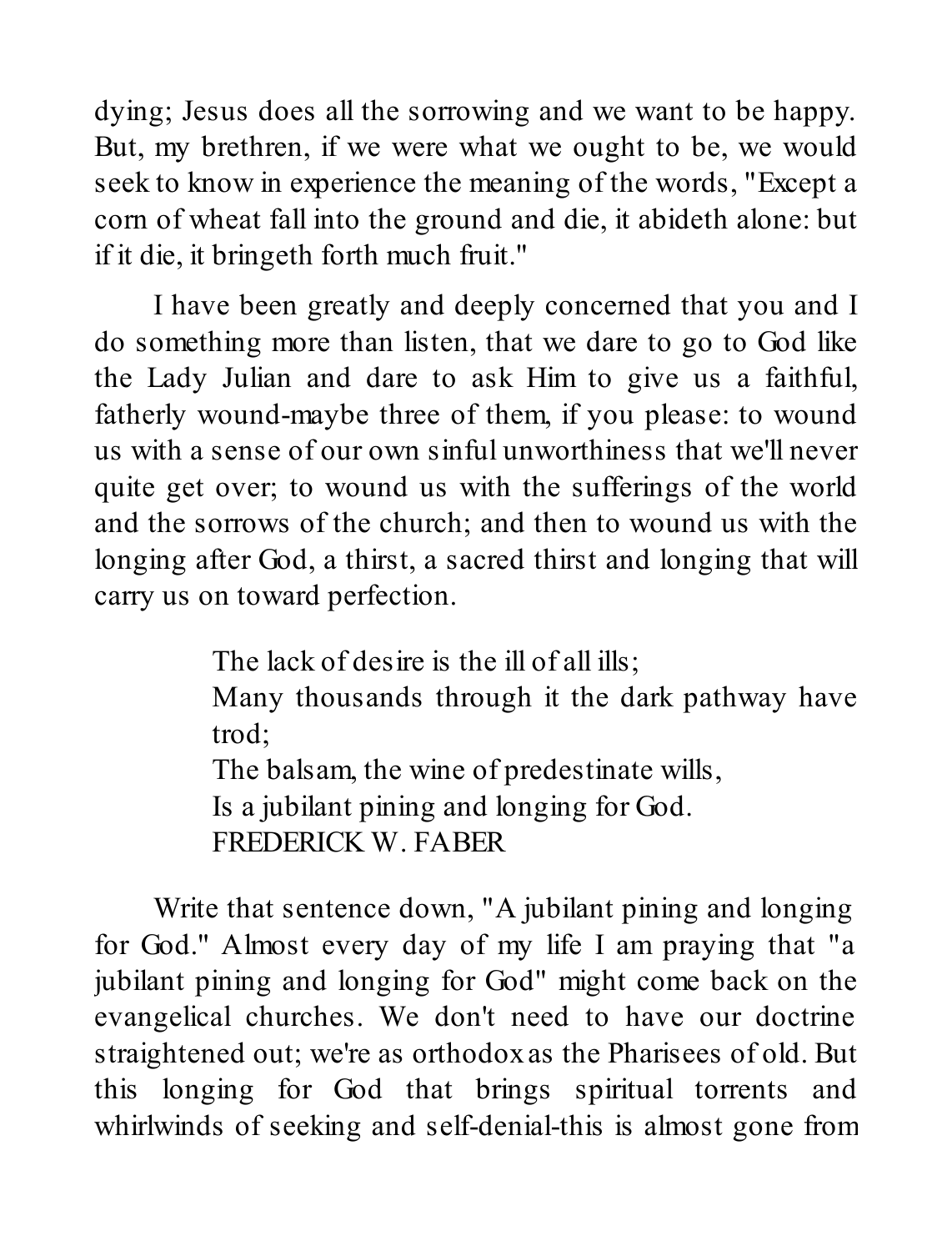our midst.

God loves to be longed for, He loves to be sought, For He sought us Himself with such longing and love; He died for desire of us, marvelous thought! And He longs for us now to be with Himabove. FREDERICK W. FABER

I believe that God wants us to long for Him with the longing that will become lovesickness, that will become a wound to our spirits, to keep us always moving toward Him, always finding and always seeking, always having and always desiring. So the earth becomes less and less valuable and heaven gets closer as we move into God and up into Christ.

Dare we bow our hearts now and say, "Father, I've been an irresponsible, childish kind of Christian-more concerned with being happy than with being holy. O God, give me three wounds. Wound me with a sense of my own sinfulness. Wound me with compassion for the world, and wound me with love of Thee that will keep me always pursuing and always exploring and always seeking and always finding."

If you dare to pray that prayer sincerely and mean it before God, it could mean a turning point in your life. It could mean a door of victory opened to you. May God grant that it be so.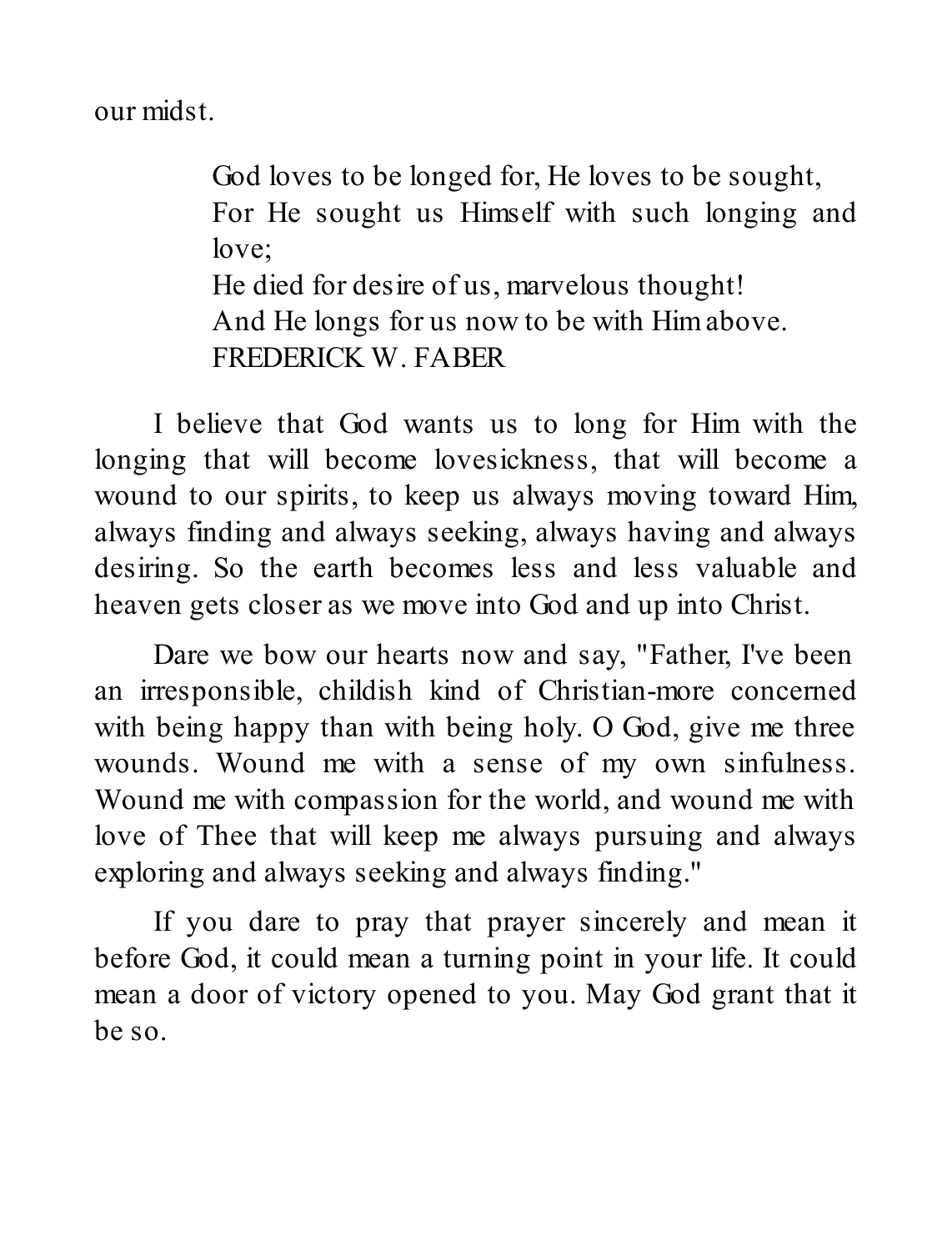# The Wrath of God: What Is It?

IT IS RARE that there is anything good in human anger. Almost always it springs out of unholy states of heart, and frequently it leads to cursing and violence. The man of evil temper is unpredictable and dangerous and is usually shunned by men of peace and good will.

There is a strong tendency among religious teachers these days to disassociate anger from the divine character and to defend God by explaining away the Scriptures that relate it to Him. This is understandable, but in the light of the full revelation of God it is inexcusable.

In the first place, God needs no defense. Those teachers who are forever trying to make God over in their own image might better be employed in seeking to make themselves over in the image of God. In the Scriptures "God spake all these words," and there is no independent criterion by which we can judge the revelation God there makes concerning Himself.

The present refusal of so many to accept the doctrine of the wrath of God is part of a larger pattern of unbelief that begins with doubt concerning the veracity of the Christian Scriptures.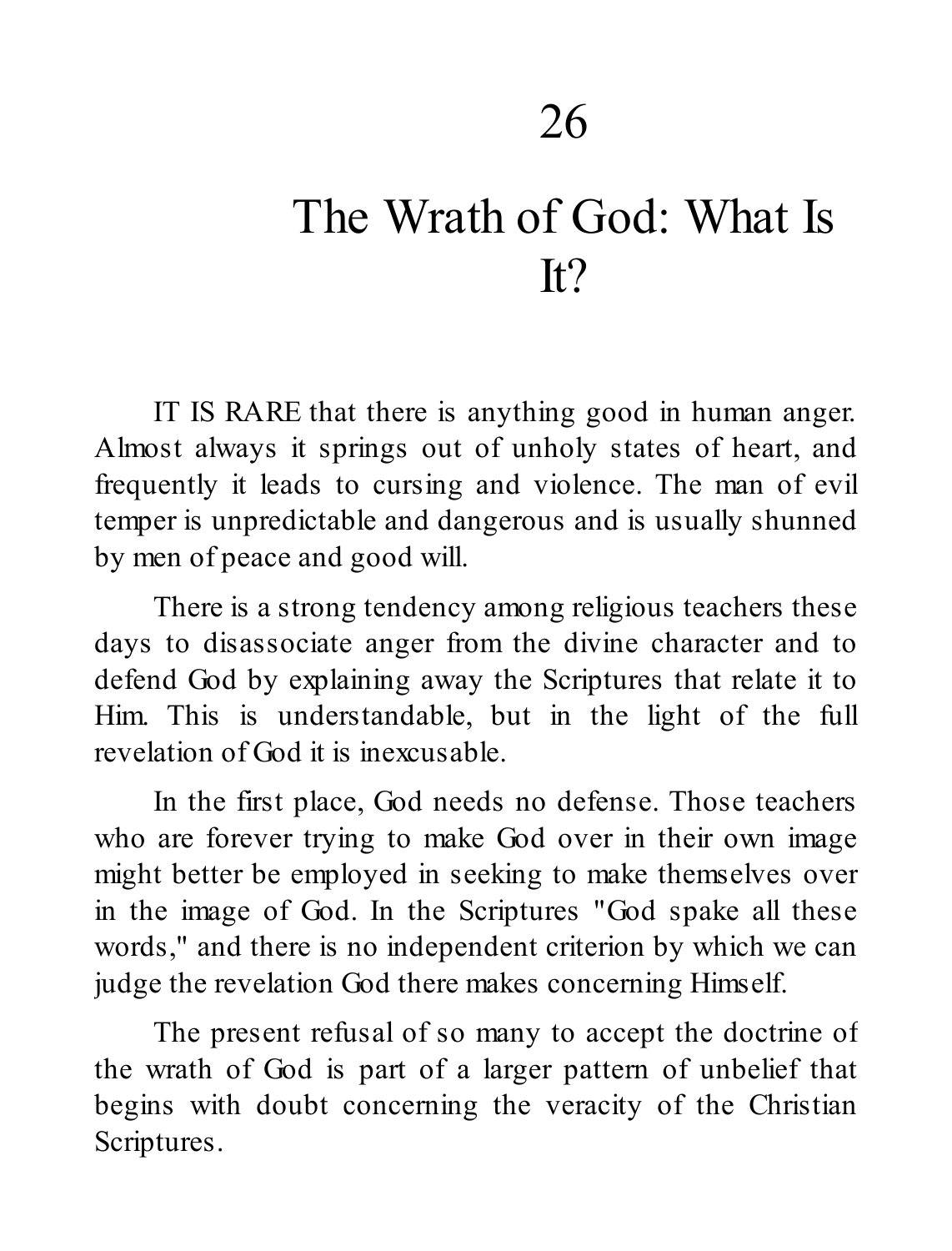Let a man question the inspiration of the Scriptures and a curious, even monstrous, inversion takes place: thereafter he judges the Word instead of letting the Word judge him; he determines what the Word should teach instead of permitting it to determine what he should believe; he edits, amends, strikes out, adds at his pleasure; but always he sits above the Word and makes it amenable to him instead of kneeling before God and becoming amenable to the Word.

The tender-minded interpreter who seeks to shield God from the implications of His own Word is engaged in an officious effort that cannot but be completely wasted.

Why such a man still clings to the tattered relics of religion it is hard to say. The manly thing would be to walk out on the Christian faith and put it behind him along with other outgrown toys and discredited beliefs of childhood, but this he rarely does. He kills the tree but still hovers pensively about the orchard hoping for fruit that never comes.

Whatever is stated clearly but once in the Holy Scriptures may be accepted as sufficiently well established to invite the faith of all believers; and when we discover that the Spirit speaks of the wrath of God about three hundred times in the Bible we may as well make up our minds either to accept the doctrine or reject the Scriptures outright. If we have valid information from some outside source proving that anger is unworthy of God, then the Bible is not to be trusted when it attributes anger to God. And if it is wrong three hundred times on one subject, who can trust it on any other?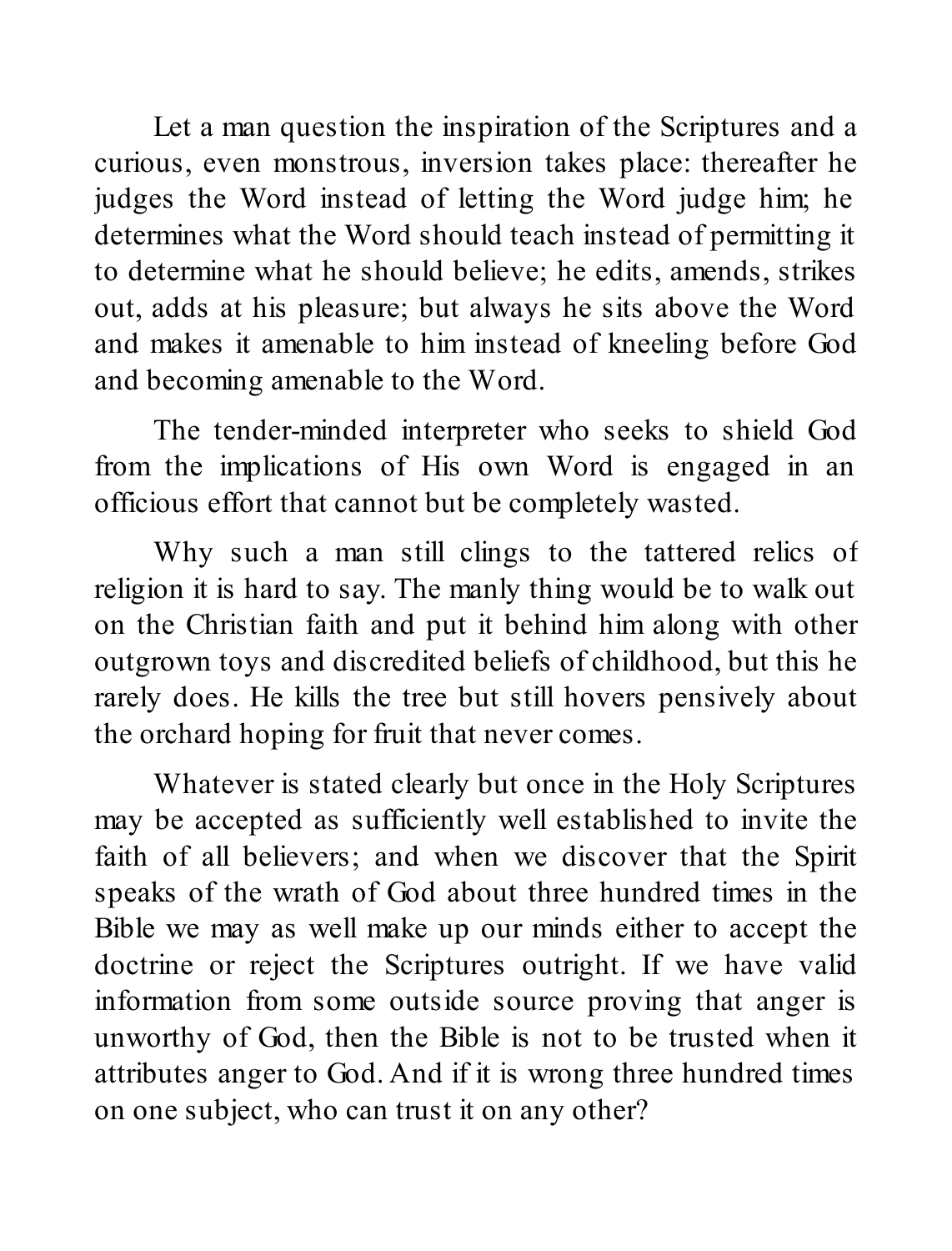The instructed Christian knows that the wrath of God is a reality, that His anger is as holy as His love, and that between His love and His wrath there is no incompatibility. He further knows (as far as fallen creatures can know such matters) what the wrath of God is and what it is not.

To understand God's wrath we must view it in the light of His holiness. God is holy and has made holiness to be the moral condition necessary to the health of His universe. Sin's temporary presence in the world only accents this. Whatever is holy is healthy; evil is a moral sickness that must end ultimately in death. The formation of the language itself suggests this, the English word holy deriving from the Anglo-Saxon halig, hal meaning well, whole. While it is not wise to press word origins unduly, there is yet a significance here that should not be overlooked.

Since God's first concern for His universe is its moral health, that is, its holiness, whatever is contrary to this is necessarily under His eternal displeasure. Wherever the holiness of God confronts unholiness there is conflict. This conflict arises from the irreconcilable natures of holiness and sin. God's attitude and action in the conflict are His anger. To preserve His creation God must destroy whatever would destroy it. When He arises to put down destruction and save the world fromirreparable moral collapse He is said to be angry. Every wrathful judgment of God in the history of the world has been a holy act of preservation.

The holiness of God, the wrath of God and the health of the creation are inseparably united. Not only is it right for God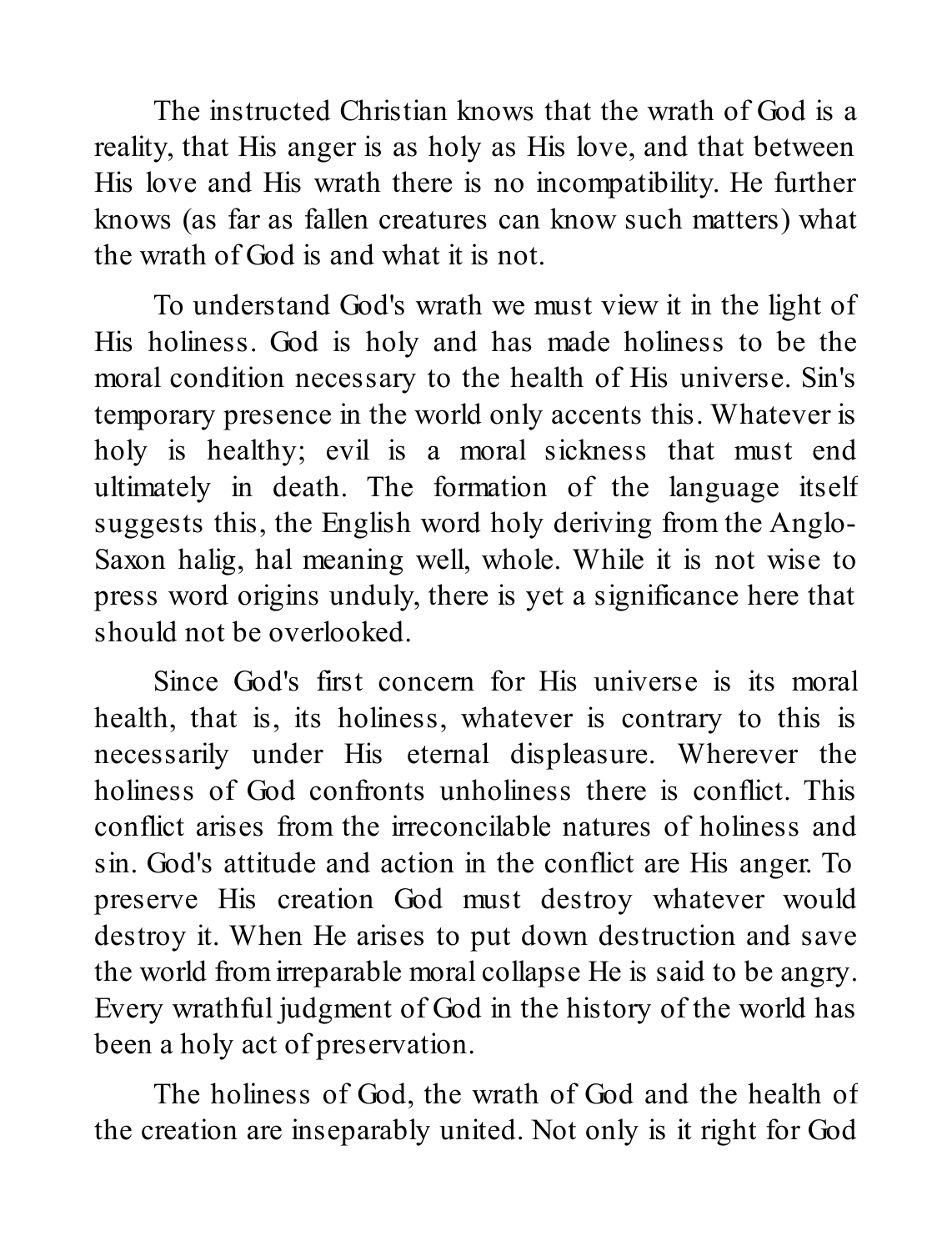to display anger against sin, but I find it impossible to understand how He could do otherwise.

God's wrath is His utter intolerance of whatever degrades and destroys. He hates iniquity as a mother hates the diphtheria or polio that would destroy the life of her child.

God's wrath is the antisepsis by which moral putrefaction is checked and the health of the creation maintained. When God warns of His impending wrath and exhorts men to repent and avoid it He puts it in a language they can understand: He tells them to "flee from the wrath to come." He says in effect, "Your life is evil, and because it is evil you are an enemy to the moral health of My creation. I must extirpate whatever would destroy the world I love. Turn fromevil before I rise up in wrath against you. I love you, but I hate the sin you love. Separate yourself from your evil ways before I send judgment upon you."

"O Lord,- . . in wrath remember mercy" (Hab. 3:2).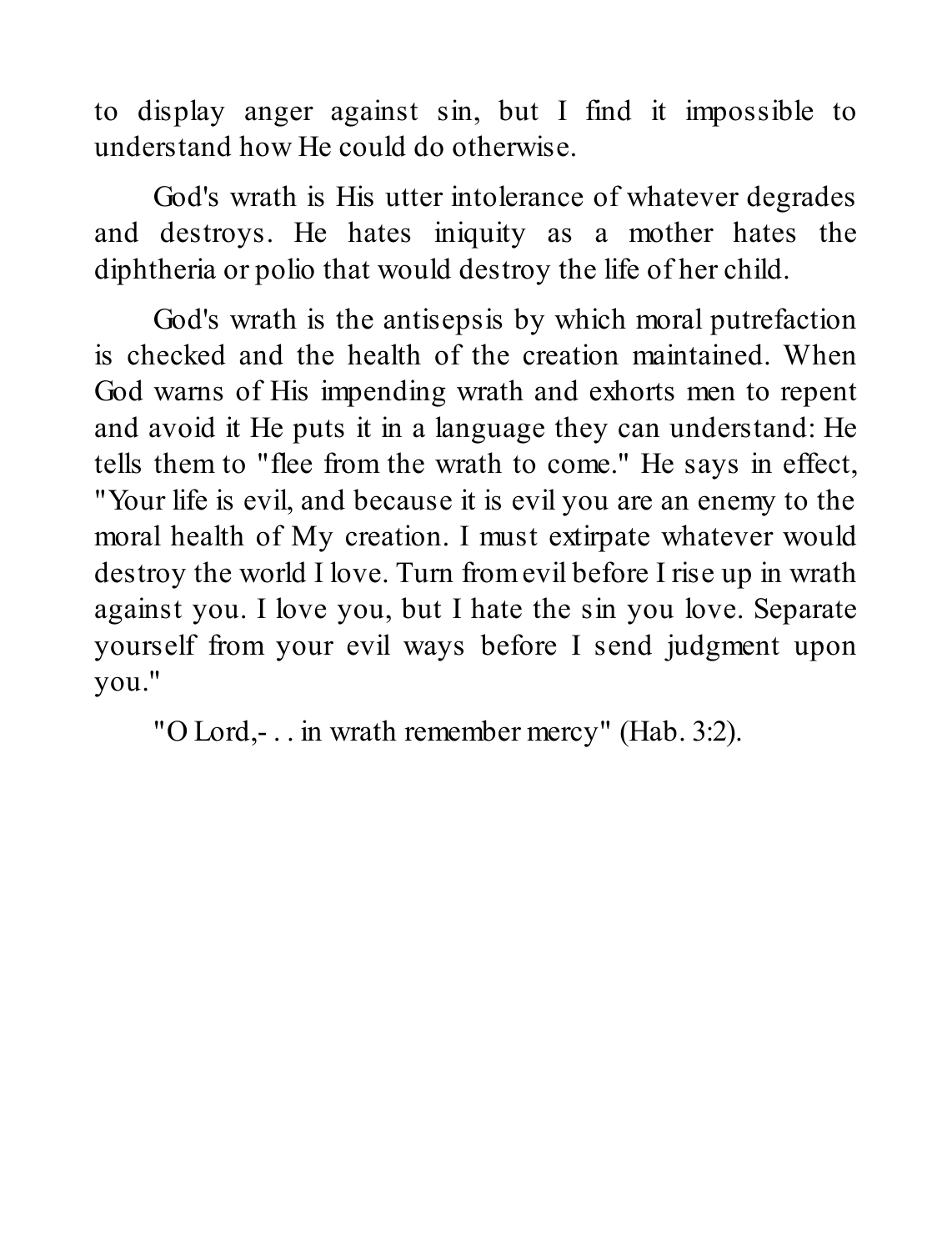## In Praise of Dogmatism

IT IS VITAL TO ANY UNDERSTANDING of ourselves and our fellowmen that we believe what is written in the Scriptures about human society, that it is fallen, alienated from God and in rebellion against His laws.

In these days of togetherness when all men would brothers be for a' that, even the true Christian is hard put to it to believe what God has spoken about men and their relation to each other and to God; for what He has spoken is never complimentary to men.

There is plenty of good news in the Bible, but there is never any flattery or back scratching. Seen one way, the Bible is a book of doom. It condemns all men as sinners and declares that the soul that sinneth shall die. Always it pronounces sentence against society before it offers mercy; and if we will not own the validity of the sentence we cannot admit the need for mercy.

The coming of Jesus Christ to the world has been so sentimentalized that it means now something utterly alien to the Biblical teaching concerning it. Soft human pity has been substituted for God's mercy in the minds of millions, a pity that has long ago degenerated into self-pity. The blame for man's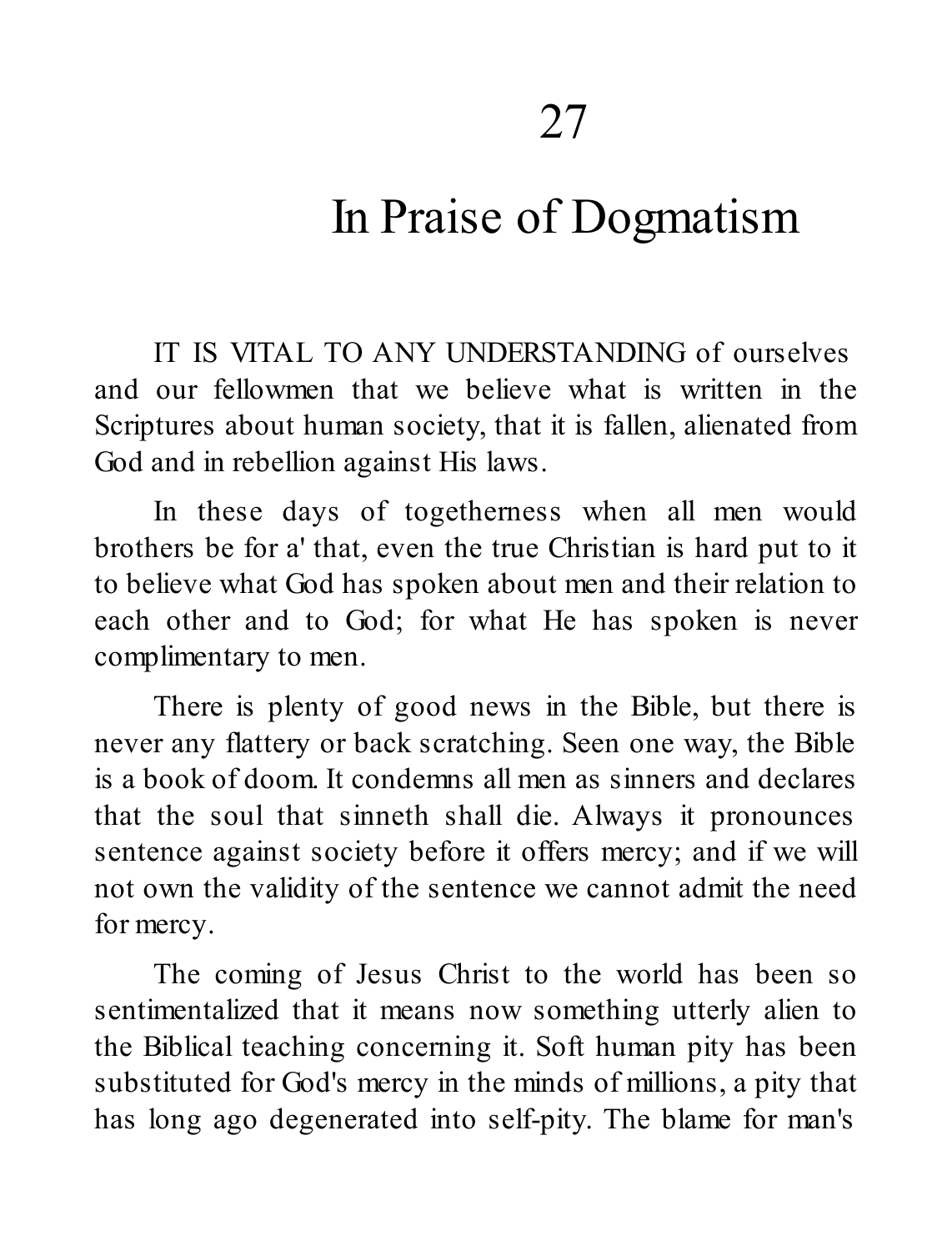condition has been shifted to God, and Christ's dying for the world has been twisted into an act of penance on God's part. In the drama of redemption man is viewed as Miss Cinderella who has long been oppressed and mistreated, but now through the heroic deeds of earth's noblest Son is about to don her radiant apparel and step forth a queen.

This is humanism romantically tinted with Christianity, a humanism that takes sides with rebels and excuses those who by word, thought and deed would glorify fallen men and if possible overthrow the glorious high Throne in the heavens.

According to this philosophy men are never really to blame for anything, the exception being the man who insists that men are indeed to blame for something. In this dim world of pious sentiment all religions are equal and any man who insists that salvation is by Jesus Christ alone is a bigot and a boor.

So we pool our religious light, which if the truth is told is little more than darkness visible; we discuss religion on television and in the press as a kind of game, much as we discuss art and philosophy, accepting as one of the ground rules of the game that there is no final test of truth and that the best religion is a composite of the best in all religions. So we have truth by majority vote and thus saith the Lord by common consent.

One characteristic of this sort of thing is its timidity. That religion may be very precious to some persons is admitted, but never important enough to cause division or risk hurting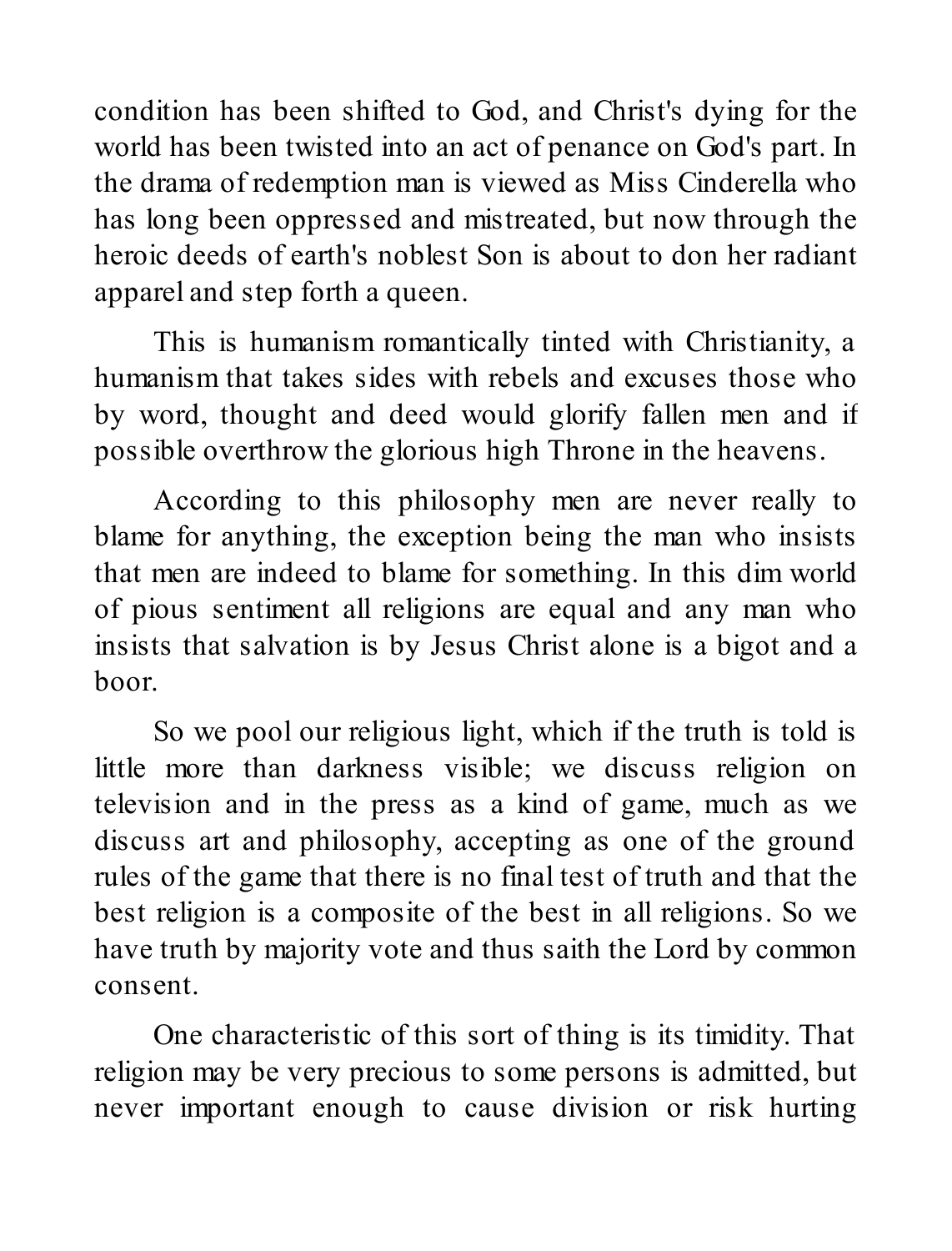anyone's feelings. In all our discussions there must never be any trace of intolerance; but we obviously forget that the most fervent devotees of tolerance are invariably intolerant of everyone who speaks about God with certainty. And there must be no bigotry, which is the name given to spiritual assurance by those who do not enjoy it.

The desire to please may be commendable enough under certain circumstances, but when pleasing men means displeasing God it is an unqualified evil and should have no place in the Christian's heart. To be right with God has often meant to be in trouble with men. This is such a common truth that one hesitates to mention it, yet it appears to have been overlooked by the majority of Christians today.

There is a notion abroad that to win a man we must agree with him. Actually the exact opposite is true. G. K. Chesterton remarked that each generation has had to be converted by the man who contradicted it most. The man who is going in a wrong direction will never be set right by the affable religionist who falls into step beside him and goes the same way. Someone must place himself across the path and insist that the straying man turn around and go in the right direction.

There is of course a sense in which we are all in this terrible human mess together, and for this reason there are certain areas of normal activity where we can all agree. The Christian will not disagree merely to be different, but wherever the moral standards and religious views of society differ from the teachings of Christ he will disagree flatly. He will not admit the validity of human opinion when the Word of God is clear.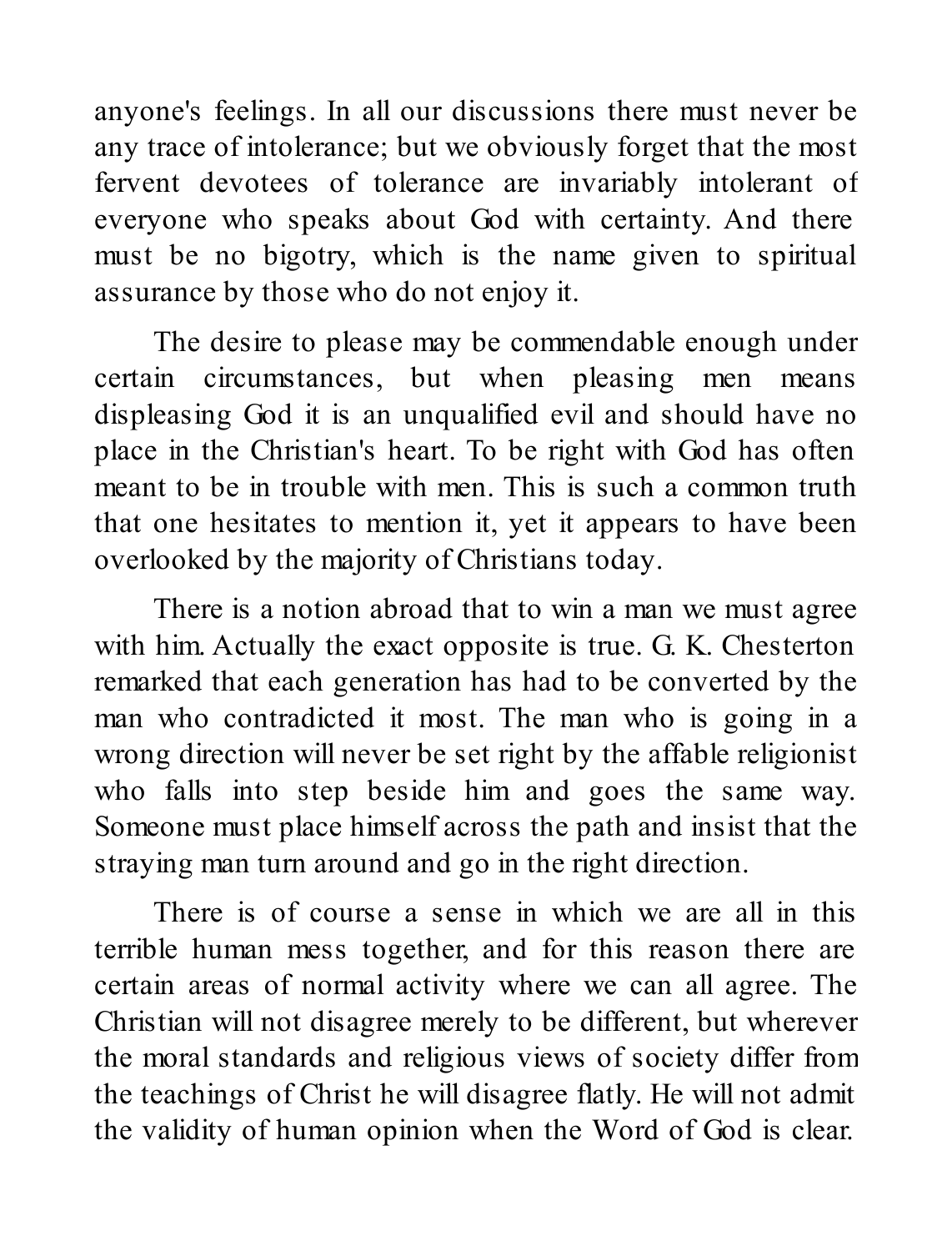Some things are not debatable; there is no other side to them. There is only God's side.

When men believe God they speak boldly. When they doubt they confer. Much current religious talk is but uncertainty rationalizing itself; and this they call "engaging in the contemporary dialogue." It is impossible to imagine Moses or Elijah so occupied.

All great Christian leaders have been dogmatic. To such men two plus two made four. Anyone who insisted upon denying it or suspending judgment upon it was summarily dismissed as frivolous. They were only interested in a meeting of minds if the minds agreed to meet on holy ground. We could use some gentle dogmatists these days.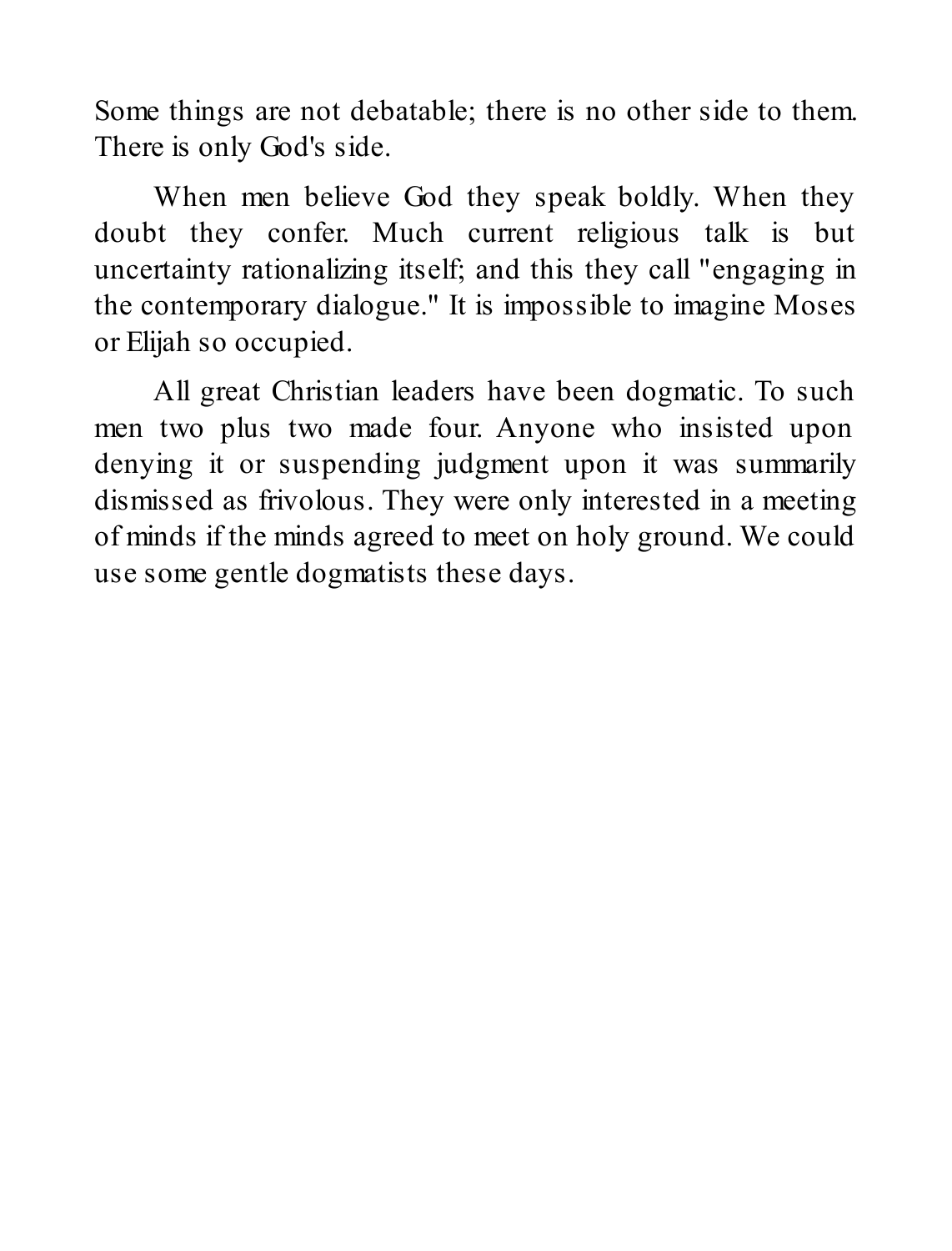#### What Men Live By

HUMAN LIFE HAS ITS CENTRAL CORE where lie the things men live by. These things are constant. They change not from age to age, but are the same among all races throughout the world always.

Life also has its marginal zones where lie the things that are relatively unimportant. These change from generation to generation and vary frompeople to people.

It is at the central core that men are one, and it is on the marginal zones that they differ from each other. Yet the marginal things divide the peoples of the world radically and seriously. Most of the enmities of the earth have arisen from differences that did not matter basically; but because the people could not distinguish things men live by from things they live with these enmities arose between them, and often led to persecutions, murders and bloody wars.

Were men everywhere to ignore the things that matter little or not at all and give serious attention to the few really important things, most of the walls that divide men would be thrown down at once and a world of endless sufferings ended.

What does matter after all? What are the great facts that are good all the time everywhere among all men? What are the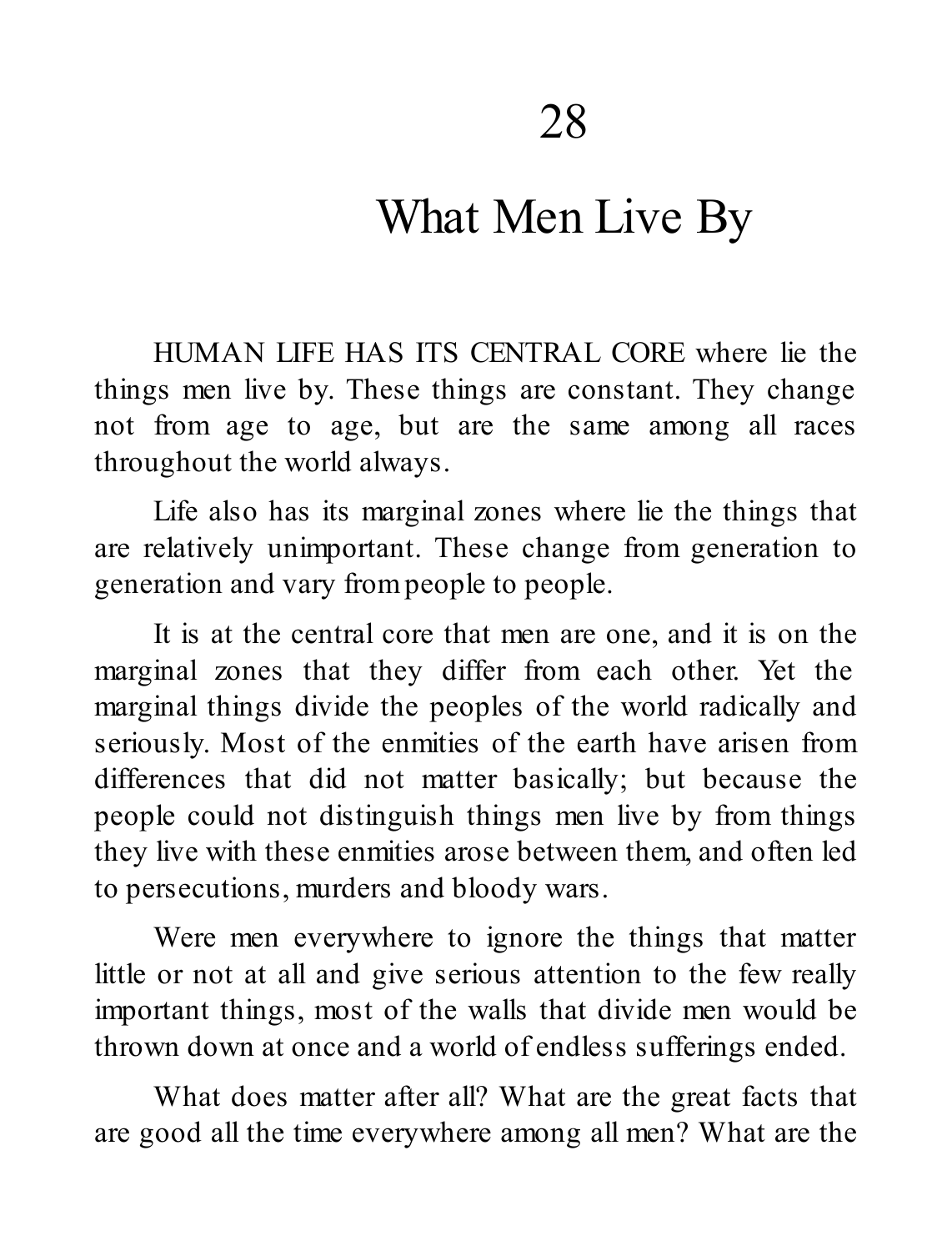axiomatic truths upon which all human life may rest with confidence? Fortunately they are not many. Here are the chief ones:

1. Only God is great. Men have sought to place greatness elsewhere, in things, in events, in men; but the human soul is too great to attribute greatness to itself, and certainly too great to believe that things or events can possess true greatness.

The greatness that men seem to have is as the greatness of moonlight, which is but the glory of the sun reflected. Man's glory is borrowed. He shines in the light that never was on land or sea. He reflects God's greatness but has none of his own.

*"Before Thy ever-blazing throne We ask no luster of our own."*

2. Only God is wise. Man's wisdom has ever been the badge of his superiority and the cause of his most arrogant pride; yet it fails him constantly. He cannot by his wisdom find the answer to the old questions concerning himself: Whence? What? Why? Whither? By it he cannot secure the blessings he wants most: to escape pain, to stay young and to stay alive.

Yet man boasts of his wisdom, God waits, the ages pass, and time and space and matter and motion and life and death join to tell us that only God is wise.

3. Apart from God nothing matters. We think that health matters, that freedom matters, or knowledge or art or civilization. And but for one insistent word they would matter indeed. That word is eternity.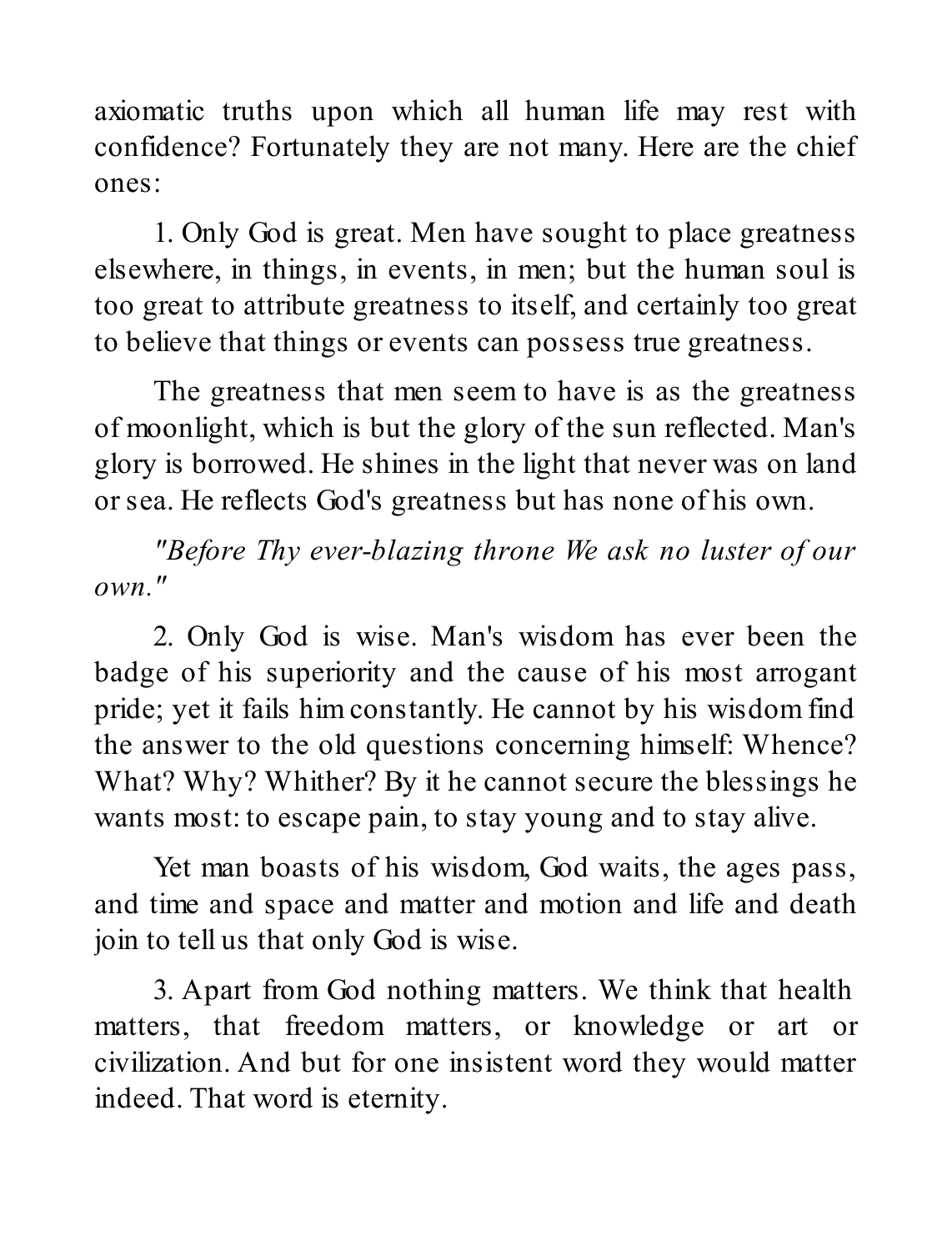Grant that men possess perpetual being and the preciousness of every earthly treasure is gone instantly. God is to our eternal being what our heart is to our body. The lungs, the liver, the kidneys have value as they relate to the heart. Let the heart stop and the rest of the organs promptly collapse. Apart from God, what is money, fame, education, civilization? Exactly nothing at all, for men must leave all these things behind them and one by one go to eternity. Let God hide His face and nothing thereafter is worth the effort.

4. Only what we do in God will remain to us at last.

Man is made in the image of his Creator and has an urge toward creative activity. When he left the Garden his creative urge did not leave him. He must build, always build; his materials may be brick, paint, musical notes, scientific data, systems of thought; but always he must build, from the boy that builds a toy to the man that builds an empire.

Yet time is against him, for it wears out everything it touches. Its grinding action makes dust of civilizations and cities and men. A lifetime of toil dies with the toiler. But God puts immortality in all our loving efforts for Him and shares His eternity with all who love and trust Him.

5. Human sin is real. Suspicion, hate, envy, power, lust and greed keep the world in a state of continual ferment, while bespectacled men stand unblinking and assure classes of eager students that the whole idea of sin is outmoded and sin itself non-existent.

In spite of all our smooth talk sin continues to ride the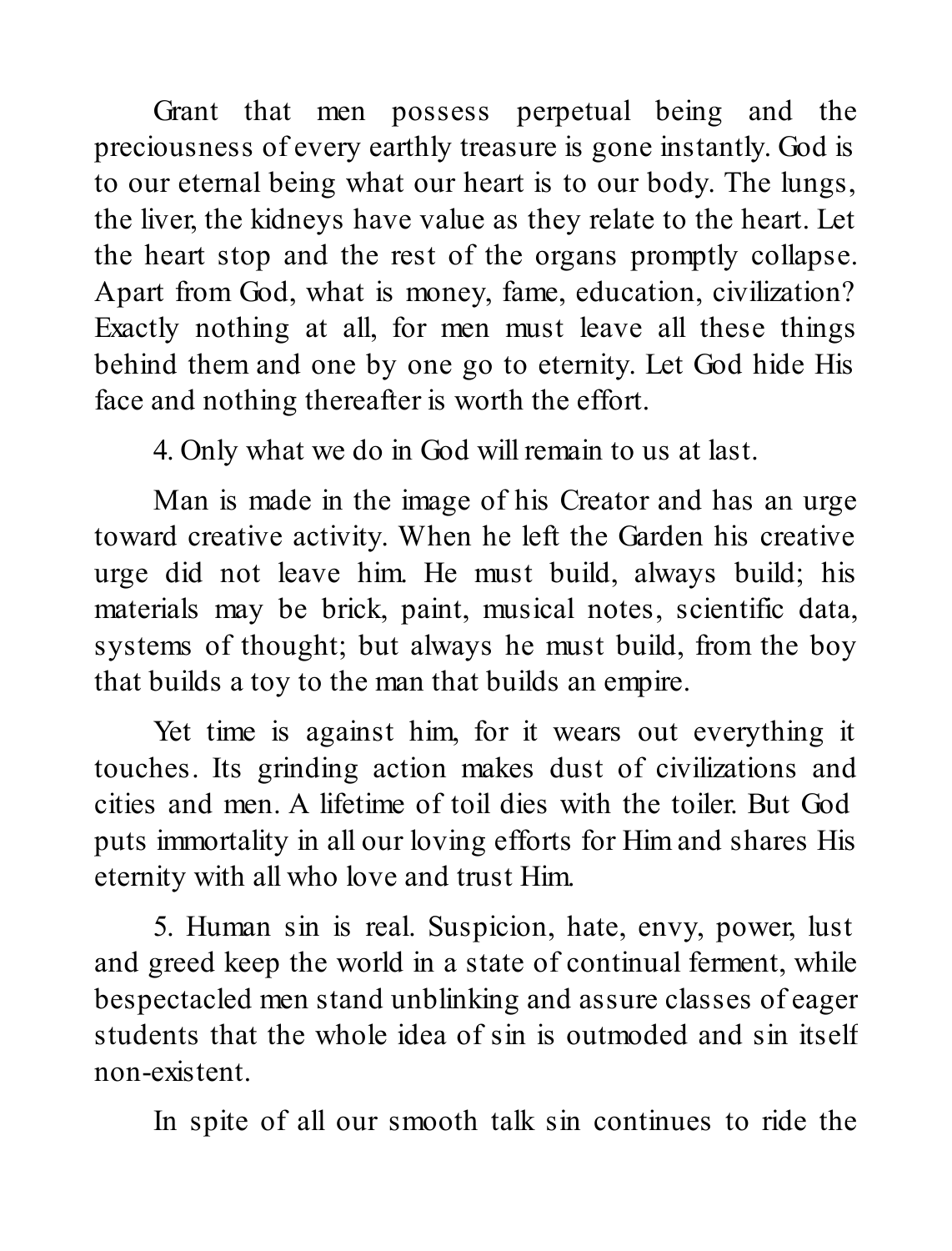race of man. Until its heavy weight is lifted from the soul nothing else has any right to our attention, for sin shuts us out from the presence of the God whose favor alone gives life any satisfactory reason for being.

6. With God there is forgiveness. "The Lord God, merciful and gracious . . . keeping mercy for thousands, forgiving iniquity and transgression and sin." So says the Old Testament. "The Son of man hath power on earth to forgive sins," (Matt. 9:6) says the New.

God's mercy heads up in the Man Christ Jesus who is God and man by the mystery of the Incarnation. He can and does forgive sin because the sin was committed against Him in the first place. The soul in Christ has found the One that matters. His heaviest problem is solved; his basic philosophy is sound; his eyes are open and he knows the true fromthe false.

7. Only what God protects is safe. All else perishes with the using or the hoarding. Paul knew this secret. He said, "He is able to keep that which I have committed unto him against that day" (2 Tim. 1:12).

Blessed Treasure. Blessed Keeper. Blessed Day.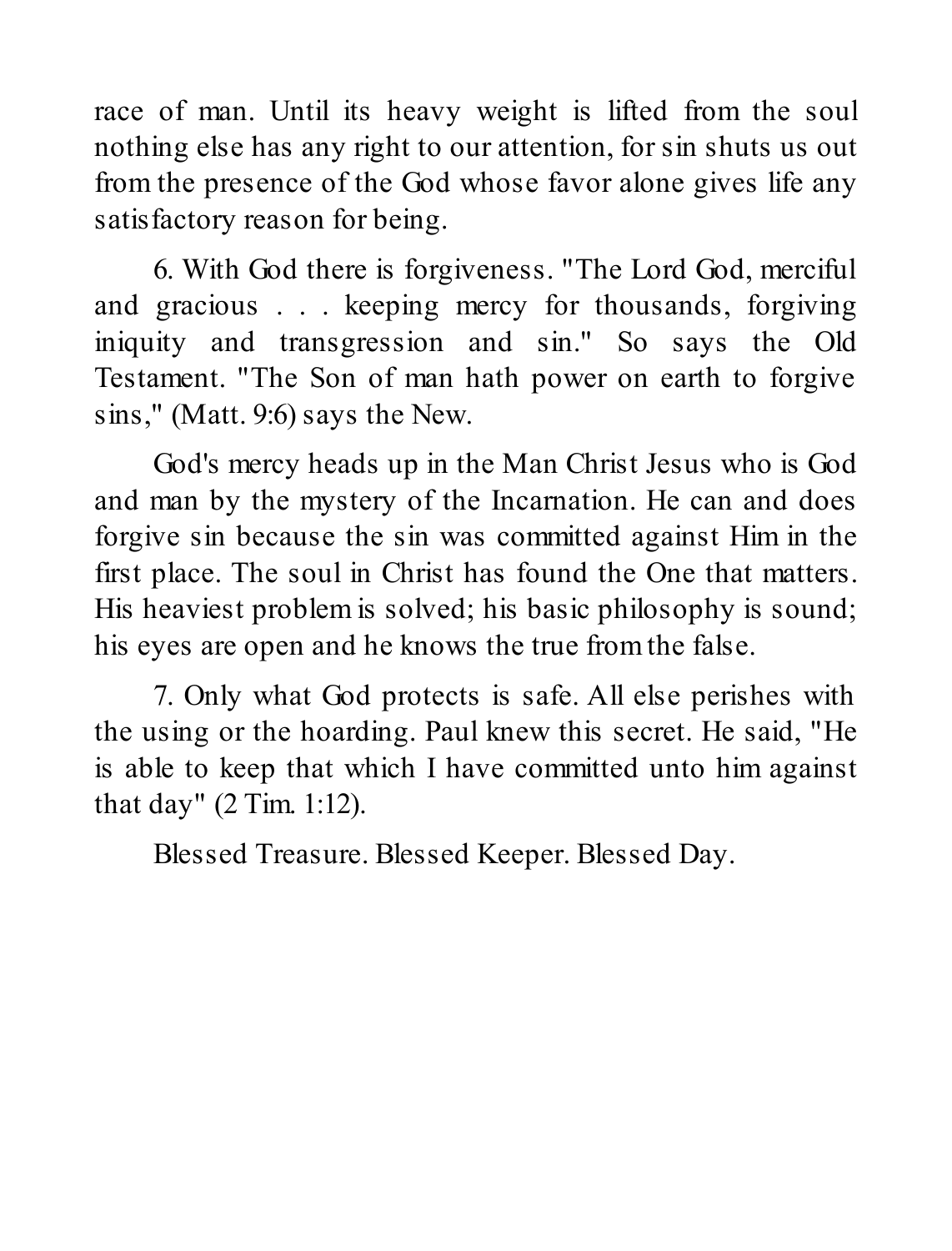#### How to Try the Spirits

THESE ARE THE TIMES that try men's souls. The Spirit has spoken expressly that in the latter times some should depart from the faith, giving heed to seducing spirits and doctrines of demons; speaking lies in hypocrisy; having their conscience seared with a hot iron. Those days are upon us and we cannot escape them; we must triumph in the midst of them, for such is the will of God concerning us.

Strange as it may seem, the danger today is greater for the fervent Christian than for the lukewarm and the self-satisfied. The seeker after God's best things is eager to hear anyone who offers a way by which he can obtain them. He longs for some new experience, some elevated view of truth, some operation of the Spirit that will raise him above the dead level of religious mediocrity he sees all around him, and for this reason he is ready to give a sympathetic ear to the new and the wonderful in religion, particularly if it is presented by someone with an attractive personality and a reputation for superior godliness.

Now our Lord Jesus. that great Shepherd of the sheep, has not left His flock to the mercy of the wolves. He has given us the Scriptures, the Holy Spirit and natural powers of observation, and He expects us to avail ourselves of their help constantly. "Prove all things; hold fast that which is good,"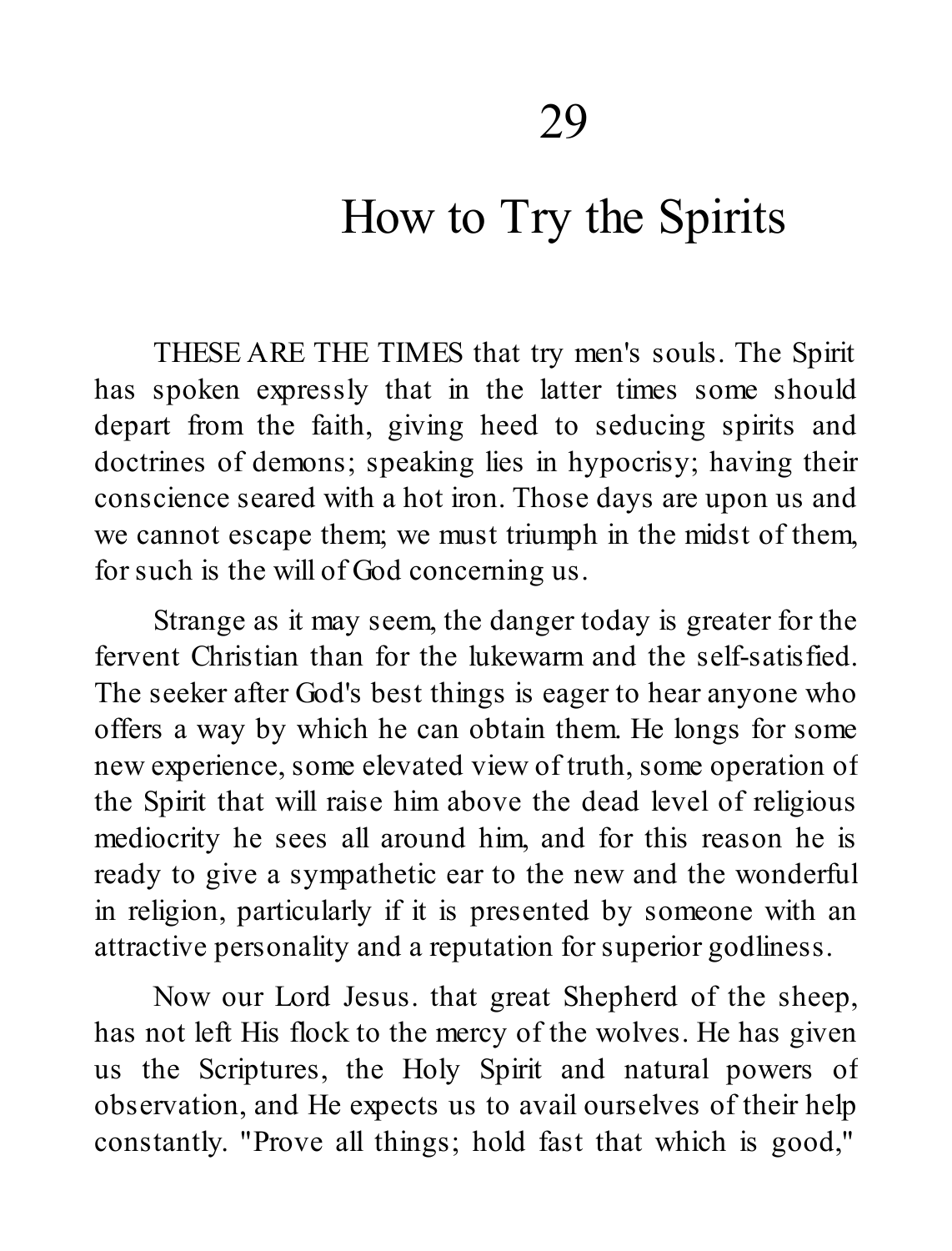said Paul (I Thess. 5:21) . "Beloved, believe not every spirit," wrote John, "but try the spirits whether they are of God: because many false prophets are gone out into the world" (I John 4:1) . "Beware of false prophets," our Lord warned, "which come to you in sheep's clothing, but inwardly they are ravening wolves" (Matt. 7:15). Then He added the word by which they may be tested. "Ye shall know them by their fruits."

Fromthis it is plain not only that there shall be false spirits abroad, endangering our Christian lives, but that they may be identified and known for what they are. And of course once we become aware of their identity and learn their tricks their power to harmus is gone. "Surely in vain the net is spread in the sight of any bird" (Prov. 1:17)

It is my intention to set forth here a method by which we may test the spirits and prove all things religious and moral that come to us or are brought or offered to us by anyone.And while dealing with these matters we should keep in mind that not all religious vagaries are the work of Satan. The human mind is capable of plenty of mischief without any help from the devil. Some persons have a positive genius for getting confused, and will mistake illusion for reality in broad daylight with the Bible open before them. Peter had such in mind when he wrote, "Our beloved brother Paul also according to the wisdom given unto him hath written unto you; as also in all his epistles, speaking in them of these things; in which are some things hard to be understood, which they that are unlearned and unstable wrest, as they do also the other scriptures, unto their own destruction" (II Pet. 3:15, 16).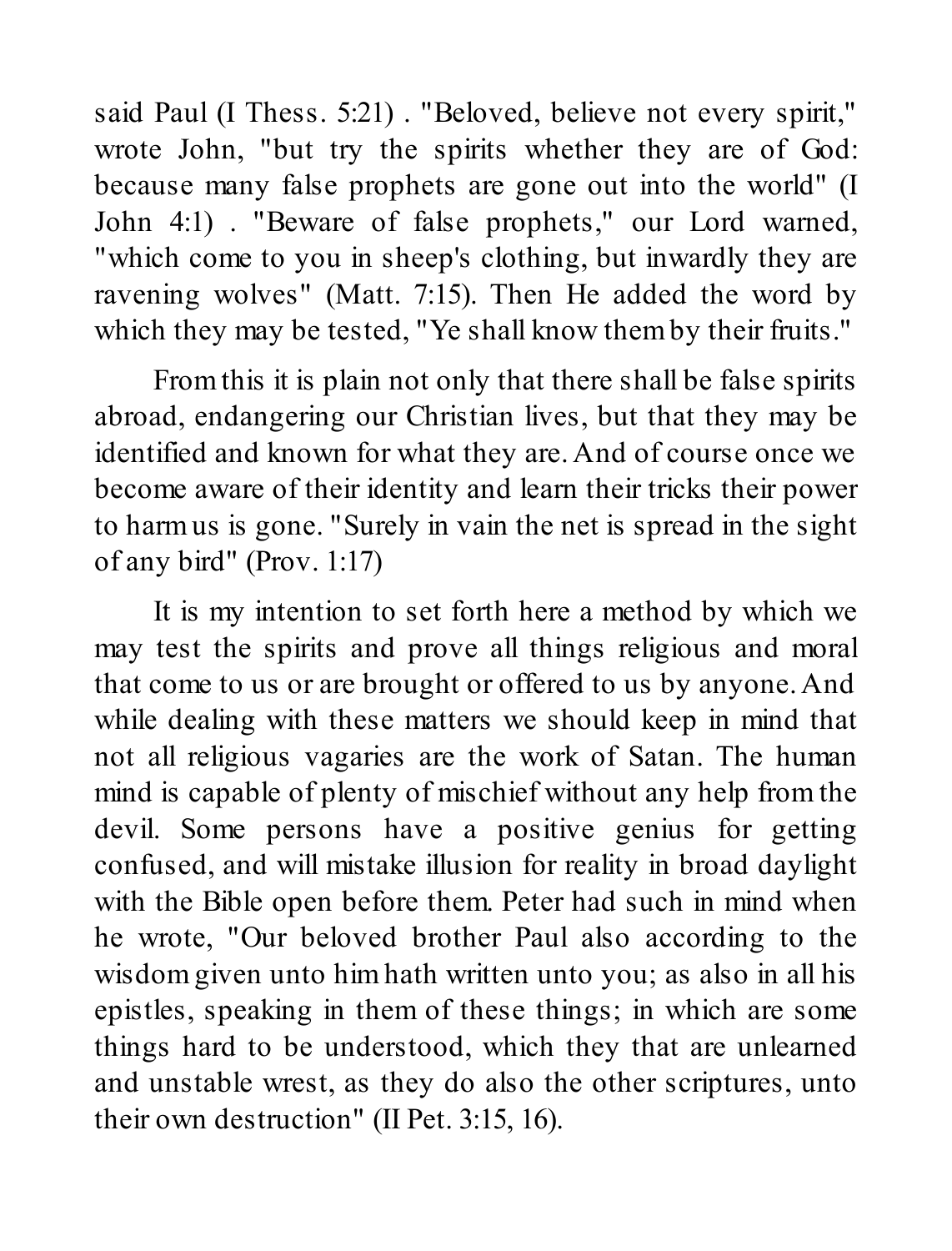It is unlikely that the confirmed apostles of confusion will read what is written here or that they would profit much if they did; but there are many sensible Christians who have been led astray but are humble enough to admit their mistakes and are now ready to return unto the Shepherd and Bishop of their souls. These may be rescued from false paths. More important still, there are undoubtedly large numbers of persons who have not left the true way but who want a rule by which they can test everything and by which they may prove the quality of Christian teaching and experience as they come in contact with them day after day throughout their busy lives. For such as these I make available here a little secret by which I have tested my own spiritual experiences and religious impulses for many years.

Briefly stated the test is this: This new doctrine, this new religious habit, this new view of truth, this new spiritual experience how has it affected my attitude toward and my relation to God, Christ, the Holy Scriptures, self, other Christians, the world and sin. By this sevenfold test we may prove everything religious and know beyond a doubt whether it is of God or not. By the fruit of the tree we know the kind of tree it is. So we have but to ask about any doctrine or experience, What is this doing to me? and we know immediately whether it is fromabove or frombelow.

1) One vital test of all religious experience is how it affects our relation to God, our concept of God and our attitude toward Him. God being who He is must always be the supreme arbiter of all things religious. The universe came into existence as a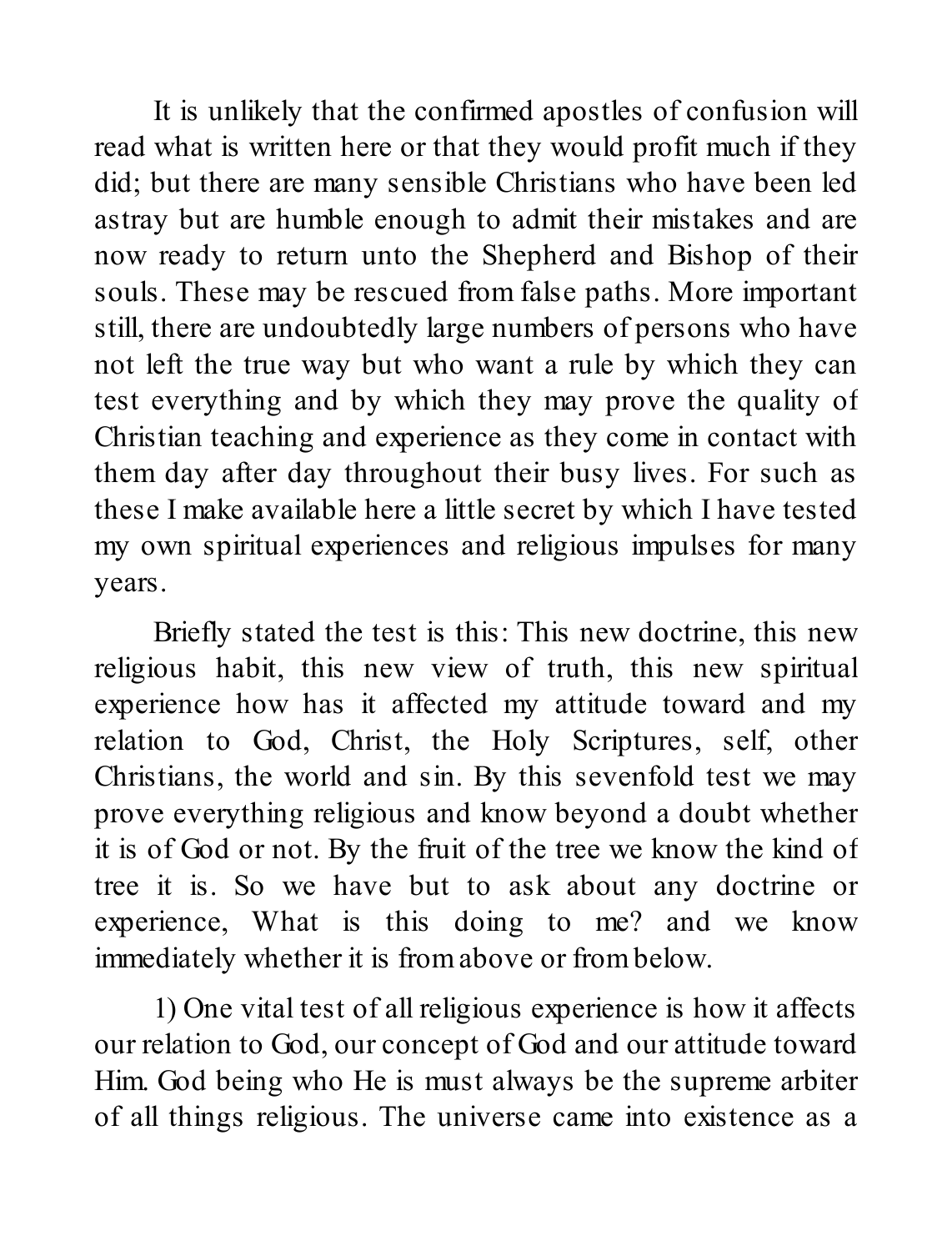medium through which the Creator might show forth His perfections to all moral and intellectual beings: "I am the Lord: that is my name: and my glory will I not give to another" (Isa. 42: 8) . "Thou art worthy, O Lord, to receive glory and honour and power: for thou hast created all things, and for thy pleasure they are and were created" (Rev. 4:11).

The health and balance of the universe require that in all things God should be magnified. "Great is the Lord, and greatly to be praised; and his greatness is unsearchable." God acts only for His glory and whatever comes fromHimmust be to His own high honor. Any doctrine, any experience that serves to magnify Him is likely to be inspired by Him. Conversely, anything that veils His glory or makes Him appear less wonderful is sure to be of the flesh or the devil.

The heart of man is like a musical instrument and may be played upon by the Holy Spirit, by an evil spirit or by the spirit of man himself. Religious emotions are very much the same, no matter who the player may be. Many enjoyable feelings may be aroused within the soul by low or even idolatrous worship. The nun who kneels "breathless with adoration" before an image of the Virgin is having a genuine religious experience. She feels love, awe and reverence, all enjoyable emotions, as certainly as if she were adoring God. The mystical experiences of Hindus and Sufis cannot be brushed aside as mere pretense. Neither dare we dismiss the high religious flights of spiritists and other occultists as imagination. These may have and sometimes do have genuine encounters with something or someone beyond themselves. In the same manner Christians are sometimes led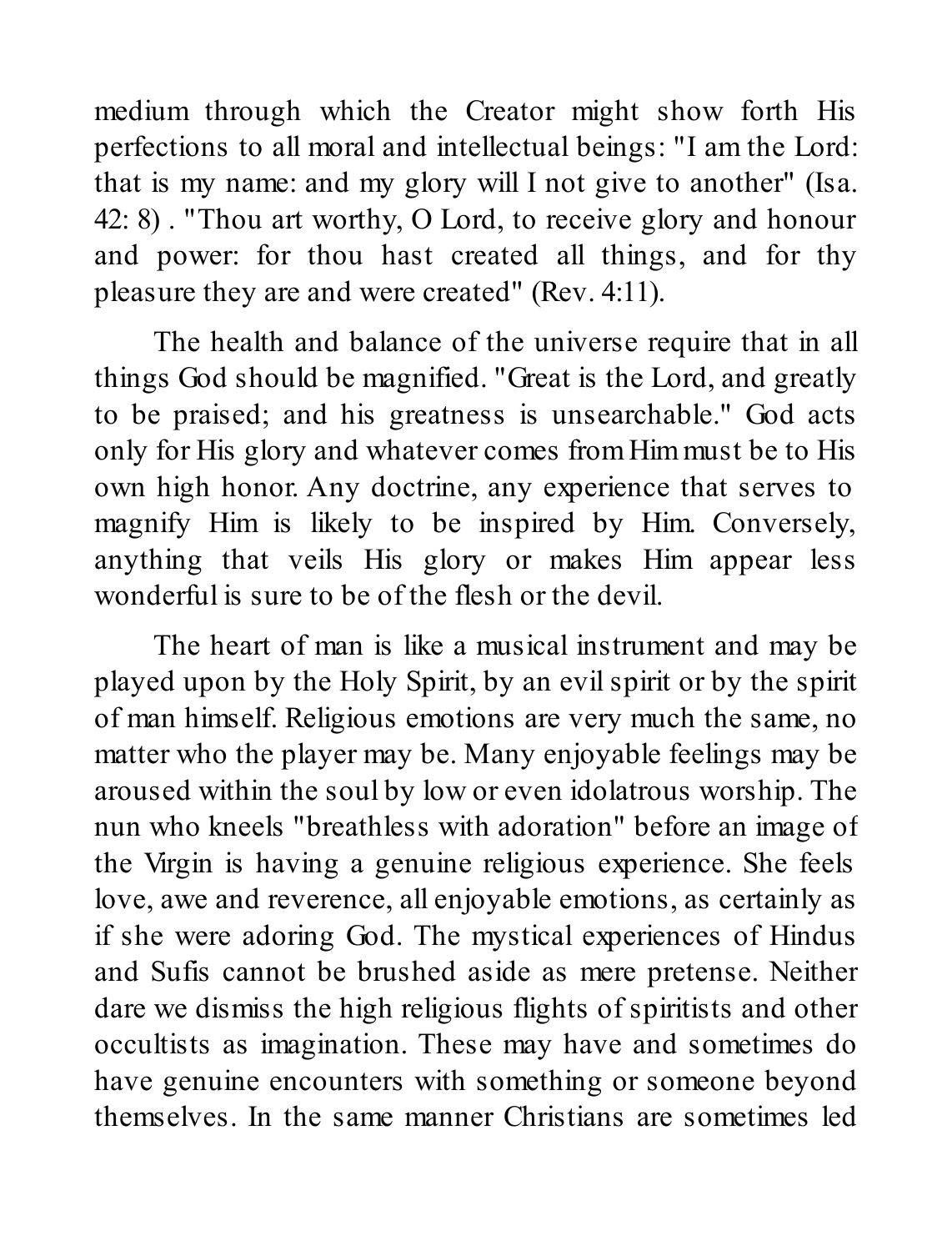into emotional experiences that are beyond their power to comprehend. I have met such and they have inquired eagerly whether or not their experience was of God.

The big test is, What has this done to my relationship to the God and Father of our Lord Jesus Christ? If this new view of truth-this new encounter with spiritual things-has made me love God more, if it has magnified Him in my eyes, if it has purified my concept of His being and caused Him to appear more wonderful than before, then I may conclude that I have not wandered astray into the pleasant but dangerous and forbidden paths of error.

2. The next test is: How has this new experience affected my attitude toward the Lord Jesus Christ? Whatever place present-day religion may give to Christ, God gives Him top place in earth and in heaven. "This is my beloved Son, in whom I am well pleased," spoke the voice of God from heaven concerning our Lord Jesus. Peter, full of the Holy Spirit, declared: "God hath made that same Jesus, whom ye have crucified, both Lord and Christ" (Acts 2:36). Jesus said of Himself, "I am the way, the truth, and the life: no man cometh unto the Father, but by me." Again Peter said of Him, "Neither is there salvation in any other: for there is none other name under heaven given among men, whereby we must be saved" (Acts 4:12) . The whole book of Hebrews is devoted to the idea that Christ is above all others. He is shown to be above Aaron and Moses, and even the angels are called to fall down and worship Him. Paul says that He is the image of the invisible God, that in Him dwells the fullness of the Godhead bodily and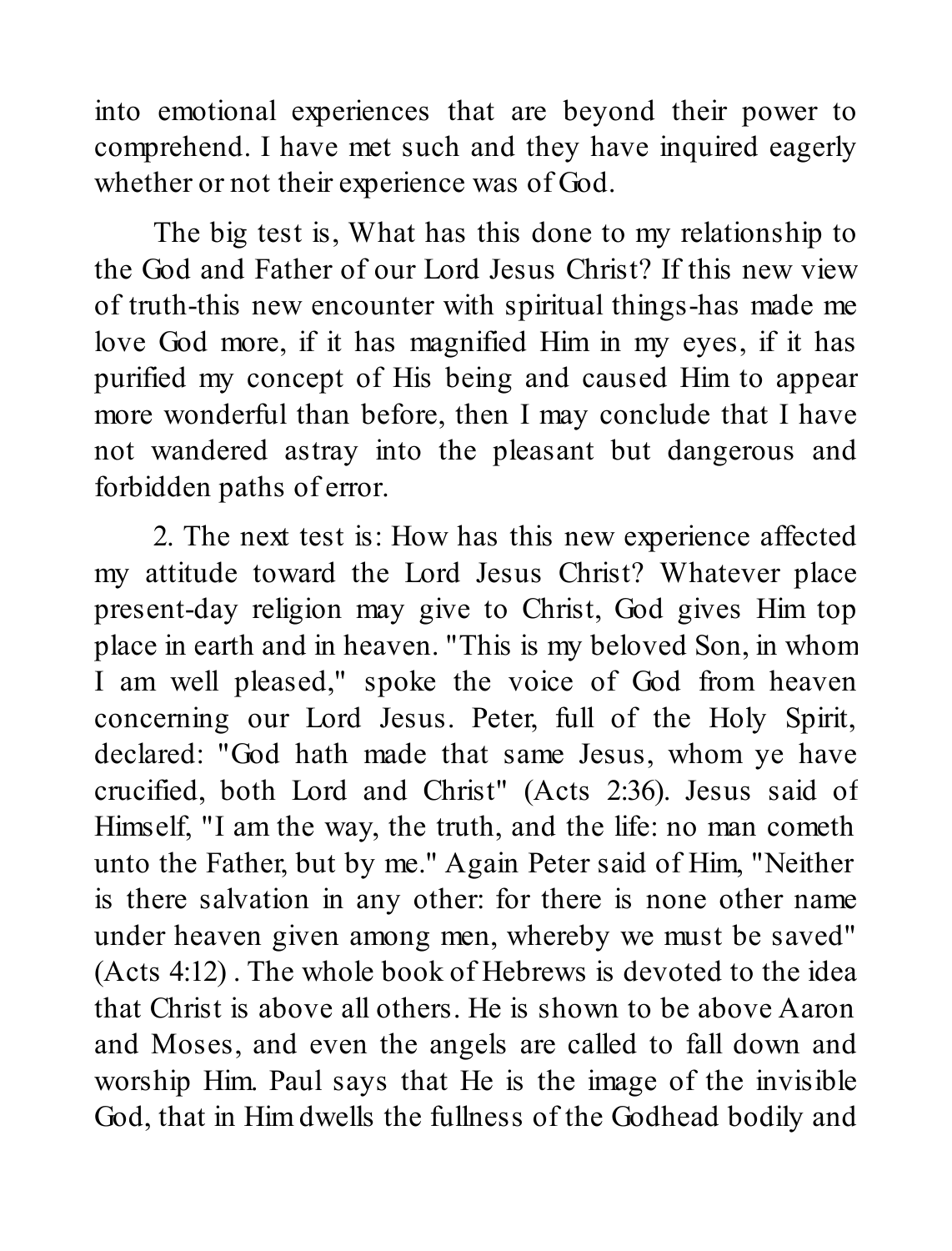that in all things He must have the preeminence. But time would fail me to tell of the glory accorded Him by prophets, patriarchs, apostles, saints, elders, psalmists, kings and seraphim. He is made unto us wisdom and righteousness and sanctification and redemption. He is our hope, our life, our all and all, now and forevermore.

All this being true, it is clear that He must stand at the center of all true doctrine, all acceptable practice and all genuine Christian experience. Anything that makes Him less than God has declared Him to be is delusion pure and simple and must be rejected, no matter how delightful or how satisfying it may for the time seemto be.

Christless Christianity sounds contradictory but it exists as a real phenomenon in our day. Much that is being done in Christ's name is false to Christ in that it is conceived by the flesh, incorporates fleshly methods, and seeks fleshly ends. Christ is mentioned from time to time in the same way and for the same reason that a self-seeking politician mentions Lincoln and the flag, to provide a sacred front for carnal activities and to deceive the simplehearted listeners. This giveaway is that Christ is not central: He is not all and in all.

Again, there are psychic experiences that thrill the seeker and lead him to believe that he has indeed met the Lord and been carried to the third heaven; but the true nature of the phenomenon is discovered later when the face of Christ begins to fade from the victim's consciousness and he comes to depend more and more upon emotional jags as a proof of his spirituality.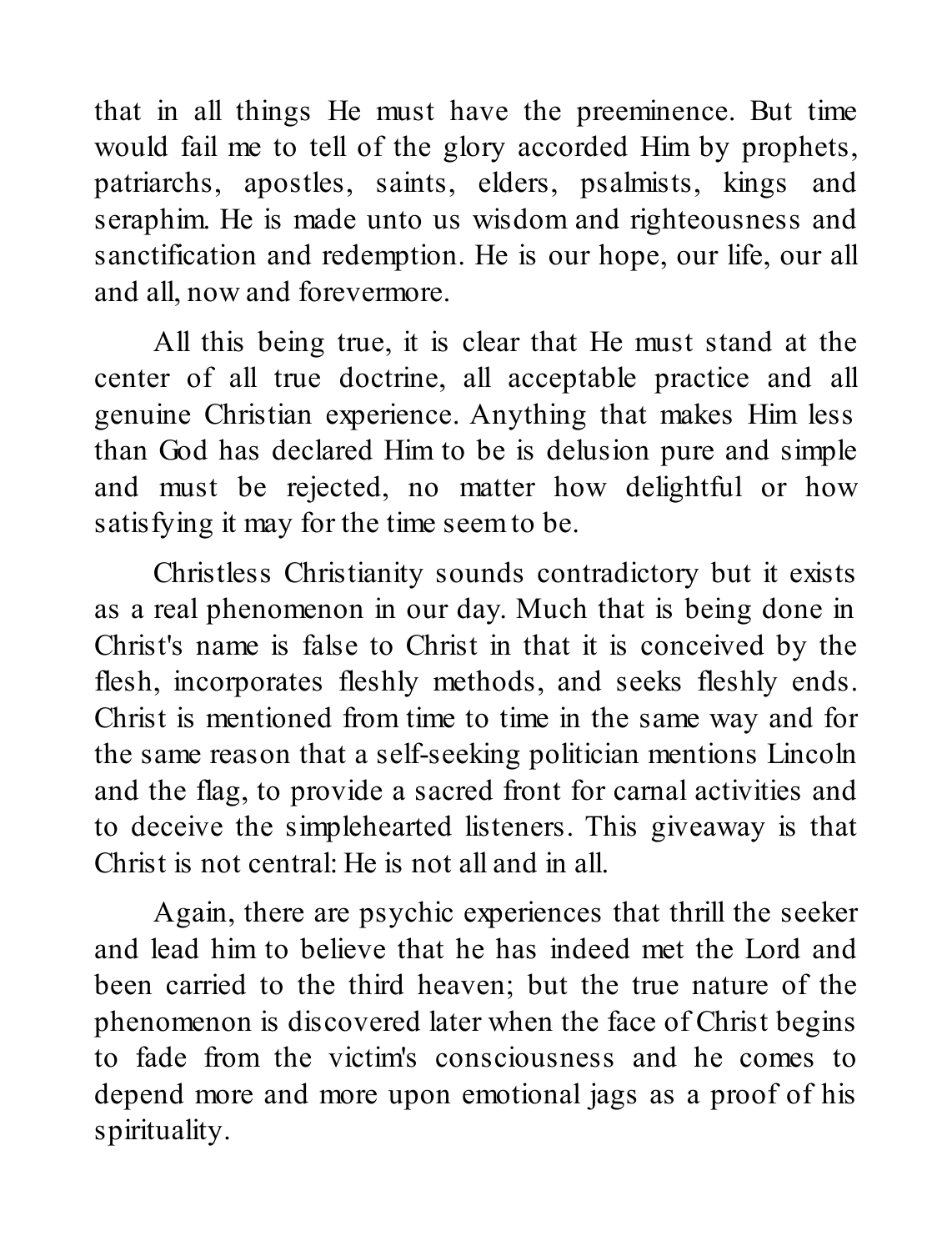If on the other hand the new experience tends to make Christ indispensable, if it takes our interest off our feeling and places it in Christ, we are on the right track. Whatever makes Christ dear to us is pretty sure to be fromGod.

3. Another revealing test of the soundness of religious experience is, How does it affect my attitude toward the Holy Scriptures? Did this new experience, this new view of truth, spring out of the Word of God itself or was it the result of some stimulus that lay outside the Bible? Tender-hearted Christians often become victims of strong psychological pressure applied intentionally or innocently by someone's personal testimony, or by a colorfulstory told by a fervent preacher who may speak with prophetic finality but who has not checked his story with the facts nor tested the soundness of his conclusions by the Word of God.

Whatever originates outside the Scriptures should for that very reason be suspect until it can be shown to be in accord with them. If it should be found to be contrary to the Word of revealed truth no true Christian will accept it as being from God. However high the emotional content, no experience can be proved to be genuine unless we can find chapter and verse authority for it in the Scriptures. "To the word and to the testimony" must always be the last and final proof.

Whatever is new or singular should also be viewed with a lot of caution until it can furnish scriptural proof of its validity. Over the last half-century quite a number of unscriptural notions have gained acceptance among Christians by claiming that they were among the truths that were to be revealed in the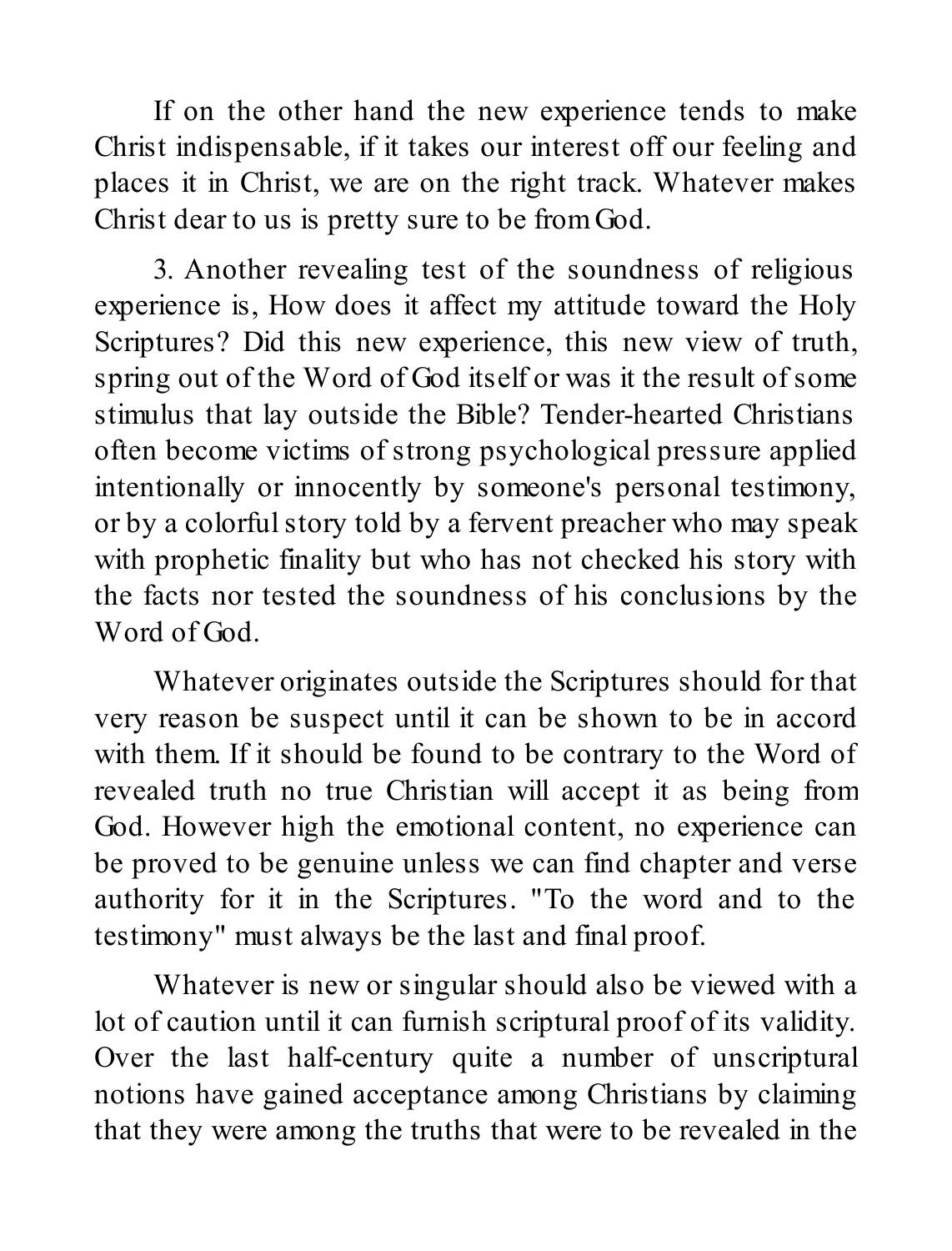last days. To be sure, say the advocates of this latter-daylight theory, Augustine did not know, Luther did not, John Knox, Wesley, Finney and Spurgeon did not understand this; but greater light has now shined upon God's people and we of these last days have the advantage of fuller revelation. We should not question the new doctrine nor draw back from this advanced experience. The Lord is getting His Bride ready for the marriage supper of the Lamb. We should all yield to this new movement of the Spirit. So they tell us.

The truth is that the Bible does not teach that there will be new light and advanced spiritual experiences in the latter days; it teaches the exact opposite. Nothing in Daniel or the New Testament epistles can be tortured into advocating the idea that we of the end of the Christian era shall enjoy light that was not known at its beginning. Beware of any man who claims to be wiser than the apostles or holier than the martyrs of the Early Church. The best way to deal with himis to rise and leave his presence. You cannot help him and he surely cannot help you.

Granted, however, that the Scriptures may not always be clear and that there are differences of interpretation among equally sincere men, this test will furnish all the proof needed of anything religious, viz., What does it do to my love for and appreciation of the Scriptures?

While true power lies not in the letter of the text but in the Spirit that inspired it, we should never underestimate the value of the letter. The text of truth has the same relation to truth as the honeycomb has to honey. One serves as a receptacle for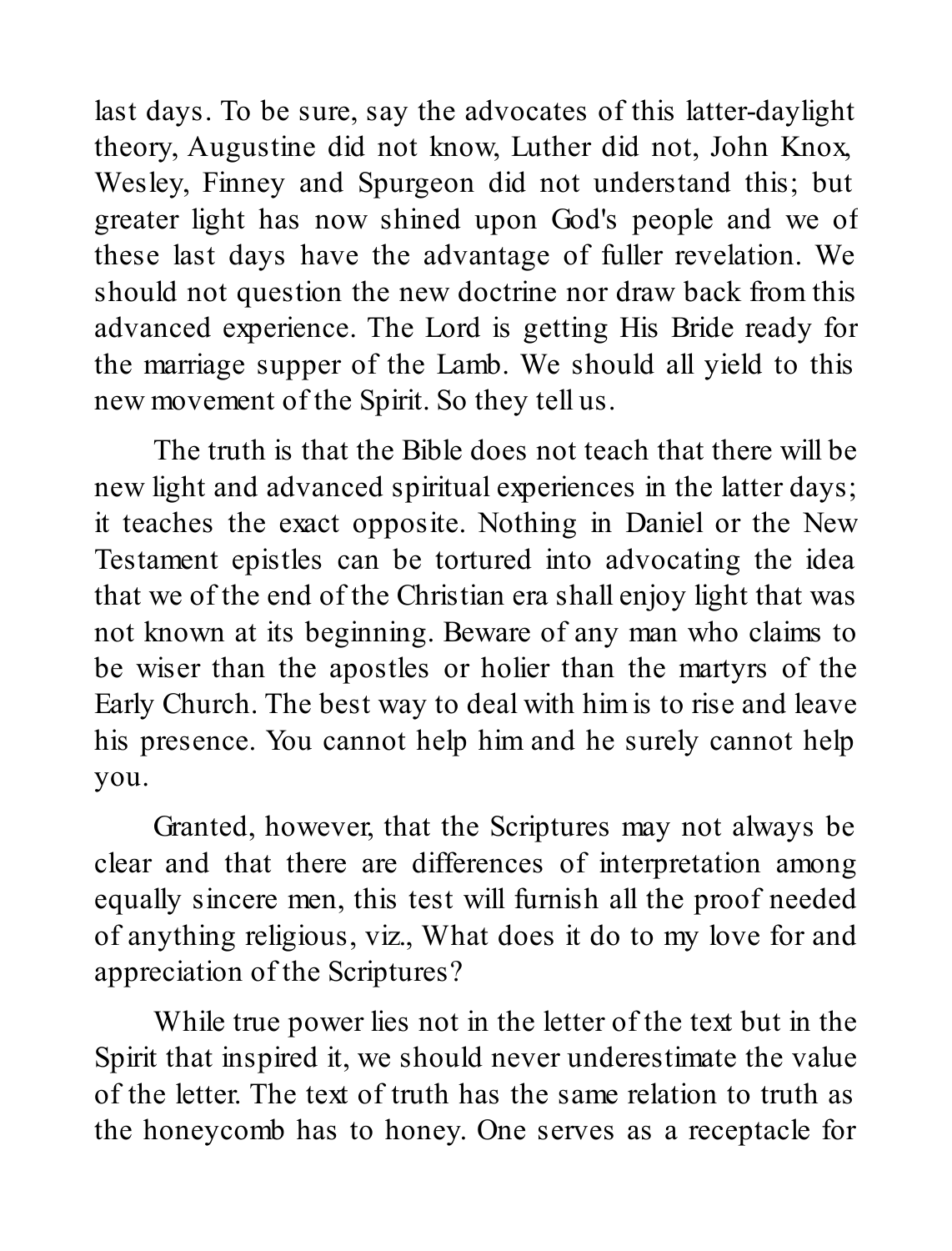the other. But there the analogy ends. The honey can be removed from the comb, but the Spirit of truth cannot and does not operate apart fromthe letter of the Holy Scriptures.

For this reason a growing acquaintance with the Holy Spirit will always mean an increasing love for the Bible. The Scriptures are in print what Christ is in person. The inspired Word is like a faithful portrait of Christ. But again the figure breaks down. Christ is in the Bible as no one can be in a mere portrait, for the Bible is a book of holy ideas and the eternal Word of the Father can and does dwell in the thought He has Himself inspired. Thoughts are things, and the thoughts of the Holy Scriptures form a lofty temple for the dwelling place of God.

From this it follows naturally that a true lover of God will be also a lover of His Word. Anything that comes to us from the God of the Word will deepen our love for the Word of God. This follows logically, but we have confirmation by a witness vastly more trustworthy than logic, viz., the concerted testimony of a great army of witnesses living and dead. These declare with one voice that their love for the Scriptures intensified as their faith mounted and their obedience became consistent and joyous.

If the new doctrine, the influence of that new teacher, the new emotional experience fills my heart with an avid hunger to meditate in the Scriptures day and night. I have every reason to believe that God has spoken to my soul and that my experience is genuine. Conversely, if my love for the Scriptures has cooled even a little, if my eagerness to eat and drink of the inspired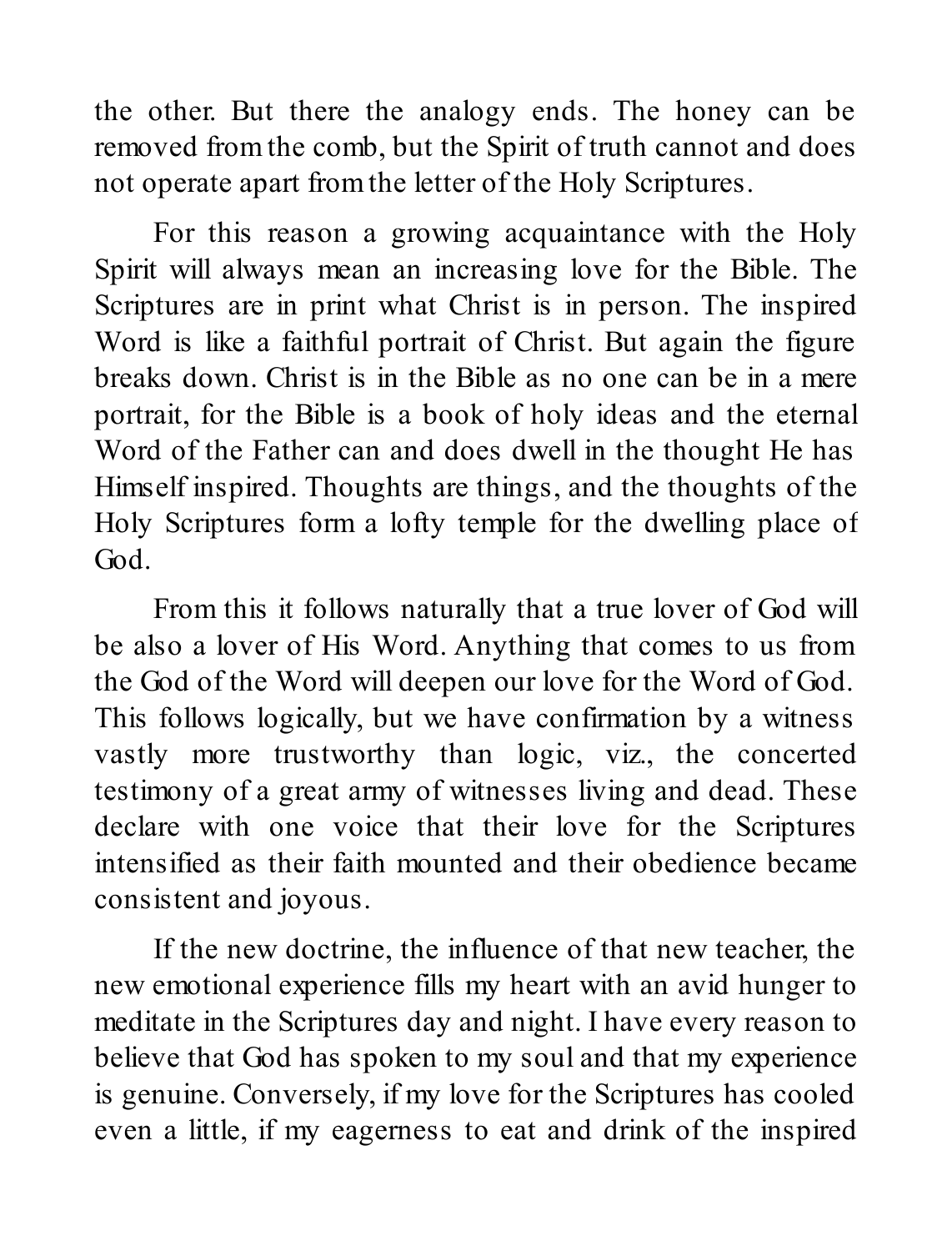Word has abated by as much as one degree, I should humbly admit that I have missed God's signal somewhere and frankly backtrack until I find the true way once more.

4. Again, we can prove the quality of religious experience by its effect on the self-life.

The Holy Spirit and the fallen human self are diametrically opposed to each other. "The flesh lusteth against the Spirit, and the Spirit against the flesh: and these are contrary the one to the other: so that ye cannot do the things that ye would" (Gal. 5:17). "They that are after the flesh do mind the things of the flesh; but they that are after the Spirit the things of the Spirit . . . . Because the carnal mind is enmity against God: for it is not subject to the law of God, neither indeed can be" (Rom. 8: 5, 7).

Before the Spirit of God can work creatively in our hearts He must condemn and slay the "flesh" within us; that is, He must have our full consent to displace our natural self with the Person of Christ. This displacement is carefully explained in Romans 6, 7,and 8. When the seeking Christian has gone through the crucifying experience described in chapters 6 and 7 he enters into the broad, free regions of chapter 8. There self is dethroned and Christ is enthroned forever.

In the light of this it is not hard to see why the Christian's attitude toward self is such an excellent test of the validity of his religious experiences. Most of the great masters of the deeper life, such as Fenelon. Molinos, John of the Cross, Madame Guyon and a host, of others, have warned against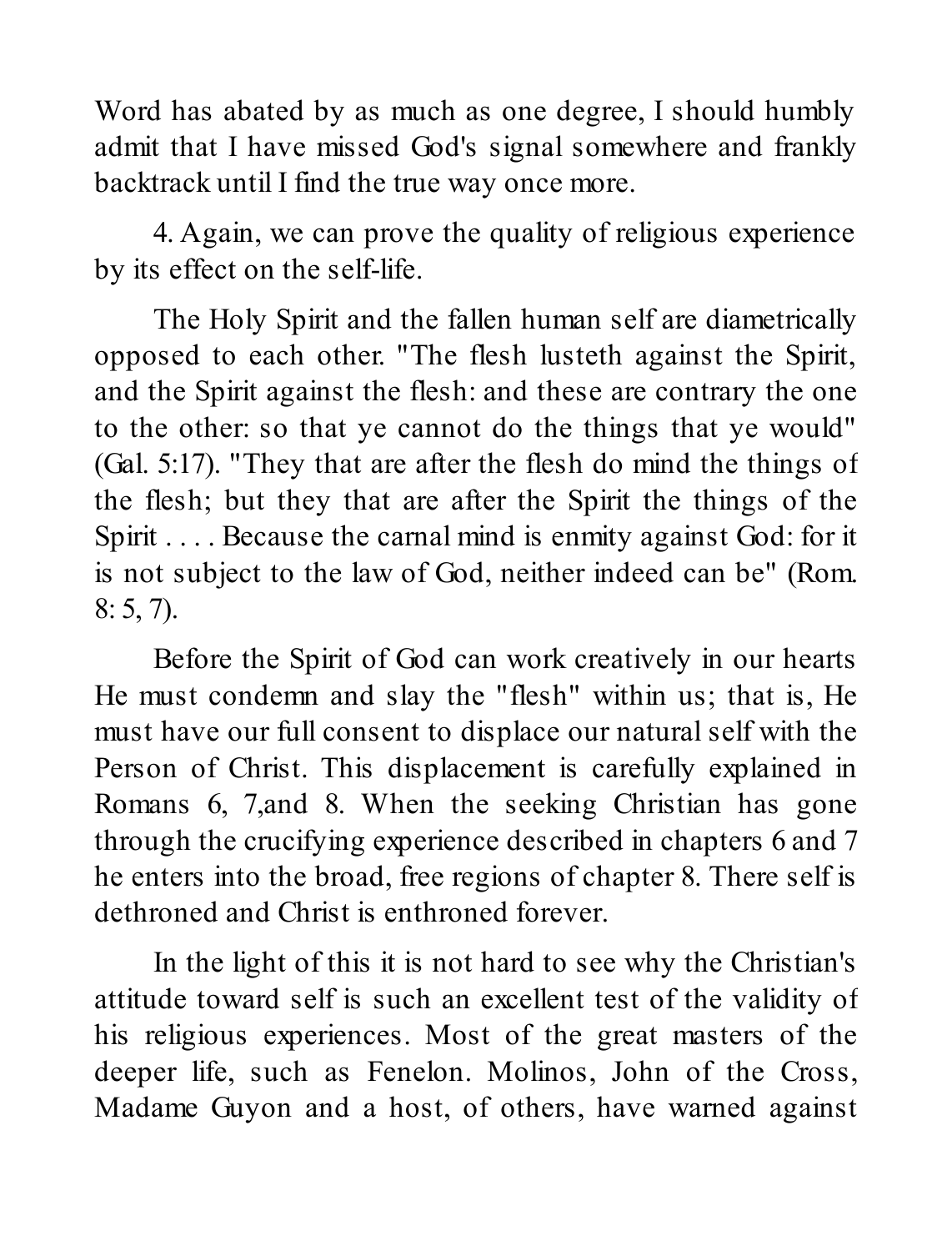pseudoreligious experiences that provide much carnal enjoyment but feel the flesh and puff up the heart with selflove.

A good rule is this: If this experience has served to humble me and make me little and vile in my own eyes it is of God; but if it has given me a feeling of self-satisfaction it is false and should be dismissed as emanating from self or the devil. Nothing that comes from God will minister to my pride or self-congratulation. If I am tempted to be complacent and to feel superior because I have had a remarkable vision or an advanced spiritual experience, I should go at once to my knees and repent of the whole thing. I have fallen a victim to the enemy.

5. Our relation to and our attitude toward our fellow Christians is another accurate test of religious experience.

Sometimes an earnest Christian will, after some remarkable spiritual encounter, withdraw himself from his fellow believers and develop a spirit of faultfinding. He may be honestly convinced that his experience is superior, that he is now in an advanced state of grace, and that the hoi polloi in the church where he attends are but a mixed multitude and he alone a true son of Israel. He may struggle to be patient with these religious worldlings, but his soft language and condescending smile reveal his true opinion of them-and of himself. This is a dangerous state of mind, and the more dangerous because it can justify itself by the facts. The brother has had a remarkable experience; he has received some wonderful light on the Scriptures; he has entered into a joyous land unknown to him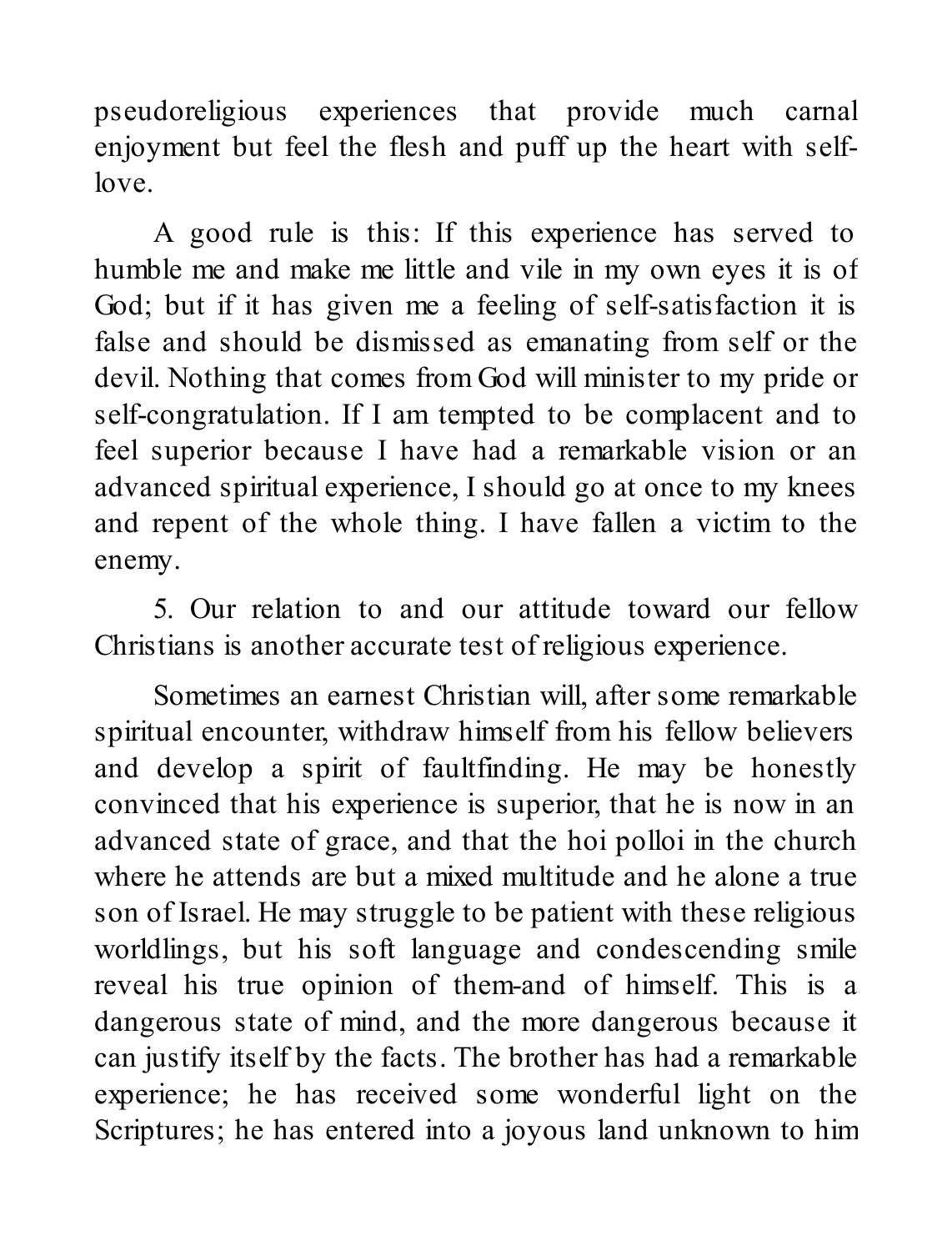before. And it may easily be true that the professed Christians with whom he is acquainted are worldly and dull and without spiritual enthusiasm. It is not that he is mistaken in his facts that proves him to be in error, but that his reaction to the facts is of the flesh. His new spirituality has made him less charitable.

The Lady Julian tells us in her quaint English how true Christian grace affects our attitude toward others: "For of all things the beholding and loving of the Maker maketh the soul to seemless in his own sight, and most filleth himwith reverent dread and true meekness; with plenty of charity to his fellow Christians." Any religious experience that fails to deepen our love for our fellow Christians may safely be written off as spurious.

The Apostle John makes love for our fellow Christians to be a test of true faith. "My little children, let us not love in word, neither in tongue; but in deed and in truth. And hereby we know that we are of the truth, and shall assure our hearts before him" (I John 3:18, 19). Again he says, "Beloved, let us love one another: for love is of God; and every one that loveth is born of God, and knoweth God. He that loveth not knoweth not God; for God is love" (I John 4:7, 8).

As we grow in grace we grow in love toward all God's people. "Every one that loveth him that begot loveth him also that is begotten of him" (I John 5:1) . This means simply that if we love God we will love His children. All true Christian experience will deepen our love for other Christians.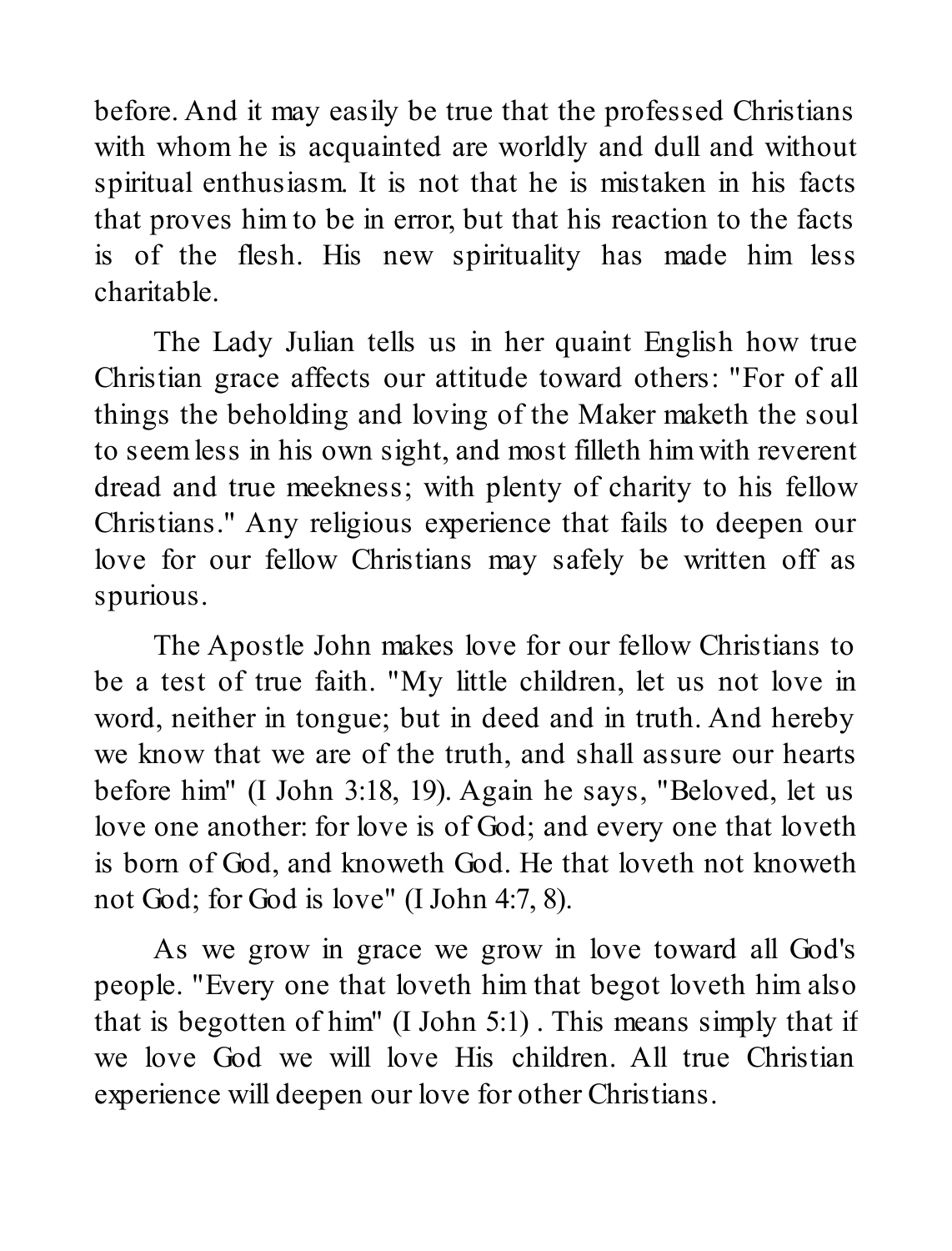Therefore we conclude that whatever tends to separate us in person or in heart from our fellow Christians is not of God, but is of the flesh or of the devil. And conversely, whatever causes us to love the children of God is likely to be of God. "By this shall all men know that ye are my disciples, if ye have love one to another" (John 13:35).

6. Another certain test of the source of religious experience is this: Note how it affects our relation to and our attitude toward the world.

By "the world" I do not mean, of course, the beautiful order of nature which God has created for the enjoyment of mankind. Neither do I mean the world of lost men in the sense used by our Lord when He said, "God so loved the world, that he gave his only begotten Son, that whosoever believeth in him should not perish, but have everlasting life. For God sent not his Son into the world to condemn the world; but that the world through him might be saved" (John 3:16, 17). Certainly any true touch of God in the soul will deepen our appreciation of the beauties of nature and intensify our love for the lost. I refer here to something else altogether.

Let an apostle say it for us: "All that is in the world, the lust of the flesh, and the lust of the eyes, and the pride of life, is not of the Father, but is of the world. And the world passeth away, and the lust thereof: but he that doeth the will of God abideth for ever" (I John 2:16, 17) .

This is the world by which we may test the spirits. It is the world of carnal enjoyments, of godless pleasures, of the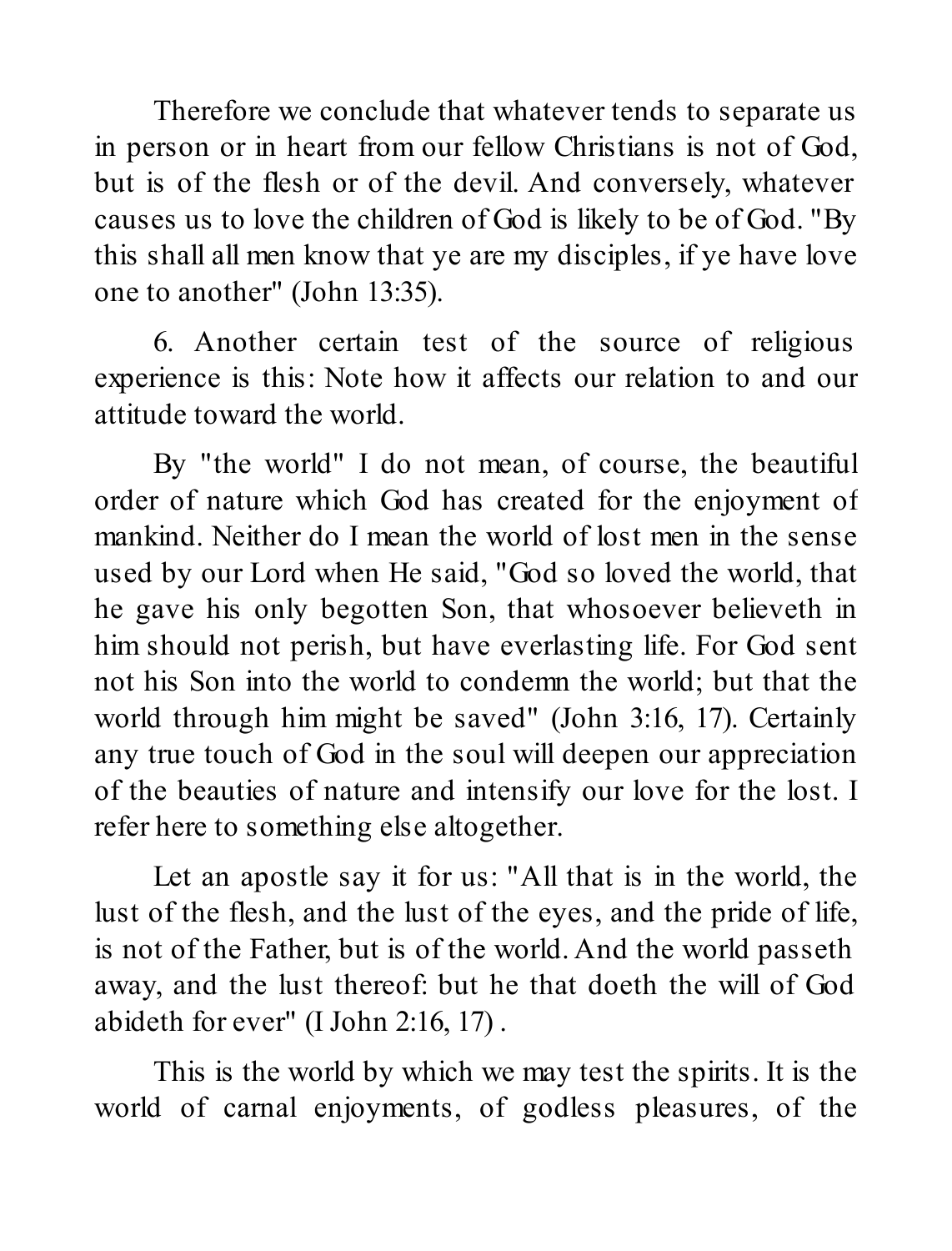pursuit of earthly riches and reputation and sinful happiness. It carries on without Christ, following the counsel of the ungodly and being animated by the prince of the power of the air, the spirit that works in the children of disobedience (Eph. 2: 2) . Its religion is a form of godliness, without power, which has a name to live but is dead. It is, in short, unregenerate human society romping on its way to hell, the exact opposite of the true Church of God, which is a society of regenerate souls going soberly but joyfully on their way to heaven.

Any real work of God in our heart will tend to unfit us for the world's fellowship. "Love not the world, neither the things that are in the world. If any man love the world, the love of the Father is not in him" (I John 2:15). "Be ye not unequally yoked together with unbelievers: for what fellowship hath righteousness with unrighteousness? and what communion hath light with darkness?" (II Cor. 6:140. It may be stated unequivocally that any spirit that permits compromise with the world is a false spirit. Any religious movement that imitates the world in any of its manifestations is false to the cross of Christ and on the side of the devil and this regardless of how much purring its leaders may do about "accepting Christ" or "letting God run your business."

7. The last test of the genuineness of Christian experience is what it does to our attitude toward sin.

The operations of grace within the heart of a believing man will turn that heart away from sin and toward holiness. "For the grace of God that bringeth salvation hath appeared to all men, teaching us that, denying ungodliness and worldly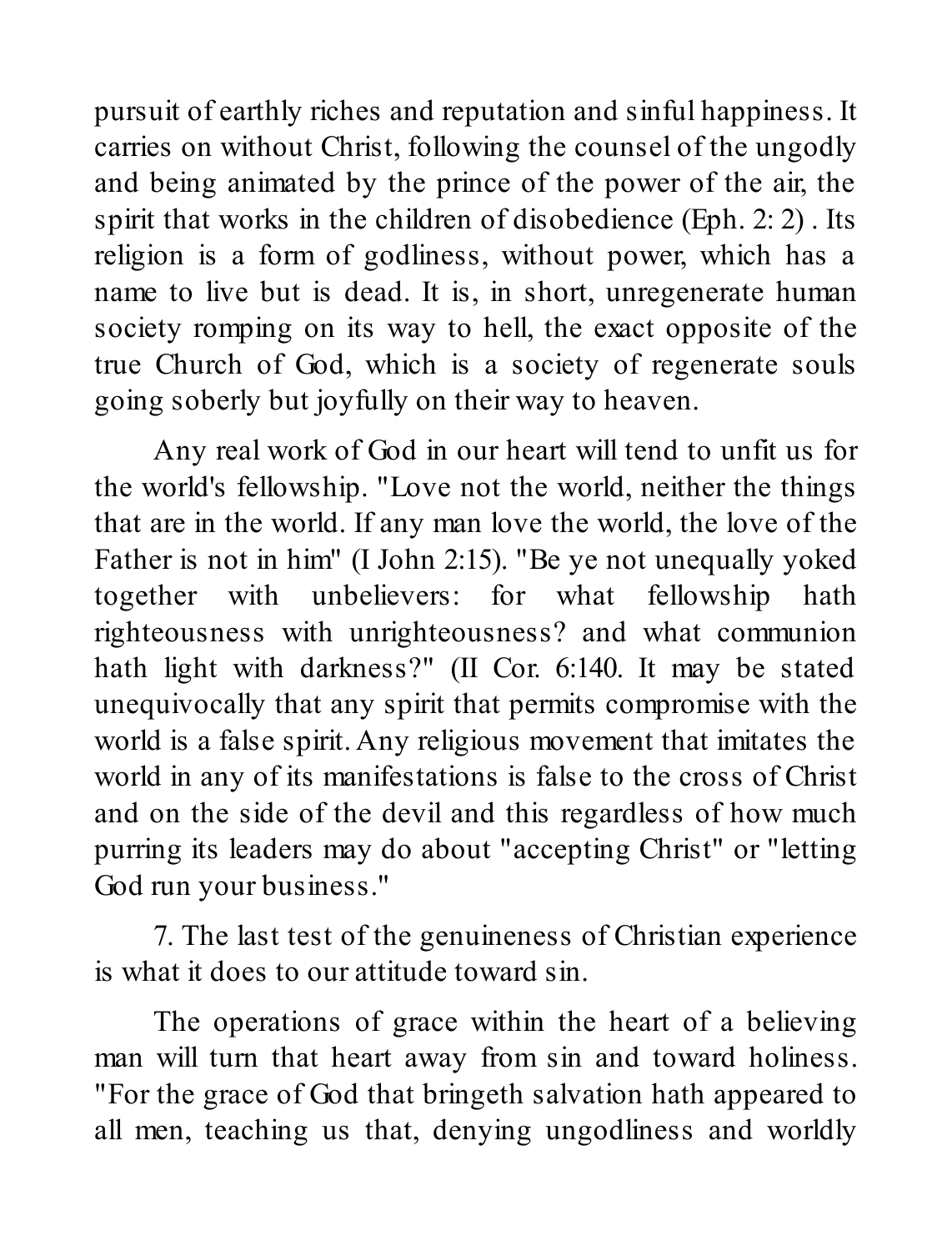lusts, we should live soberly, righteously, and godly, in this present world; looking for that blessed hope, and the glorious appearing of the great God and our Saviour Jesus Christ" (Tit.  $2:11-13$ ).

I do not see how it could be plainer. The same grace that saves teaches that saved man inwardly, and its teaching is both negative and positive. Negatively it teaches us to deny ungodliness and worldly lusts. Positively it teaches us to live soberly, righteously and godly right in this present world.

The man of honest heart will find no difficulty here. He has but to check his own bent to discover whether he is concerned about sin in his life more or less since the supposed work of grace was done. Anything that weakens his hatred of sin may be identified immediately as false to the Scriptures, to the Saviour and to his own soul. Whatever makes holiness more attractive and sin more intolerable may be accepted as genuine. "For thou art not a God that hath pleasure in wickedness: neither shall evil dwell with thee. The foolish shall not stand in thy sight: thou hatest all workers of iniquity" (Psa. 5: 4, 5).

Jesus warned, "There shall arise false Christs, and false prophets, and shall shew great signs and wonders; insomuch that, if it were possible, they should deceive the very elect." These words describe our day too well to be coincidental. In the hope that the "elect" may profit by them I have set forth these tests. The result is in the hand of God.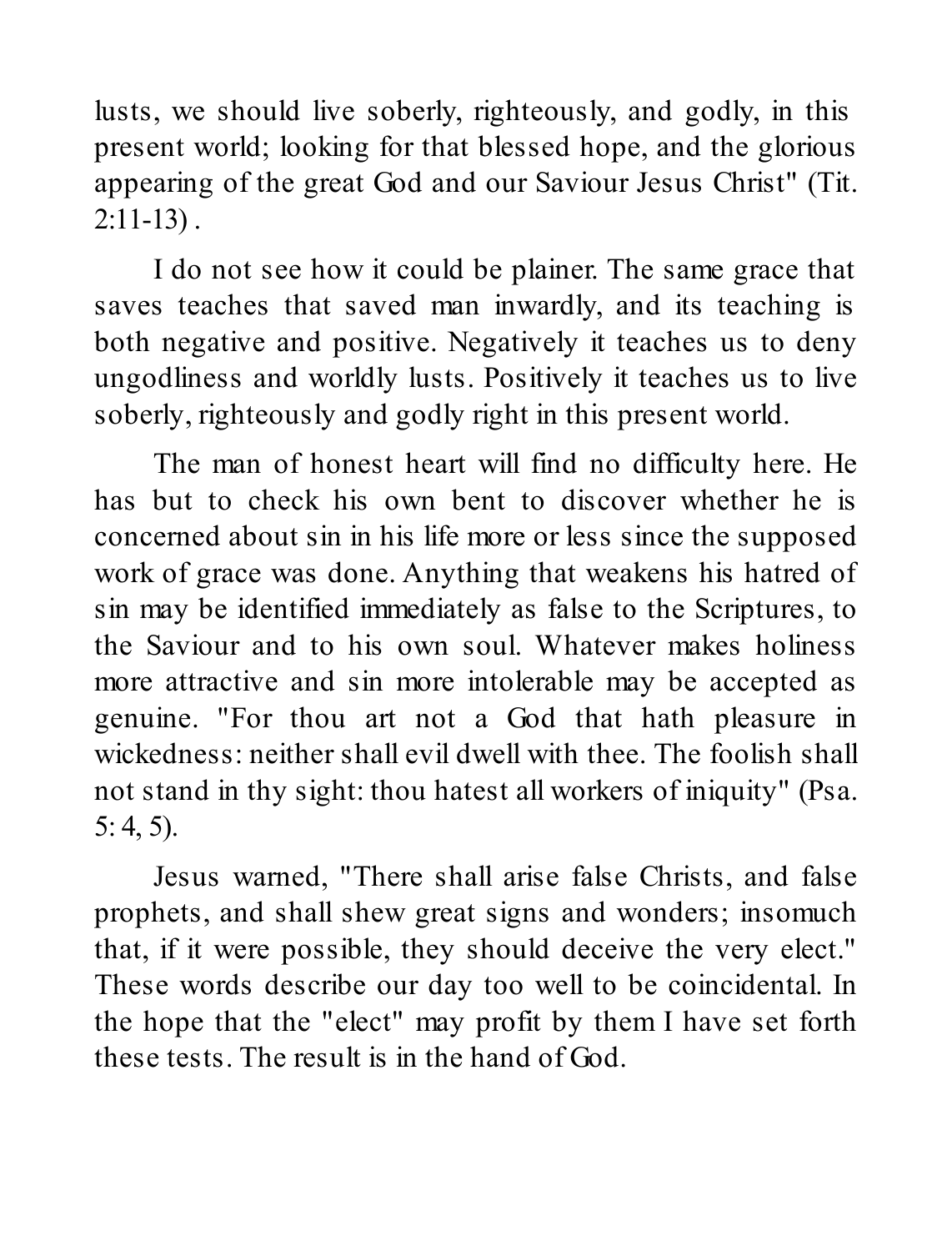## Religious Boredom

THAT THERE IS SOMETHING gravely wrong with evangelical Christianity today is not likely to be denied by any serious minded person acquainted with the facts. Just what is wrong is not so easy to determine.

In examining the situation myself I find nature and reason in conflict within me, for I tend by temperament to want to settle everything with a sweep of the pen. But reason advises caution; nothing is that simple, and we must be careful to distinguish cause fromeffect.As every doctor knows there is a wide difference between the disease and the symptoms; and every Christian knows that there is a big difference between cause and effect in the sphere of religion.

At the root of our spiritual trouble lie a number of causes and these causes have effects, but which is cause and which effect is not always known. I suspect that many things currently under attack by our evangelists and pastors (and editors, for that matter) are not the causes of our troubles but the effects of causes that lie deeper. We treat the symptoms and wonder why the patient does not get well. Or, to change the figure, we lay down a heavy fire against nothing more substantial than the cloud of dust raised by marching enemy troops long gone by.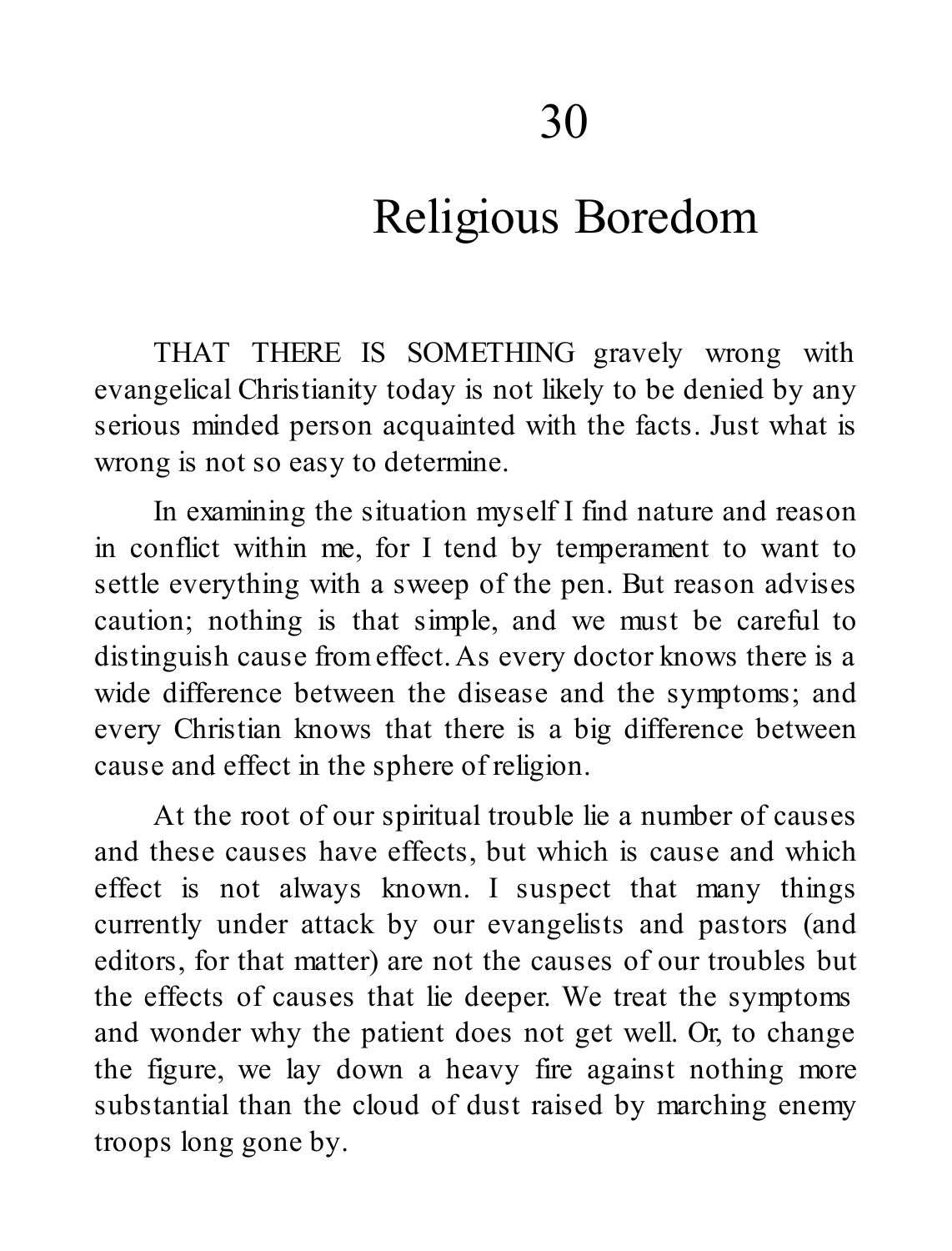One mark of the low state of affairs among us is religious boredom. Whether this is a thing in itself or merely a symptom of the thing, I do not know for sure, though I suspect that it is the latter. And that it is found to some degree almost everywhere among Christians is too evident to be denied.

Boredom is, of course, a state of mind resulting from trying to maintain an interest in something that holds no trace of interest for us (the boss's jokes, say, or that lecture on the care and nurture of dahlias to which we went because we could not resist the enthusiastic urging of a friend). No one is bored by what he can in good conscience walk away from. Boredom comes when a man must try to hear with relish what for want of relish he hardly hears at all.

By this definition there is certainly much boredom in religion these days. The businessman on a Sunday morning whose mind is on golf can scarcely disguise his lack of interest in the sermon he is compelled to hear. The housewife who is unacquainted with the learned theological or philosophical jargon of the speaker; the young couple who feel a tingle of love for each other but who neither love nor know the One about whom the choir is singing-these cannot escape the lowgrade mental pain we call boredom while they struggle to keep their attention focused upon the service. All these are too courteous to admit to others that they are bored and possibly too timid to admit it even to themselves, but I believe that a bit of candid confession would do us all good.

When Moses tarried in the mount, Israel became bored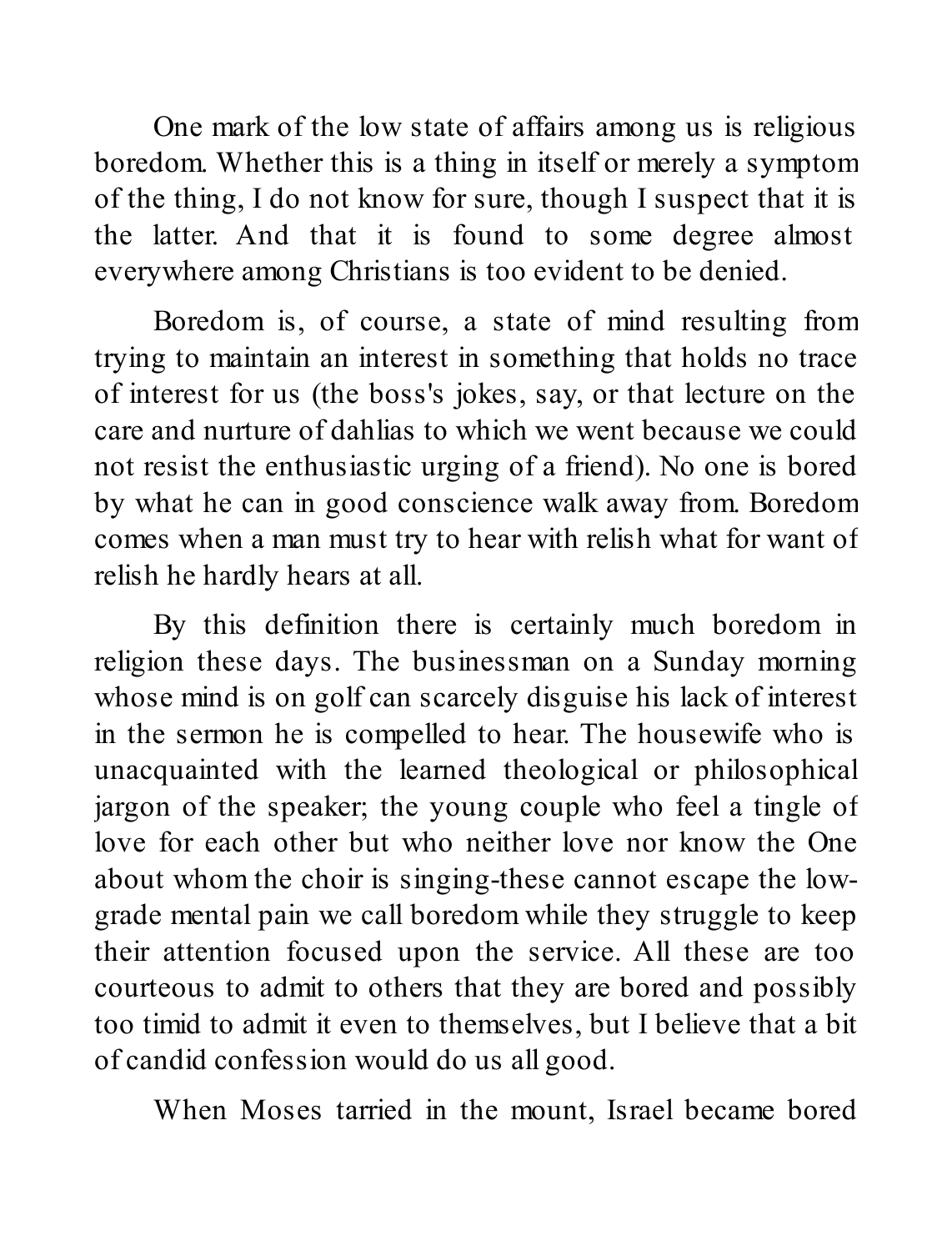with the faith that sees the invisible and clamored for a god they could see and touch. And they displayed a great deal more enthusiasm for the golden calf than they did over the Lord God of Abraham. Later they tired of manna and complained against the monotony of their diet. On their petulant insistence they finally got flesh to eat, and that to their own undoing.

Those Christians who belong to the evangelical wing of the church (which I firmly believe is the only one that even approximates New Testament Christianity) have over the last half-century shown an increasing impatience with things invisible and eternal and have demanded and got a host of things visible and temporal to satisfy their fleshly appetites. Without Biblical authority, or any other right under the sun, carnal religious leaders have introduced a host of attractions that serve no purpose except to provide entertainment for the retarded saints.

It is now common practice in most evangelical churches to offer the people, especially the young people, a maximum of entertainment and a minimum of serious instruction. It is scarcely possible in most places to get anyone to attend a meeting where the only attraction is God. One can only conclude that God's professed children are bored with Him, for they must be wooed to meeting with a stick of striped candy in the formof religious movies, games and refreshments.

This has influenced the whole pattern of church life, and even brought into being a new type of church architecture, designed to house the golden calf.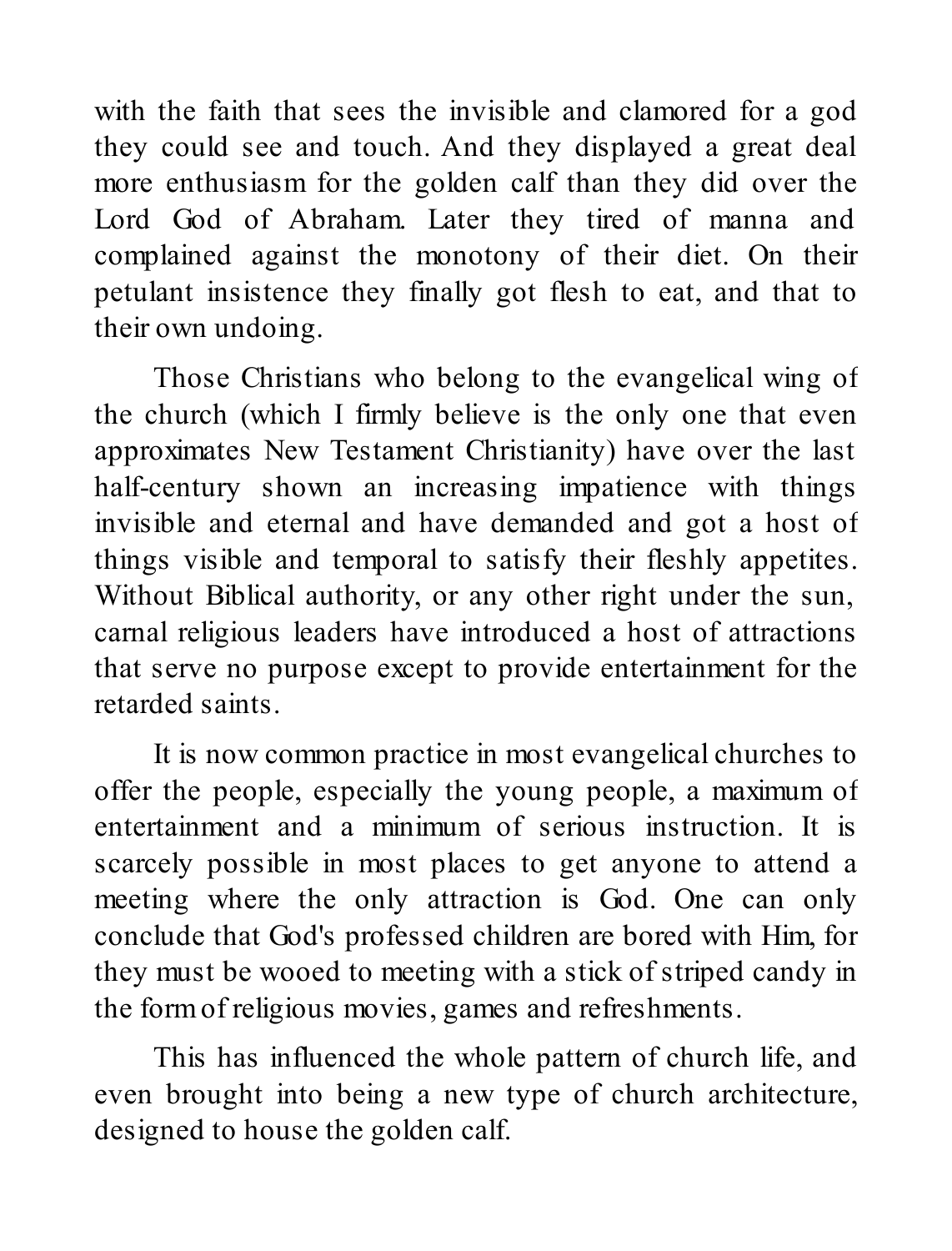So we have the strange anomaly of orthodoxy in creed and heterodoxy in practice. The striped-candy technique has been so fully integrated into our present religious thinking that it is simply taken for granted. Its victims never dream that it is not a part of the teachings of Christ and His apostles.

Any objection to the carryings on of our present goldencalf Christianity is met with the triumphant reply, "But we are winning them!" And winning them to what? To true discipleship? To cross-carrying? To self-denial? To separation from the world? To crucifixion of the flesh? To holy living? To nobility of character? To a despising of the world's treasures? To hard self-discipline? To love for God? To total committal to Christ? Of course the answer to all these questions is no.

We are paying a frightful price for our religious boredom. And that at the moment of the world's mortal peril.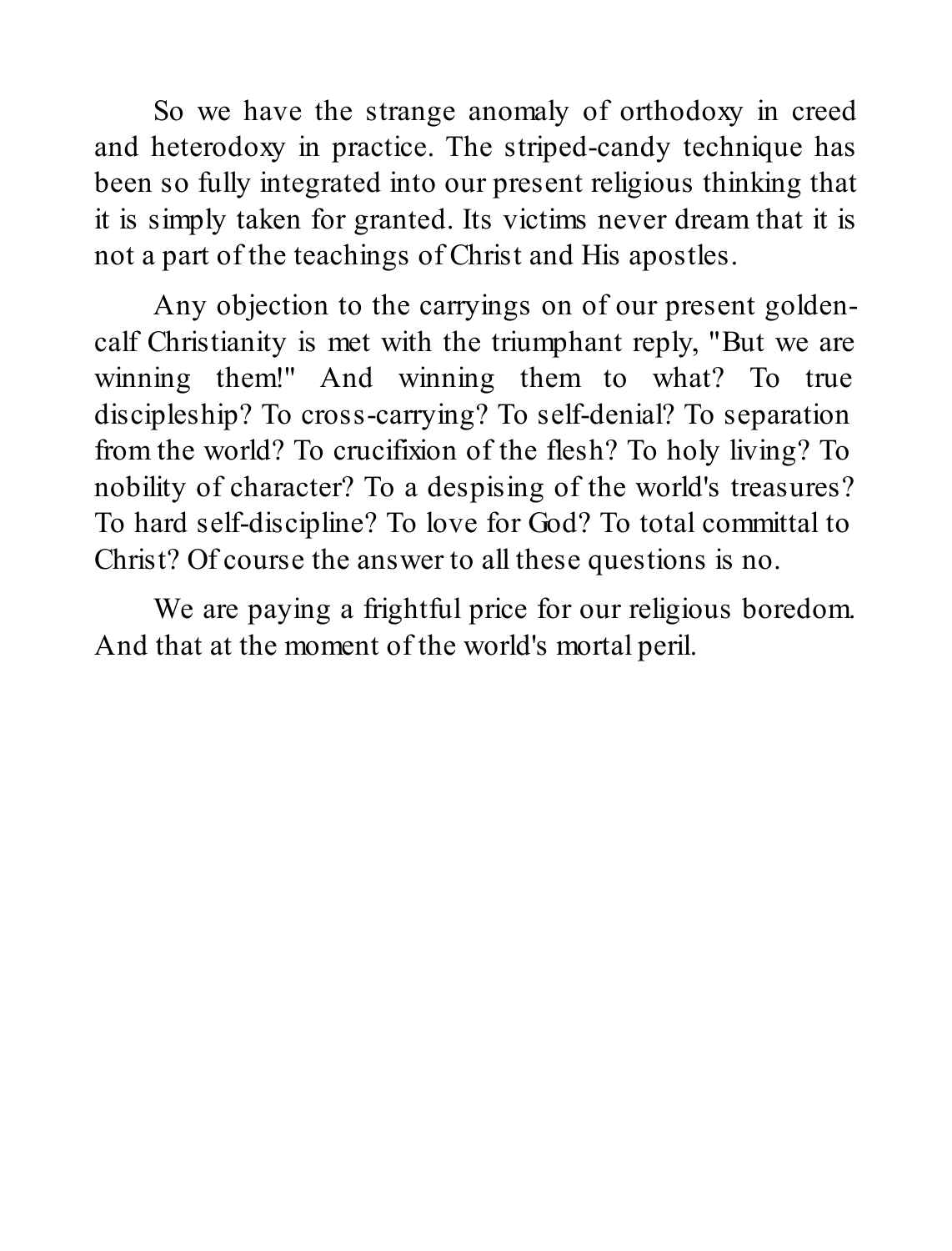#### The Church Cannot Die

THERE IS A NOTION ABROAD that Christianity is on its last legs, or possibly already dead and just too weak to lie down.

This is confidently believed in Communist countries, and while spokesmen for the West are too polite to say so, one can hardly escape the feeling that they too believe the demise of the church to be a certain if embarrassing fact, the chief proof of her death being her failure to provide leadership for the world just when it needs it most.

Let me employ a pair of mixed and battered but still useful clichés and say that those who have come to bury the faith of our fathers have reckoned without the host. Just as Jesus Christ was once buried away with the full expectation that He had been gotten rid of, so His church has been laid to rest times without number; and as He disconcerted His enemies by rising from the dead so the church has confounded hers by springing again to vigorous life after all the obsequies had been performed over her coffin and the crocodile tears had been shed at her grave.

The language of devotion has helped to create the impression that the church is supposed to be a band of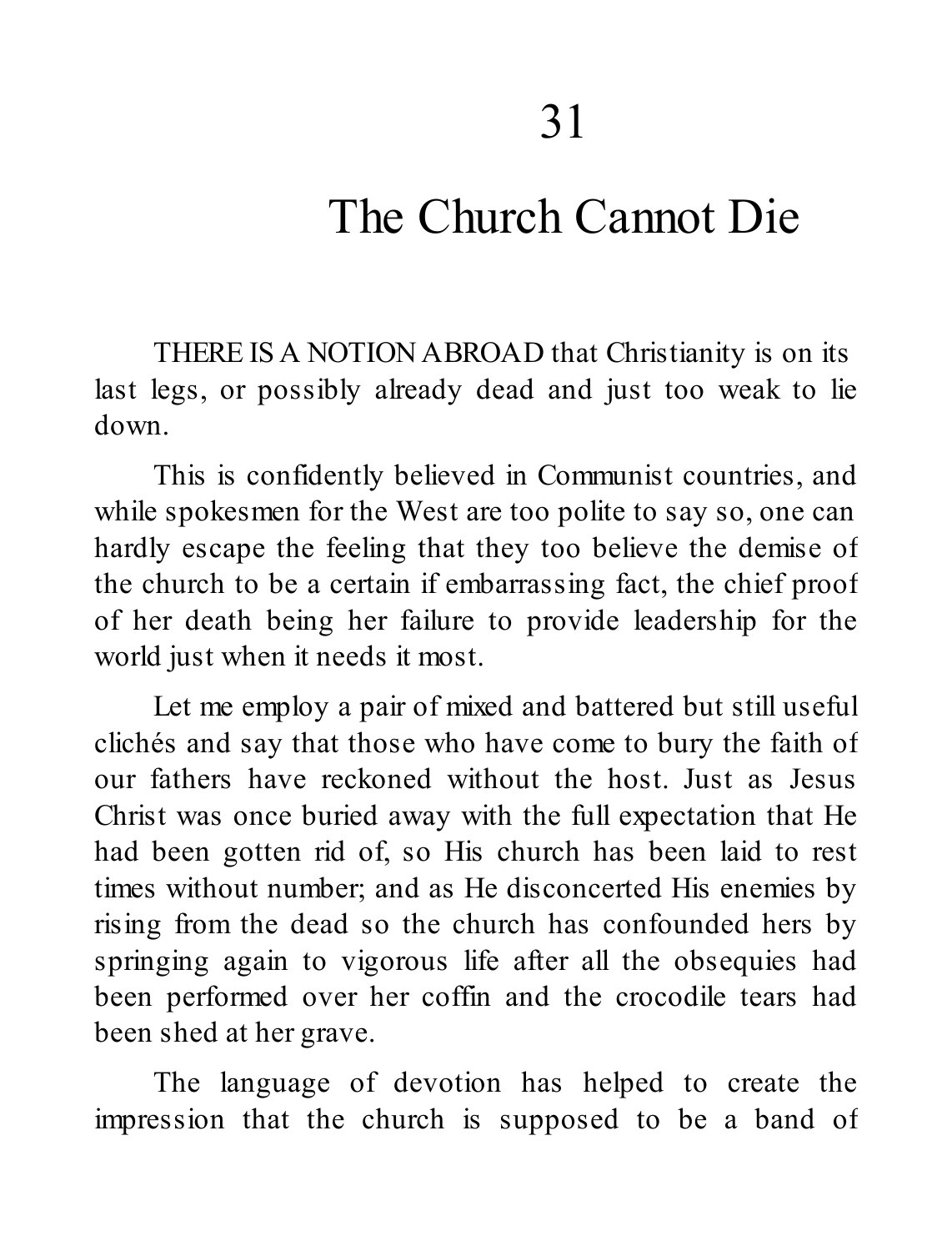warriors driving the enemy before them in plain sight and with plenty of color and drama to give a pleasing flourish to the whole thing. In our hymns and pulpit oratory we have commonly pictured the church as marching along to the sound of martial music and the plaudits of the multitude.

Of course this is but a poetic figure. The individual Christian may be likened to a soldier, but the picture of the church on earth as a conquering army is not realistic. Her true situation is more accurately portrayed as a flock of sheep in the midst of wolves, or as a company of despised pilgrims plodding toward home, or as a peculiar nation protected by the Passover blood waiting for the sound of the trumpet, or as a bride looking for the coming of her bridegroom.

The world is constantly lashing the church because she has no solution for the problems of society, and the religious leaders who do not know the score wince under the lash. Every once in a while some churchman in an acute attack of conscience does penance in public for Christianity's failure to furnish bold leadership for the world in this time of crisis. "We have sinned," cries the frustrated prophet. "The world looked to us for help and we have failed it."

Well, I am all for repentance if it is genuine, and I think the church has failed, not by neglecting to provide leadership but by living too much like the world. That, however, is not what the muddled churchman means when he bares his soul in public. Rather, he erroneously assumes that the church of God has been left on earth to minister good hope and cheer to the world in such quantities that it can ignore God, reject Christ,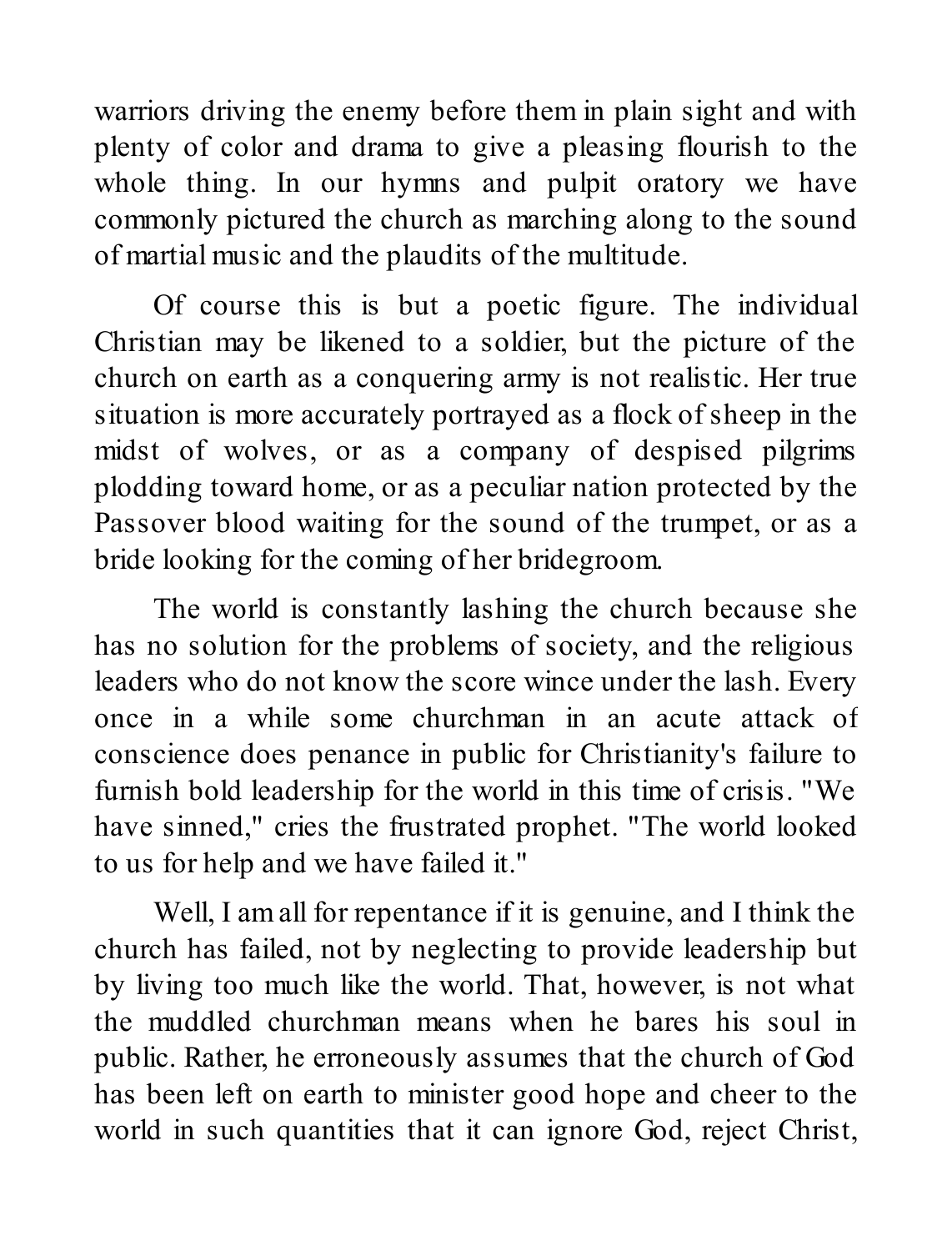glorify fallen human flesh and pursue its selfish ends in peace. The world wants the church to add a dainty spiritual touch to its carnal schemes, and to be there to help it to its feet and put it to bed when it comes home drunk with fleshly pleasures.

In the first place the church has received no such commission from her Lord, and in the second place the world has never shown much disposition to listen to the church when she speaks in her true prophetic voice. The attitude of the world toward the true child of God is precisely the same as that of the citizens of Vanity Fair toward Christian and his companion. "Therefore they took them and beat them, and besmeared them with dirt, and put them into the cage, that they might be made a spectacle to all men." Christian's duty was not to "provide leadership" for Vanity Fair but to keep clean from its pollution and get out of it as fast as possible. He that hath ears to hear, let himhear.

Christianity is going the way her Founder and His apostles said it would go. Its development and direction were predicted almost two thousand years ago, and this itself is a miracle. Had Christ been less than God and His apostles less than inspired they could not have foretold with such precision the state of the church so far removed from them in time and circumstance. No mortal man could have foreseen the coming of the great religiopolitical system that is Rome, or the Dark Ages, or the discovery of the New World, or the Industrial Revolution and the rise of higher criticism, or the nuclear age, and man's adventure into space. All these would have upset any human effort to foretell the religious situation these latter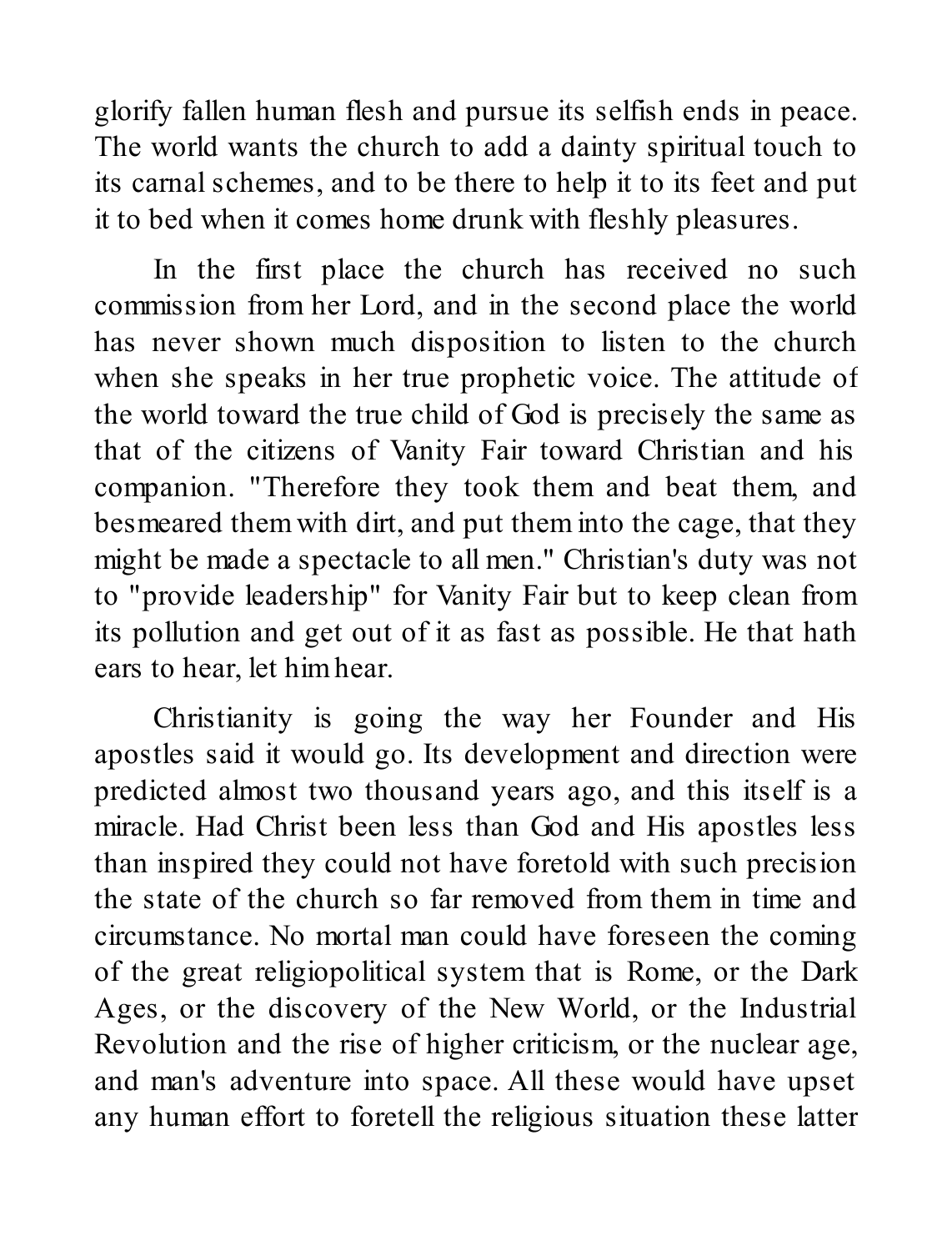days; but present conditions were in fact depicted in great fullness of detail nearly two thousand years ago. Nothing unexpected has happened or is happening.

We are in real need of a reformation that will lead to revival among the churches, but the church is not dead, neither is it dying. The church cannot die.

A local church can die. This happens when all the old saints in a given place fall asleep and no young saints arise to take their place. Sometimes under these circumstances the congregation ceases to be a church, or there is no congregation left and the doors of the chapel are nailed shut. But such a condition, however deplorable, should not discourage us. The true church is the repository of the life of God among men, and if in one place the frail vessels fail, that life will break out somewhere else. Of this we may be sure.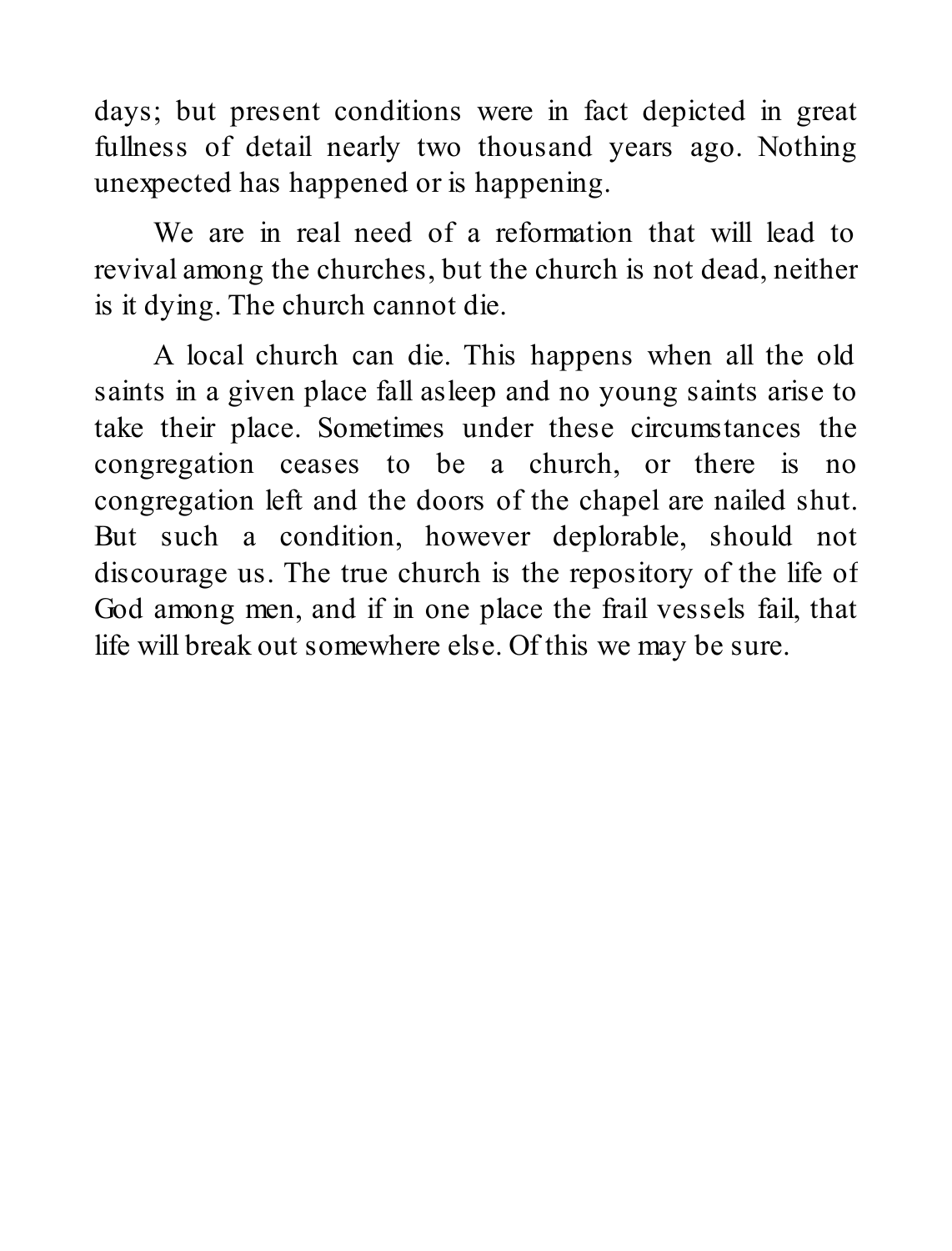# The Lordship of the Man Jesus Is Basic

WEARE UNDER CONSTANT TEMPTATION these days to substitute another Christ for the Christ of the New Testament. The whole drift of modern religion is toward such a substitution.

To avoid this we must hold steadfastly to the concept of Christ as set forth so clearly and plainly in the Scriptures of truth. Though an angel from heaven should preach anything less than the Christ of the apostles let him be forthrightly and fearlessly rejected.

The mighty, revolutionary message of the Early Church was that a man named Jesus who had been crucified was now raised from the dead and exalted to the right hand of God. "Therefore let all the house of Israel know assuredly, that God hath made that same Jesus, whom ye have crucified, both Lord and Christ."

Less than three hundred years after Pentecost the hardpressed defenders of the faith drew up a manifesto condensing those teachings of the New Testament having to do with the nature of Christ. This manifesto declares that Christ is "God of the substance of His Father, begotten before all ages: Man of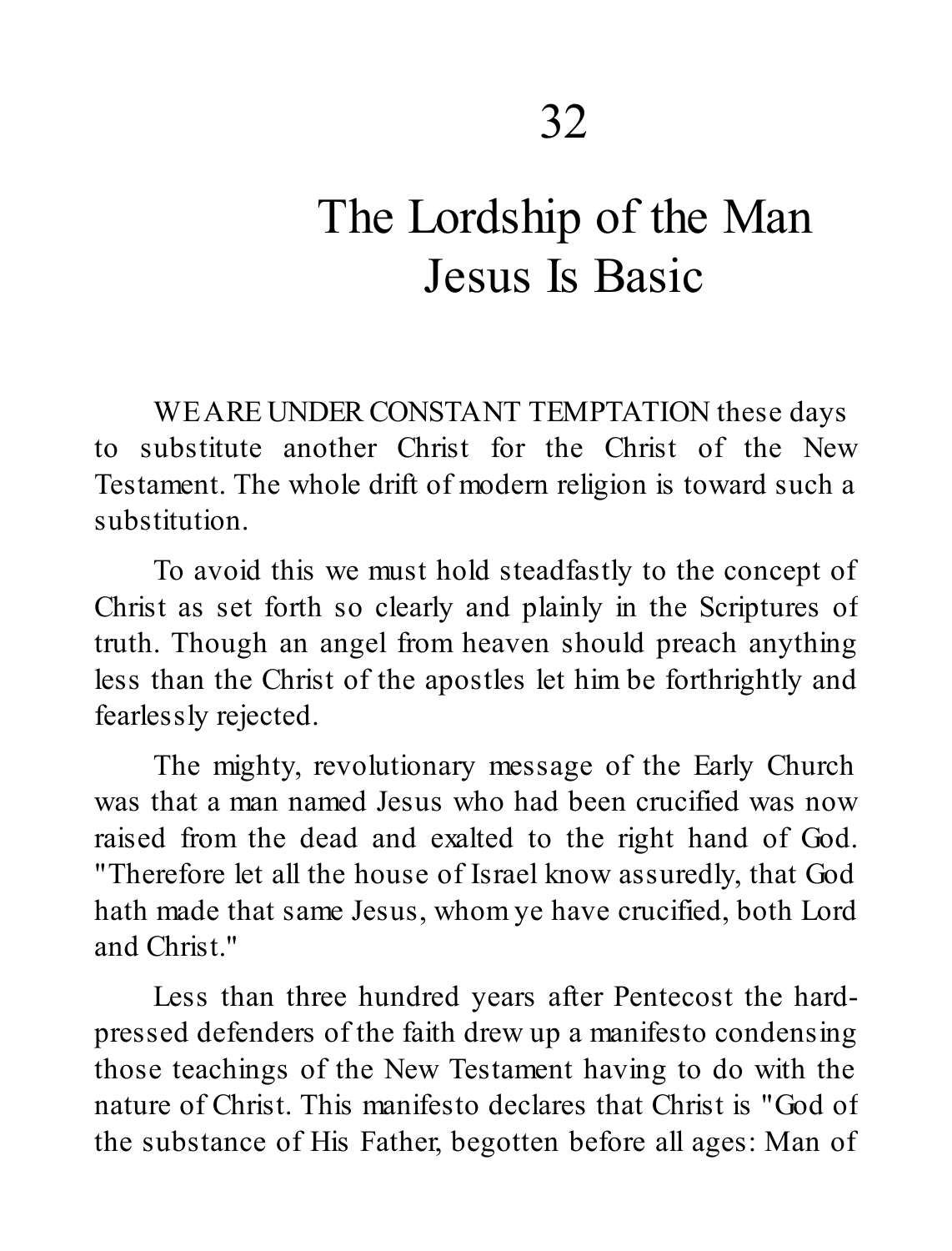the substance of His mother, born in the world: perfect God and perfect Man, of a reasonable soul and human flesh subsisting: Equal to His Father, as touching His Godhead: less than the Father, as touching His manhood. Who, although He be God and man, yet He is not two, but one Christ. One, not by conversion of the Godhead into flesh, but by the taking of the manhood into God. One altogether, not by the confusion of substance, but by the unity of Person. For as the reasonable soul and flesh is one man, so God and man is one Christ."

Even among those who acknowledge the deity of Christ there is often a failure to recognize His manhood. We are quick to assert that when He walked the earth He was God with men, but we overlook a truth equally as important, that where He sits now on His mediatorial throne He is Man with God.

The teaching of the New Testament is that now, at this very moment, there is a man in heaven appearing in the presence of God for us. He is as certainly a man as was Adam or Moses or Paul. He is a man glorified, but His glorification did not dehumanize Him. Today He is a real man, of the race of mankind, bearing our lineaments and dimensions, a visible and audible man whom any other man would recognize instantly as one of us.

But more than this, He is heir of all things, Lord of all worlds, head of the church and the first-born of the new creation. He is the way to God, the life of the believer, the hope of Israel and the high priest of every true worshiper. He holds the keys of death and hell and stands as advocate and surety for everyone who believes on Himin truth.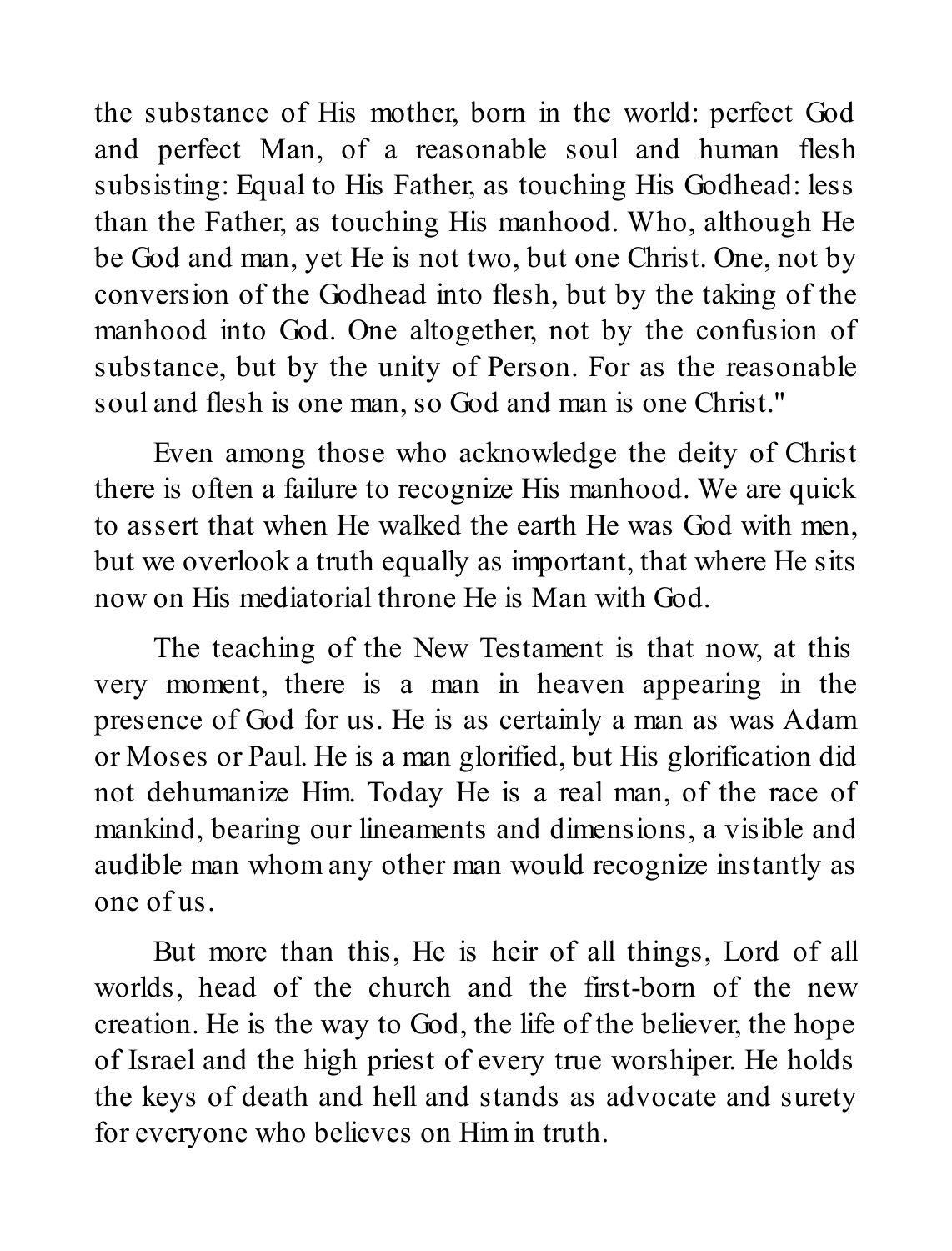This is not all that can be said about Him, for were all said that might be said I suppose the world itself could not contain the books that should be written. But this in brief is the Christ we preach to sinners as their only escape from the wrath to come. With Him rest the noblest hopes and dreams of men. All the longings for immortality that rise and swell in the human breast will be fulfilled in Himor they will never know fulfillment. There is no other way (John 14:6).

Salvation comes not by "accepting the finished work" or "deciding for Christ." It comes by believing on the Lord Jesus Christ, the whole, living, victorious Lord who, as God and man, fought our fight and won it, accepted our debt as His own and paid it, took our sins and died under them and rose again to set us free. This is the true Christ, and nothing less will do.

But something less is among us, nevertheless, and we do well to identify it so that we may repudiate it. That something is a poetic fiction, a product of the romantic imagination and maudlin religious fancy. It is a Jesus, gentle, dreamy, shy, sweet, almost effeminate, and marvelously adaptable to whatever society He may find Himself in. He is cooed over by women disappointed in love, patronized by pro tem celebrities and recommended by psychiatrists as a model of a wellintegrated personality. He is used as a means to almost any carnal end, but He is never acknowledged as Lord. These quasi Christians follow a quasi Christ. They want His help but not His interference. They will flatter Himbut never obey Him.

The argument of the apostles is that the Man Jesus has been made higher than angels, higher than Moses and Aaron,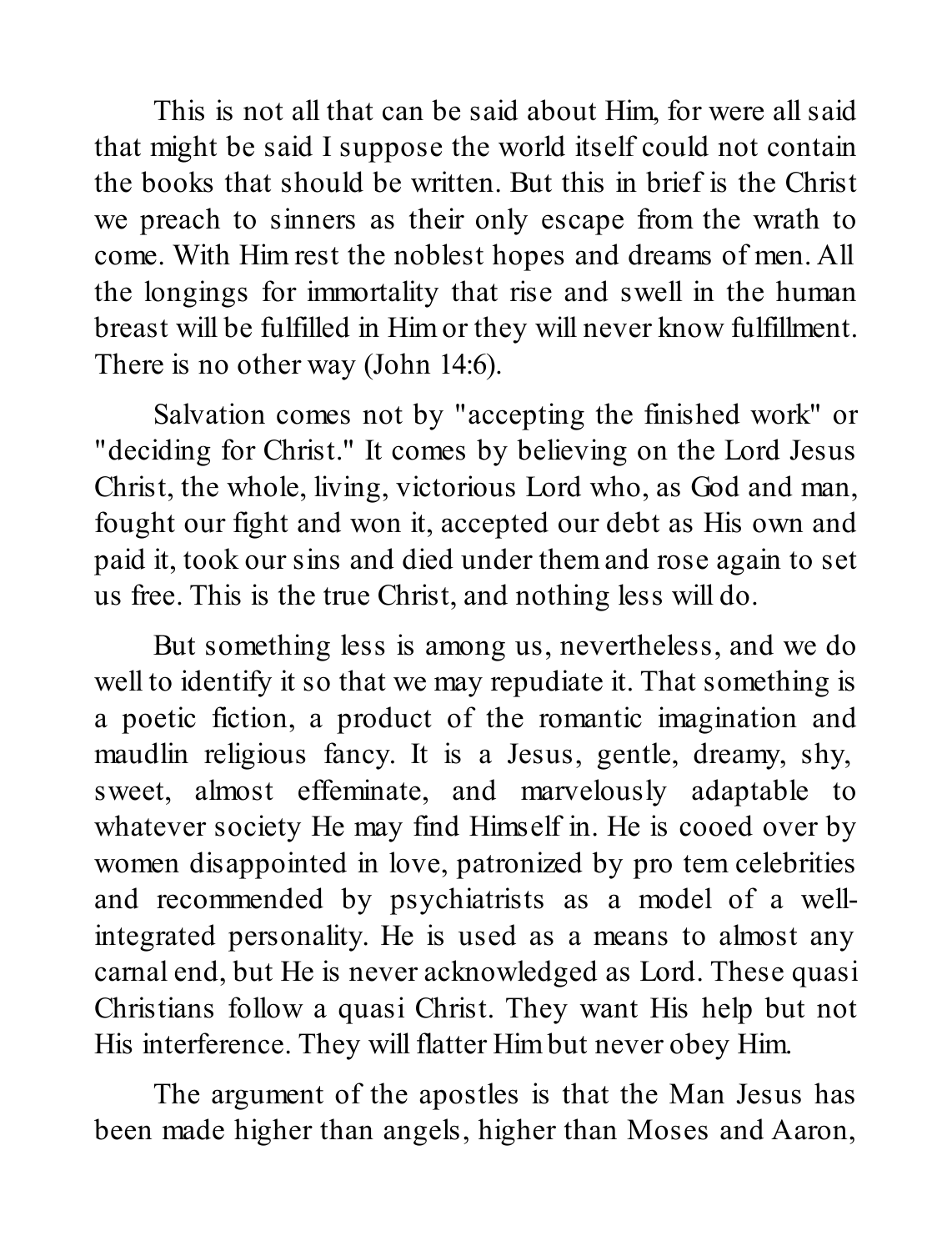higher than any creature in earth or heaven. And this exalted position He attained as a man. As God He already stood infinitely above all other beings. No argument was needed to prove the transcendence of the Godhead. The apostles were not declaring the preeminence of God, which would have been superfluous, but of a man, which was necessary.

Those first Christians believed that Jesus of Nazareth, a man they knew, had been raised to a position of Lordship over the universe. He was still their friend, still one of them, but had left them for a while to appear in the presence of God on their behalf. And the proof of this was the presence of the Holy Spirit among them.

One cause of our moral weakness today is an inadequate Christology. We think of Christ as God but fail to conceive of Him as a man glorified. To recapture the power of the Early Church we must believe what they believed.And they believed they had a God-approved man representing themin heaven.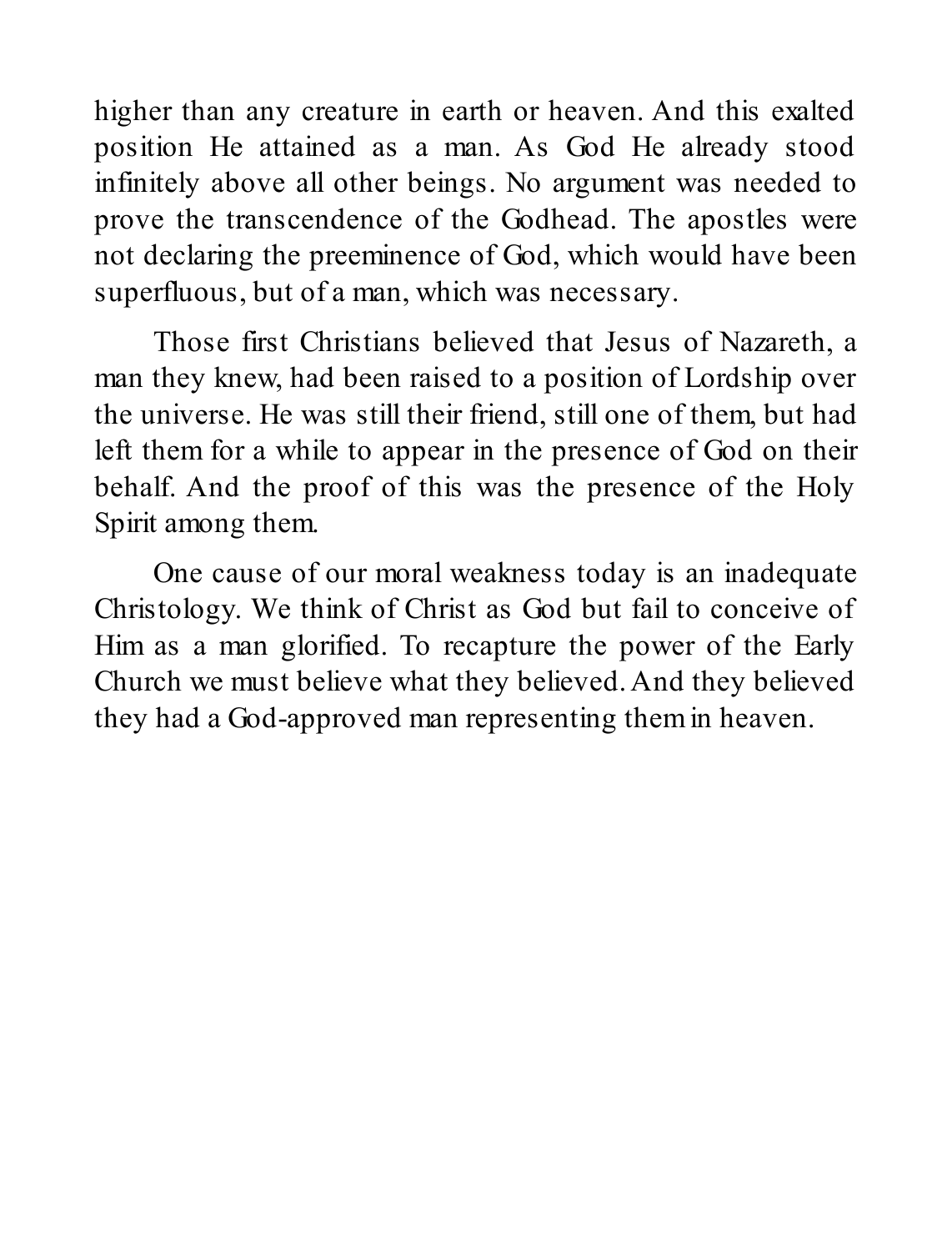## A Do-It-Yourself Education Better Than None

THIS IS WRITTEN FOR THOSE CHRISTIANS who may have missed a formal education. Let no one despair. A do-ityourself education is better than none. It can be acquired by the proper use of our mental powers.

Our intellectual activities in the order of their importance may be graded this way: first, cogitation; second, observation; third, reading.

I wish I could include conversation in this short list. One would naturally suppose that verbal intercourse with congenial friends should be one of the most profitable of all mental activities; and it may have been so once but no more. It is now quite possible to talk for hours with civilized men and women and gain absolutely nothing from it. Conversation today is almost wholly sterile. Should the talk start on a fairly high level, it is sure within a few minutes to degenerate into cheap gossip, shoptalk, banter, weak humor, stale jokes, puns and secondhand quips. So we shall omit conversation from our list of useful intellectual activities, at least until there has been a radical reformation in the art of social discourse.

We shall not consider prayer here either, but for quite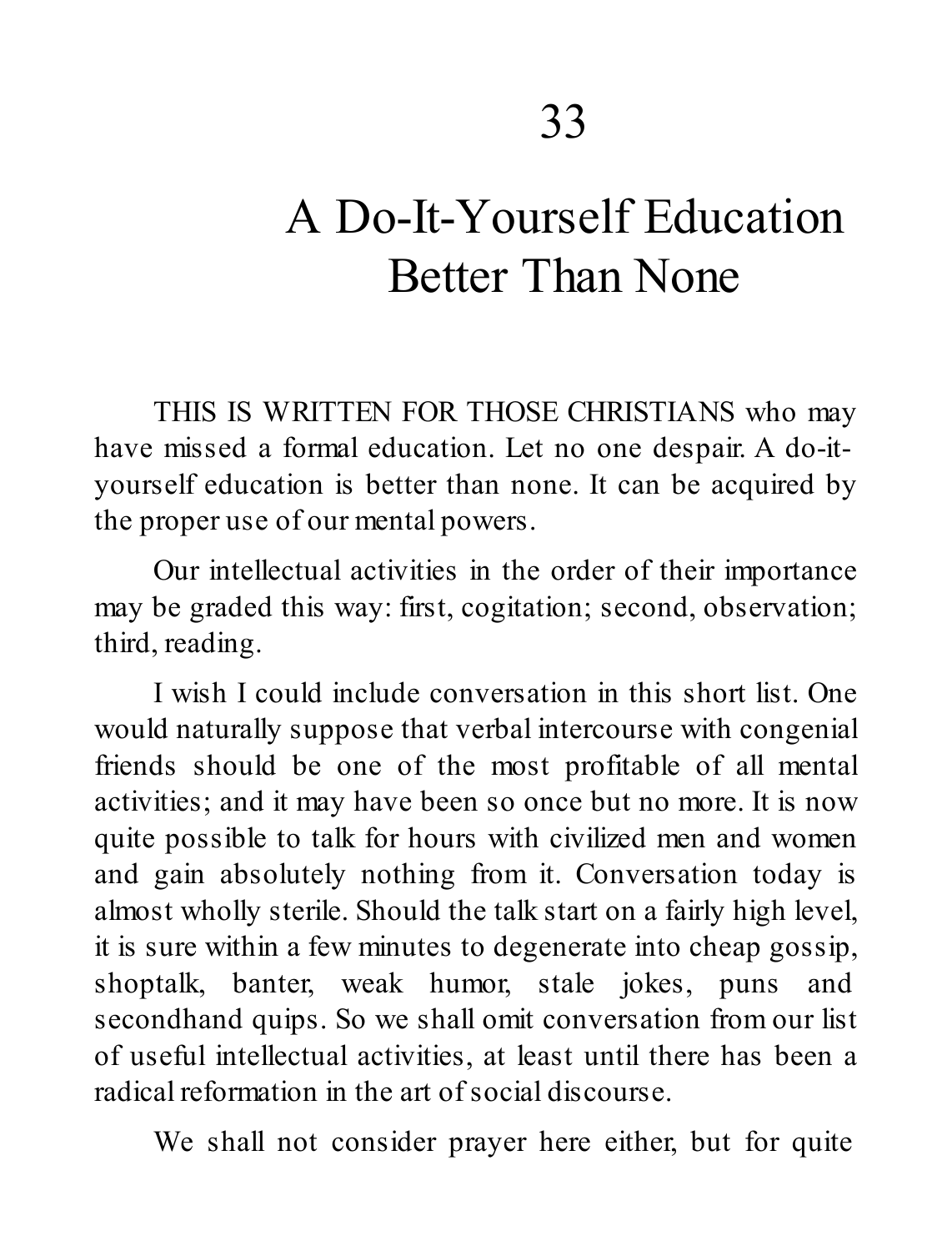another and happier reason. Prayer is the loftiest activity possible to man, and it is of course partly mental, but it is nevertheless usually classified as a spiritual rather than an intellectual exercise; so it will be omitted.

I believe that pure thinking will do more to educate a man than any other activity he can engage in. To afford sympathetic entertainment to abstract ideas, to let one idea beget another, and that another, till the mind teems with them; to compare one idea with others, to weigh, to consider, evaluate, approve, reject, correct, refine; to join thought with thought like an architect till a noble edifice has been created within the mind; to travel back in imagination to the beginning of the creation and then to leap swiftly forward to the end of time; to bound upward through illimitable space and downward into the nucleus of an atom; and all this without so much as moving from our chair or opening the eyes-this is to soar above all the lower creation and to come near to the angels of God.

Of all earth's creatures only man can think in this way. And while thinking is the mightiest act a man can perform, perhaps for the very reason that it is the mightiest, it is the one act he likes the least and avoids most.

Aside from a few professionals, who cannot number more than one-tenth of one percent of the population, people simply do not think at all except in the most elementary way. Their thinking is done for themby the professionals.

After cogitation comes observation (in order of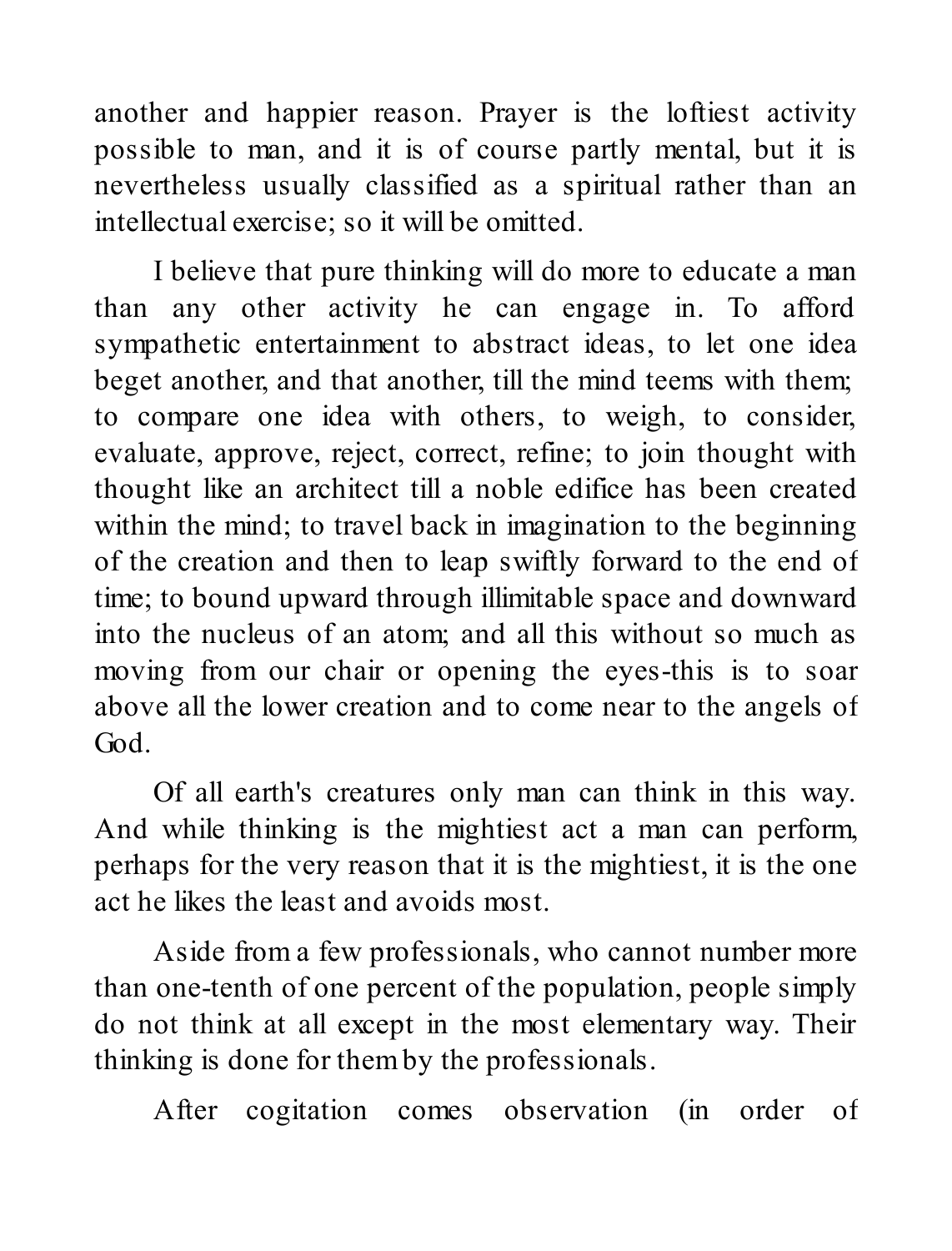importance, not in order of time). Observation is, of course, simply a method of obtaining information. Without information the most powerful mind can produce nothing worthwhile. Philosophers have not agreed about whether the mind receives all of its ideas through the five senses or comes into the world with a few "innate ideas," i.e., ideas already present. But we need not settle this argument to conclude that information is indispensable to sound thought. Knowledge is the raw material out of which that finest of all machines, the mind, creates its amazing world.

The effort to think well with an empty head is sure to be largely wasted. There is nothing like a good hard fact to correct our carefully constructed theories. God has given us our five senses, and these are most highly sensitive instruments for the gathering of knowledge. So efficient are these instruments that it is quite impossible for a normal person to live even a brief time without learning something. For this reason a child five years old may properly be said to be educated in that he has by observation gathered a few facts and arranged them into some sort of orderly pattern within his mind. A doctor of philosophy has done nothing different; he has only gone a little further.

While it is impossible to live even a short time without learning something, unfortunately it is possible to live a long time and not learn very much. Observation is a powerful tool, but its usefulness depends upon how well we use it. One of the tragedies of life is that the powers of observation atrophy when not used. Just when this begins with the average person I have no sure way of knowing, but I would hazard a guess that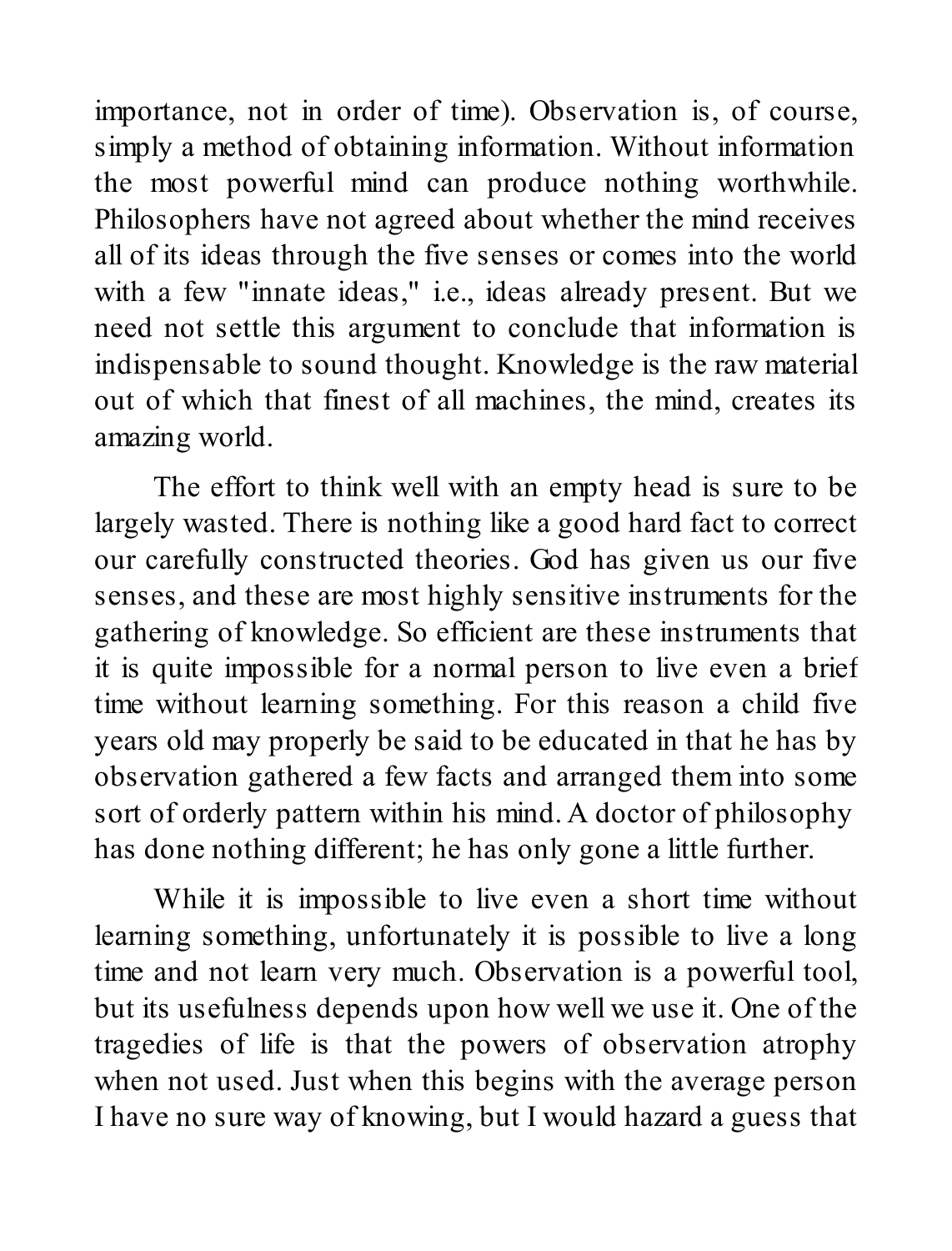it is at about the age of twenty-five. By that time most people have formed their habits, accepted the conventions, lost their sense of wonder and settled down to live by their glands and their appetites. For millions there is not much to observe after that but the weather and the baseballscore.

Lastly reading. To think without a proper amount of good reading is to limit our thinking to our own tiny plot of ground. The crop cannot be large. To observe only and neglect reading is to deny ourselves the immense value of other people's observations; and since the better books are written by trained observers the loss is sure to be enormous. Extensive reading without the discipline of practical observation will lead to bookishness and artificiality. Reading and observing without a great deal of meditating will fill the mind with learned lumber that will always remain alien to us. Knowledge to be our own must be digested by thinking.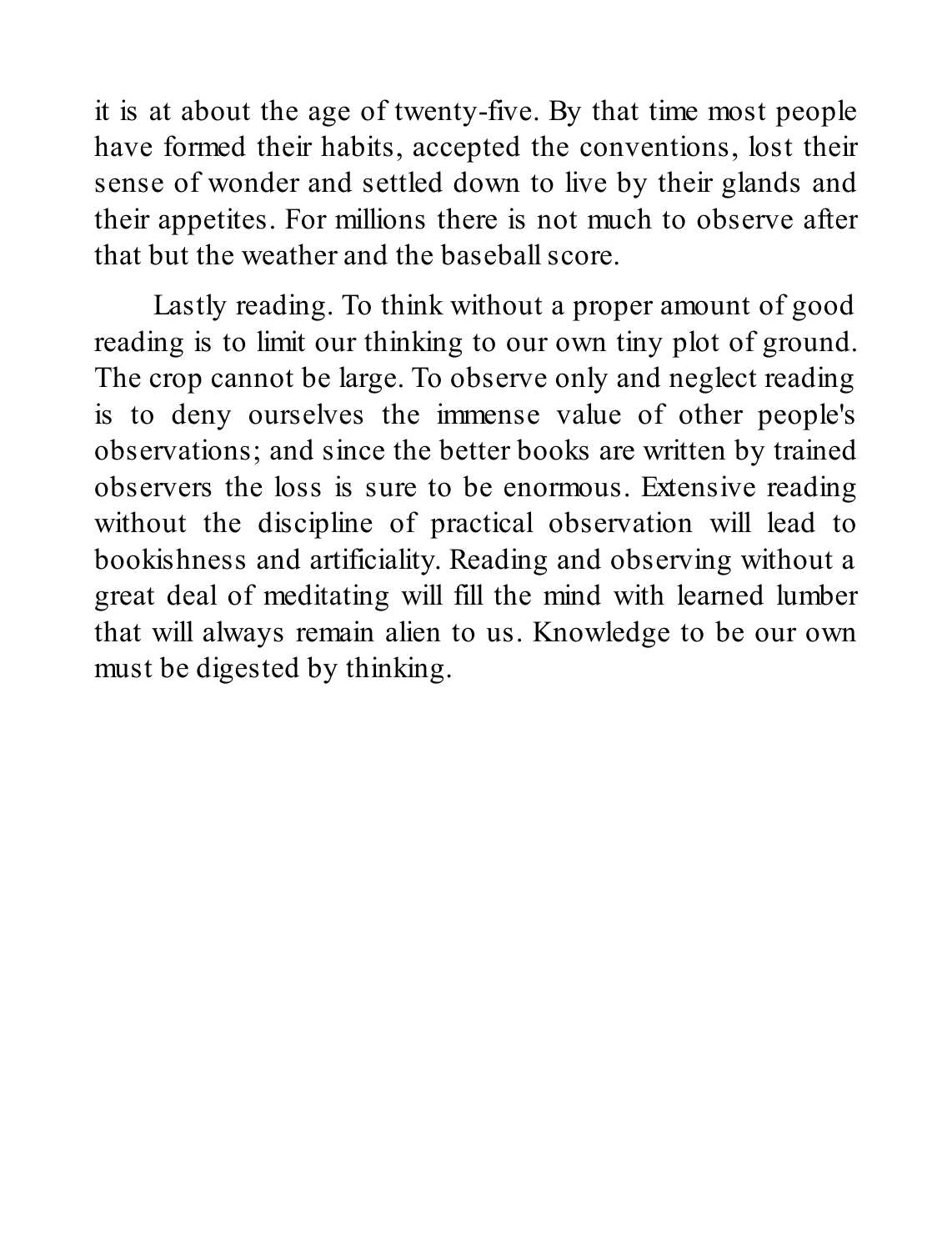## Some Thoughts on Books and Reading

ONEBIGPROBLEM IN MANYPARTS of the world today is to learn how to read, and in others it is to find something to read after one has learned. In our favored West we are overwhelmed with printed matter, so the problem here becomes one of selection. We must decide what not to read.

Nearly a century ago Emerson pointed out that if it were possible for a man to begin to read the day he was born and to go on reading without interruption for seventy years, at the end of that time he would have read only enough books to fill a tiny niche in the British Library. Life is so short and the books available to us are so many that no man can possibly be acquainted with more than a fraction of one percent of the books published.

It hardly need be said that most of us are not selective enough in our reading. I have often wondered how many square yards of newsprint passes in front of the eyes of the average civilized man in the course of a year. Surely it must run into several acres; and I am afraid our average reader does not realize a very large crop on his acreage. The best advice I have heard on this topic was given by a Methodist minister. He said,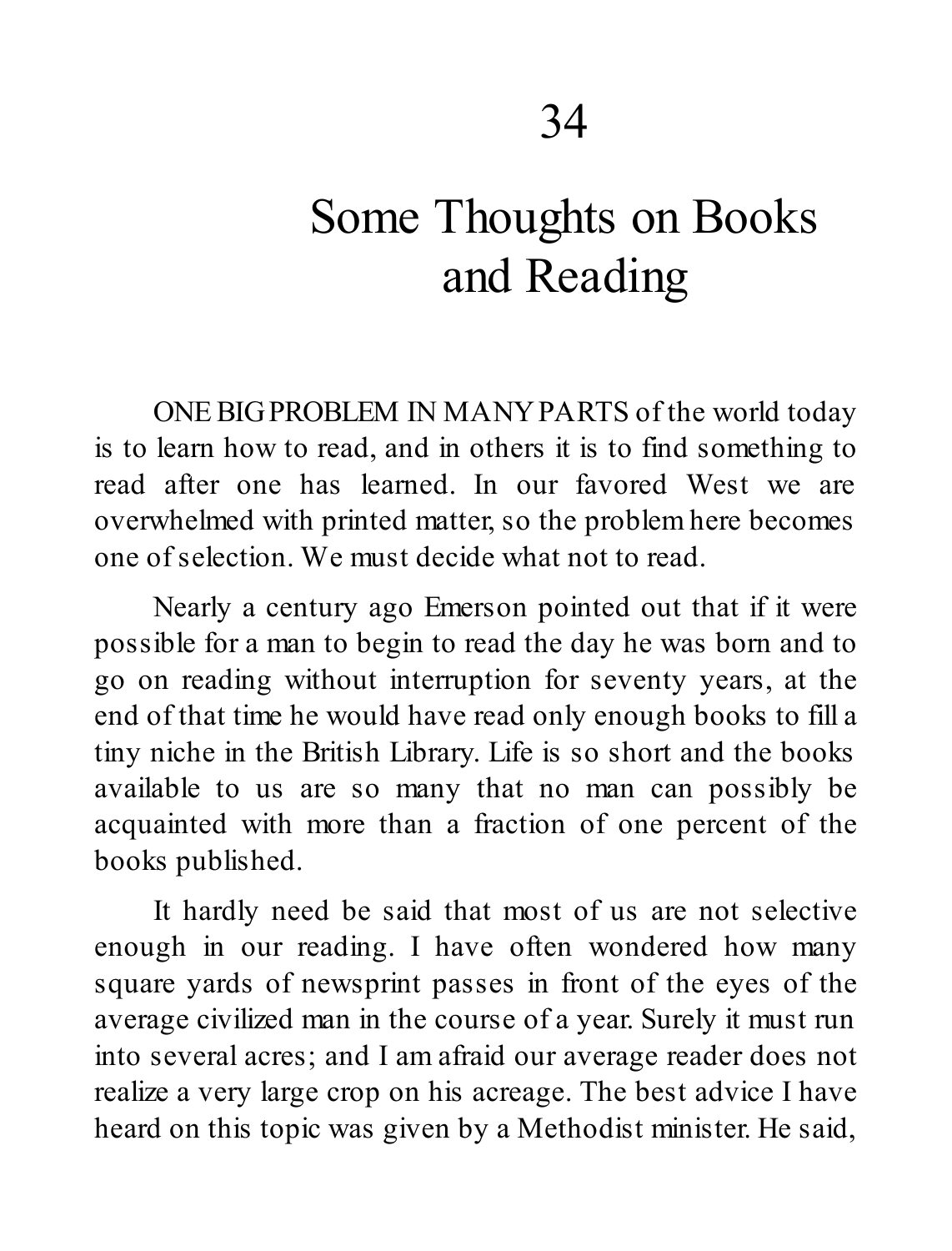"Always read your newspaper standing up." Henry David Thoreau also had a low view of the daily press. Just before leaving the city for his now celebrated sojourn on the banks of Walden Pond a friend asked him if he would like to have a newspaper delivered to his cottage. "No," replied Thoreau, "I have already seen a newspaper."

In our serious reading we are likely to be too greatly influenced by the notion that the chief value of a book is to inform; and if we were talking of textbooks of course that would be true, but when we speak or write of books we have not textbooks in mind.

The best book is not one that informs merely, but one that stirs the reader up to inform himself. The best writer is one that goes with us through the world of ideas like a friendly guide who walks beside us through the forest pointing out to us a hundred natural wonders we had not noticed before. So we learn from him to see for ourselves and soon we have no need for our guide. If he has done his work well we can go on alone and miss little as we go.

That writer does the most for us who brings to our attention thoughts that lay close to our minds waiting to be acknowledged as our own. Such a man acts as a midwife to assist at the birth of ideas that had been gestating long within our souls, but which without his help might not have been born at all.

There are few emotions so satisfying as the joy that comes fromthe act of recognition when we see and identify our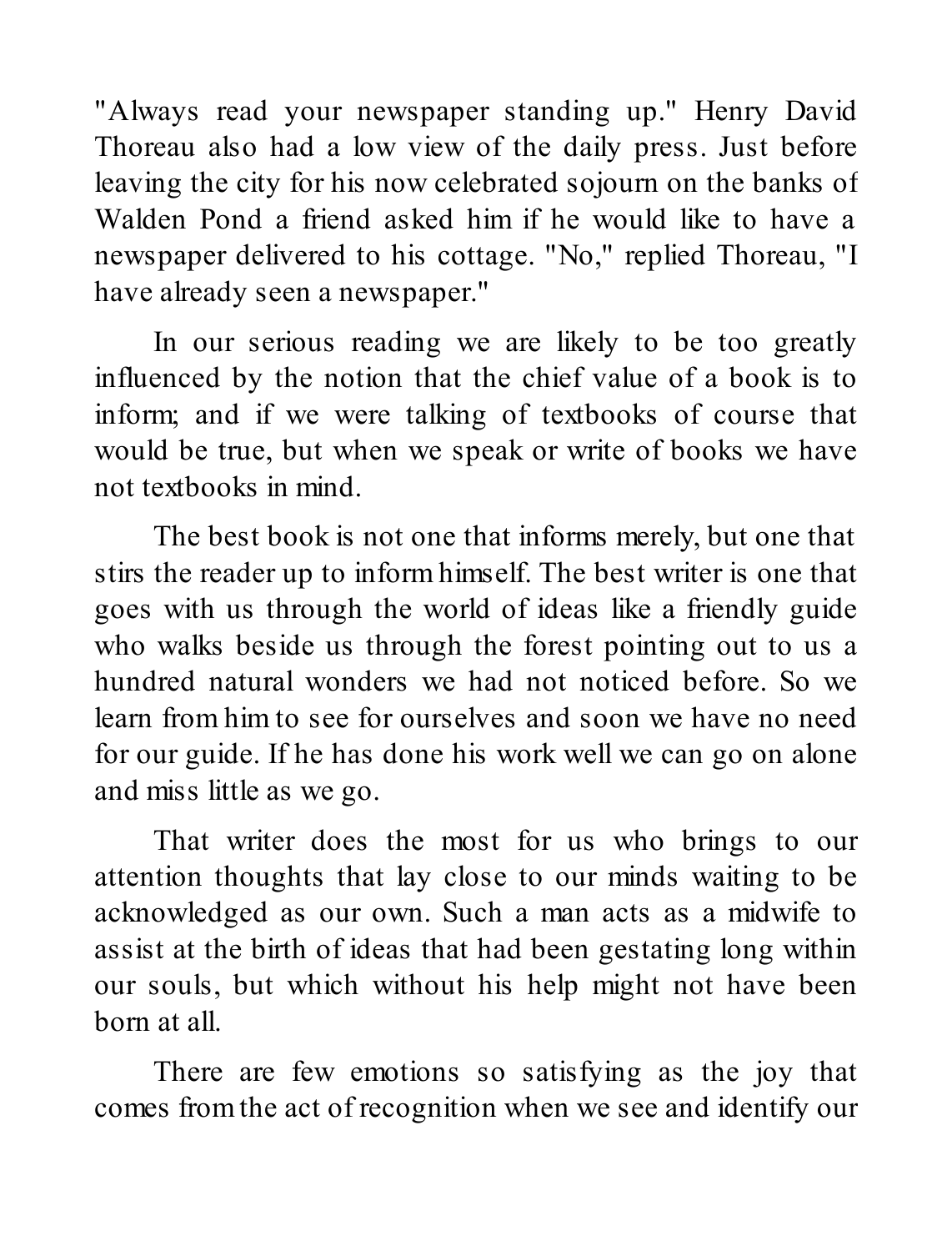own thoughts. We have all had teachers who sought to educate us by feeding alien ideas into our minds, ideas for which we felt no spiritual or intellectual kinship. These we dutifully tried to integrate into our total spiritual philosophy but always without success.

In a very real sense no man can teach another; he can only aid himto teach himself. Facts can be transferred fromone mind to another as a copy is made from the master tape on a sound recorder. History, science, even theology, may be taught in this way, but it results in a highly artificial kind of learning and seldom has any good effect upon the deep life of the student. What the learner contributes to the learning process is fully as important as anything contributed by the teacher. If nothing is contributed by the learner the results are useless; at best there will be but the artificial creation of another teacher who can repeat the dreary work on someone else, ad infinitum.

Perception of ideas rather than the storing of them should be the aim of education. The mind should be an eye to see with rather than a bin to store facts in. The man who has been taught by the Holy Spirit will be a seer rather than a scholar. The difference is that the scholar sees and the seer sees through; and that is a mighty difference indeed.

The human intellect even in its fallen state is an awesome work of God, but it lies in darkness until it has been illuminated by the Holy Spirit. Our Lord has little good to say of the unilluminated mind, but He revels in the mind that has been renewed and enlightened by grace. He always makes the place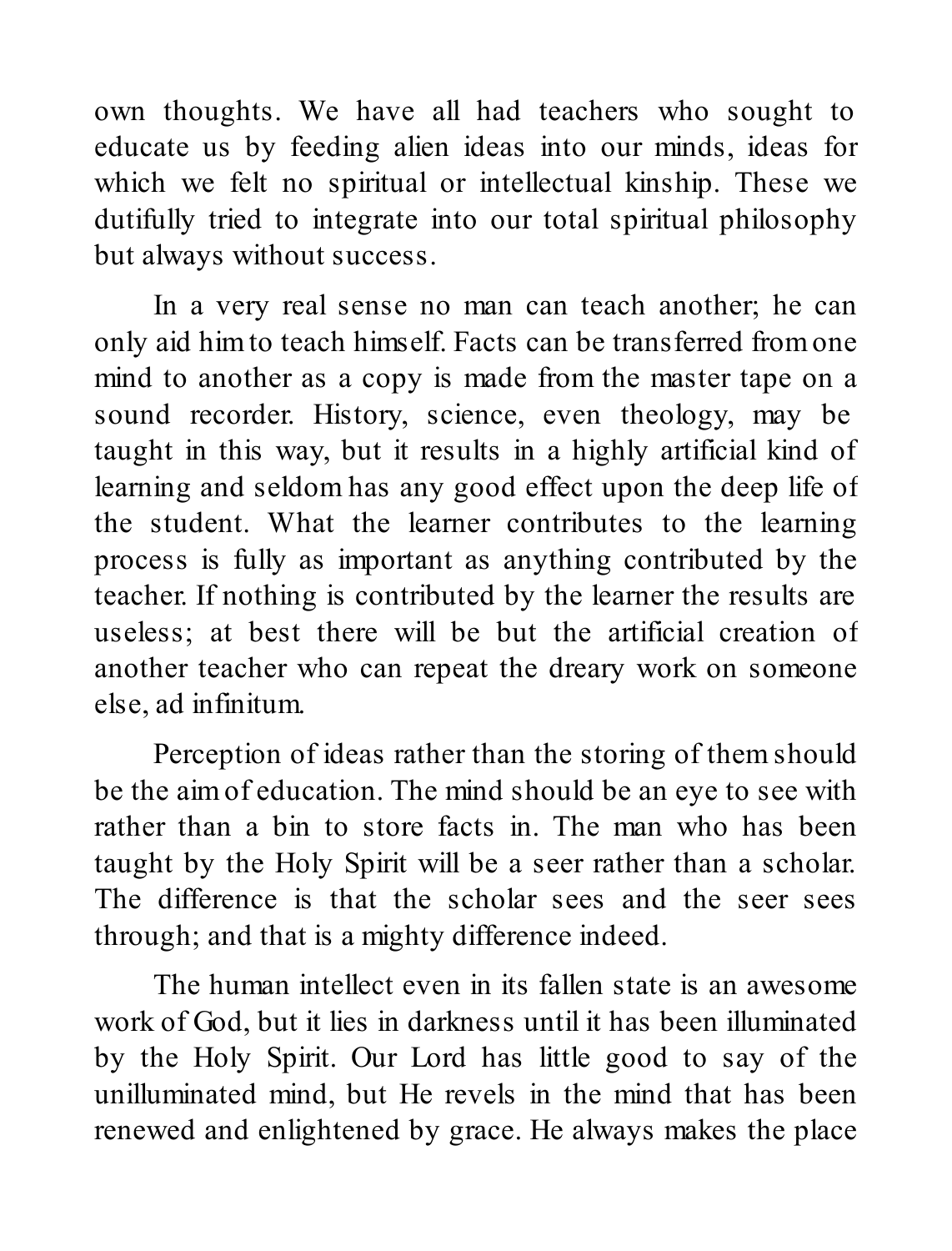of His feet glorious; there is scarcely anything on earth more beautiful than a Spirit-filled mind, certainly nothing more wonderful than an alert and eager mind made incandescent by the presence of the indwelling Christ.

Since what we read in a real sense enters the soul, it is vitally important that we read the best and nothing but the best. I cannot but feel that Christians were better off before there was so much reading matter to choose from. Today we must practice sharp discipline in our reading habits. Every Christian should master the Bible, or at least spend hours and days and years trying. And always he should read his Bible, as George Muller said, "with meditation."

After the Bible the next most valuable book for the Christian is a good hymnal. Let any young Christian spend a year prayerfully meditating on the hymns of Watts and Wesley alone and he will become a fine theologian. Then let him read a balanced diet of the Puritans and the Christian mystics. The results will be more wonderful than he could have dreamed.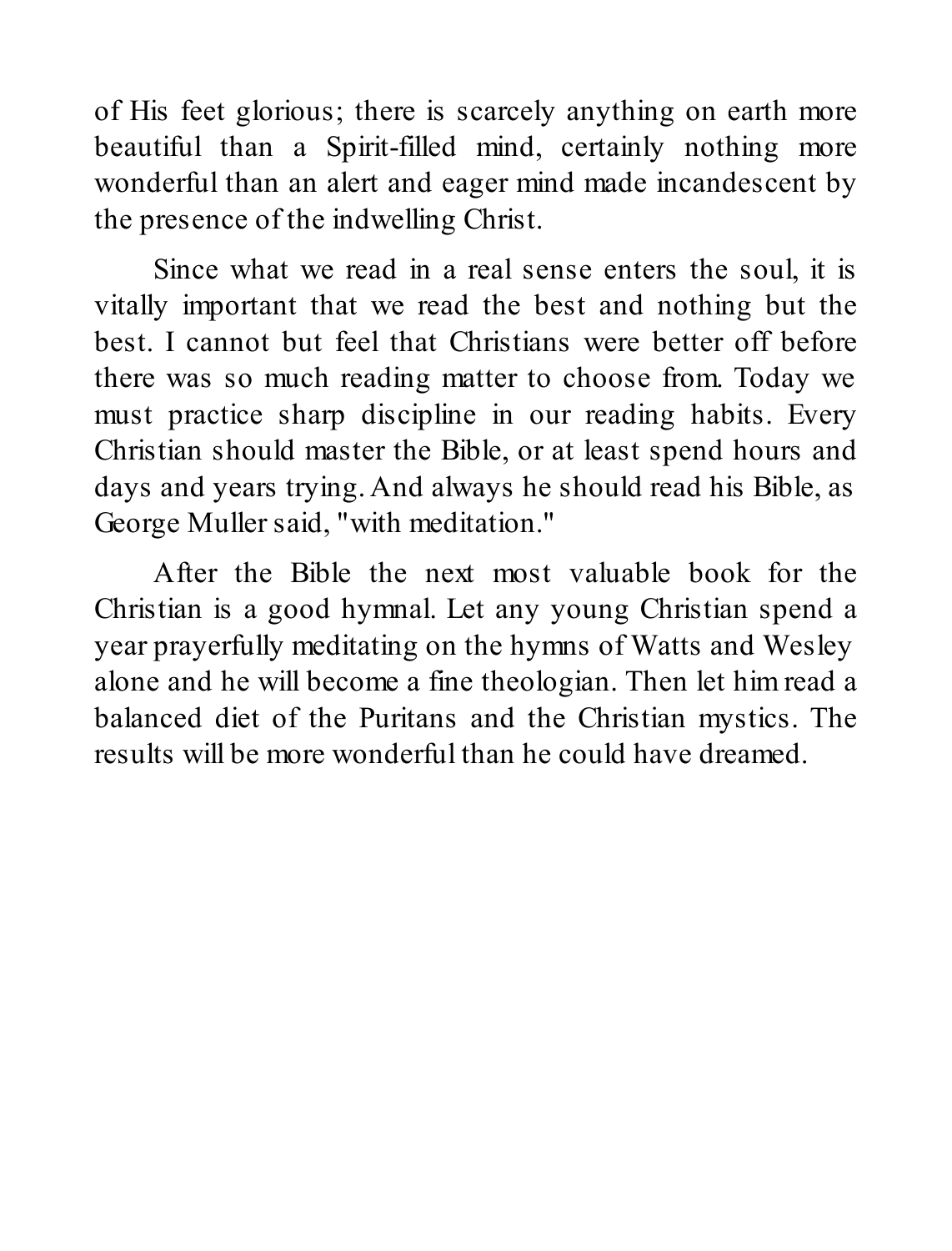# The Decline of Apocalyptic Expectation

A SHORT GENERATION AGO, or about the time of the first World War, there was a feeling among gospel Christians that the end of the age was near, and many were breathless with anticipation of a new world order about to emerge.

This new order was to be preceded by a silent return of Christ to earth, not to remain, but to raise the righteous dead to immortality and to glorify the living saints in the twinkling of an eye. These He would catch away to the marriage supper of the Lamb, while the earth meanwhile plunged into its baptism of fire and blood in the Great Tribulation. This would be relatively brief, ending dramatically with the battle of Armageddon and the triumphant return of Christ with His Bride to reign a thousand years.

Thus the hopes and dreams of Christians were directed toward an event to be followed by a new order in which they would have a leading part. This expectation for many was so real that it quite literally determined their world outlook and way of life. One well-known and highly respected Christian leader, when handed a sum of money to pay off the mortgage on the church building, refused to use it for that purpose.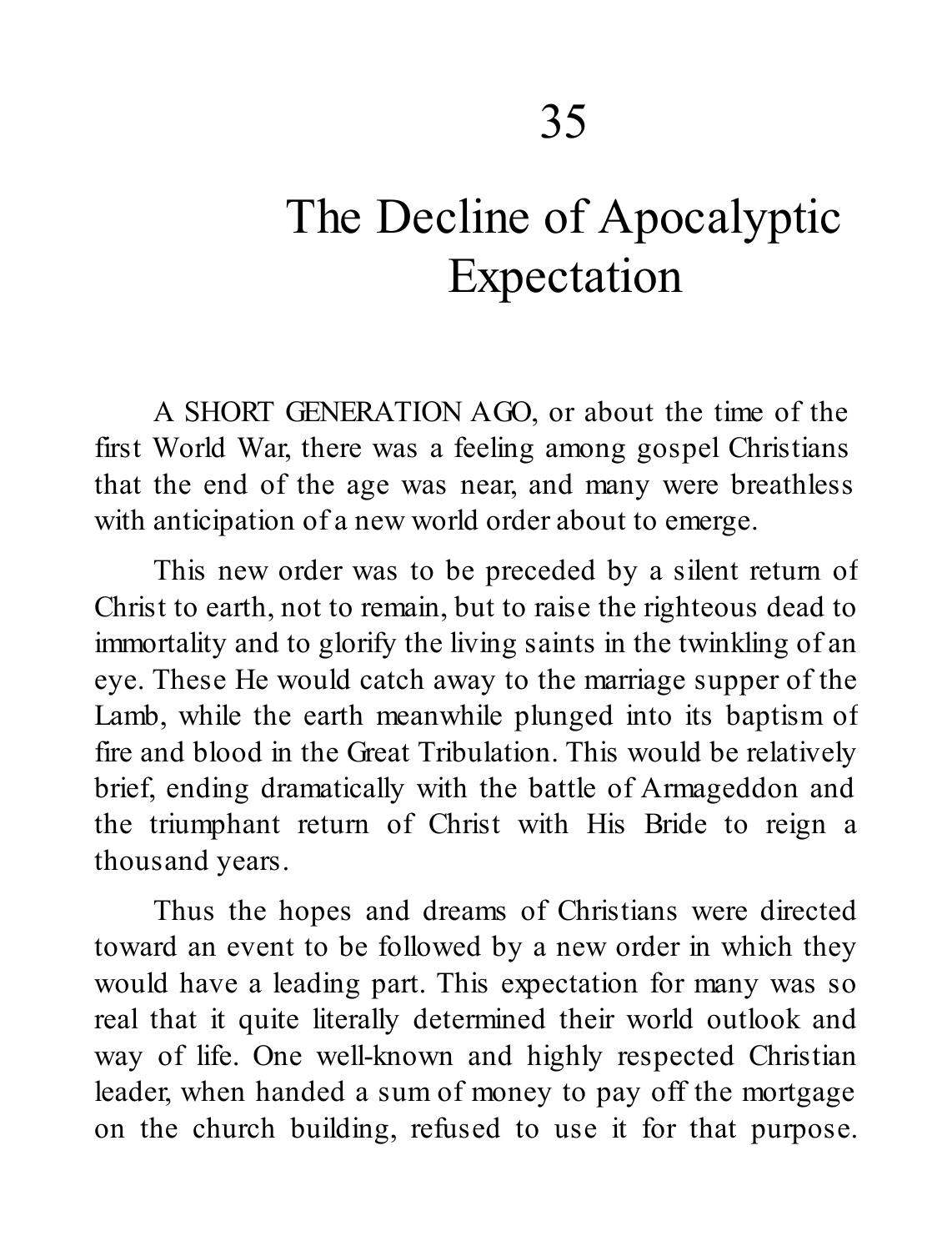Instead he used it to help send missionaries to the heathen to hasten the Lord's return. This is probably an extreme example, but it does reveal the acute apocalyptic expectation that prevailed among Christians around the time of World War I and immediately following.

Before we condemn this as extravagant we should back off a bit and try to see the whole thing in perspective. We may be wiser now (though that is open to serious question), but those Christians had something very wonderful which we today lack. They had a unifying hope; we have none. Their activities were concentrated; ours are scattered, overlapping and often self-defeating. They fully expected to win; we are not even sure we know what "win" means. Our Christian hope has been subjected to so much examination, analysis and revision that we are embarrassed to admit that we have such a hope at all.

And those expectant believers were not wholly wrong. They were only wrong about the time. They saw Christ's triumph as being nearer than it was, and for that reason their timing was off; but their hope itself was valid. Many of us have had the experience of misjudging the distance of a mountain toward which we were traveling. The huge bulk that loomed against the sky seemed very near, and it was hard to persuade ourselves that it was not receding as we approached. So the City of God appears so large to the minds of the world-weary pilgrim that he is sometimes the innocent victim of an optical illusion; and he may be more than a little disappointed when the glory seems to move farther away as he approaches.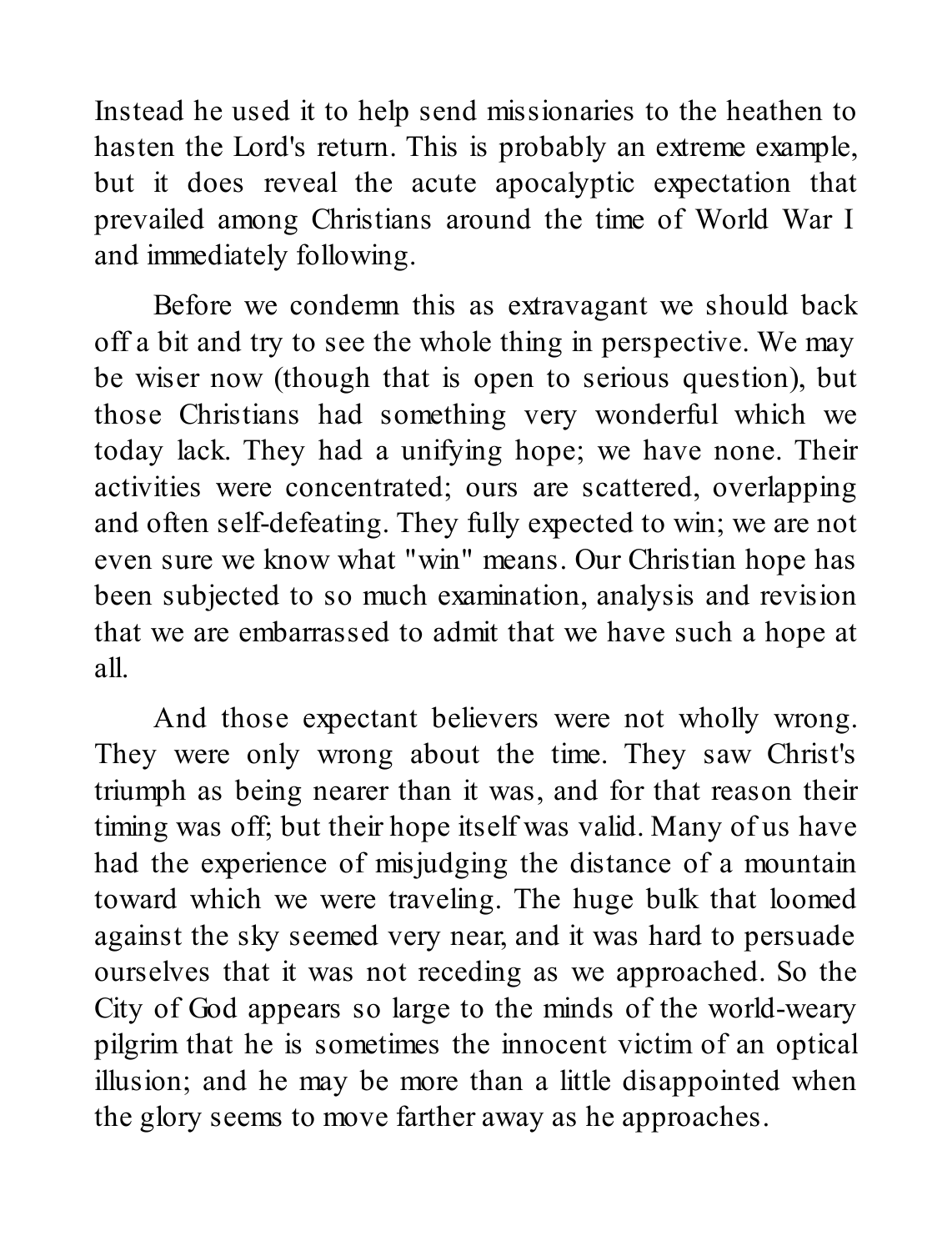But the mountain is there; the traveler need only press on to reach it. And the Christian's hope is there too; his judgment is not always too sharp, but he is not mistaken in the long view; he willsee the glory in God's own time.

We evangelicals have become sophisticated, blasé. We have lost what someone called the "millennial component" from our Christian faith. To escape what we believe to be the slough of a mistaken hope we have detoured far out into the wilderness of complete hopelessness.

Christians now chatter learnedly about things simple believers have always taken for granted. They are on the defensive, trying to prove things that a previous generation never doubted. We have allowed unbelievers to get us in a corner and have given them the advantage by permitting them to choose the time and place of encounter. We smart under the attack of the quasi-Christian unbeliever, and the nervous, selfconscious defense we make is called "the religious dialogue."

Under the scornful attack of the religious critic real Christians who ought to know better are now "rethinking" their faith. Scarcely anything has escaped the analysts. With a Freudian microscope they examine everything: foreign missions, the Book of Genesis. the inspiration of the Scriptures, morals, all tried and proven methods, polygamy, liquor, sex, prayer-all have come in for inquisition by those who engage in the contemporary dialogue. Adoration has given way to celebration in the holy place, if indeed any holy place remains to this generation of confused Christians. The causes of the decline of apocalyptic expectation are many, not the least being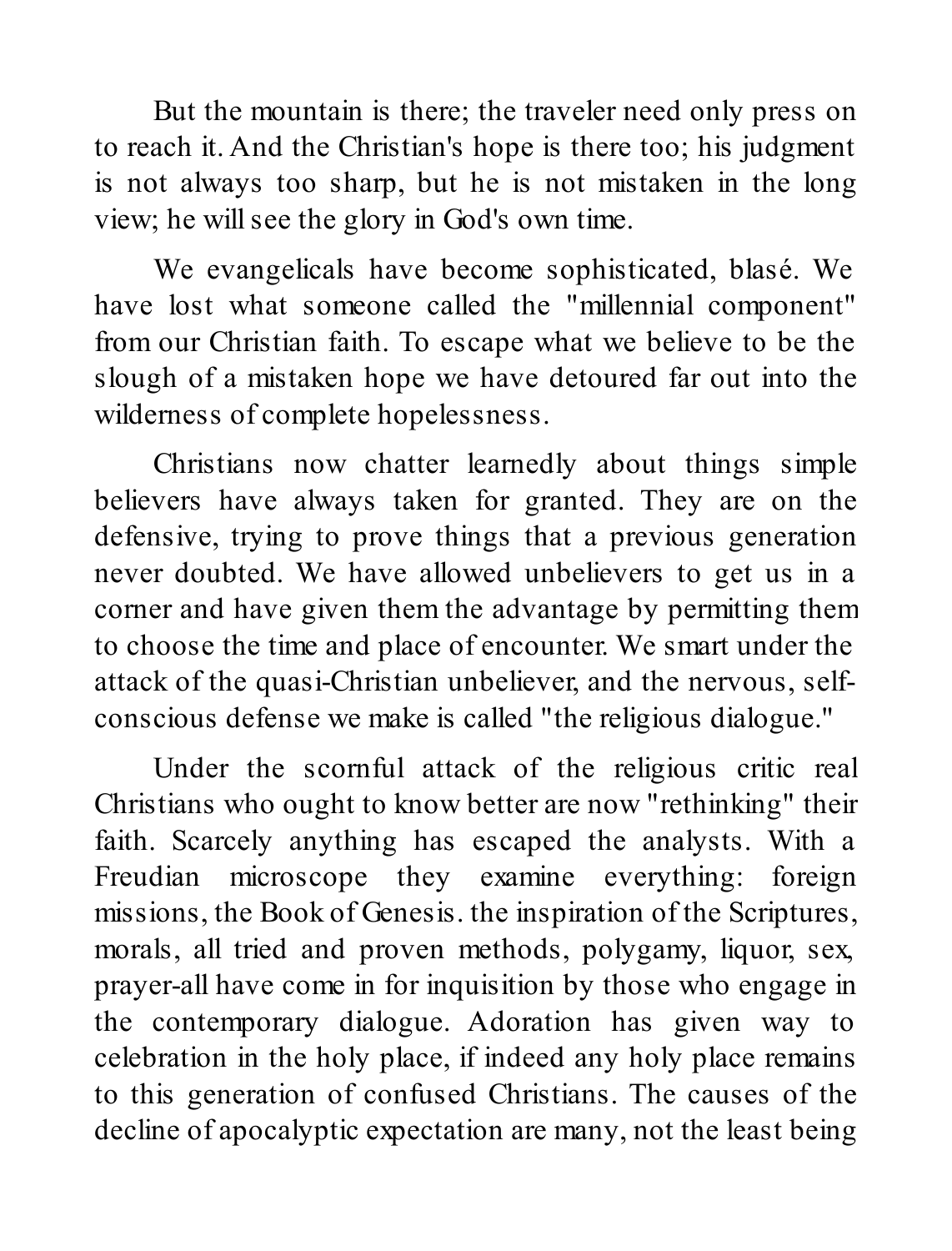the affluent society in which we live. If the rich man with difficulty enters the kingdomof God, then it would be logical to conclude that a society having the highest percentage of wellto-do persons in it would have the lowest percentage of Christians, all things else being equal. If the "deceitfulness of riches" chokes the Word and makes it unfruitful, then this would be the day of near-fruitless preaching, at least in the opulent West. And if surfeiting and drunkenness and worldly cares tend to unfit the Christian for the coming of Christ, then this generation of Christians should be the least prepared for that event.

On the North American continent Christianity has become the religion of the prosperous middle and upper classes almost entirely, the very rich or the very poor rarely become practicing Christians. The touching picture of the poorly dressed, hungry saint, clutching his Bible under his arm and with the light of God shining in his face hobbling painfully toward the church, is chiefly imaginary. One of the biggest problems of even the most ardent Christian these days is to find a parking place for the shiny chariot that transports him effortlessly to the house of God where he hopes to prepare his soul for the world to come.

In the United States and Canada the middle class today possesses more earthly goods and lives in greater luxury than emperors and maharajas did a short century ago.And since the bulk of Christians comes from this class it is not difficult to see why the apocalyptic hope has all but disappeared from among us. It is hard to focus attention upon a better world to come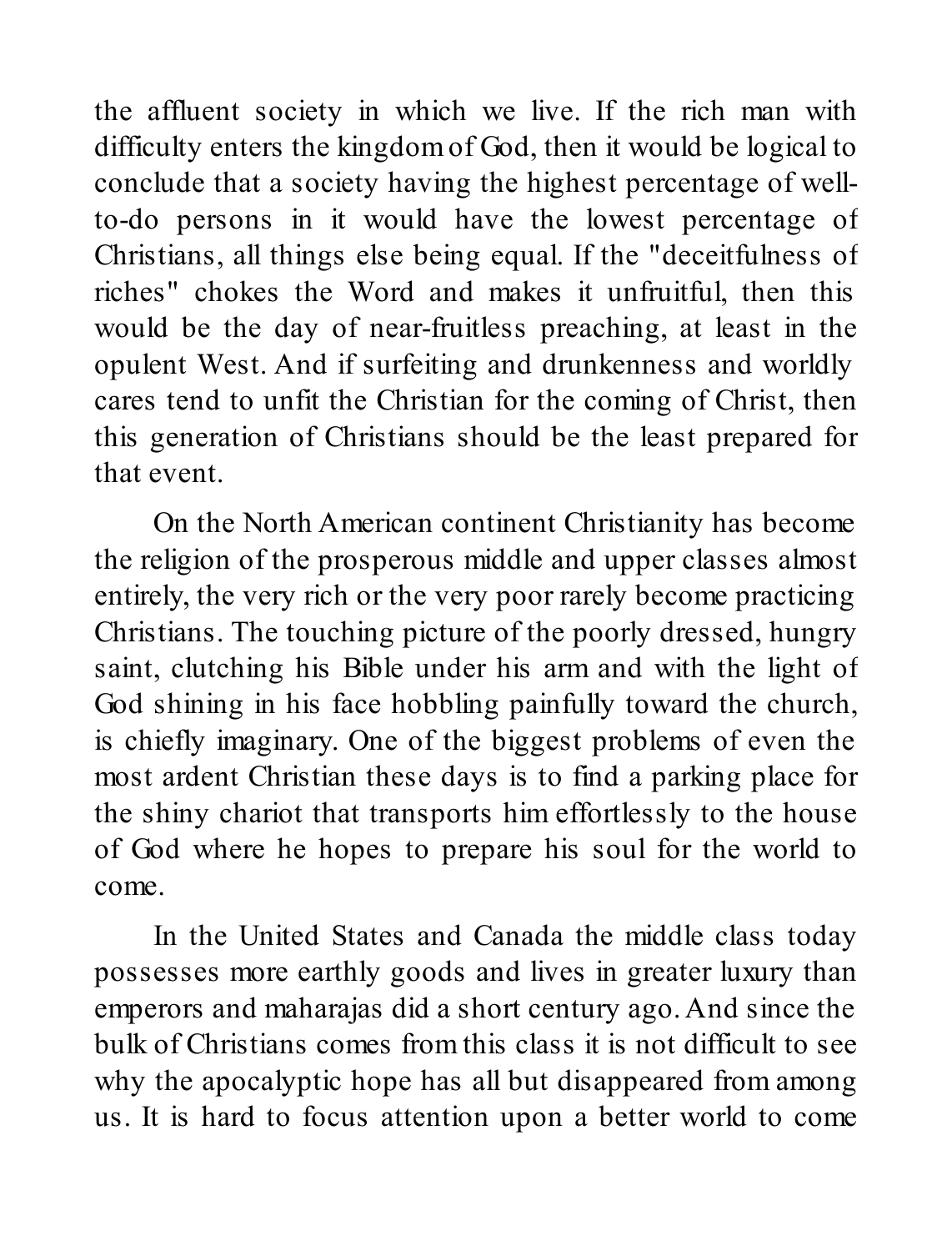when a more comfortable one than this can hardly be imagined. The best we can do is to look for heaven after we have revelled for a lifetime in the luxuries of a fabulously generous earth. As long as science can make us so cozy in this present world it is hard to work up much pleasurable anticipation of a new world order.

But affluence is only one cause of the decline of the apocalyptic hope. There are other and more important ones.

The whole problem is a big one, a theological one, a moral one. An inadequate view of Christ may be the chief trouble. Christ has been explained, humanized, demoted. Many professed Christians no longer expect Him to usher in a new order; they are not at all sure that He is able to do so; or if He does, it will be with the help of art, education, science and technology; that is, with the help of man. This revised expectation amounts to disillusionment for many. And of course no one can become too radiantly happy over a King of kings who has been stripped of His crown or a Lord of lords who has lost His sovereignty.

Another cause of the decline of expectation is hope deferred which, according to the proverb, "maketh the heart sick." The modern civilized man is impatient; he takes the short-range view of things. He is surrounded by gadgets that get things done in a hurry. He was brought up on quick oats; he likes his instant coffee; he wears drip-dry shirts and takes one-minute Polaroid snapshots of his children. His wife shops for her spring hat before the leaves are down in the fall. His new car, if he buys it after June 1, is already an old model when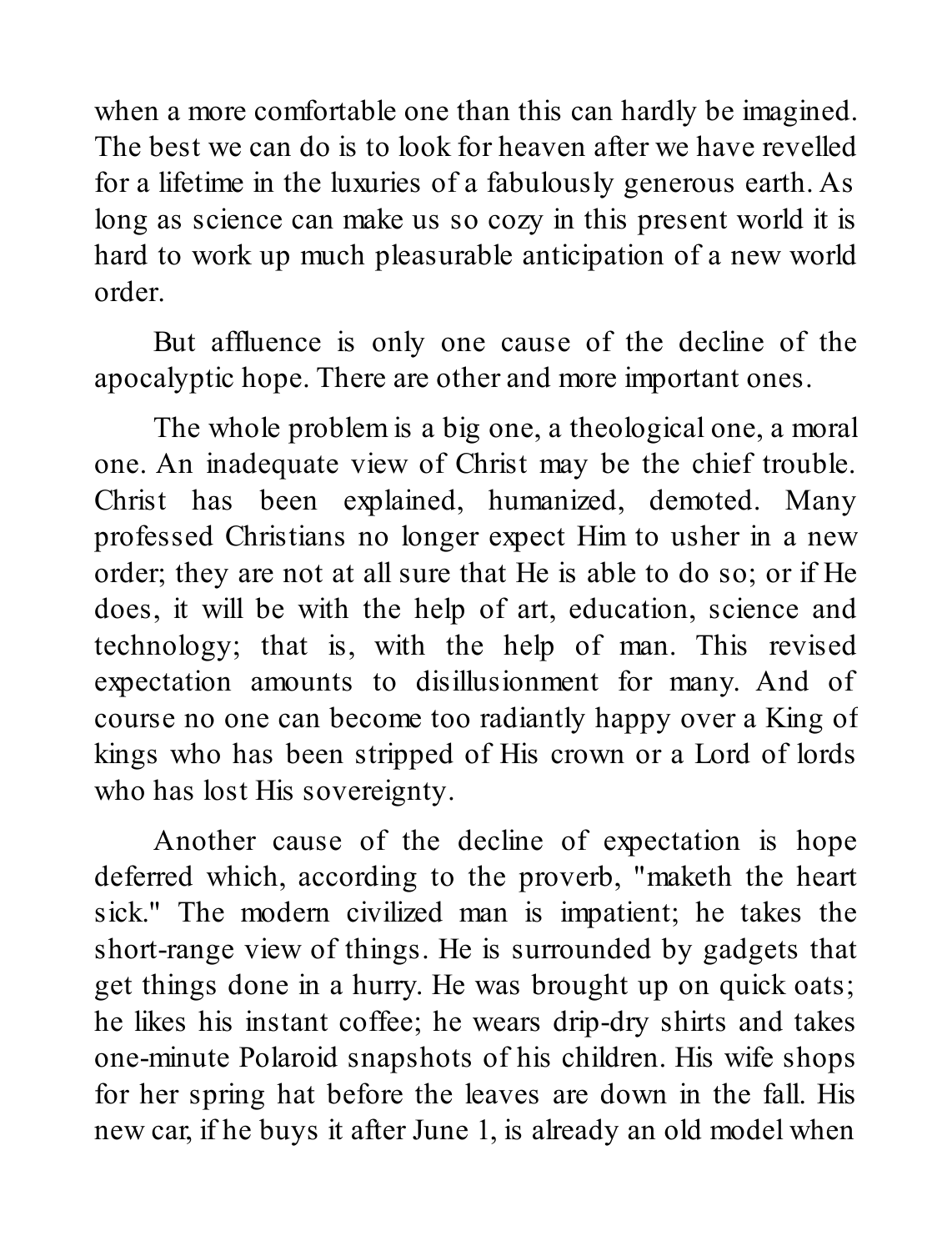he brings it home. He is almost always in a hurry and can't bear to wait for anything.

This breathless way of living naturally makes for a mentality impatient of delay, and when this man enters the kingdom of God he brings his short-range psychology with him. He finds prophecy too slow for him. His first radiant expectations soon lose their luster. He is likely to inquire, "Lord, wilt thou at this time restore again the kingdom to Israel?" and when there is no immediate response he may conclude, "My lord delayeth his coming." The faith of Christ offers no buttons to push for quick service. The new order must wait the Lord's own time, and that is too much for the man in a hurry. He just gives up and becomes interested in something else.

Another cause is eschatological confusion. The vitalizing hope of the emergence of a new world wherein dwelleth righteousness became an early casualty in the war of conflicting prophetic interpretations. Teachers of prophecy, who knew more than the prophets they claimed to teach. debated the fine points of Scripture ad infinitum while a discouraged and disillusioned Christian public shook their heads and wondered. A leader of one evangelical group told me that his denomination had recently been, in his words, "split down the middle" over a certain small point of prophetic teaching, one incidentally which had never been heard of among the children of God until about one hundred years ago.

Certain popular views of prophecy have been discredited by events within the lifetime of some of us; a new generation of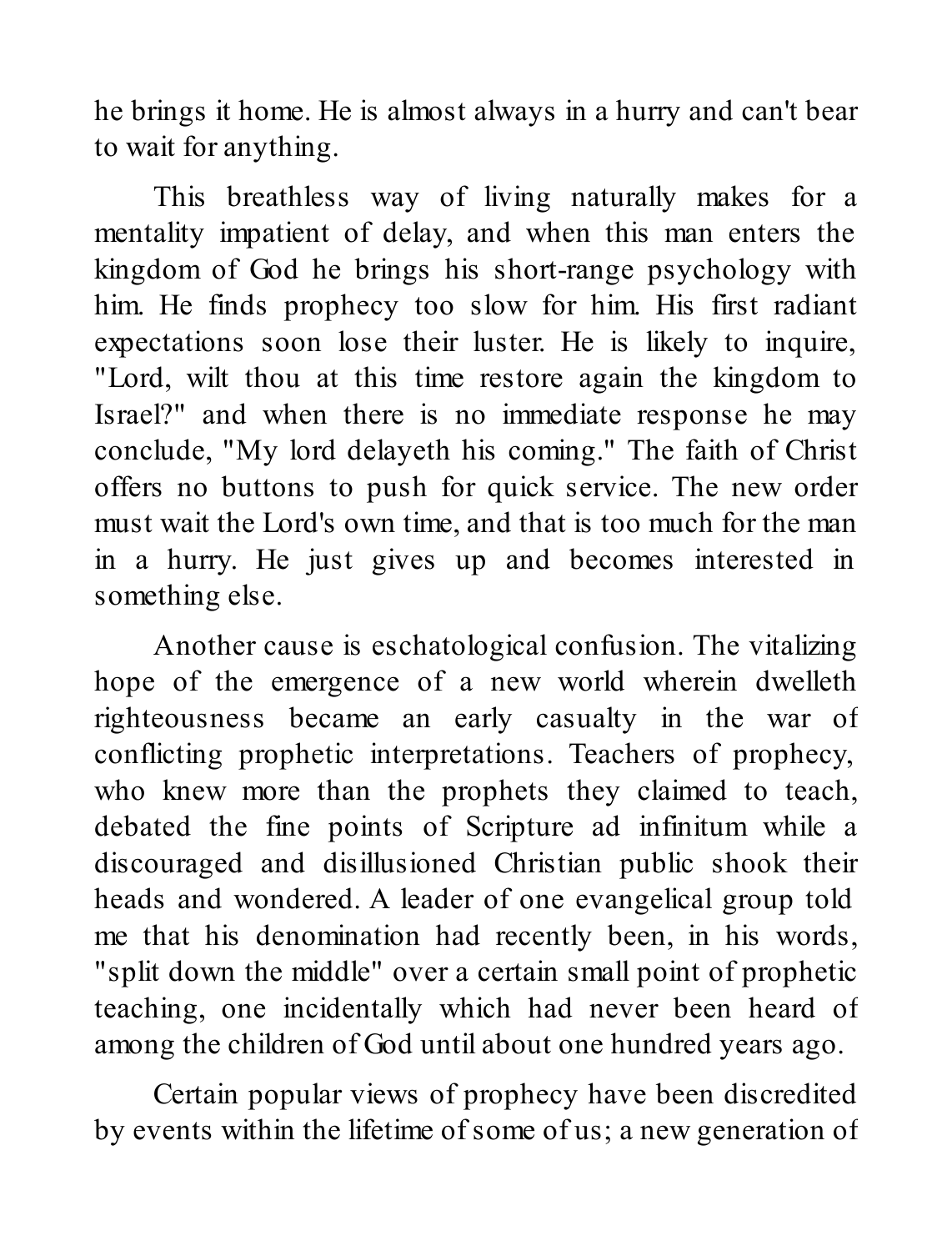Christians cannot be blamed if their Messianic expectations are somewhat confused. When the teachers are divided, what can the pupils do?

It should be noted that there is a vast difference between the doctrine of Christ's coming and the hope of His coming. The first we may hold without feeling a trace of the second. Indeed there are multitudes of Christians today who hold the doctrine of the second coming. What I have talked about here is that overwhelming sense of anticipation that lifts the life onto a new plane and fills the heart with rapturous optimism. This is what we today lack.

Frankly, I do not know whether or not it is possible to recapture the spirit of anticipation that animated the Early Church and cheered the hearts of gospel Christians only a few decades ago. Certainly scolding will not bring it back, nor arguing over prophecy, nor condemning those who do not agree with us. We may do all or any of these things without arousing the desired spirit of joyous expectation. That unifying, healing, purifying hope is for the childlike, the innocent-hearted, the unsophisticated.

Possibly nothing short of a world catastrophe that will destroy every false trust and turn our eyes once more upon the Man Christ Jesus will bring back the glorious hope to a generation that has lost it.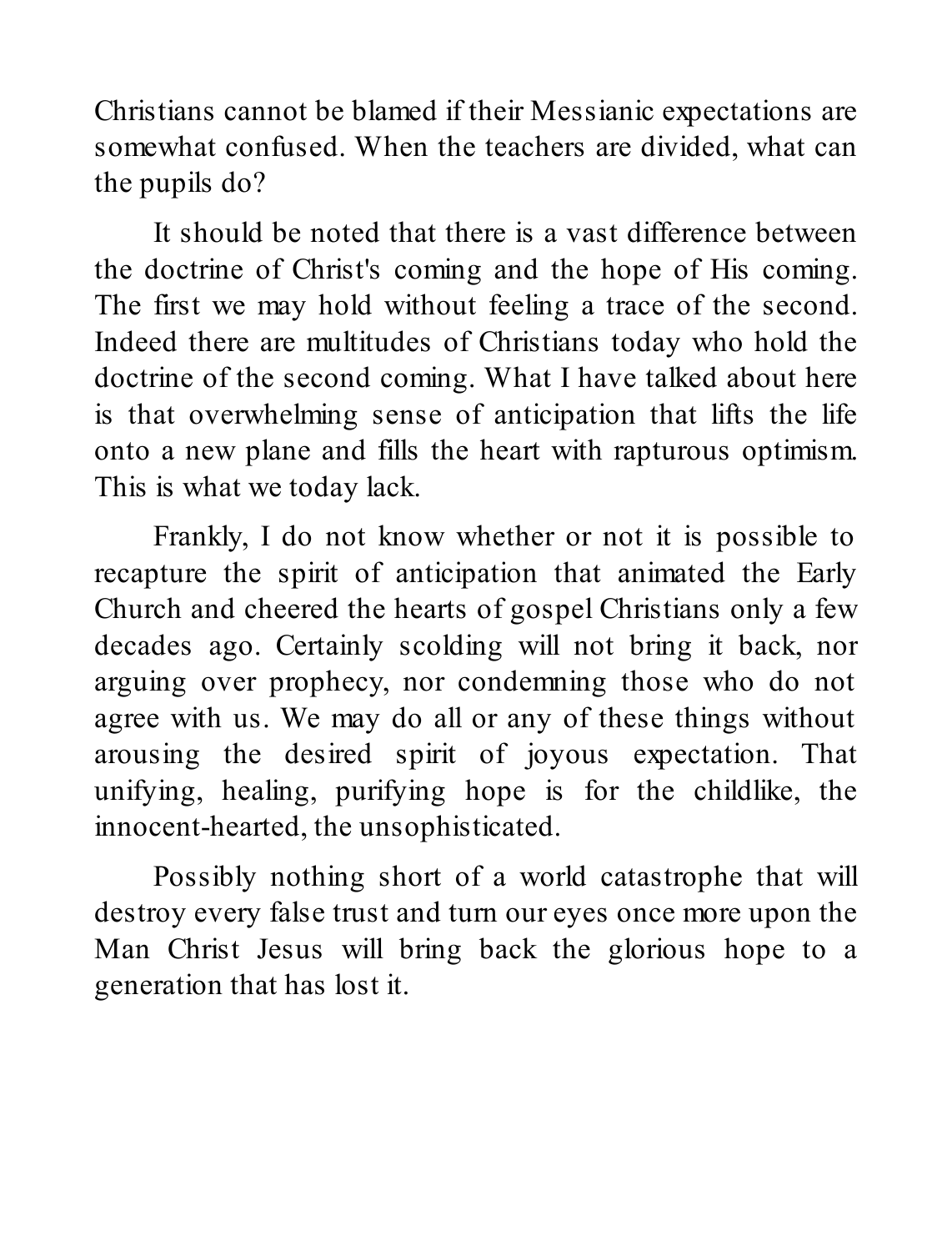#### Choices Reveal and Make **Character**

INTO NINE WORDS, having altogether but eleven syllables, Luke packs a world of universal truth: "Being let go, they went to their own company" (Acts 4:23).

Every normal man has a "company," however small, where he feels at home and to which he will return when he is tired of being alone. The important thing about a man is not where he goes when he is compelled to go, but where he goes when he is free to go where he will. The apostles went to jail, and that is not too revealing because they went there against their will; but when they got out of jail and could go where they would they immediately went to the praying company. From this we learn a great deal about them. The choices of life, not the compulsions, reveal character.

A man is absent from church Sunday morning. Where is he? If he is in a hospital having his appendix removed his absence tells us nothing about him except that he is ill; but if he is out on the golf course, that tells us a lot. To go to the hospital is compulsory; to go to the golf course, voluntary. The man is free to choose and he chooses to play instead of to pray. His choice reveals what kind of man he is. Choices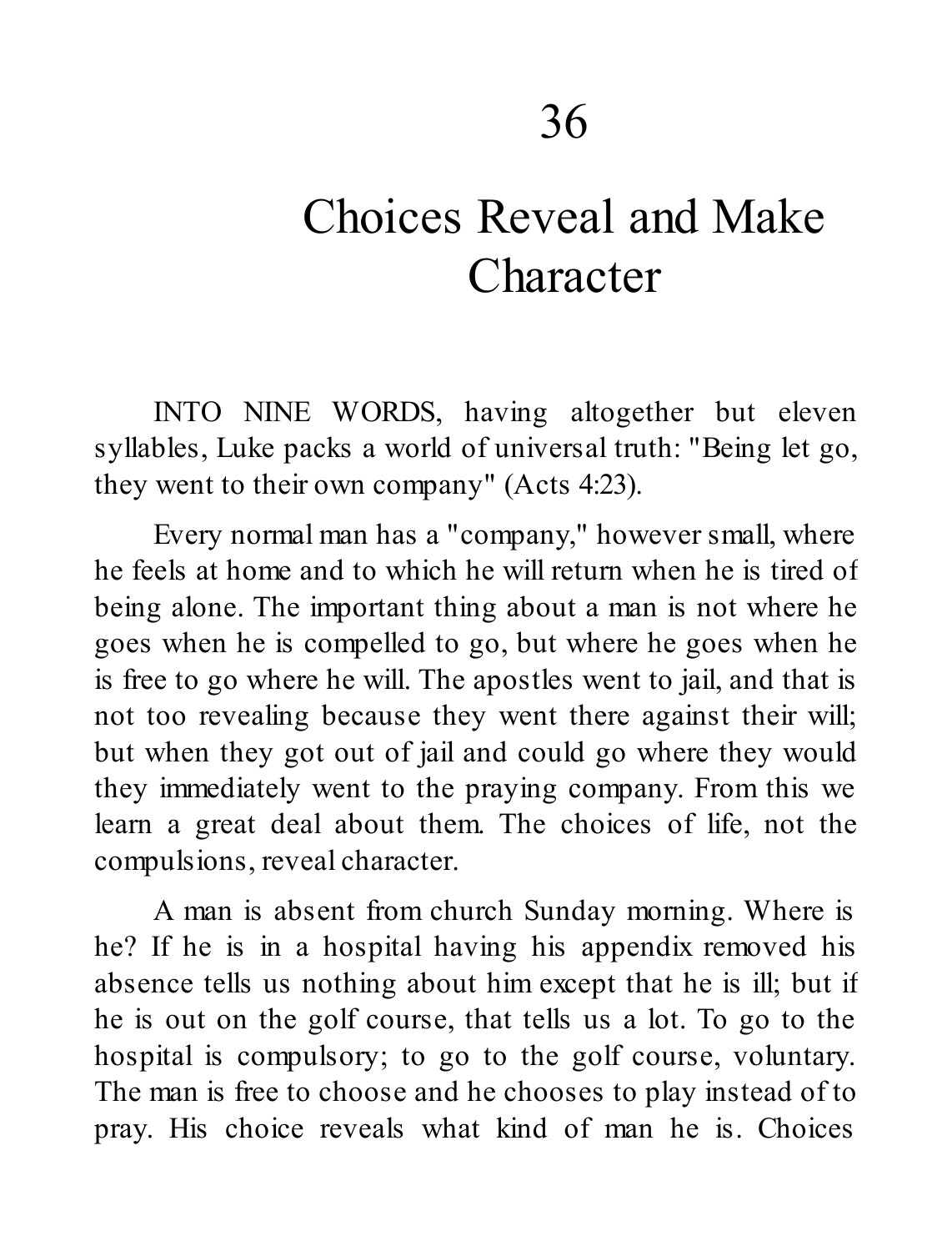always do.

The difference between a slave society and a free one lies in the number of free acts possible in each as compared with acts of compulsion. No society is wholly slave, as none is wholly free, but in a free society the voluntary choices are at a maximumand the acts of compulsion relatively few. In the slave society the proportions are exactly reversed.

The true character of a people is revealed in the uses it makes of its freedoms. The slave peoples do what they are told because they are not free to do what they will. It is the free nation that reveals its character by its voluntary choices. The man who "bowed by the weight of centuries . . . leans upon his hoe and gazes on the ground" when the long day's work is over is glad to get home to supper and to bed; he has little time for anything else. But in those fortunate lands where modern machinery and labor unions have given men many free hours out of every day and at least two free days out of every week, they have time to do almost anything they will. They are free to destroy themselves by their choices, and many of them are doing just that.

There is always danger that a free nation may imperil its freedom by a series of small choices destructive of that freedom. The liberty the fathers won in blood the sons may toss away in prodigality and debilitating pleasures. Any nation which for an extended period puts pleasure before liberty is likely to lose the liberty it misused.

In the realm of religion right choices are critically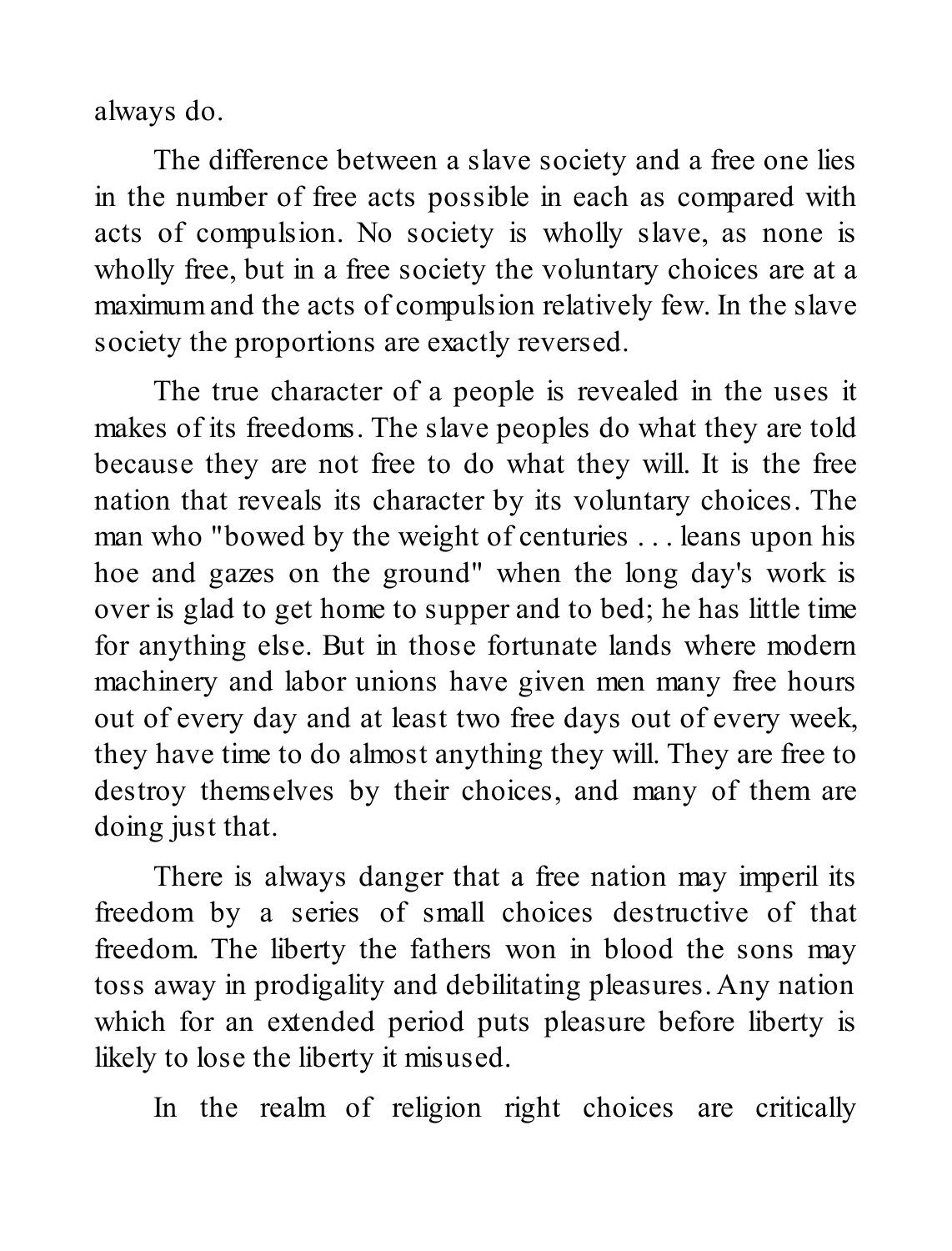important. If we Protestant Christians would retain our freedom we dare not abuse it, and it is always to abuse freedom when we choose the easy way rather than the harder but better way. The casual indifference with which millions of Protestants view their God-blessed religious liberty is ominous. Being let go they go on weekends to the lakes and mountains and beaches to play shuffleboard, fish and sun bathe. They go where their heart is and come back to the praying company only when the bad weather drives them in. Let this continue long enough and evangelical Protestantismwill be ripe for a take-over by Rome.

The Christian gospel is a message of freedom through grace and we must stand fast in the liberty wherewith Christ has made us free. But what shall we do with our freedom? The Apostle Paul grieved that some of the believers of his day took advantage of their freedom and indulged the flesh in the name of Christian liberty. They threw off discipline, scorned obedience and made gods of their own bellies. It is not difficult to decide which company such as these belonged to. They revealed it by the company they kept.

Our choices reveal what kind of persons we are, but there is another side to the coin. We may by our choices also determine what kind of persons we will become. We humans are not only in a state of being, we are in a state of becoming; we are on a slow spiral moving gradually up or down. Here we move not singly but in companies, and we are drawn to these companies by the attraction of similarity.

I think it might be well for us to check our spiritual condition occasionally by the simple test of compatibility.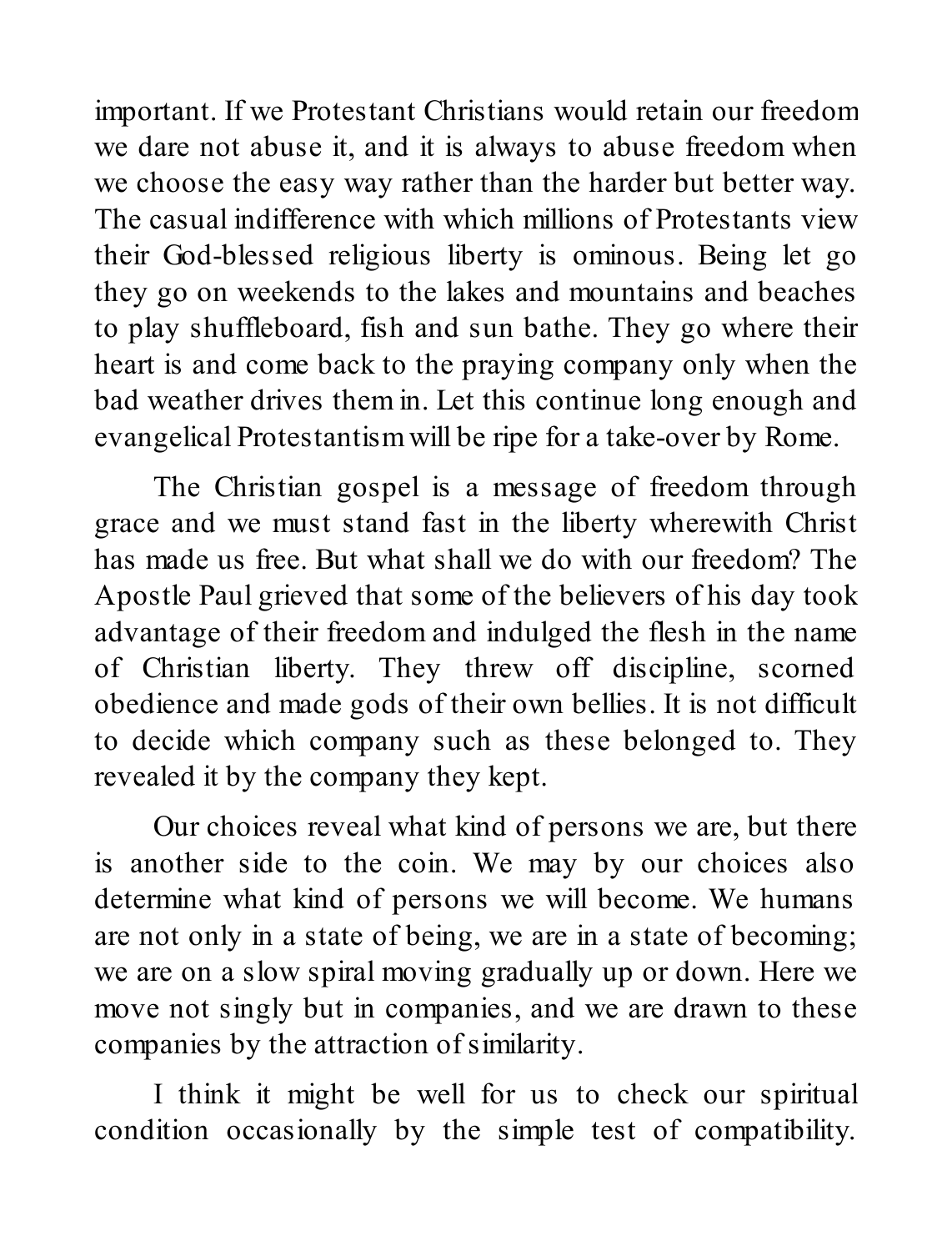When we are free to go, where do we go? In what company do we feel most at home? Where do our thoughts turn when they are free to turn where they will? When the pressure of work or business or school has temporarily lifted and we are able to think of what we will instead of what we must, what do we think of then?

The answer to these questions may tell us more about ourselves than we can comfortably accept. But we had better face up to things. We haven't too much time at the most.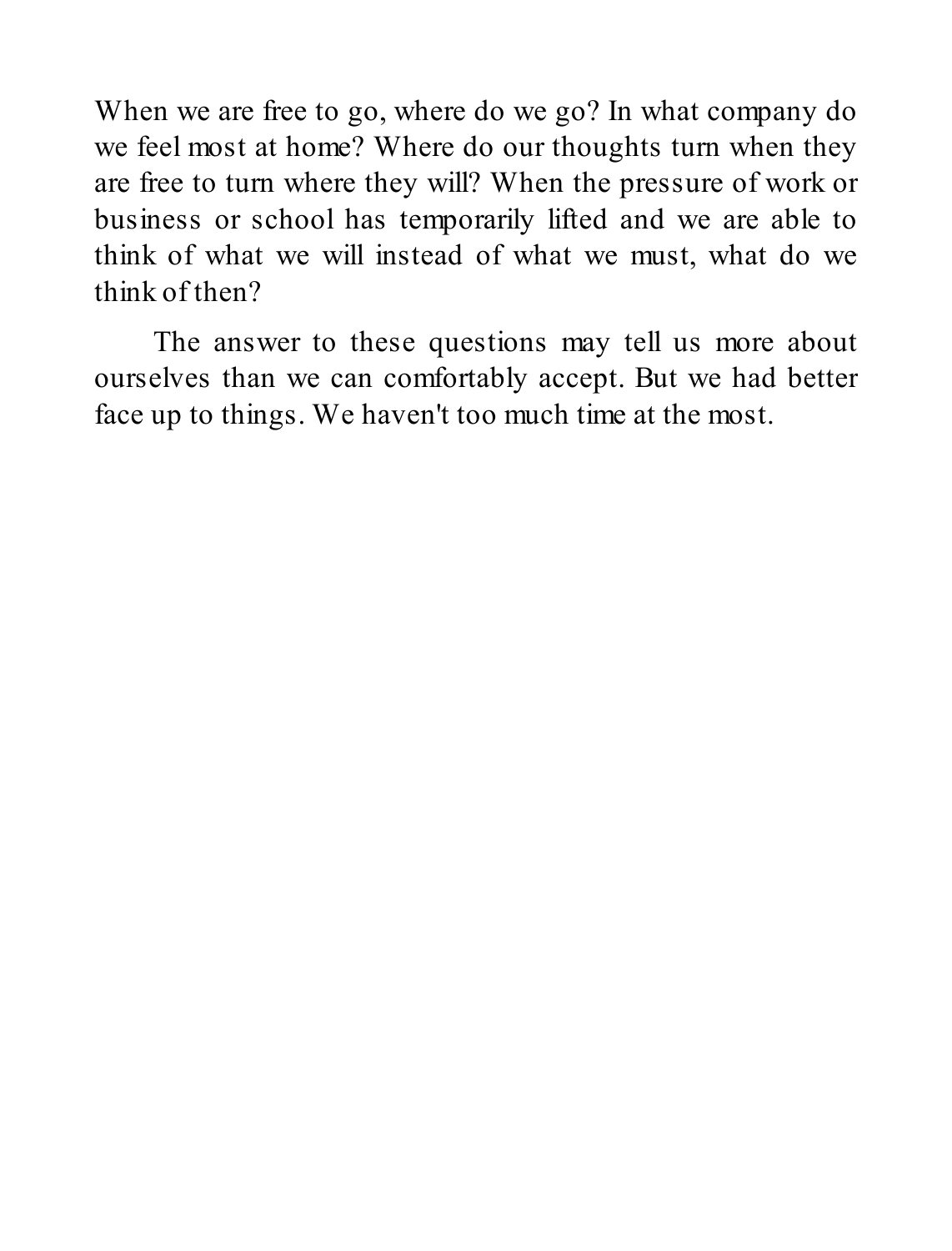#### The Importance of Sound Doctrine

IT WOULD BE IMPOSSIBLE to overemphasize the importance of sound doctrine in the life of a Christian. Right thinking about all spiritual matters is imperative if we would have right living. As men do not gather grapes of thorns nor figs of thistles, sound character does not grow out of unsound teaching.

The word doctrine means simply religious beliefs held and taught. It is the sacred task of all Christians, first as believers and then as teachers of religious beliefs, to be certain that these beliefs correspond exactly to truth. A precise agreement between belief and fact constitutes soundness in doctrine. We cannot afford to have less.

The apostles not only taught truth but contended for its purity against any who would corrupt it. The Pauline epistles resist every effort of false teachers to introduce doctrinal vagaries. John's epistles are sharp with condemnation of those teachers who harassed the young church by denying the incarnation and throwing doubts upon the doctrine of the Trinity; and Jude in his brief but powerful epistle rises to heights of burning eloquence as he pours scorn upon evil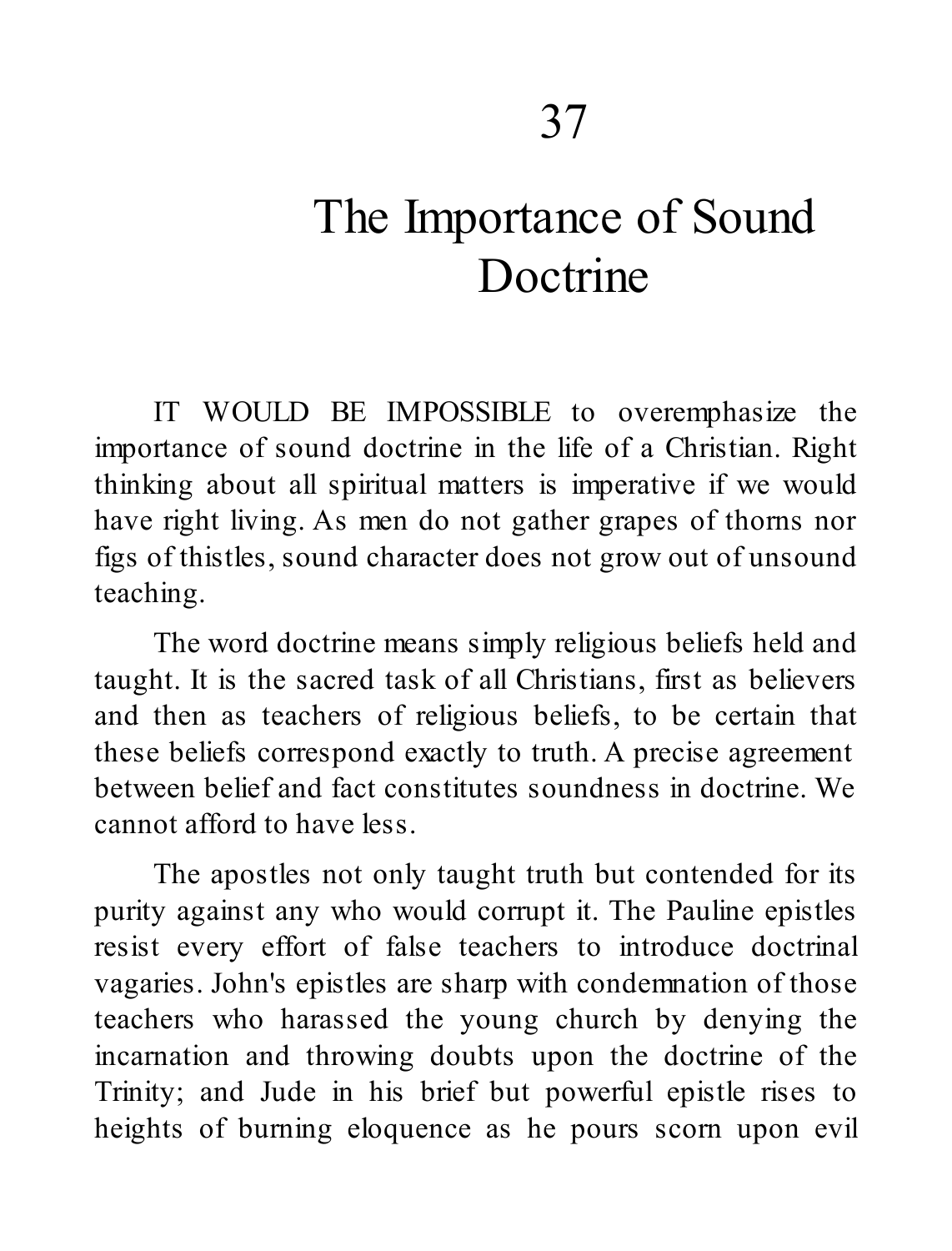teachers who would mislead the saints.

Each generation of Christians must look to its beliefs. While truth itself is unchanging, the minds of men are porous vessels out of which truth can leak and into which error may seep to dilute the truth they contain. The human heart is heretical by nature and runs to error as naturally as a garden to weeds. All a man, a church or a denomination needs to guarantee deterioration of doctrine is to take everything for granted and do nothing. The unattended garden will soon be overrun with weeds; the heart that fails to cultivate truth and root out error will shortly be a theological wilderness; the church or denomination that grows careless on the highway of truth will before long find itself astray, bogged down in some mud flat fromwhich there is no escape.

In every field of human thought and activity accuracy is considered a virtue. To err ever so slightly is to invite serious loss, if not death itself. Only in religious thought is faithfulness to truth looked upon as a fault. When men deal with things earthly and temporal they demand truth; when they come to the consideration of things heavenly and eternal they hedge and hesitate as if truth either could not be discovered or didn't matter anyway.

Montaigne said that a liar is one who is brave toward God and a coward toward men; for a liar faces God and shrinks from men. Is this not simply a proof of unbelief? Is it not to say that the liar believes in men but is not convinced of the existence of God, and is willing to risk the displeasure of a God who may not exist rather than that of man who obviously does?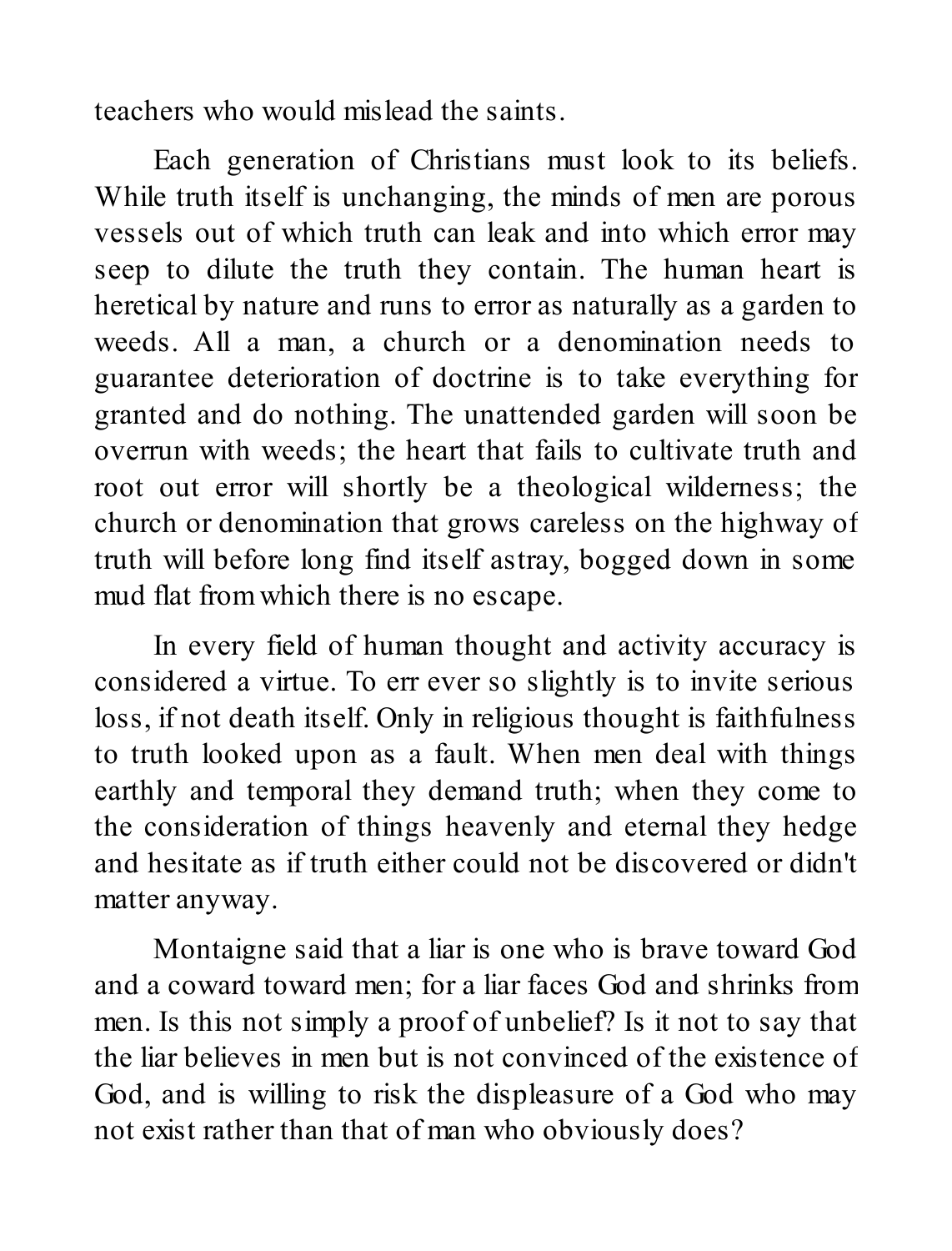I think also that deep, basic unbelief is back of human carelessness in religion. The scientist, the physician, the navigator deals with matters he knows are real; and because these things are real the world demands that both teacher and practitioner be skilled in the knowledge of them. The teacher of spiritual things only is required to be unsure in his beliefs, ambiguous in his remarks and tolerant of every religious opinion expressed by anyone, even by the man least qualified to hold an opinion.

Haziness of doctrine has always been the mark of the liberal. When the Holy Scriptures are rejected as the final authority on religious belief something must be found to take their place. Historically that something has been either reason or sentiment: if sentiment, it has been humanism. Sometimes there has been an admixture of the two, as may be seen in liberal churches today. These will not quite give up the Bible, neither will they quite believe it; the result is an unclear body of beliefs more like a fog than a mountain, where anything may be true but nothing may be trusted as being certainly true.

We have gotten accustomed to the blurred puffs of gray fog that pass for doctrine in modernistic churches and expect nothing better, but it is a cause for real alarm that the fog has begun of late to creep into many evangelical churches. From some previously unimpeachable sources are now coming vague statements consisting of a milky admixture of Scripture, science and human sentiment that is true to none of its ingredients because each one works to cancel the others out.

Certain of our evangelical brethren appear to be laboring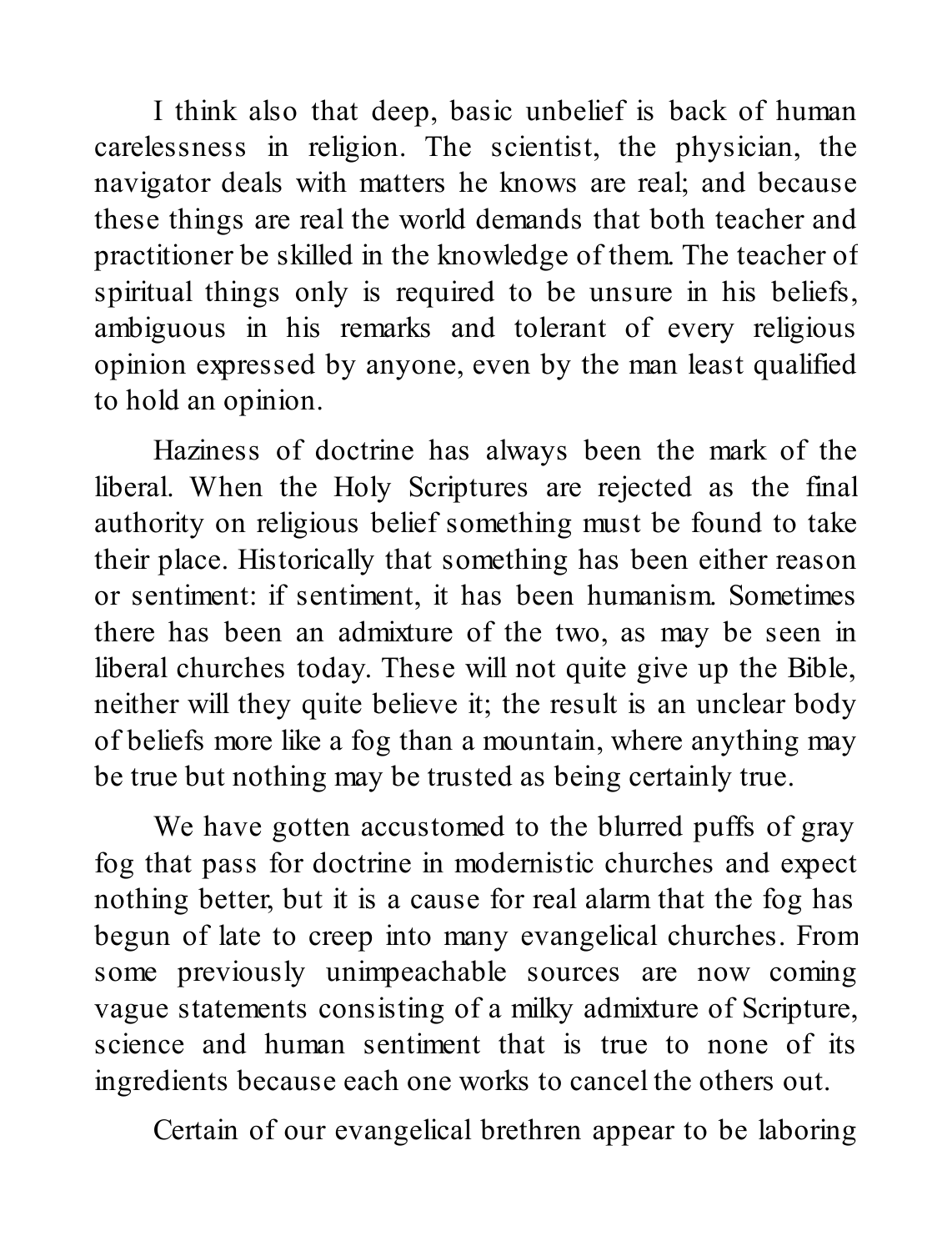under the impression that they are advanced thinkers because they are rethinking evolution and reevaluating various Bible doctrines or even divine inspiration itself; but so far are they from being advanced thinkers that they are merely timid followers of modernism-fifty years behind the parade.

Little by little evangelical Christians these days are being brainwashed. One evidence is that increasing numbers of them are becoming ashamed to be found unequivocally on the side of truth. They say they believe but their beliefs have been so diluted as to be impossible of clear definition.

Moral power has always accompanied definitive beliefs. Great saints have always been dogmatic. We need right now a return to a gentle dogmatism that smiles while it stands stubborn and firm on the Word of God that liveth and abideth forever.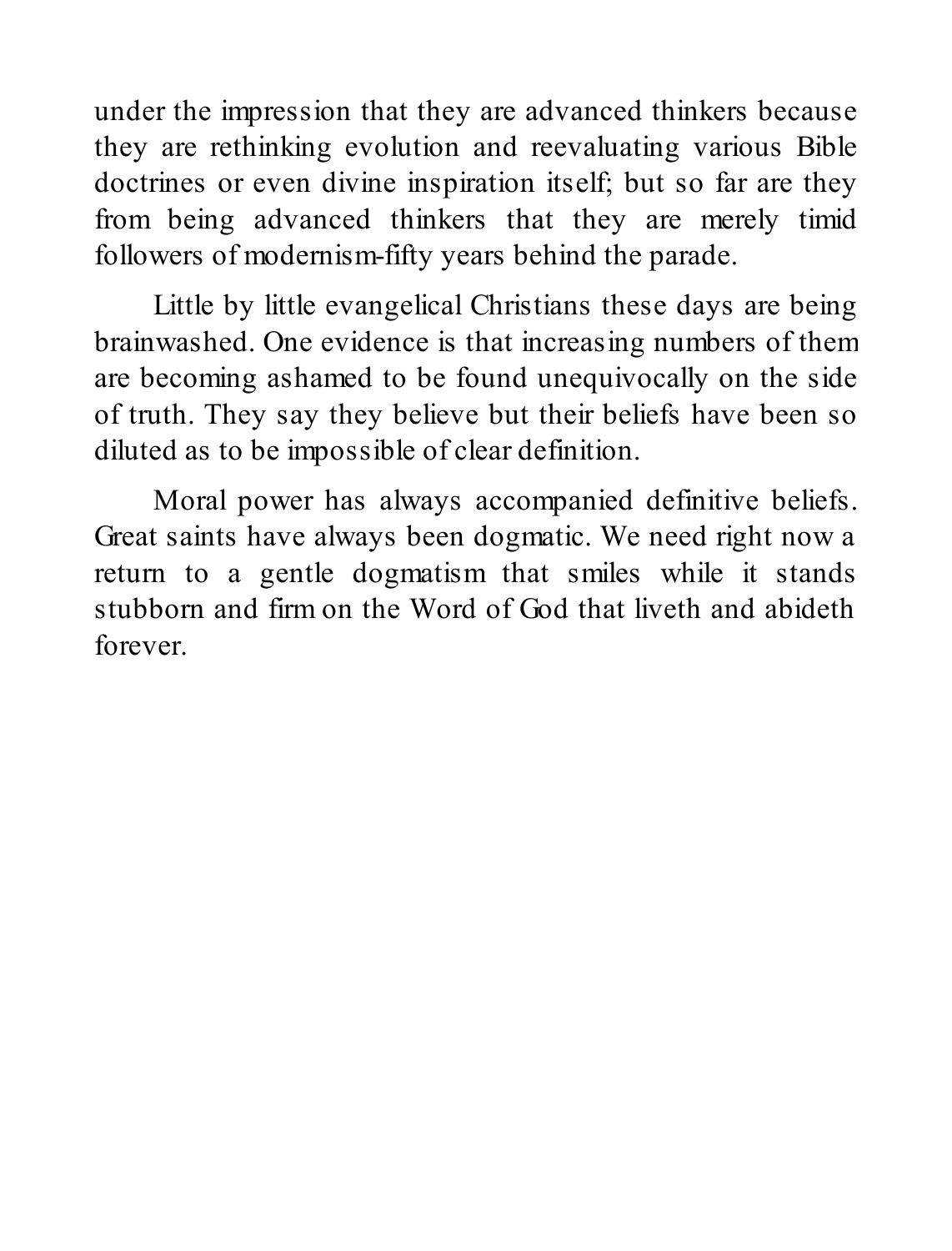## Some Things Are Not Negotiable

WILL ROGERS ONCE OPINED that a sure way to prevent war would be to abolish peace conferences.

Of course Will, as usual, had his tongue in his cheek; he meant only to poke fun at the weak habit of substituting talk for action. Still there is more than a little uncomfortable truth in his remark.

This above all others is the age of much talk. Hardly a day passes that the newspapers do not carry one or another of the headlines "Talks to Begin" or "Talks to Continue" or "Talks to Resume." The notion back of this endless official chatter is that all differences between men result from their failure to understand each other; if each can discover exactly what the other thinks they will find to their delight that they are really in full agreement after all. Then they have only to smile, shake hands, go home and live happily ever after.

At the bottom of all this is the glutenous, one-world, allmen-are-brothers philosophy that has taken such hold on the minds of many of our educators and politicians. (The hardheaded realists of the Communist camp know better; maybe that is why they are makingsuch alarming advances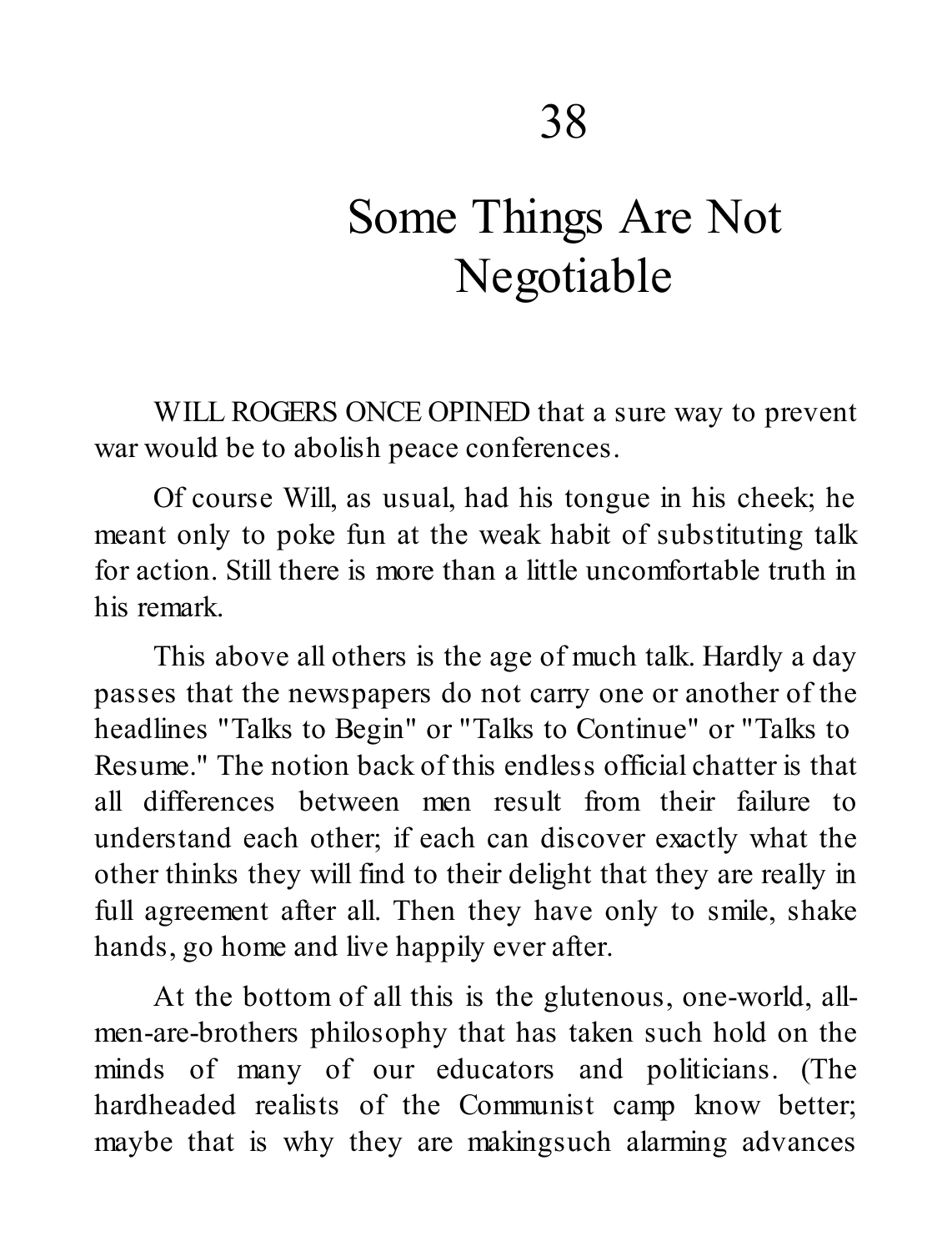throughout the world while the all-men-are-brothers devotees are running around in confusion, trying to keep smiling if it kills them.)

Tolerance, charity, understanding, good will, patience and other such words and ideas are lifted from the Bible, misunderstood and applied indiscriminately to every situation. The kidnaper will not steal your baby if you only try to understand him; the burglar caught sneaking into your house with a gun is not really bad; he is just hungry for fellowship and togetherness; the gang killer taking his victimfor a oneway ride can be dissuaded from committing murder if someone will only have faith in his basic goodness and have a talk with him. And this is supposed to be the teaching of Jesus, which it most certainly is not.

The big thing now is to "keep in touch." Never let the dialogue die and never accept any decision as final; everything can be negotiated. Where there is life there is talk and where there is talk there is hope. "As long as they are talking they are not shooting at each other," say the advocates of the long palaver, and in so saying they forget Pearl Harbor.

This yen to confer has hit the church also, which is not strange since almost everything the church is doing these days has been suggested to her by the world. I observe with pained amusement how many water boys of the pulpit in their effort to be prophets are standing up straight and tall and speaking out boldly in favor of ideas that have been previously fed into their minds by the psychiatrists, the sociologists, the novelists, the scientists and the secular educators. The ability to appraise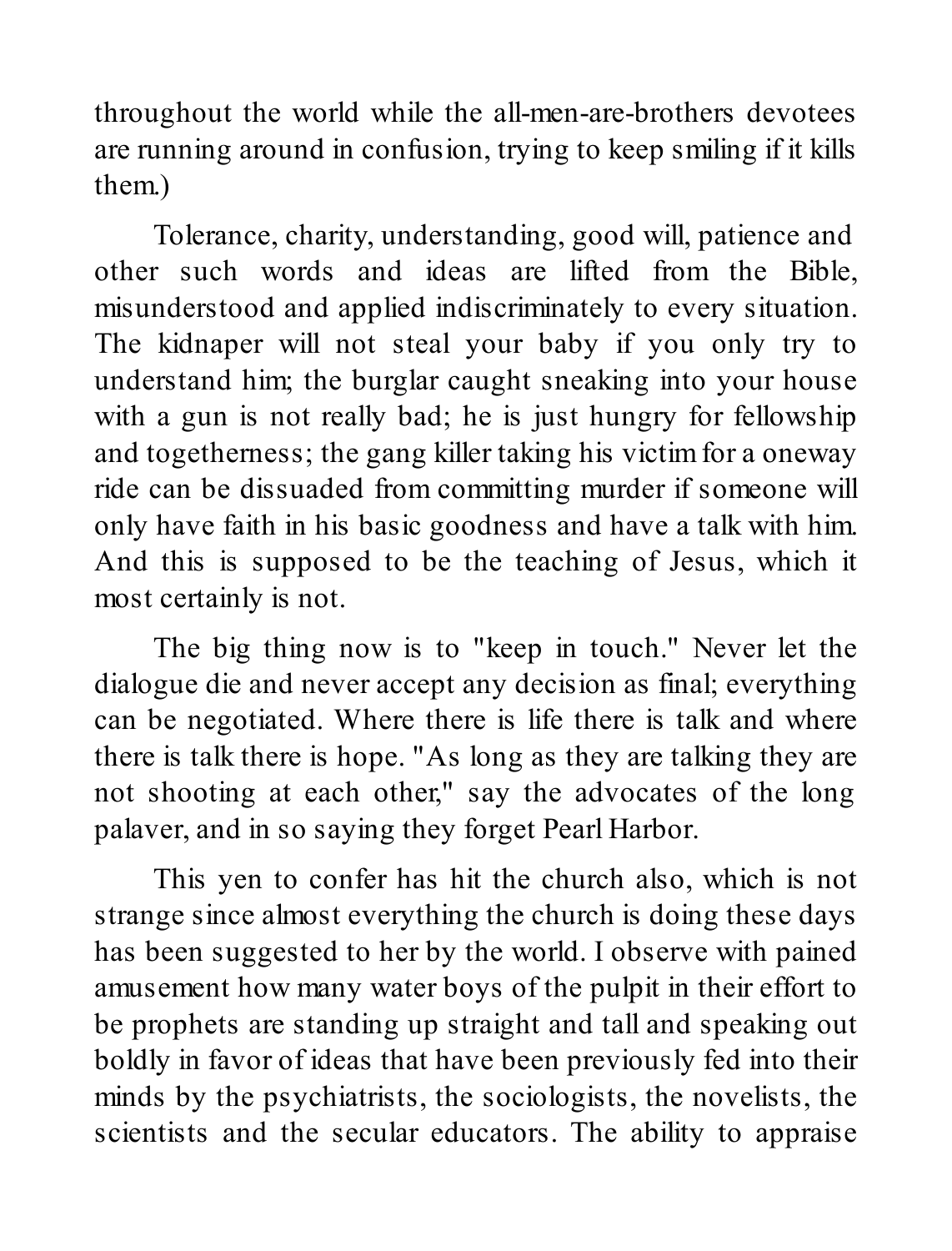correctly the direction public opinion is moving is a gift not to be despised; by means of it we preachers can talk loudly and stillstay out of trouble.

A new Decalogue has been adopted by the neo-Christians of our day, the first word of which reads "Thou shalt not disagree"; and a new set of Beatitudes too, which begins "Blessed are they that tolerate everything, for they shall not be made accountable for anything." It is now the accepted thing to talk over religious differences in public with the understanding that no one will try to convert another or point out errors in his belief. The purpose of these talks is not to confront truth, but to discover how the followers of other religions think and thus benefit from their views as we hope they will fromours.

It is a truism that people agree to disagree only about matters they consider unimportant. No man is tolerant when it concerns his life or the life of his child, and no one will agree to negotiate over any religious matter he considers vital to his eternal welfare. Imagine Moses agreeing to take part in a panel discussion with Israel over the golden calf; or Elijah engaging in a gentlemanly dialogue with the prophets of Baal. Or try to picture our Lord Jesus Christ seeking a meeting of minds with the Pharisees to iron out differences; or Athanasius trying to rise above his differences with Arius in order to achieve union on a higher level; or Luther crawling into the presence of the pope in the name of a broader Christian fellowship.

The desire to be liked even if not respected is a great weakness in any man's character, and in that of a minister of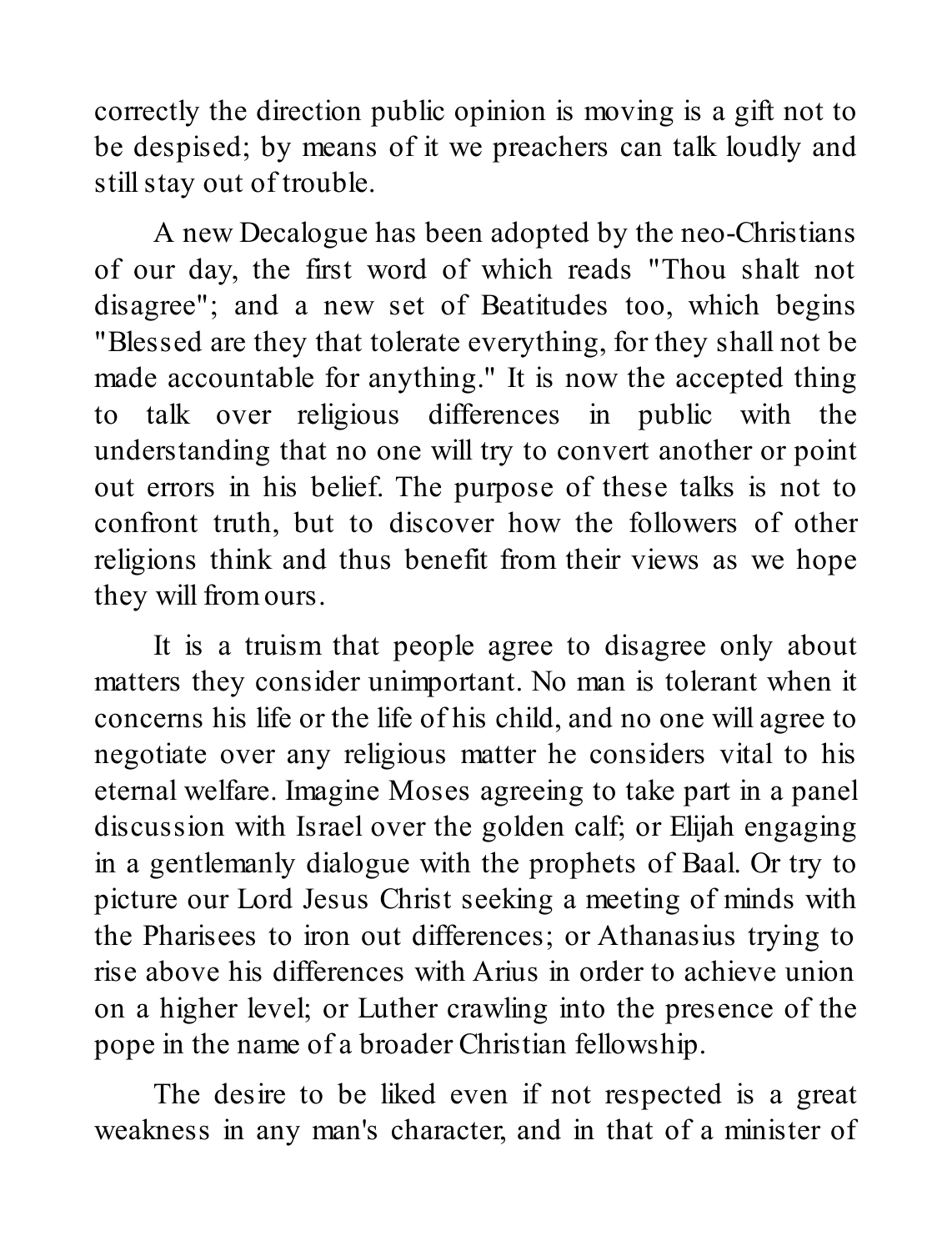Jesus Christ it is a weakness wholly inexcusable. The popular image of the man of God as a smiling, congenial, asexual religious mascot whose handshake is always soft and whose head is always bobbing in the perpetual Yes of universal acquiescence is not the image found in the Scriptures of truth.

The blessing of God is promised to the peacemaker, but the religious negotiator had better watch his step. The ability to settle quarrels between members of God's household is a heavenly gift and one that should be assiduously cultivated. The discerning soul who can reconcile separated friends by prayer and appeal to the Scriptures is worth his weight in diamonds.

That is one thing, but the effort to achieve unity at the expense of truth and righteousness is another. To seek to be friends with those who will not be the friends of Christ is to be a traitor to our Lord. Darkness and light can never be brought together by talk. Some things are not negotiable.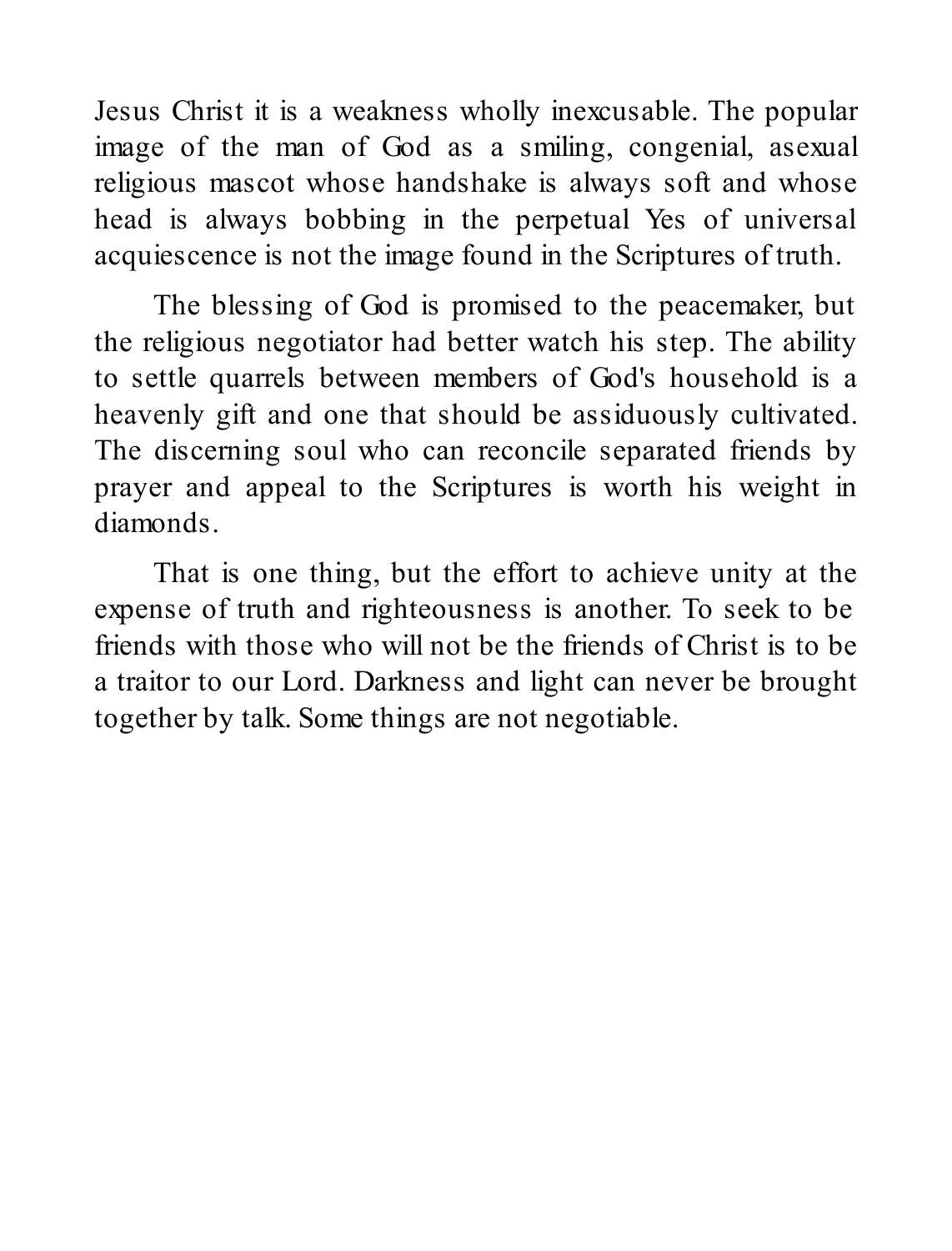#### The Saint Must Walk Alone

MOST OF THE WORLD'S GREAT SOULS have been lonely. Loneliness seems to be one price the saint must pay for his saintliness.

In the morning of the world (or should we say, in that strange darkness that came soon after the dawn of man's creation) that pious soul, Enoch, walked with God and was not, for God took him; and while it is not stated in so many words, a fair inference is that Enoch walked a path quite apart from his contemporaries.

Another lonely man was Noah who, of all the antediluvians, found grace in the sight of God; and every shred of evidence points to the aloneness of his life even while surrounded by his people.

Again, Abraham had Sarah and Lot, as well as many servants and herdmen, but who can read his story and the apostolic comment upon it without sensing instantly that he was a man "whose soul was alike a star and dwelt apart"? As far as we know not one word did God ever speak to him in the company of men. Face down he communed with his God, and the innate dignity of the man forbade that he assume this posture in the presence of others. How sweet and solemn was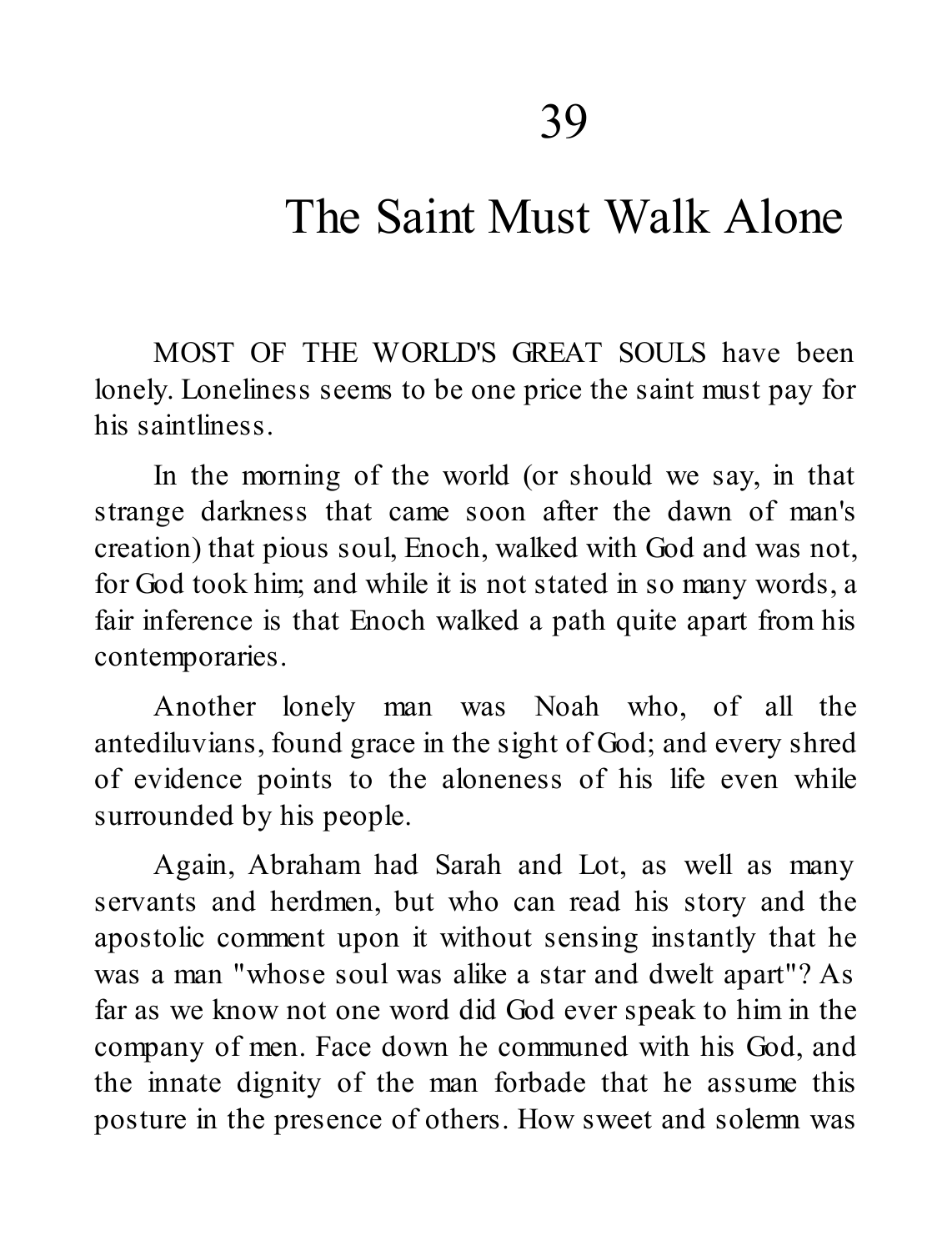the scene that night of the sacrifice when he saw the lamps of fire moving between the pieces of offering. There alone with a horror of great darkness upon him he heard the voice of God and knew that he was a man marked for divine favor.

Moses also was a man apart. While yet attached to the court of Pharaoh he took long walks alone, and during one of these walks while far removed from the crowds he saw an Egyptian and a Hebrew fighting and came to the rescue of his countryman. After the resultant break with Egypt he dwelt in almost complete seclusion in the desert. There while he watched his sheep alone the wonder of the burning bush appeared to him, and later on the peak of Sinai he crouched alone to gaze in fascinated awe at the Presence, partly hidden, partly disclosed, within the cloud and fire.

The prophets of pre-Christian times differed widely from each other, but one mark they bore in common was their enforced loneliness. They loved their people and gloried in the religion of the fathers, but their loyalty to the God of Abraham, Isaac and Jacob, and their zeal for the welfare of the nation of Israel drove themaway fromthe crowd and into long periods of heaviness. "I am become a stranger unto my brethren, and an alien unto my mother's children," cried one and unwittingly spoke for all the rest.

Most revealing of all is the sight of that One of whom Moses and all the prophets did write treading His lonely way to the cross, His deep loneliness unrelieved by the presence of the multitudes.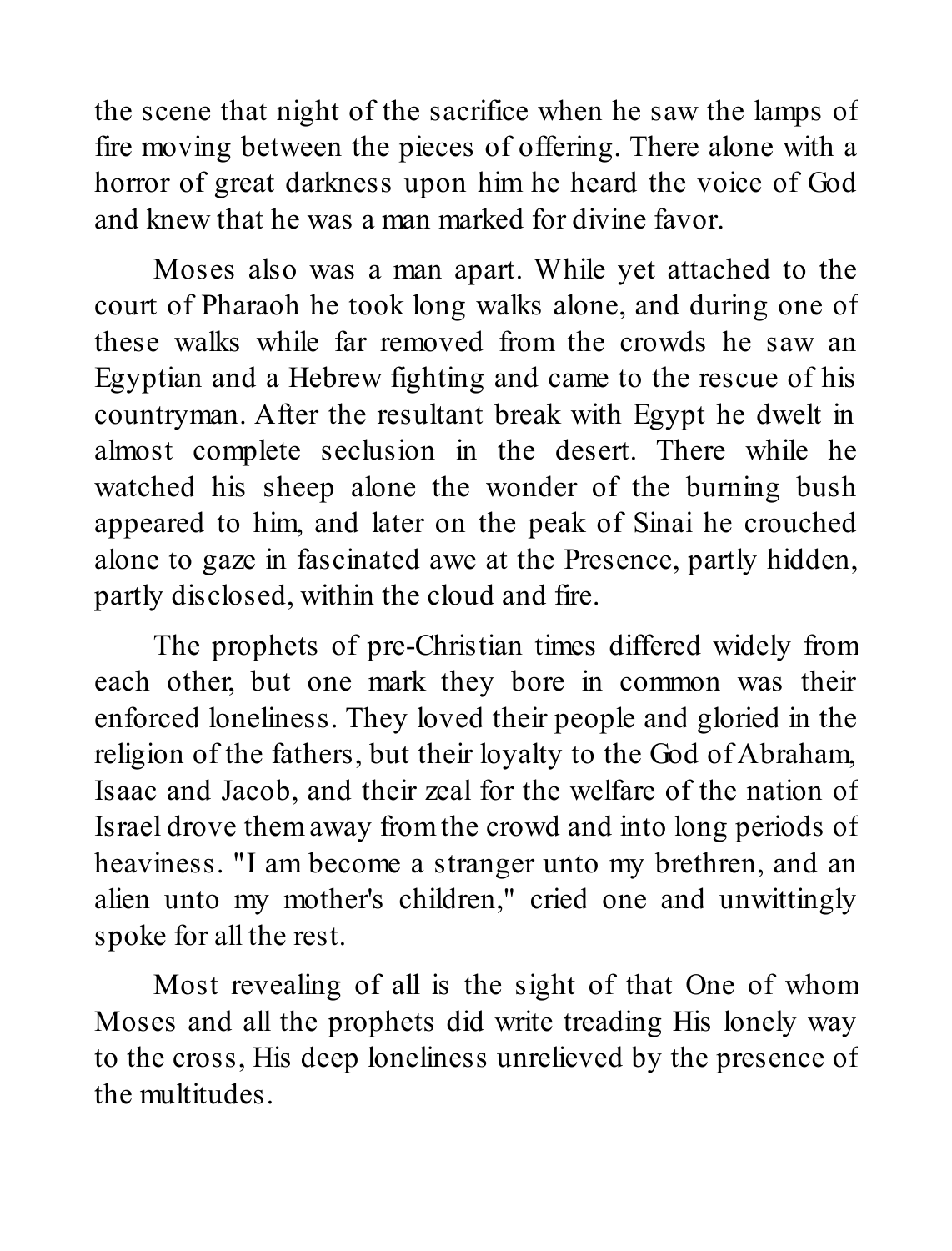'Tis midnight, and on Olive's brow The star is dimmed that lately shone; 'Tis midnight; in the garden now, The suffering Saviour prays alone. 'Tis midnight, and fromall removed The Saviour wrestles lone with fears, E'en the disciple whomHe loved Heeds not his Master's grief and tears. *-WILLIAM B. TAPPAN*

He died alone in the darkness hidden from the sight of

mortal man and no one saw Him when He arose triumphant and walked out of the tomb, though many saw Him afterward and bore witness to what they saw.

There are some things too sacred for any eye but God's to look upon. The curiosity, the clamor, the well-meant but blundering effort to help can only hinder the waiting soul and make unlikely if not impossible the communication of the secret message of God to the worshiping heart.

Sometimes we react by a kind of religious reflex and repeat dutifully the proper words and phrases even though they fail to express our real feelings and lack the authenticity of personal experience. Right now is such a time. A certain conventional loyalty may lead some who hear this unfamiliar truth expressed for the first time to say brightly, "Oh, I am never lonely. Christ said, `I will never leave you nor forsake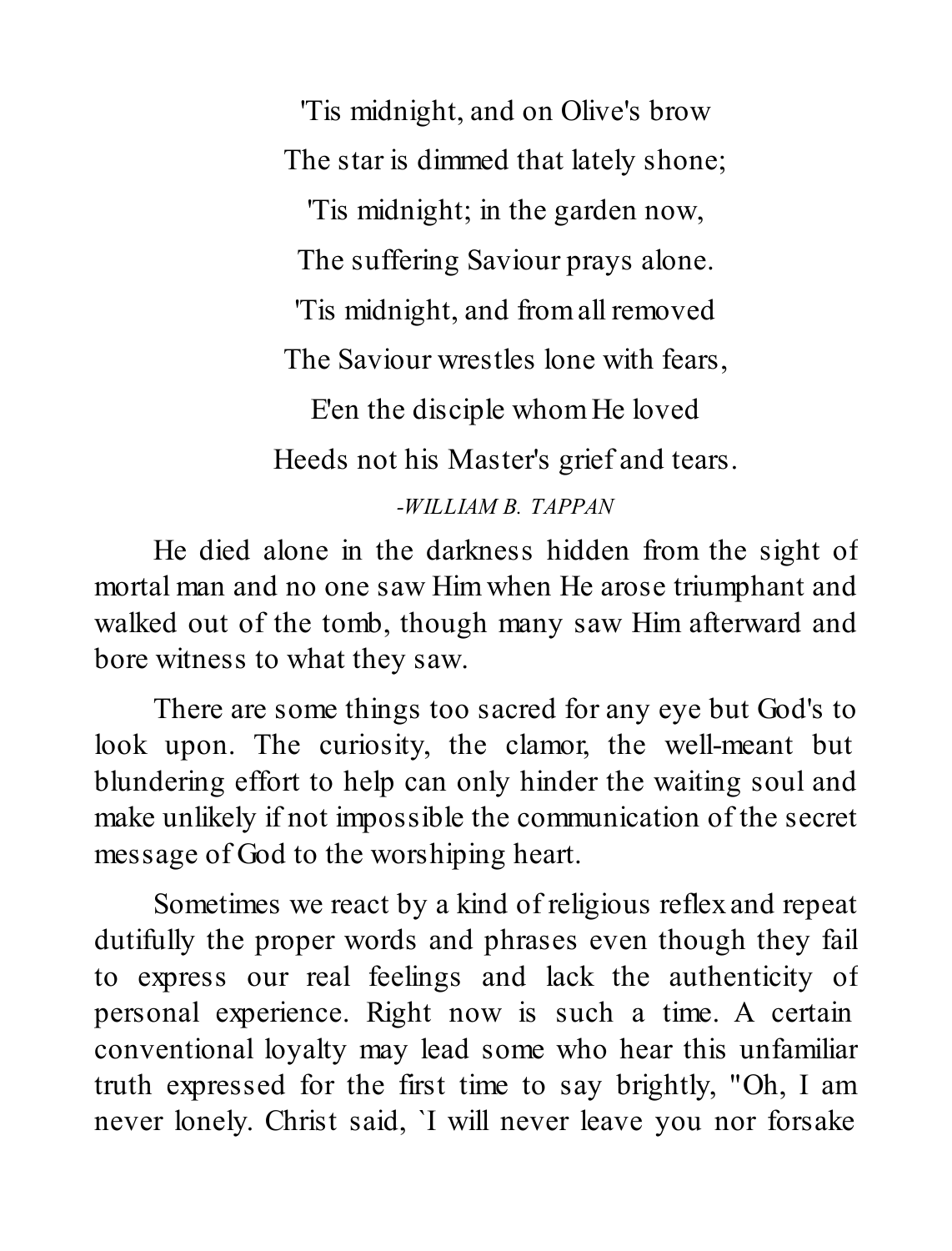you,' and, `Lo, I am with you alway.' How can I be lonely when Jesus is with me?"

Now I do not want to reflect on the sincerity of any Christian soul, but this stock testimony is too neat to be real. It is obviously what the speaker thinks should be true rather than what he has proved to be true by the test of experience. This cheerful denial of loneliness proves only that the speaker has never walked with God without the support and encouragement afforded him by society. The sense of companionship which he mistakenly attributes to the presence of Christ may and probably does arise from the presence of friendly people. Always remember: you cannot carry a cross in company. Though a man were surrounded by a vast crowd, his cross is his alone and his carrying of it marks him as a man apart. Society has turned against him; otherwise he would have no cross. No one is a friend to the man with a cross. "They all forsook him, and fled."

The pain of loneliness arises from the constitution of our nature. God made us for each other. The desire for human companionship is completely natural and right. The loneliness of the Christian results from his walk with God in an ungodly world, a walk that must often take himaway fromthe fellowship of good Christians as well as from that of the unregenerate world. His Godgiven instincts cry out for companionship with others of his kind, others who can understand his longings, his aspirations, his absorption in the love of Christ; and because within his circle of friends there are so few who share his inner experiences he is forced to walk alone. The unsatisfied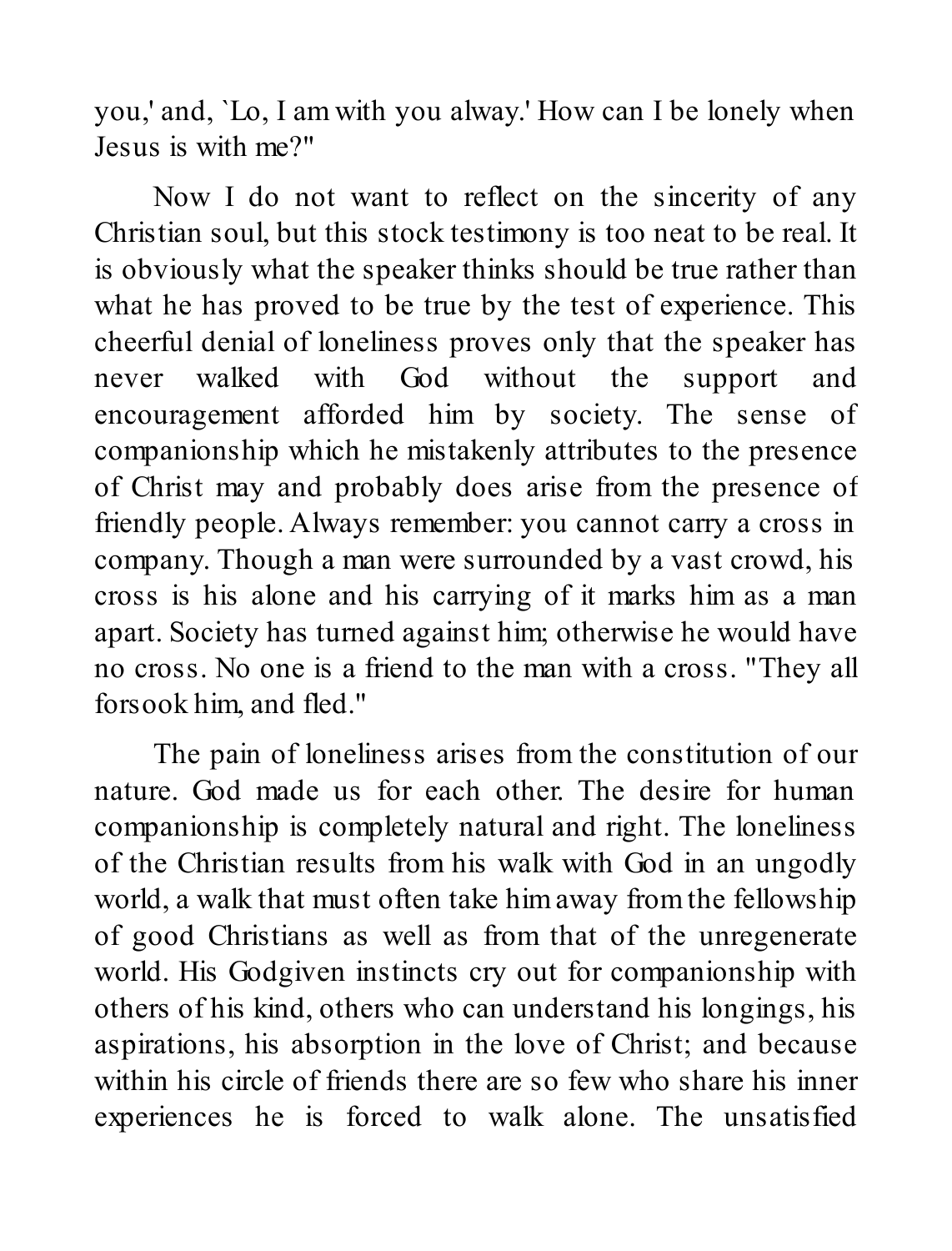longings of the prophets for human understanding caused them to cry out in their complaint, and even our Lord Himself suffered in the same way.

The man who has passed on into the divine Presence in actual inner experience will not find many who understand him. A certain amount of social fellowship will of course be his as he mingles with religious persons in the regular activities of the church, but true spiritual fellowship will be hard to find. But he should not expect things to be otherwise. After all, he is a stranger and a pilgrim, and the journey he takes is not on his feet but in his heart. He walks with God in the garden of his own souland who but God can walk there with him? He is of another spirit from the multitudes that tread the courts of the Lord's house. He has seen that of which they have only heard, and he walks among them somewhat as Zacharias walked after his return from the altar when the people whispered, "He has seen a vision."

The truly spiritual man is indeed something of an oddity. He lives not for himself but to promote the interests of Another. He seeks to persuade people to give all to his Lord and asks no portion or share for himself. He delights not to be honored but to see his Saviour glorified in the eyes of men. His joy is to see his Lord promoted and himself neglected. He finds few who care to talk about that which is the supreme object of his interest, so he is often silent and preoccupied in the midst of noisy religious shoptalk. For this he earns the reputation of being dull and overserious, so he is avoided and the gulf between him and society widens. He searches for friends upon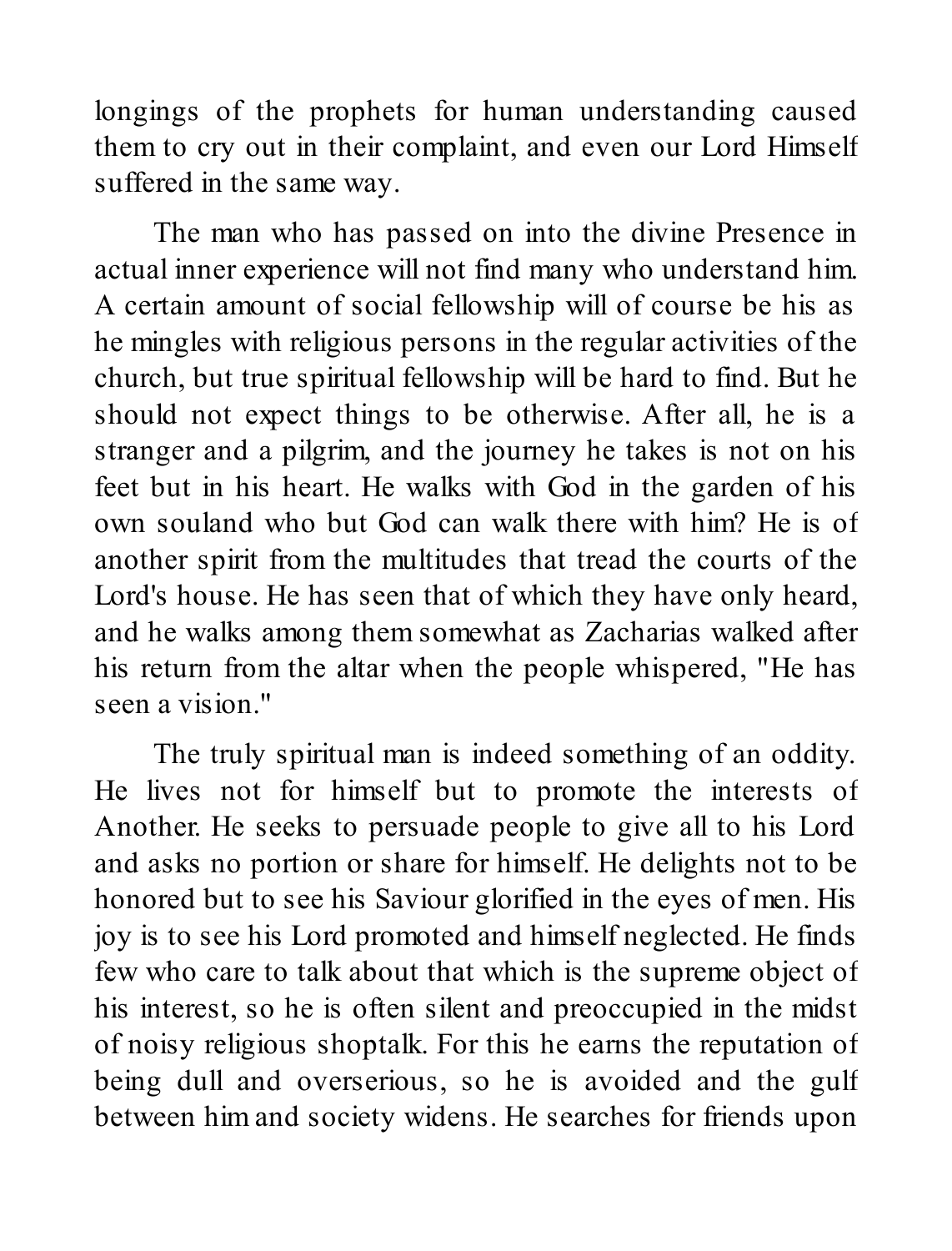whose garments he can detect the smell of myrrh and aloes and cassia out of the ivory palaces, and finding few or none he, like Mary of old, keeps these things in his heart.

It is this very loneliness that throws him back upon God. "When my father and my mother forsake me, then the Lord will take me up." His inability to find human companionship drives him to seek in God what he can find nowhere else. He learns in inner solitude what he could not have learned in the crowd that Christ is All in All, that He is made unto us wisdom, righteousness, sanctification and redemption, that in Him we have and possess life's summumbonum.

Two things remain to be said. One, that the lonely man of whom we speak is not a haughty man, nor is he the holier-thanthou, austere saint so bitterly satirized in popular literature. He is likely to feel that he is the least of all men and is sure to blame himself for his very loneliness. He wants to share his feelings with others and to open his heart to some like-minded soul who will understand him, but the spiritual climate around him does not encourage it, so he remains silent and tells his griefs to God alone.

The second thing is that the lonely saint is not the withdrawn man who hardens himself against human suffering and spends his days contemplating the heavens. Just the opposite is true. His loneliness makes him sympathetic to the approach of the broken-hearted and the fallen and the sinbruised. Because he is detached from the world he is all the more able to help it. Meister Eckhart taught his followers that if they should find themselves in prayer as it were caught up to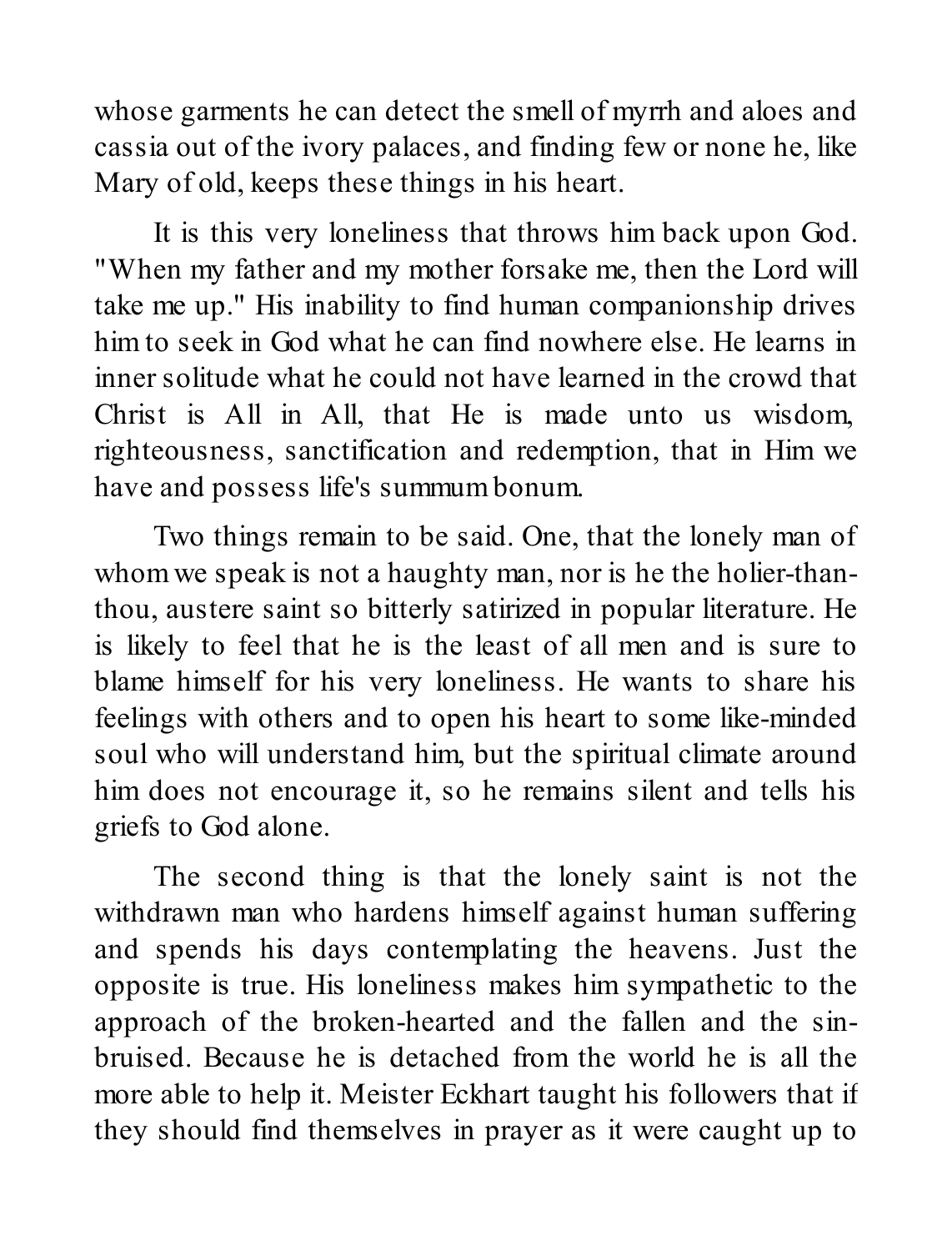the third heavens and happen to remember that a poor widow needed food, they should break off the prayer instantly and go care for the widow. "God will not suffer you to lose anything by it," he told them. "You can take up again in prayer where you left off and the Lord will make it up to you." This is typical of the great mystics and masters of the interior life from Paul to the present day.

The weakness of so many modern Christians is that they feel too much at home in the world. In their effort to achieve restful "adjustment" to unregenerate society they have lost their pilgrim character and become an essential part of the very moral order against which they are sent to protest. The world recognizes them and accepts them for what they are. And this is the saddest thing that can be said about them. They are not lonely, but neither are they saints.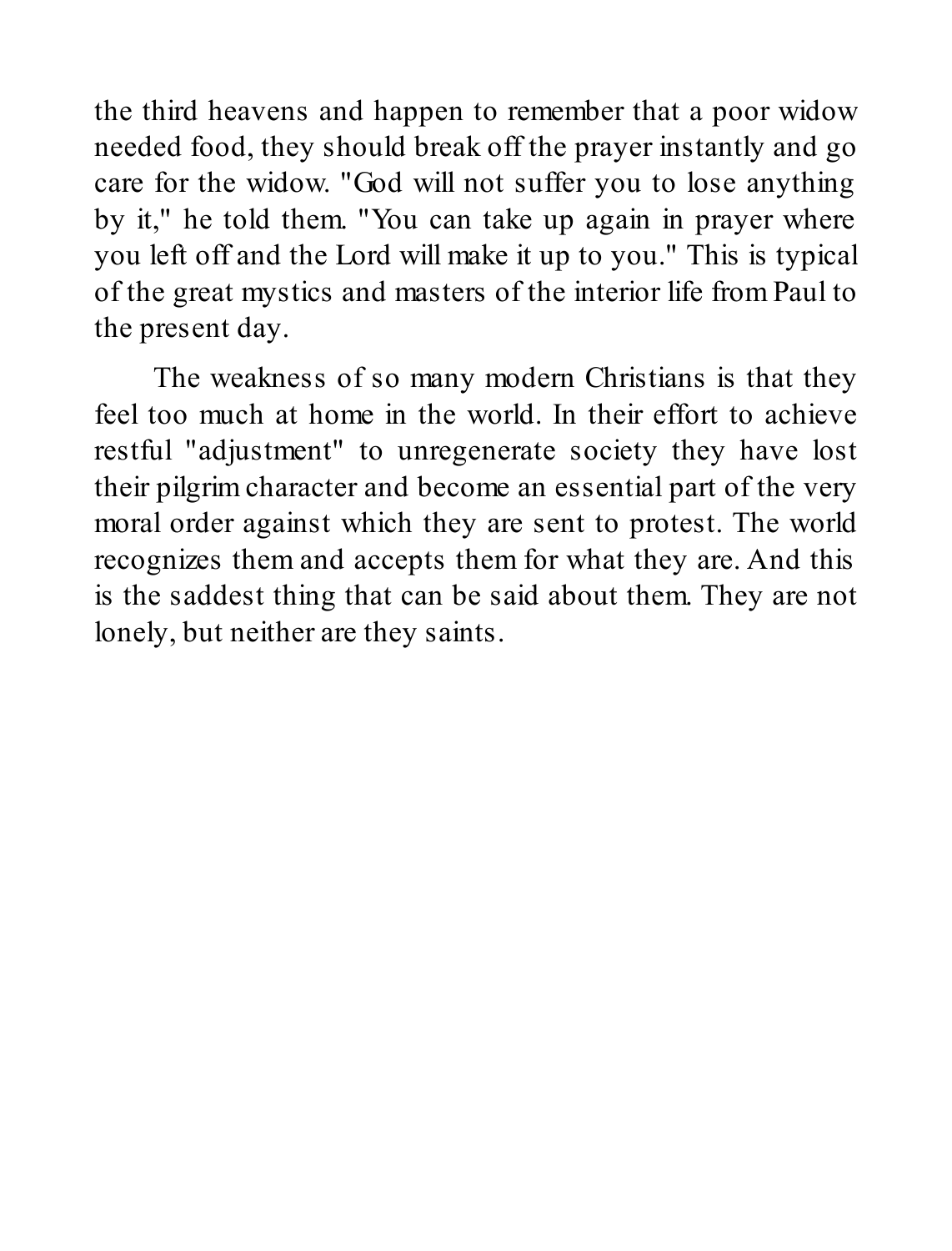## **Table of Contents**

**Introduction** 1: Man: The Dwelling Place of God 2: The Call of Christ 3: What We Think of Ourselves Is Important 4: The Onceborn and the Twice-born 5: On the Origin and Nature of Things 6: Why People Find the Bible Difficult 7: Faith: The Misunderstood Doctrine 8: True Religion IS Not Feeling but Willing 9: How to Make Spiritual Progress 10: The Old Cross and the New 11: There Is No Wisdomin Sin 12: Three Degrees of Religious Knowledge 13: The Sanctification of the Secular 14: God Must Be Loved for Himself 15: True Faith Is Active, Not Passive 16: On Taking Too Much for Granted 17: The Cure for a Fretful Spirit 18: Boasting or Belittling 19: The Communion of Saints 20: Temperament in the Christian Life 21: Does God Always Answer Prayer? 22: Self-deception and How to Avoid It 23: On Breeding Spotted Mice 24: The Unknown Saints 25: Three Faithful Wounds